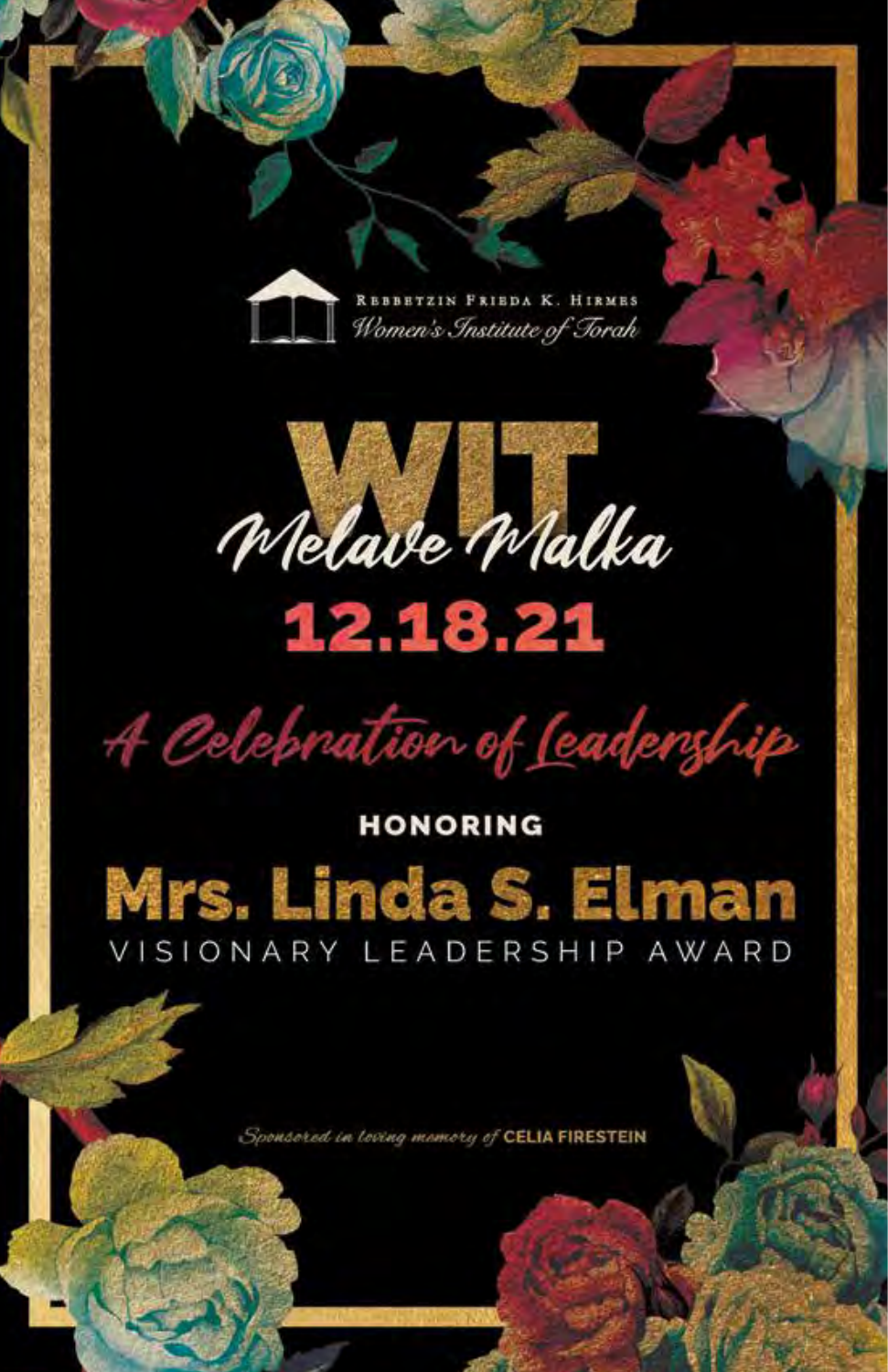Dear Friends,

On behalf of the Rebbetzin Frieda K. Hirmes Women's Institute of Torah (WIT), we welcome you to tonight's Melave Malka.

Tonight is a celebration of leadership as we honor Mrs. Linda S. Elman with the Visionary Leadership Award. We thank Linda for allowing WIT to pay tribute to her this evening as we recognize her incredible commitment and perseverance over 18 years of service to the women of our community. Under Linda's leadership, WIT has become the preeminent destination for the women of Baltimore seeking to enhance their Jewish connection and knowledge. Due to Linda's dedication, WIT now serves as a model for communities across the globe.

Thank you to our dedicated Board of Directors, you are constantly pushing us to greater heights.

We give special thanks to this evening's event chairs, Varda Birnbaum, Judy Weiss and Sharon Zuckerbrod as well as our Melava Malka Committee for their tireless efforts planning tonight's program.

Acharon acharon chaviv, we thank each and every one of you for being here with us. We hope you will enjoy this evening's program, and we encourage you to continue to participate in all that WIT has to offer.

For more information about our programs and classes, please visit www.witbaltimore.org. Enjoy the evening!

With deep gratitude, Leah Berry, *President* Andrea Schulman, *Program Director*

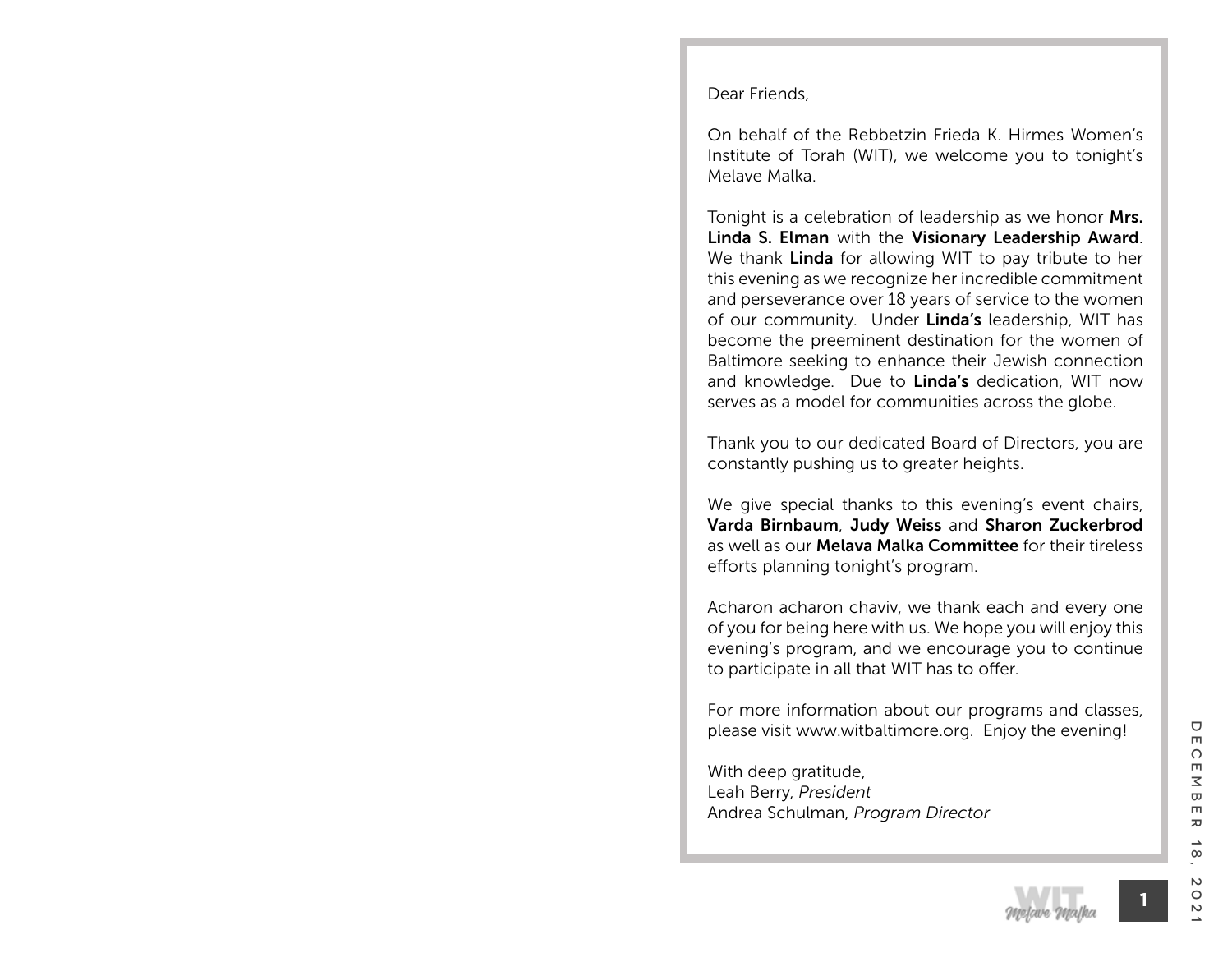### **The Rebbetzin Frieda K. Hirmes**

Women's fustitute of Torah Thank you to our incredible Melave Malka Chairs:

*The Rebbetzin Frieda K. Hirmes Women's Institute of Torah (WIT) was founded upon the conviction that every aspect of a Jewish woman's life is deepened and enriched through her connection to Judaism. With this in mind, WIT provides continuing education courses and programs to the women of the Baltimore Jewish community. Courses and programs are designed to enhance personal knowledge and enrich one's Jewish experience.*

> Mrs. Andrea Schulman *Program Director*

Rebbetzin Ettie Rosenbaum *Founding Director*

Mrs. Hannah Storch, a'h *Founder*

Board of Directors Mrs. Leah Berry *President*

Mrs. Eve Messing Mrs. Pearl Zoimen Mrs. Sharon Zuckerbrod *Vice Presidents*

 Mrs. Linda S. Elman *Immediate Past President*

Mrs. Varda Birnbaum Mrs. Esther Boehm Mrs. Jody Crane Dr. Marlene Daniel Mrs. Ann Ellen Gavant Dr. Rena K. Langermann Mrs. Sarah Leipnik Mrs. Elaine Mael Mrs. Julie Meister

Mrs. Bracha Poliakoff Mrs. Suri Reiner Mrs. Marlene Resnick Mrs. Rochel Rochkind Mrs. Sara Rotenberg Mrs. Chava Schwartz Mrs. Lois Volosov Mrs. Judy Weiss Mrs. Sora Wolasky

Varda Birnbaum Judy Weiss Sharon Zuckerbrod

#### &

Committee Members:

Gayle Aronin Esther Boehm Frona Brown Marlene Daniel Hinda Dubin Aliza Elman Inbal Elman Nina Elman Barbara Goldberg Edie Goldberg Leslie Goldberg Stacey Goldenberg Sora Greenlinger Rena Langermann Barbara Lehmann Siegel Blumie Loeb Michele Loewenthal Julie Meister Rena Meystel Bleemie Mushell Elissa Ness Suri Reiner Rochel Rochkind Ettie Rosenbaum Chava Schwartz Juliya Sheynman Pearl Zoimen

 $\mathbf{\Omega}$ 

 $\circ$ 

 $\sim$ 

 $\infty$ 

 $\overline{\phantom{0}}$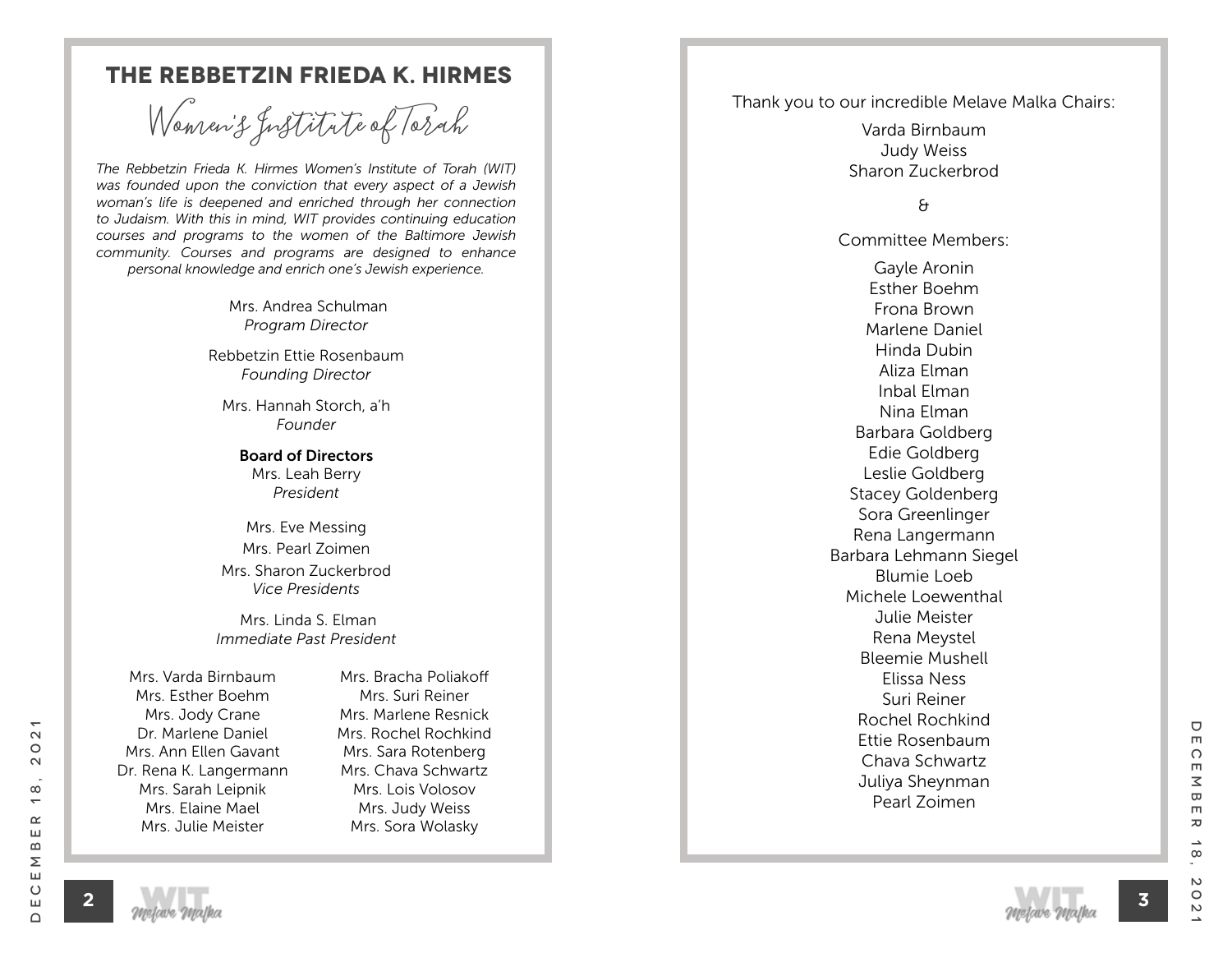Women's Institute of Torah would like to express our gratitude to The Charles Crane Family Foundation for its continued support.

We thank the Foundation's Officers and Directors whose generosity enhances our educational offerings.

Thank you to:

Laurence M. Katz *President*

Hinda Dubin *Vice President*

David Kinkopf *Vice President*

Amy Macht *Vice President*

Shale D. Stiller *Vice President*

Benjamin Greenwald *Treasurer*

Darrell D. Friedman *Secretary*

Rabbi Larry Ziffer *Consultant on Jewish Education*

**Linda S. Elman**

The Rebbetzin Frieda K. Hirmes<br>Vomen's Institute of Torah would<br>like to express our gratitude to

Linda S. Elman has been a noted community activist and entrepreneur in Baltimore for over thirty-five years. After earning an MS in Jewish Education from Yeshiva University, Linda embarked on her first career as an elementary Jewish studies teacher in New York, Detroit and Chicago.

In 1985, when the Elman family settled in Baltimore, Linda launched her business career. She started Pizzazz, a women's hattery, which ultimately morphed into Hats to Hose, a premier women's and children's boutique.

Linda's lifelong passion for Jewish education soon found expression in her involvement with WIT. She began her tenure as the president of the Rebbetzin Frieda K. Hirmes Women's Institute of Torah (WIT) in 2003 and as of September 2021 serves as Immediate Past President.

Serving the Jewish community has always been a priority for Linda. She currently serves on the boards of The Associated: Jewish Federation of Baltimore, Associated Women, AIPAC Baltimore, the Edward A. Myerberg Center, Menucha, Friends of the Israel Defense Forces, (FIDF) and Israel Bonds Maryland. Linda is an alumnus of ACHARAI: The Shoshana S. Cardin Jewish Leadership Institute.

Linda is a past president of the Levindale Auxiliary, a past chair of The Associated Women's Campaign, and served as Chair of the Israel Bonds Women's Division. She is now the incoming General Chair of Israel Bonds Maryland.

She and her husband Michael maintain homes in Baltimore and in the Jewish Quarter of Jerusalem's Old City. They are the devoted parents of four children, Ari, Aliza, Dov and Rena, proud in-laws to Inbal, Nina, and Moshe, and doting grandparents of their grandchildren.



**4**

December 18, 2021

 $\rightarrow$ 

 $\infty$ 

 $\mathsf{N}$ 

 $\circ$ 

 $\sim$ 

 $\rm \pi$ 

U

 $\Box$ 

 $\Omega$ 

 $\blacksquare$  $\overline{\leq}$ 

 $\infty$  $\blacksquare$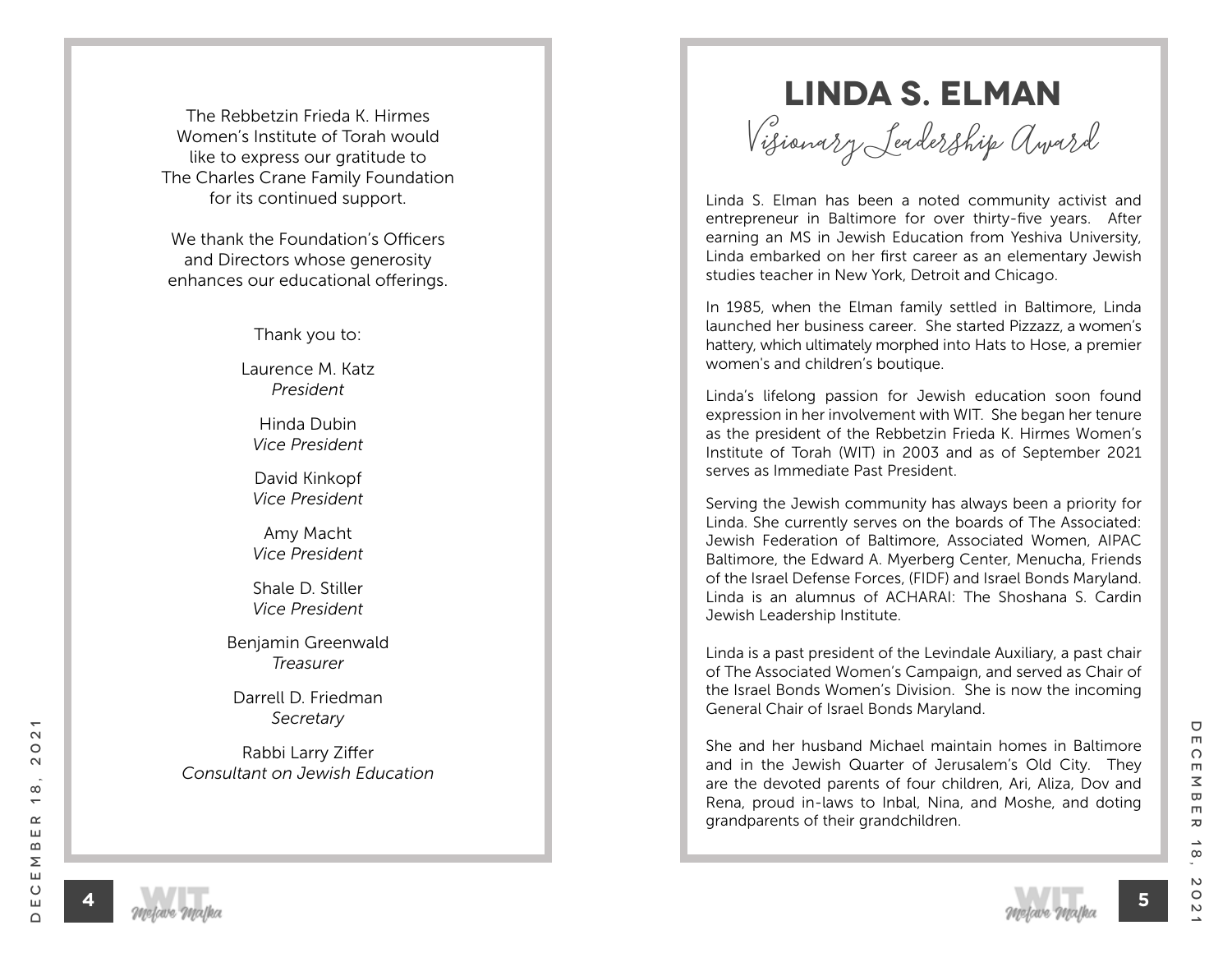In loving memory of Mrs. Hannah Storch חנה בת אברהם פסח whose dedication to WIT and the Baltimore community will never be forgotten.



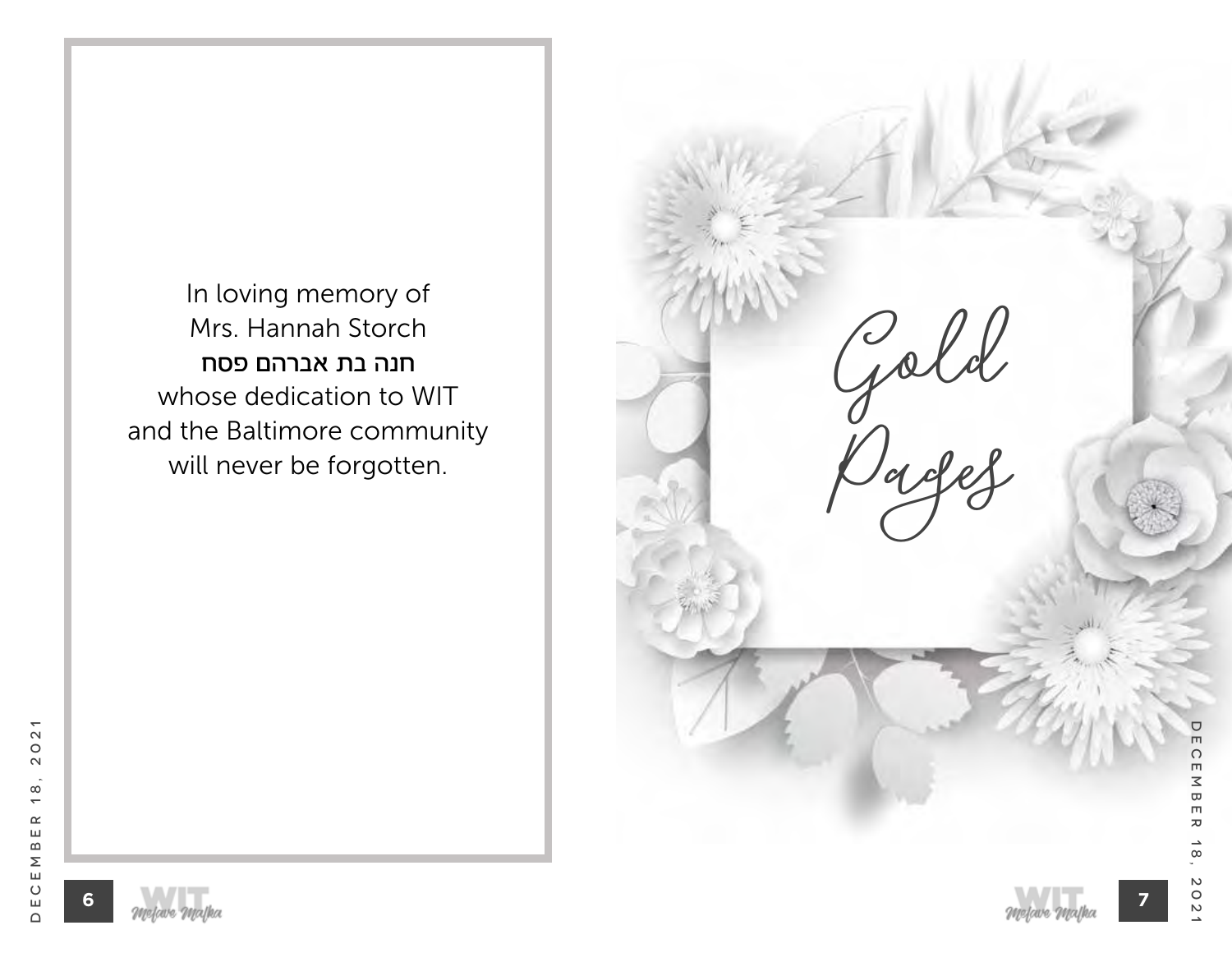**Gold Gold**

Thank you to the co-chairs of tonight's event - Varda Birnbaum, **Judy Weiss** and **Sharon Zuckerbrod** – and to their outstanding committee, for working tirelessly to ensure the success of this *Melava Malka*. Your hours of effort and attention to every detail are greatly appreciated.

Many thanks to my Executive Board – Leah Berry, Eve Messing and Pearl Zoimen – and to Past President, Marlene Daniel. I thank you all for your sage advice and wise counsel. We made a great team!

I feel privileged to have worked together with WIT's Board of Directors. Each of you has enriched my life. The women of the Baltimore community owe you a debt of gratitude for your dedication and commitment.

I offer my sincere *Hakaras Hatov* to WIT's incredible faculty. You imbue your love for *Torah* into each lesson you give.

Thank you to WIT's donors and benefactors. Your generosity fuels WIT's continued success. Without you, none of this would be possible.

To the women who attend WIT classes – Your participation and enthusiasm are the driving force behind WIT!

It has been my honor to work closely together with WIT's talented Program Director, **Andrea Schulman**. She has taught me so much. WIT is blessed to have such an outstanding professional.

To Leah Berry  $-1$  can think of no one more capable than you to lead WIT to greater heights. As both a professional and a lay leader, you offer a unique skillset to our organization.

My thanks to my husband **Michael** and to my children for all your help and support "behind the scenes".

Most importantly, I humbly thank *Hakadosh Baruch Hu* for affording me the privilege to work on behalf of such an amazing organization.

> With deep gratitude to all, Linda

#### **אשת חיל מי ימצא? ...מצאתי את שאהבה נפשי**

#### Dearest Linda,

Words do not adequately describe who you are and what you mean to me and to our family. How could I hope to do better than *Shlomo Hamelech* in describing you?

An accomplished woman, who can find? Her worth is far beyond pearls. Her husband's heart relies on her, and he shall lack no fortune. She brings him good, not harm, all the days of her life . . . She is like a ship laden with merchandise, bringing food from afar. She rises while it is still night, providing food for her household, portions for her maidens . . . She sees that her business goes well; her lamp does not go out at night . . . She reaches out her palm to the poor, and extends her hand to the needy . . . Distinctive in the councils is her husband, where he sits with the elders of the land She opens her mouth with wisdom, and the lesson of kindness is on her tongue. She anticipates the ways of her household, and never eats the bread of idleness. Her children rise and praise her, her husband also lauds her: "Many women have excelled, but you surpass them all." Charm is deceptive and beauty vain: It is the God fearing woman who deserves praise. Give her the reward she has earned; Let her deeds bring her praise in the gates.

Linda, you are the קיבול כלי and the צינור of ברכה, the receptacle and conduit of blessing to me, our entire family and all those fortunate enough to be touched by you. Your selfless caring empowers, enriches and uplifts us all.

If so, how can I bless you? May it be Hashem's will that all your descendants will be just like you. (תענית ה)

> All my love, Michael

December 18, 2021

 $\rightarrow$ 

 $\infty$ 

 $\mathsf{N}$ 

 $\circ$ 

 $\mathsf{N}$ 

 $\rm \pi$ 

 $\bigcirc$ 

 $\Box$ 

 $\Omega$ 

 $\blacksquare$  $\leq$ 

 $\infty$ 

 $\Box$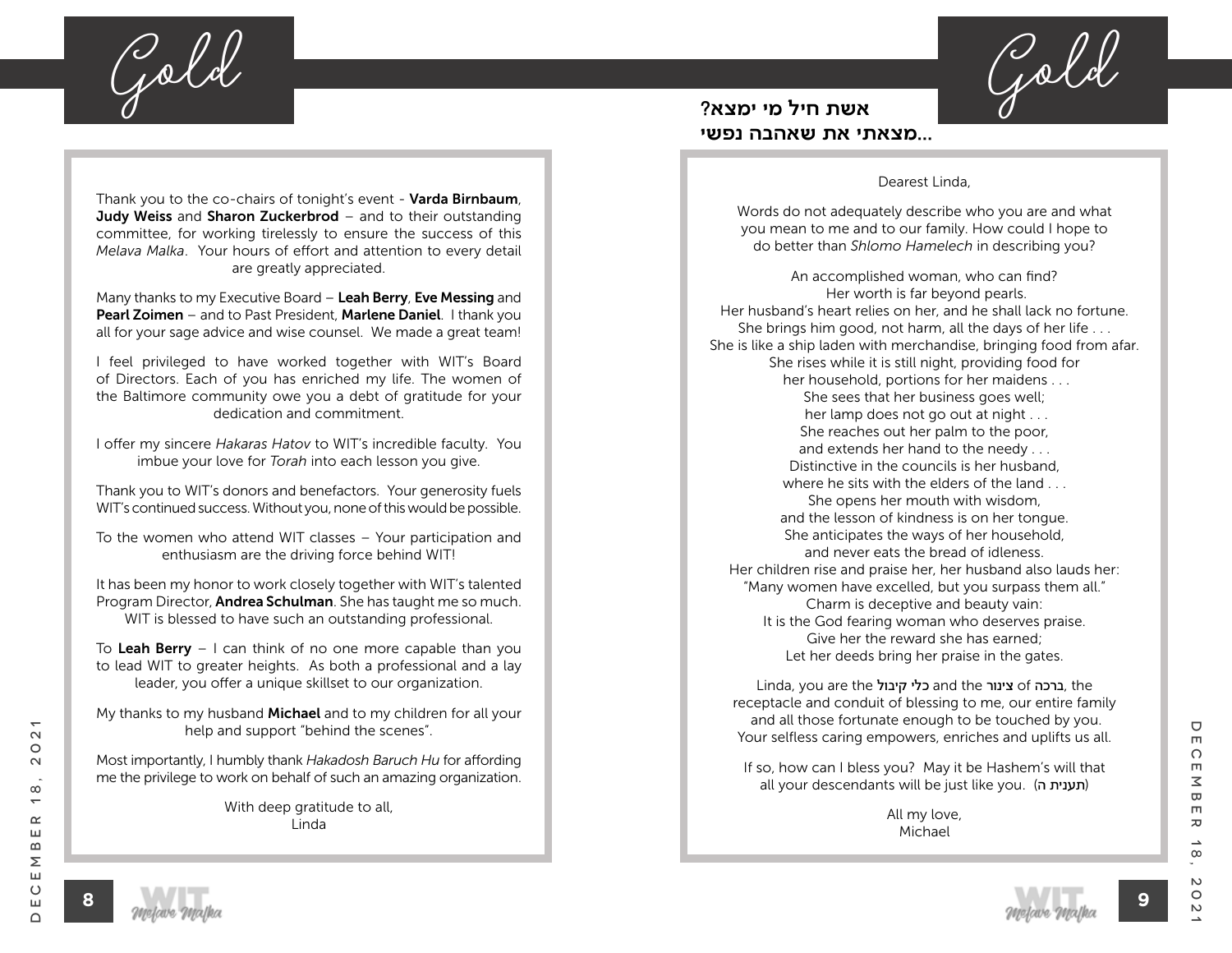

#### To our dear Mo,

We have witnessed your selfless dedication to the Jewish community our entire lives. Indeed, WIT has been a part of our family for as long as we can remember. It is so befitting that you are being honored by WIT, an organization so dear to you, that is built on Torah and women's learning. Your steadfast commitment to this wonderful organization is truly admirable. This well deserved award reflects how much you are loved and appreciated by all.

As your children, we have seen up close your passion to serve Klal Yisrael through WIT and so many other worthy organizations. Your example truly sets the tone for the family and has inspired us to become involved in our own respective communities.

We admire you and we love you very much.

 With deep gratitude for all that you have done and continue to do for us, Ari, Inbal, Aliza, Dovie, Nina, Moshe & Rena

#### Dear Savta,

Mazel Tov on this well deserved honor!! We see the way you work so hard for the community and we hope to follow in your footsteps one day. Despite having a very full schedule of volunteering, working, family and community, you always make time for us, whether to help outfit us with fabulous wardrobes, cook delicious challah, meatballs and other yummy food (your food cannot be beat), giving us lots of candy and chocolates, sending us special packages, playing games with us, or just listening and brainstorming with us about what is going on in our lives. We love spending Shabbos with you at your homes and traveling with you to Israel, Orlando, or other interesting places. It's always a party with Savta around!!!

> You are the best Savta in the world. We love you so much!

Lots of hugs and kisses, Yehuda, Akiva, Daniel, Ayelet, Binyamin, Ami, Leora, Batsheva, Nadav, Yael, Elan, Yitzchak Zev

**11**

 $\mathbf{\Omega}$ 

 $\circ$ 

 $\sim$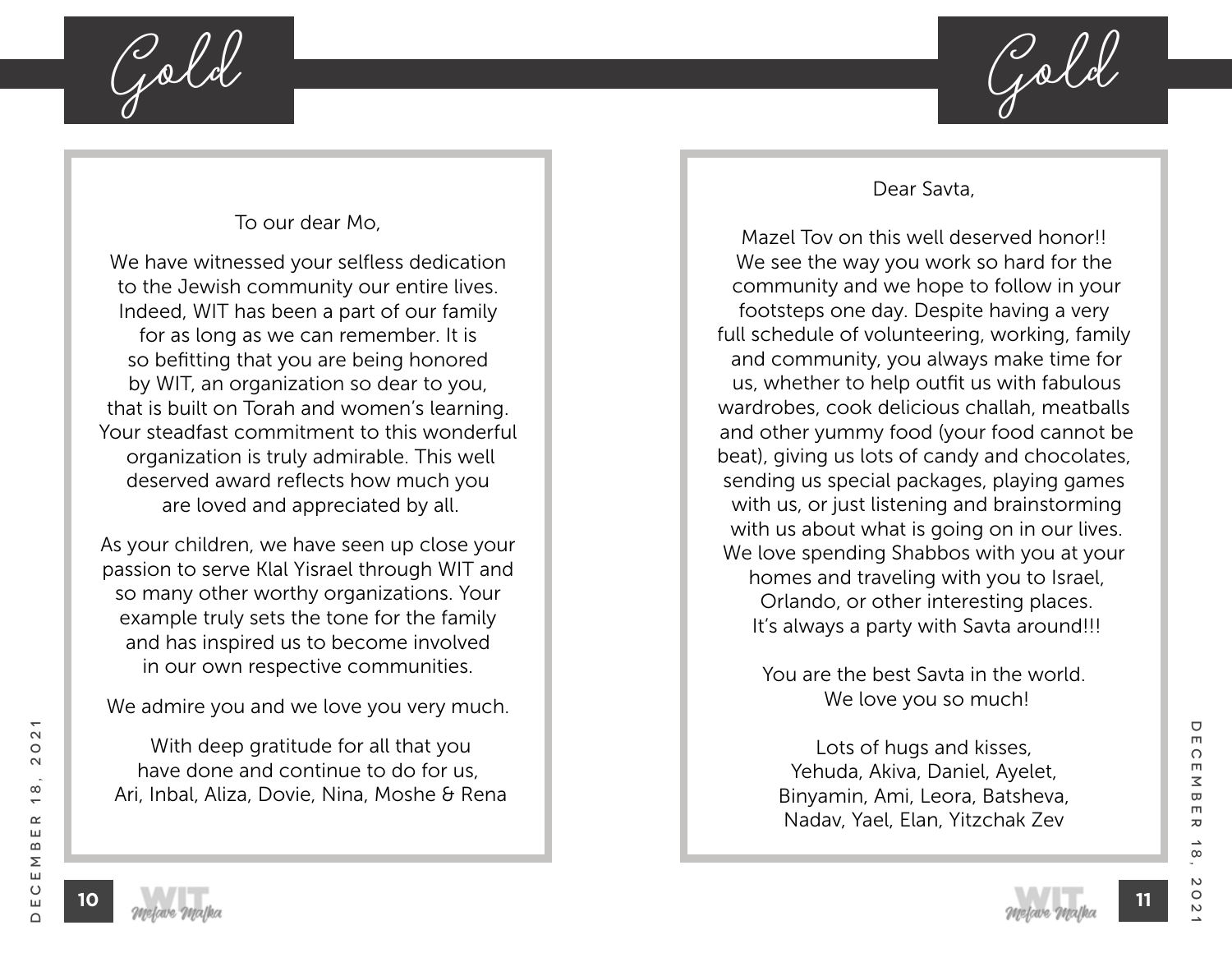

### Dear Linda,

Mazel Tov on recognition of all your work on behalf of The Women's Institute of Torah.

*Daddy would be so proud!!!*

All Our Love,

Dale, Pia and Paul

#### Dearest Linda,

When I think of you so many words come to mind.

Role model. Mentor. Family. Community. Bridge builder. Israel. Authentic. Proud Jew. Inclusive. Leader. Intentionality. Master cultivator. Generous. Driven. Persistent.

I have had such a hard time writing this because it is so difficult to encapsulate in a few words who you are and what you mean to me.

You and Michael have always been there for me and I am so proud to be part of your extended family. You have modeled what it means to be engaged in the Jewish community and it is through you and WIT that I first became involved as a lay leader.

You have pushed me to use my kochos and have led by example in so many aspects of your life.

You have shown all of us on the WIT Board that no job is too small or too big and that we can all lead from any seat around the table.

You have led with humility and honesty.

Your efforts to pass along our mesorah have an indelible impact on each person that you encounter.

May you be zocheh to continue receiving nidvas haborei in all aspects of your life.

With admiration and my deepest hakaros hatov, Leah Berry

 $\mathbf{\Omega}$ 

 $\circ$ 

 $\sim$ 

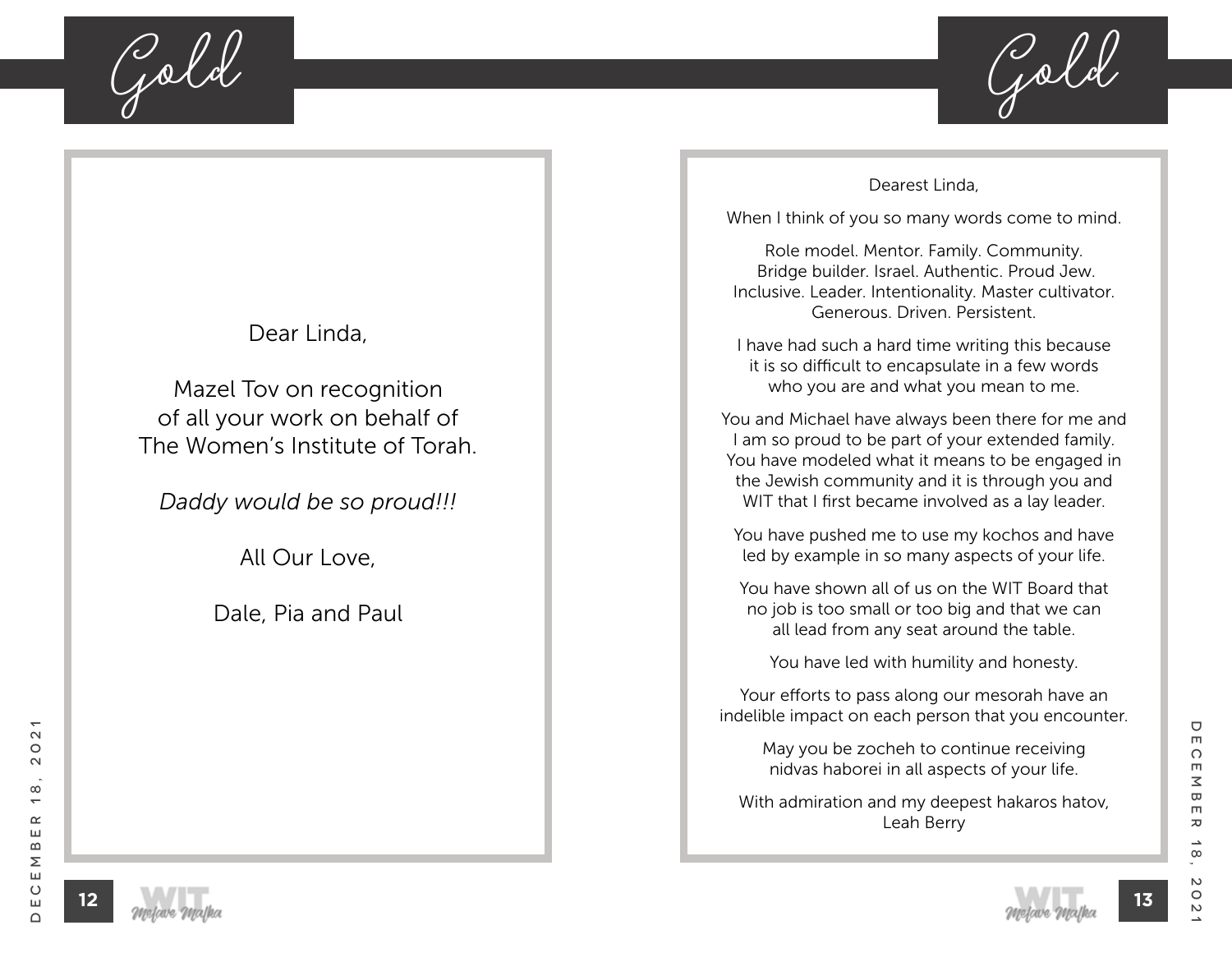

To Our Dear Machetenesta עמו״ש,Linda

There are no words which could truly describe our utmost admiration for you and for everything you do for ישראל.

Congratulations on your truly well deserved Visionary Leadership Award - so aptly named as you are truly an incredible Visionary and a remarkable Leader.

May WIT continue to have ongoing hatzlacha and may ד׳ continue to bless you and your entire family with much mazel, bracha, nachas and good health in which to enjoy it! It is an honor to be a part of your family.

### רבות בנות עשו חיל ואת עלית על כלנה!

With the deepest appreciation and esteem, Hinda and Ethan Dubin and Family

In Honor of The Mo aka the Incredible Linda Elman

We are thrilled to share this milestone with you.

You have the remarkable ability to accomplish more in one day than most do in a full week, and you do it all with poise, grace, generosity, and compassion. We are blessed because of you.

Wishing you the strength to continue your valuable work and dedication to your family and community for many years to come.

> All our love, Gabriel & Elisheva Jacobson

 $\mathbf{\Omega}$ 

 $\circ$ 

 $\sim$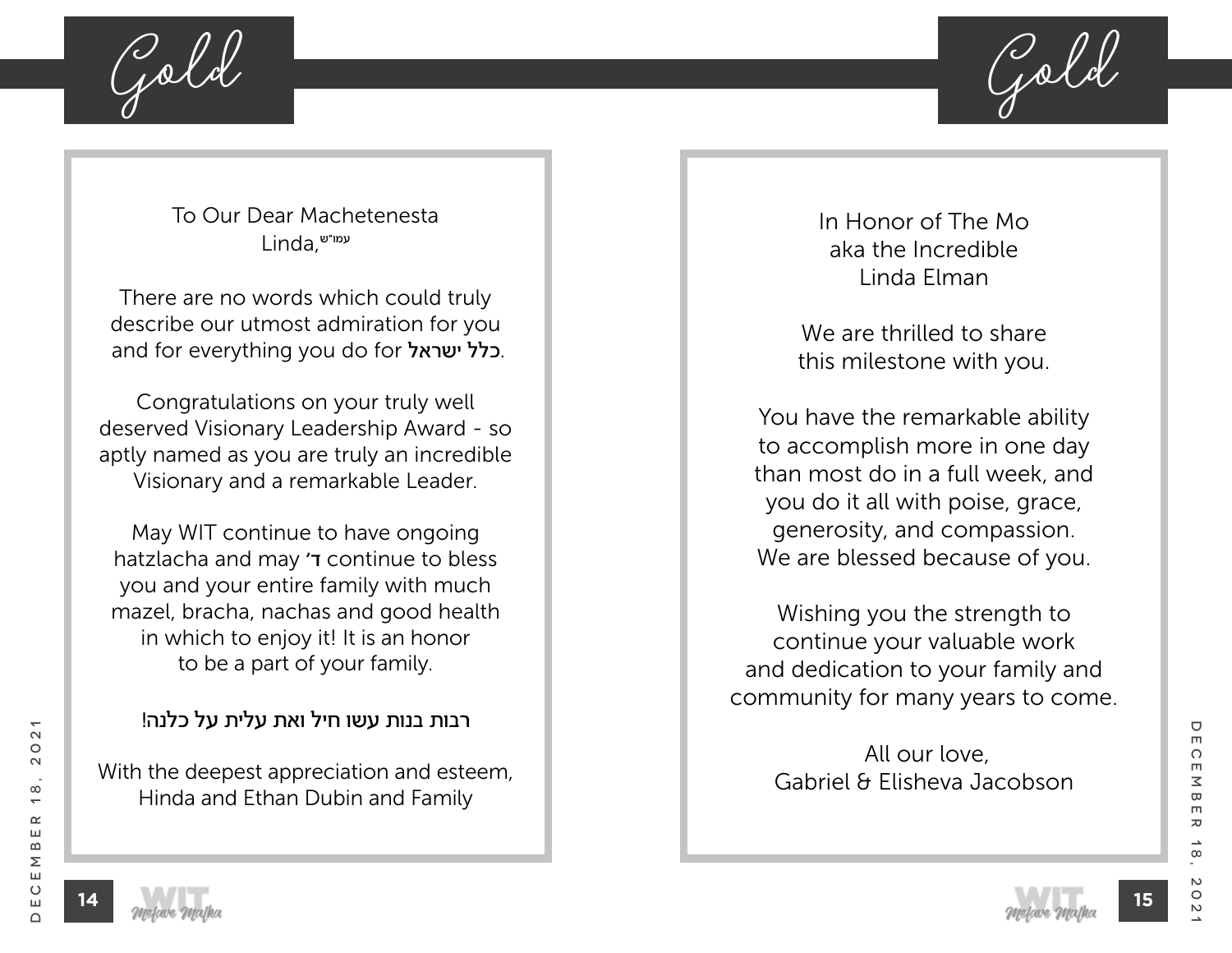**Gold Gold**

When you want something done, you ask a busy person When you want something done well, you ask Linda Elman. She fills each 24 hours with more than most of us complete in a week. All done well, all with a smile, all for the good of her family, her loved ones and Klal Yisrael!

It is an honor to know her and count her as both family and friend.

Congratulations WIT-you have chosen your honoree well.

Congratulations Linda-May you continue to go m'chayil l'chayil in all your many endeavors.

Louise Fink

 $L$  – leadership is only one of your many qualities that we celebrate here tonight

I – ingenuity, innovativeness, inspiration all used to bring WIT to a new height

 $N$  – never demanding of others, but gently encouraging them to see the Torah light

 $D$  – determination for women to grow, yet their sensitivities you always kept in sight

 $A -$  always on the outlook for new speakers, activities and projects, you used all your might

> With love and respect, Rochel Rochkind



**16**

December 18, 2021

 $\boldsymbol{\pi}$ 

 $\infty$ 

 $\mathsf{N}$ 

 $\circ$ 

U

 $\Box$ 

 $\Omega$ 

 $\blacksquare$  $\leq$ 

 $\overline{\mathbf{w}}$  $\Box$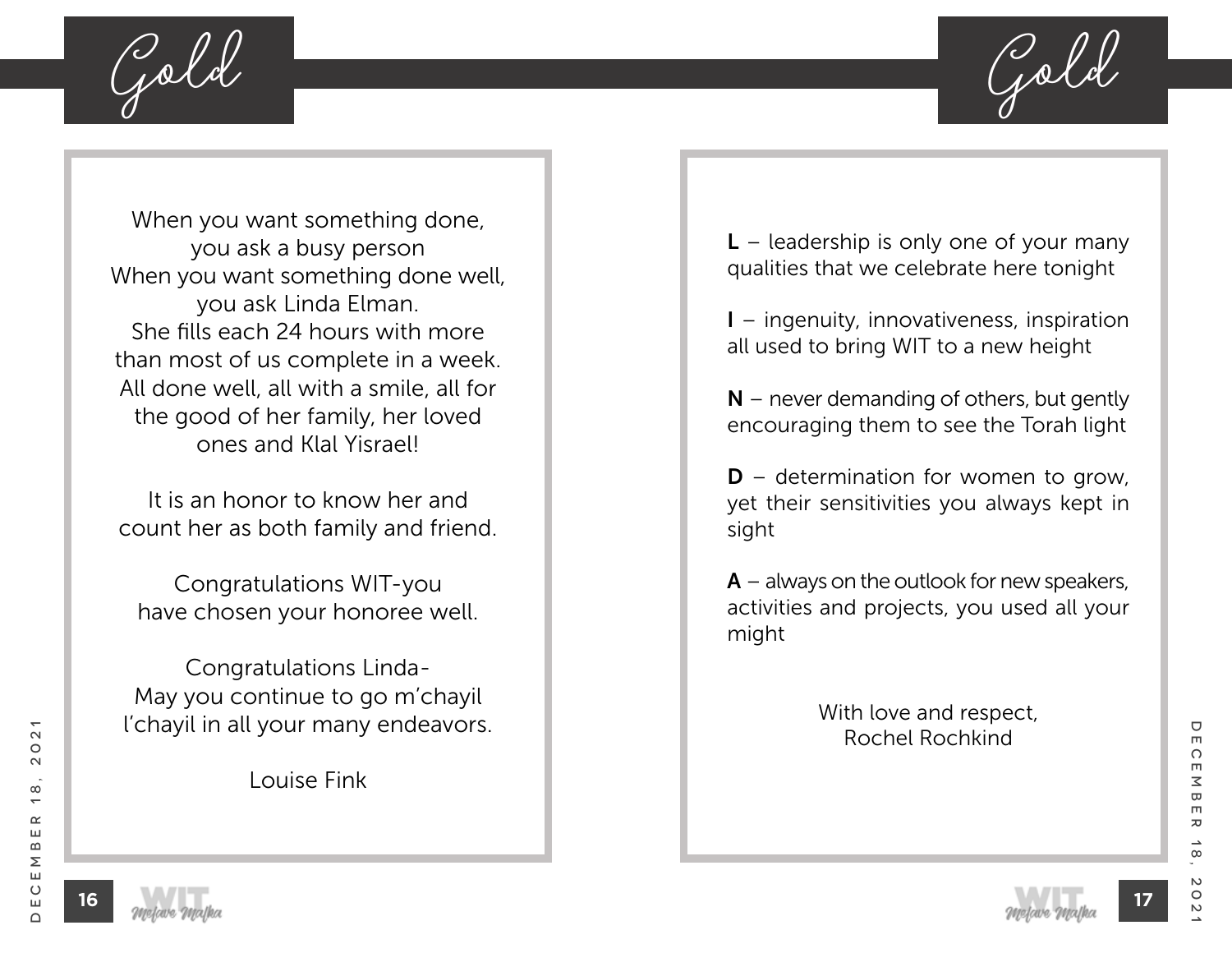**Gold Gold**



Dear Linda,

Mazel Tov on all of the hard work you have done for WIT over the many years you were president.

I thank you and Michael for providing Baltimore families and the community with women who are strengthened in Torah and Avoda.

> Wishing you continued good health and simcha!

> > Sora Wolasky

In honor of Linda Elman as she concludes her presidency of WIT.

Linda, you are an inspiration to us and to so many others in our community.

May the רבש״ע bless you and your family with good health, nachas and continued ability to serve and lead our community.

Chani and Yehuda Neuberger



**18**

December 18, 2021

 $\rightarrow$ 

 $\infty$ 

 $\mathsf{N}$ 

 $\circ$ 

 $\mathsf{N}$ 

 $\rm \pi$ 

 $\blacksquare$ 

 $\varpi$ 

 $\bigcirc$ 

 $\blacksquare$ 

 $\Omega$ 

 $\Box$  $\leq$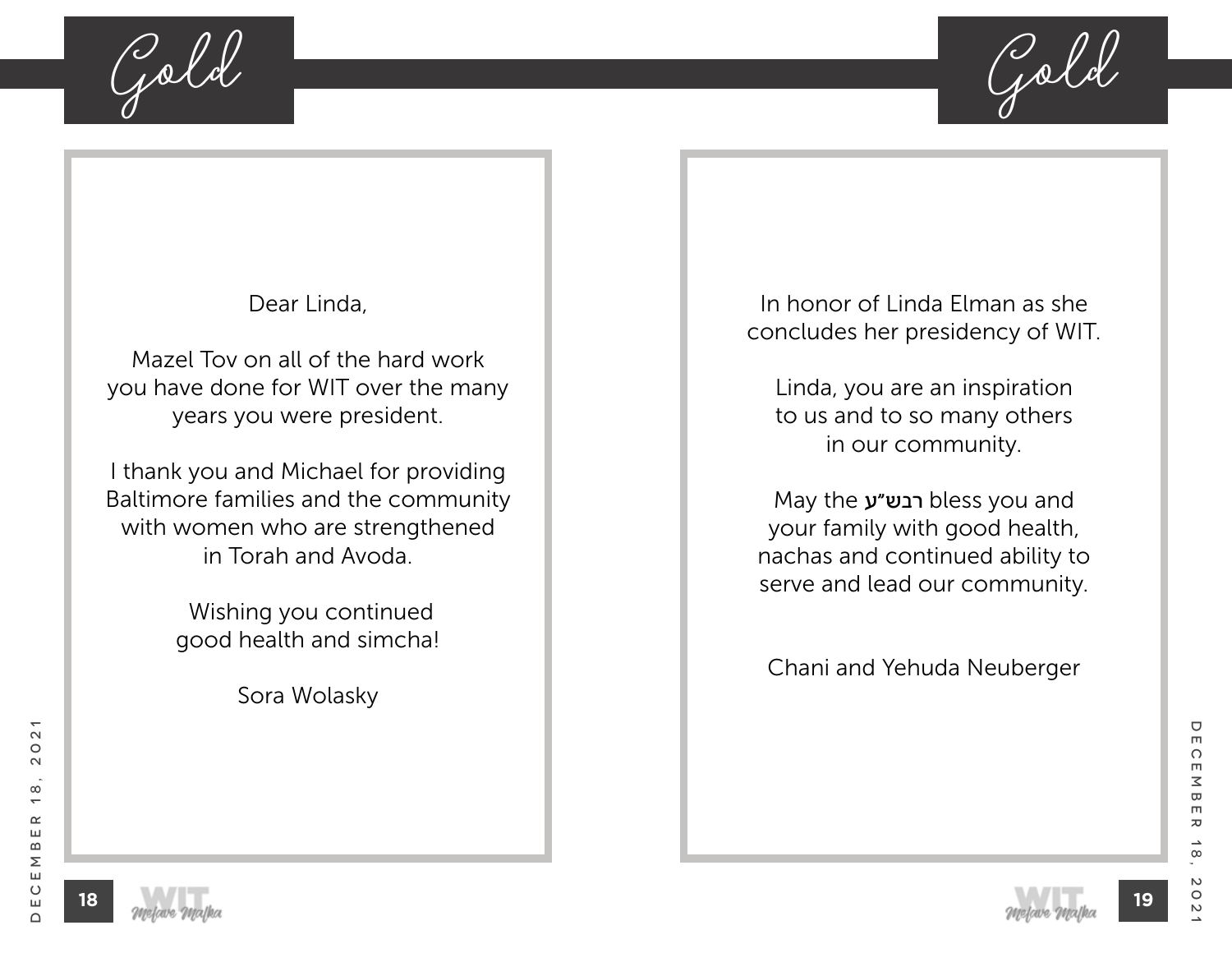

To our Dear, Giving and Loving Friend, Linda Elman:

May you continue to make a difference in everything you touch. Your dedication and devotion to Klal Yisrael is a true inspiration.

Our lives are enriched because of you. Mazel Tov on this well deserved tribute!

With deepest respect and love,

 Shellye Gilden Wendy Miller Calla Samuels Beth Sellman

In honor of Mrs. Linda Elman

You are a model of commitment to the community. Not only do you constantly roll up your own sleeves for every communal need, but you encourage others to join in that effort.

While you attend to every detail, you ensure the big picture always remains the focus. You are a true leader, and the Baltimore community is fortunate to have you.

> הקב"ה ישלם שכרם Gil and Molly Horwitz



**20**

December 18, 2021

 $\infty$ 

 $\circ$ 

 $\mathsf{N}$ 

 $\rm \pi$ 

 $\blacksquare$ 

 $\bigcirc$ 

 $\Box$ 

 $\Omega$ 

 $\blacksquare$  $\leq$ 

 $\varpi$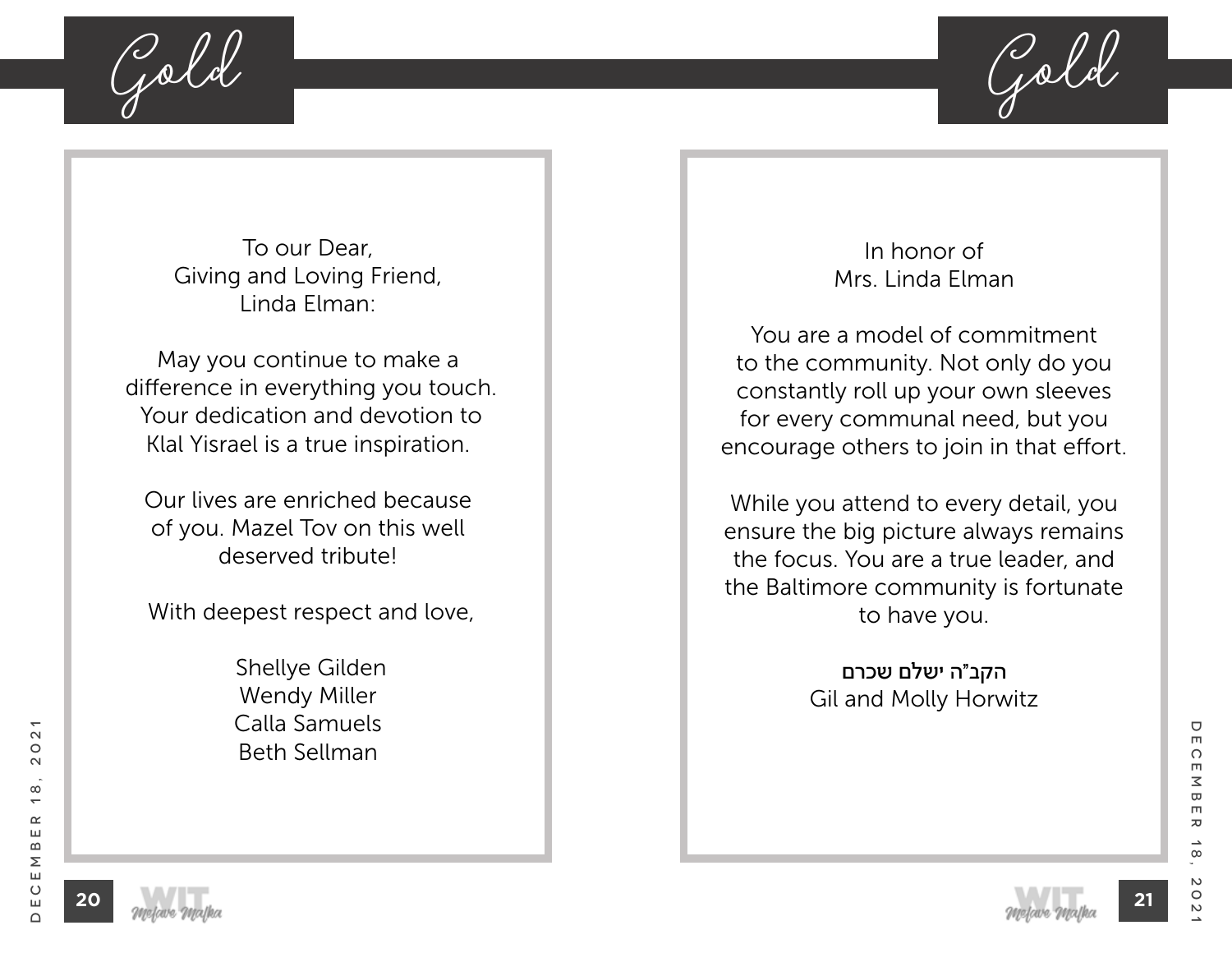

In honor of Linda Elman

A true inspiration and role model!

The women of Baltimore – and way beyond – are profoundly grateful for your leadership, creativity, joyous love and continuous encouragement of women learning our precious Torah.

Thank you for all you have done and will continue to do in strength and good health – with the blessings of *Hakadosh Baruch Hu Ad Meya v Essrim.*

> Fondly Barbie and Yitzchok Siegel *Silver Spring, Maryland*

Congratulations Linda Elman on this well deserved honor.

Beth Goldsmith





December 18, 2021

 $\rightarrow$ 

 $\infty$ 

 $\circ$ 

 $\mathsf{N}$ 

 $\rm \pi$ 

 $\blacksquare$ 

 $\varpi$ 

 $\bigcirc$ 

 $\blacksquare$ 

 $\Omega$ 

 $\Box$  $\leq$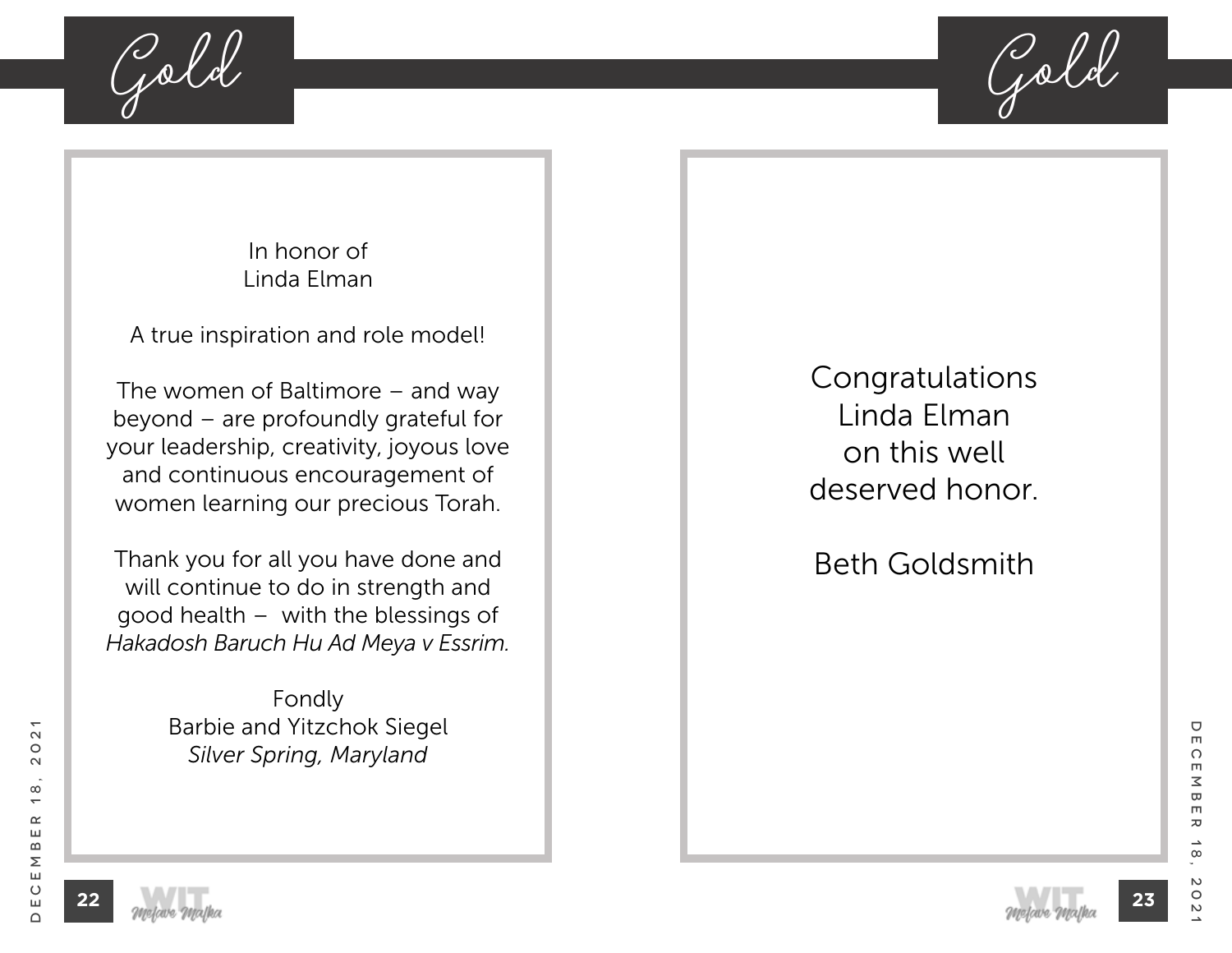**Gold Gold**



# IN TRIBUTE TO LINDA ELMAN

A Community Leader A Courageous Founder A Great Friend

Laura and Abba Poliakoff

Mazel Tov to Linda on this prestigious, well deserved honor. You are truly an inspiration to all of us, and we are so proud of you.

Thank you for your dedication and commitment to your family, the Jewish community and Israel. Thank you for your unending love and support of Judaism and its principles and values.

> And thank you for your friendship over the years.

> > Best wishes always, Elissa

 $\mathbf{\Omega}$ 



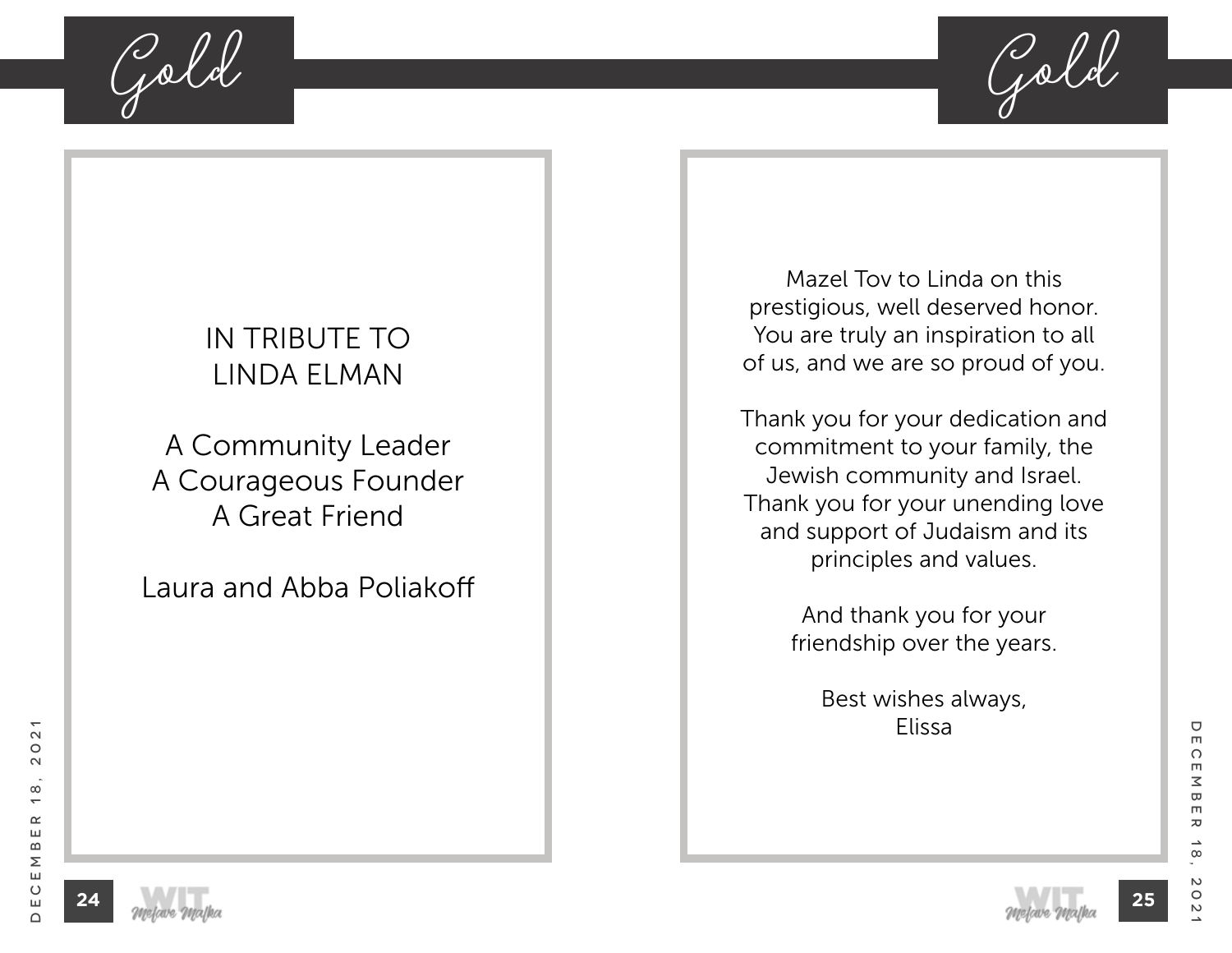

### IN HONOR OF MY DEAR FRIEND LINDA

Your dedication to the spiritual growth of the women of our community is exemplary and truly inspirational

### AND

Your commitment, together with Michael, to so many worthy causes across the broad spectrum of Klal Yisroel, make you and Michael unique and outstanding models of Ahavas Yisroel.

May Hashem continue to grant you unceasing energy and strength to carry on your Avodas Hakodesh and to enjoy great nachas from your beautiful family.

> With love and admiration, Blumie

Mazel Tov Linda Elman on this well deserved honor!

May you continue your tremendous chesed on behalf of WIT and all the organizations you and Michael generously support.

Shavy & Mark Schlossberg



December 18, 2021

 $\boldsymbol{\pi}$ 

 $\infty$ 

 $\circ$ 

 $\blacksquare$ 

 $\varpi$ 

U

 $\blacksquare$ 

 $\Omega$ 

 $\Box$  $\leq$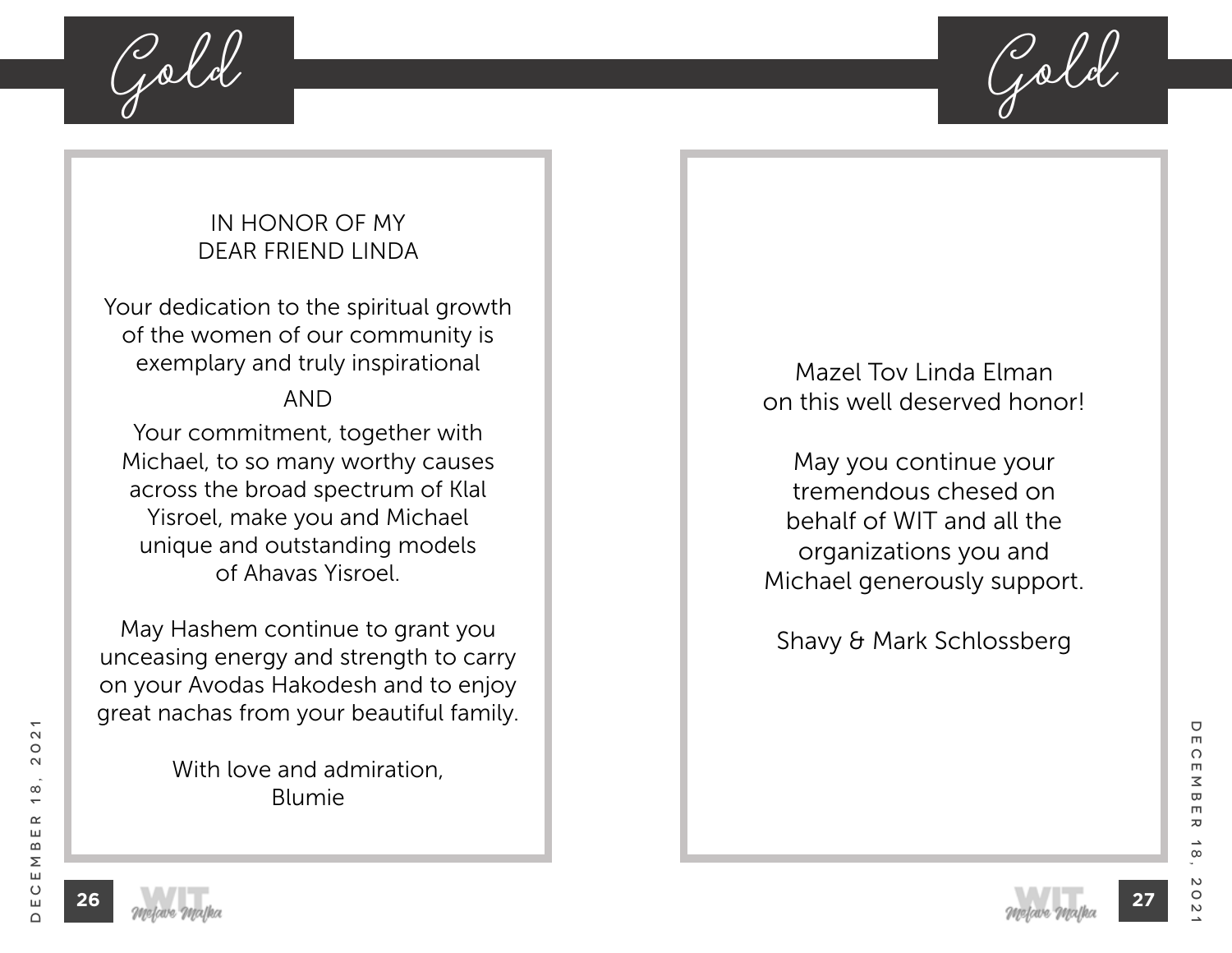

To my dear friend Linda

A True Eshet Chayil

Mazel Tov on this very well deserved honor.

Your heart is always in the right place - supporting the Jewish community, Jewish education and our beloved Israel.

Your leadership,energy and generosity is second to none.

I am proud to be counted amongst your friends. May Hashem continue to bless you with only good things.

With much love and admiration. Tsipi Renbaum

To our guest of honor and dear friend

LINDA ELMAN (The Mayoress of Israel)

We admire and respect your dedication to ensuring the success of the Rebbetzin Frieda K. Hirmes Women's Institute of Torah.

You have helped countless people change their lives, never asking for appreciation or honor.

May Hashem continue to give you the strength to succeed in all of your endeavors and may we all continue to learn by your example.

We treasure our friendship.

Barbara and Craig Neuman

**29**

 $\mathbf{\Omega}$ 

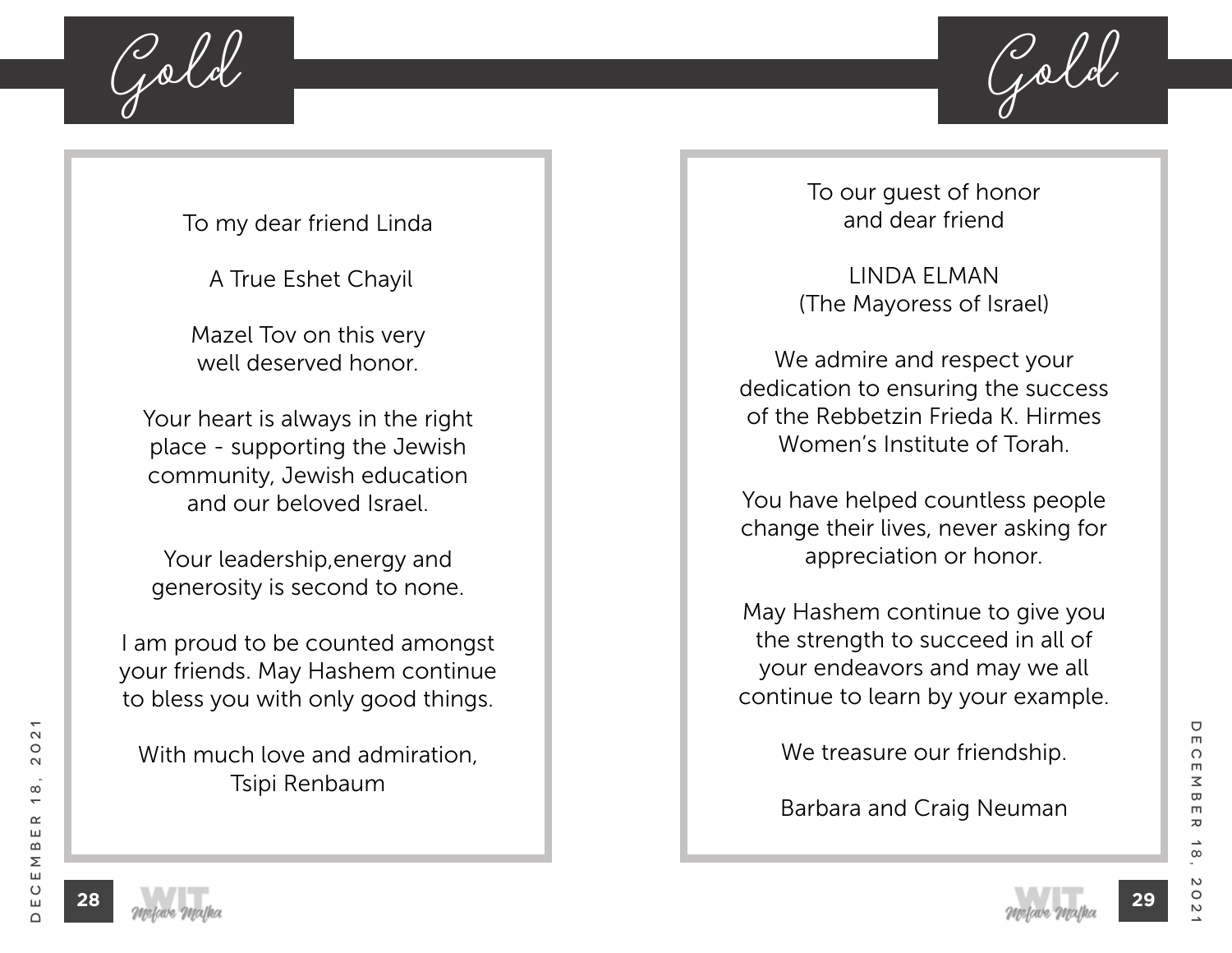

Mazel Tov to Linda Elman and WIT in honor of the education of Jewish women and service to our Baltimore Jewish community and beyond.

This donation is made also in memory of my mother, Chaya Lieba bat Stisha & Moshe, who treasured women's education, Torah, community service, and being a Jewish woman.

Shoshana Shamberg

Mazel Tov to Linda on this well deserved honor.

For the past two decades, The Rebbetzin Frieda K. Hirmes Women's Institute of Torah has been fortunate to have you at its helm.

Your unique style combined with your vision and dedication has shaped WIT into the premiere women's education institution that it is today.

 Linda, with the exceptional talents and vision that Hashem has given you, we eagerly await your next success on behalf of the Jewish people.

 Shlomo and Mindy Spetner Yaakov Hillel and Judy Gross Frank and Danielle Sarah Storch



December 18, 2021

 $\rightarrow$ 

 $\infty$ 

 $\circ$ 

 $\mathsf{N}$ 

 $\rm \pi$ 

 $\overline{\mathbf{w}}$  $\blacksquare$ 

U

 $\Box$ 

 $\Omega$ 

 $\Box$  $\leq$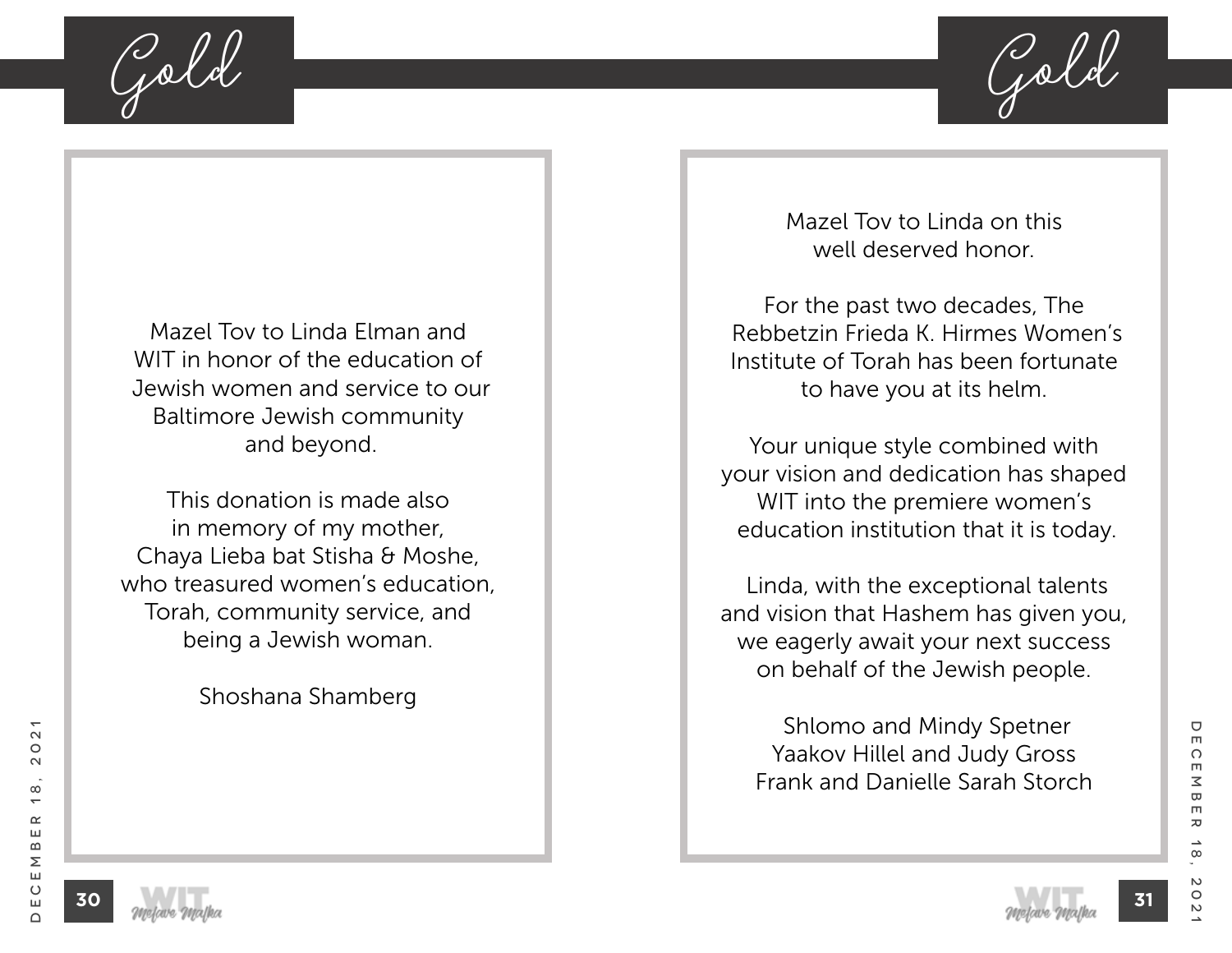**Gold**

### In honor of Andrea Schulman

We are truly awed by the devotion and energy she focuses on her family and the Jewish community of Baltimore.

Drs. Robert and Susan Schulman

**Silver Pages** December 18, 2021 Ш  $\Omega$  $\Box$  $\leq$  $\infty$  $\Box$  $\boldsymbol{\pi}$  $\infty$  $\mathsf{N}\mathsf{S}$  $\circ$ **33**  $\overline{a}$ 

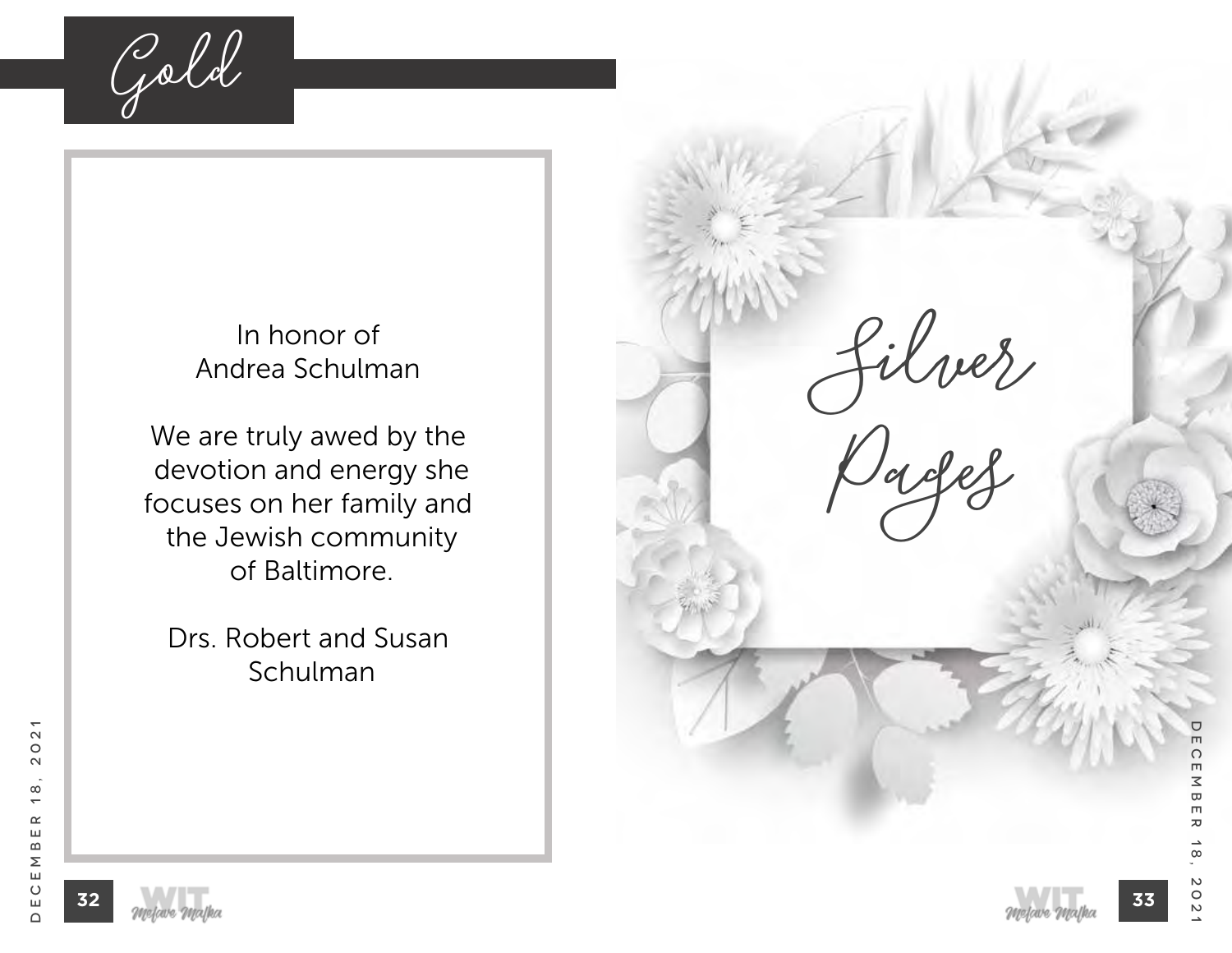

In honor of our dear friend Linda Elman

Mazel Tov on a much deserved honor. Your dedication and commitment to WIT as well as all of your tremendous chesed initiatives and communal work are an inspiration to us all.

We are honored to call you our friend.

May Hashem grant you much nachas and bracha, good health and strength.

May you continue to be a pillar to Klal Yisroel along with Michael and your dear family for many years to come.

> With love and admiration, Sol and Rena

To a wonderful friend who has been an inspiration.

Thank you Linda.

Hugs from your closest neighbor, Lois



December 18, 2021

 $\infty$ 

 $\circ$ 

 $\mathsf{N}$ 

 $\rm \pi$ 

 $\blacksquare$ 

 $\varpi$ 

U

 $\blacksquare$ 

 $\Omega$ 

 $\Box$  $\leq$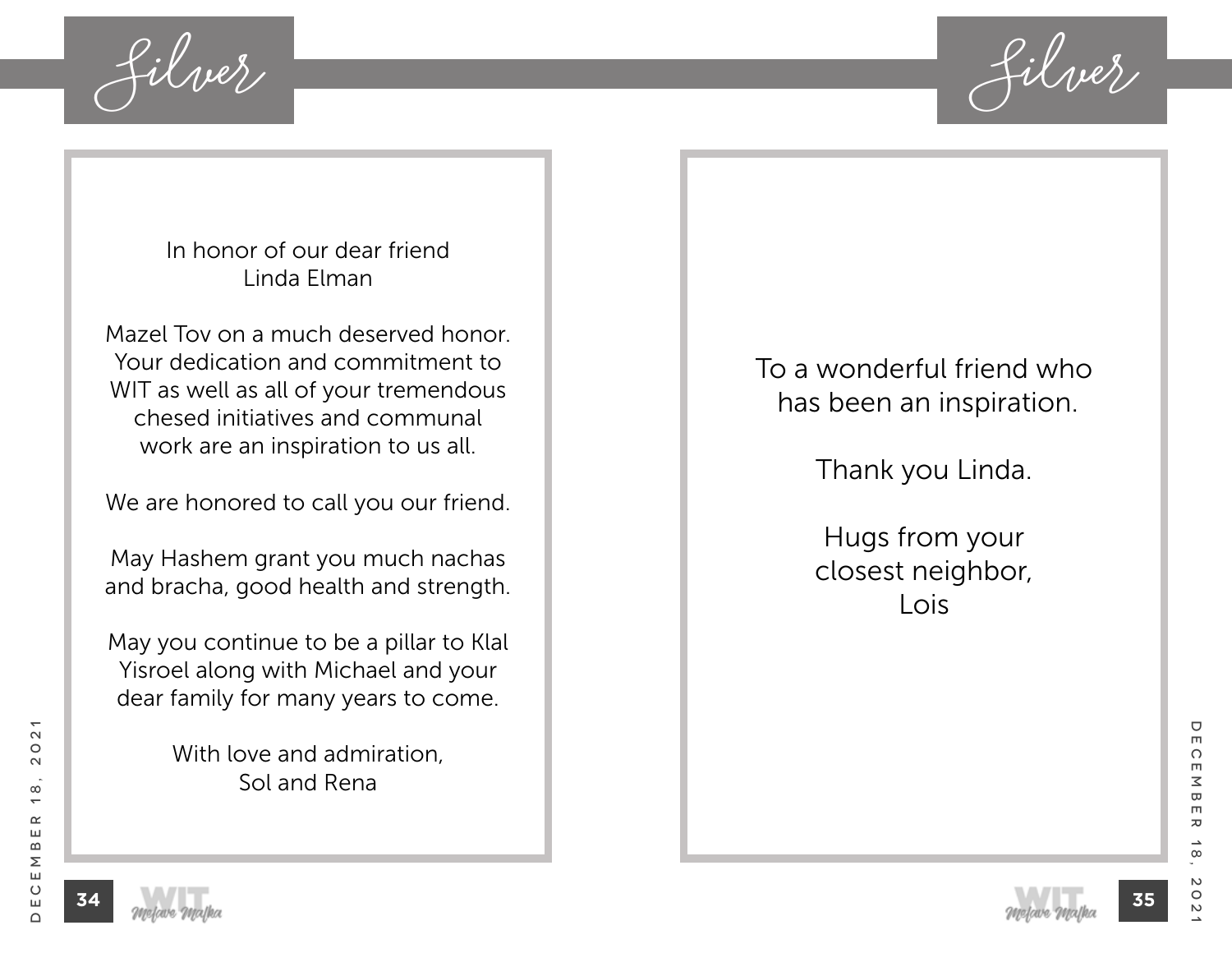**Silver Silver**

In honor of our dear friend, Linda S. Elman on receiving tonight's most deserved Visionary Leadership Award.

Linda, you never cease to amaze us! Whether it is… Your infectious passion to help the klal, Your fresh ideas to involve all, Your practical resolutions to issues, Your compassion for those in need, Your ability to make every minute in the day count, Your unwavering devotion to your husband and family, Your staunch commitment to Jewish education for all ages, Your infinite love for the land and people of Israel…

You never disappoint and only inspire us to do more and grow!

We are so grateful for your friendship and cannot wait to see what other things you will accomplish.

With much admiration and gratitude, Avi and Sora Greenlinger

In honor of Linda Elman for all she does for WIT and the Jewish community.

Howard Tzvi and Chaya Friedman

**37**



 $\mathbf{\Omega}$ 

 $\circ$ 

 $\sim$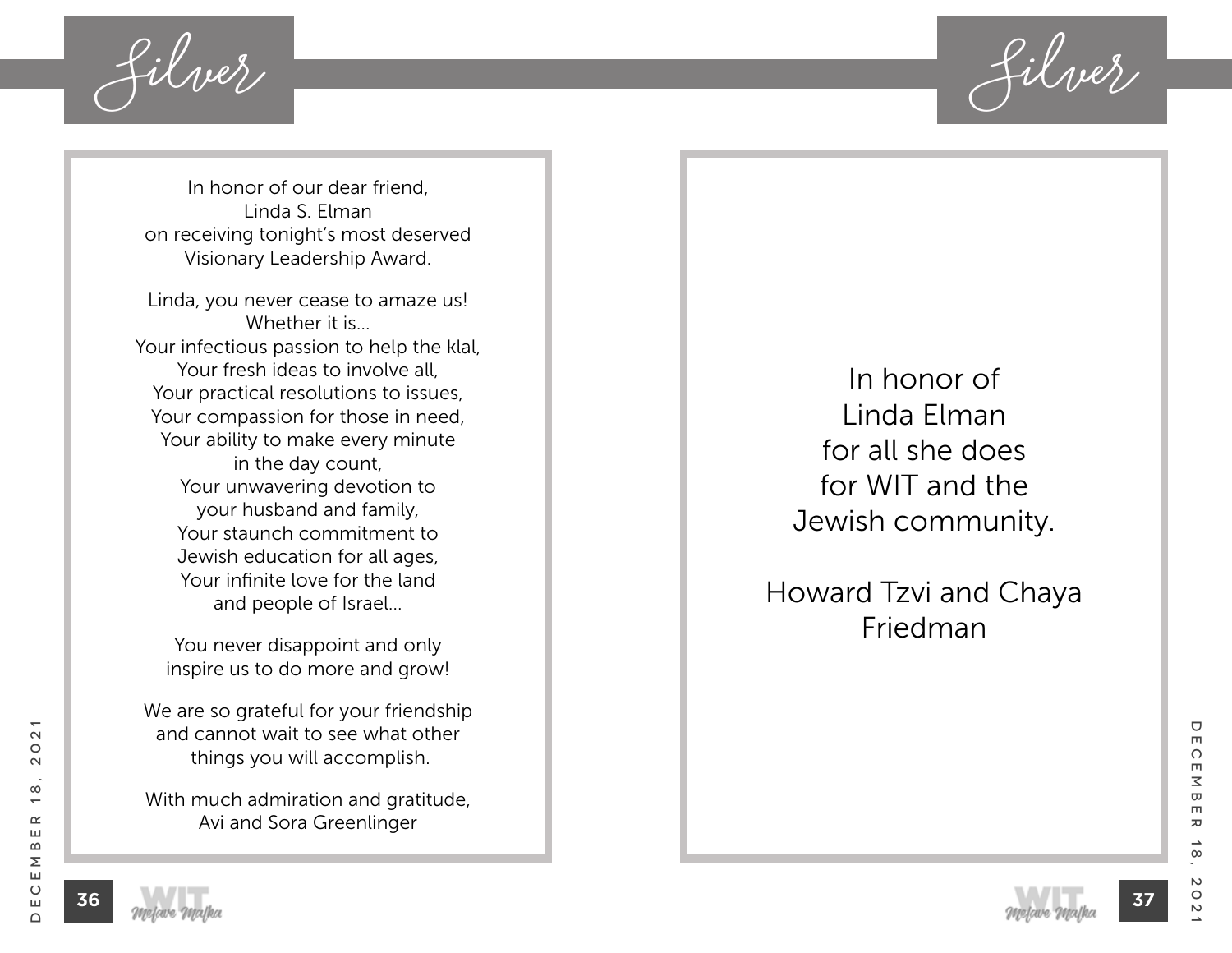

In honor/awe of Mrs. Linda Elman

Thank you for all that you do for the community and for Klal Yisroel!

Yaakov and Chavi Wealcatch Chaim and Aviva Wealcatch



Congratulations on this well deserved honor.

You are a true model of what an individual can accomplish.

Thank you for your continued leadership and contributions to our wonderful community.

Barbara and Jeff Ifrah



 $\bigcirc$ 

 $\blacksquare$ 

 $\Omega$ 

 $\Box$ 

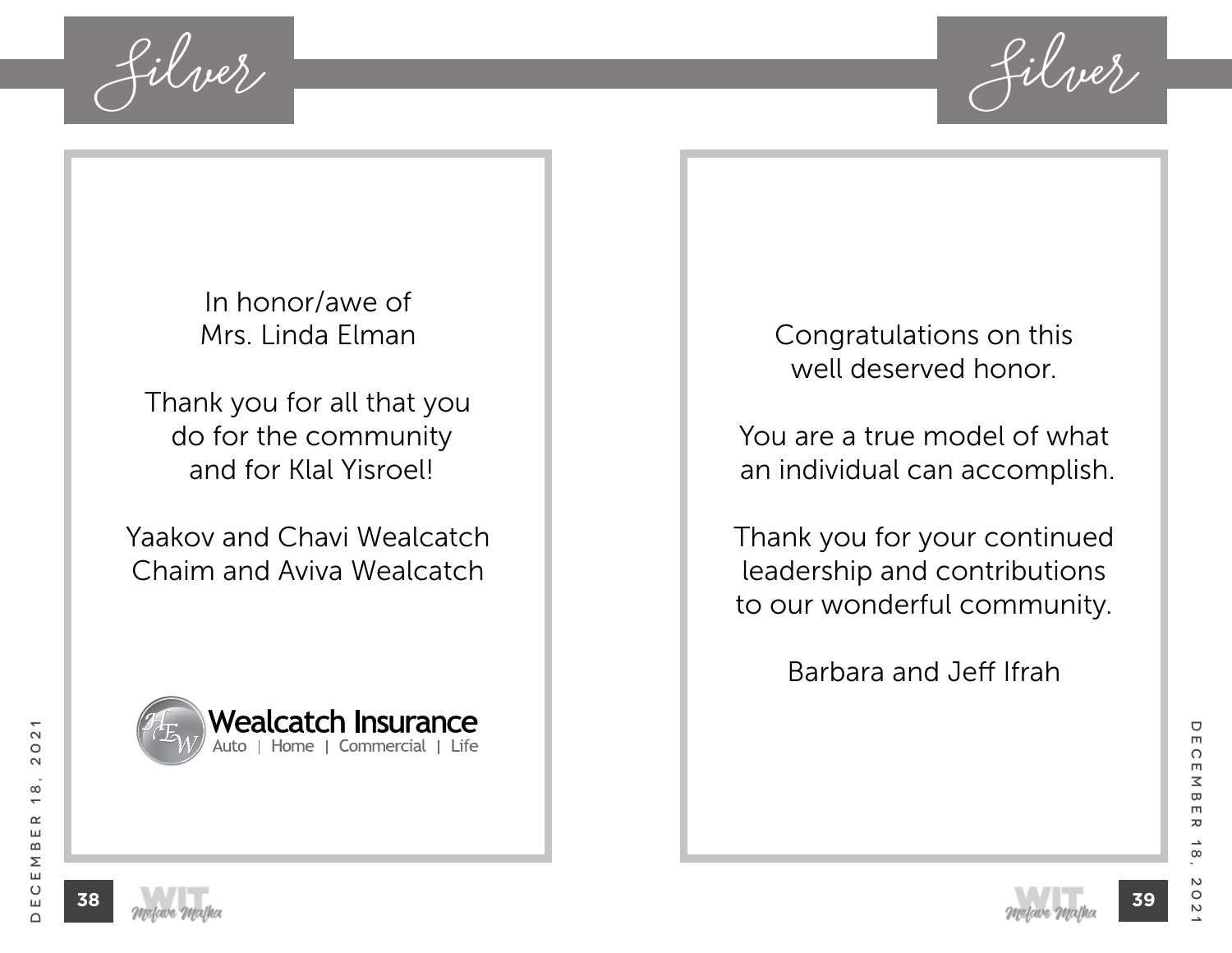





**Bronze** 

**Pages**

December 18, 2021

 $\frac{1}{8}$ 

2021

DECEMBER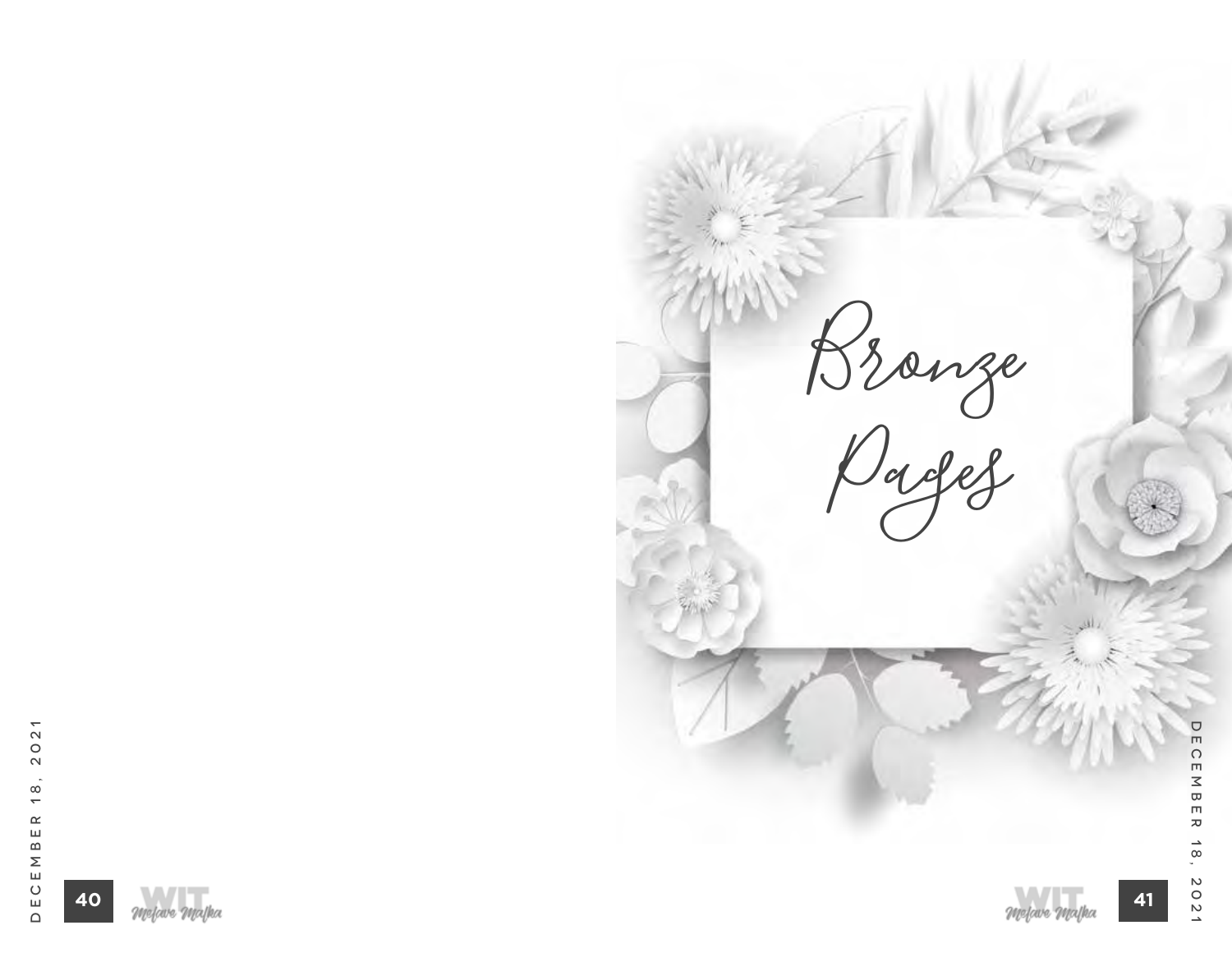

In honor of Linda Elman whose dedication, devotion, and vision for WIT has made it the wonderful bastion of Torah study it is today.

Thank you for your tireless commitment to increasing Torah learning for the women of our community.

May Hashem give you the strength to continue to do all that you do for our entire community.

Mazel Tov and wishing you and the entire family bracha and simcha.

> With much admiration, Judy & Tommy Weiss

"על שלושה דברים העולם עומד, על התורה, ועל העבודה, ועל גמילת חסדים"

> In honor of our dear friend Linda Elman whose chesed and desire to learn and spread Torah knowledge knows no bounds.

May Hashem bless you and your esteemed husband Michael, and the rest of your wonderful family with health and happiness.

Your friends from the Eyre Ha'atika, Dovid and Barbara Hurwitz Howard and Reize Sipzner



December 18, 2021

 $\boldsymbol{\pi}$ 

 $\infty$ 

 $\circ$ 

 $\bigcirc$ 

 $\Box$ 

 $\Omega$ 

 $\blacksquare$  $\leq$ 

 $\overline{\mathbf{w}}$  $\blacksquare$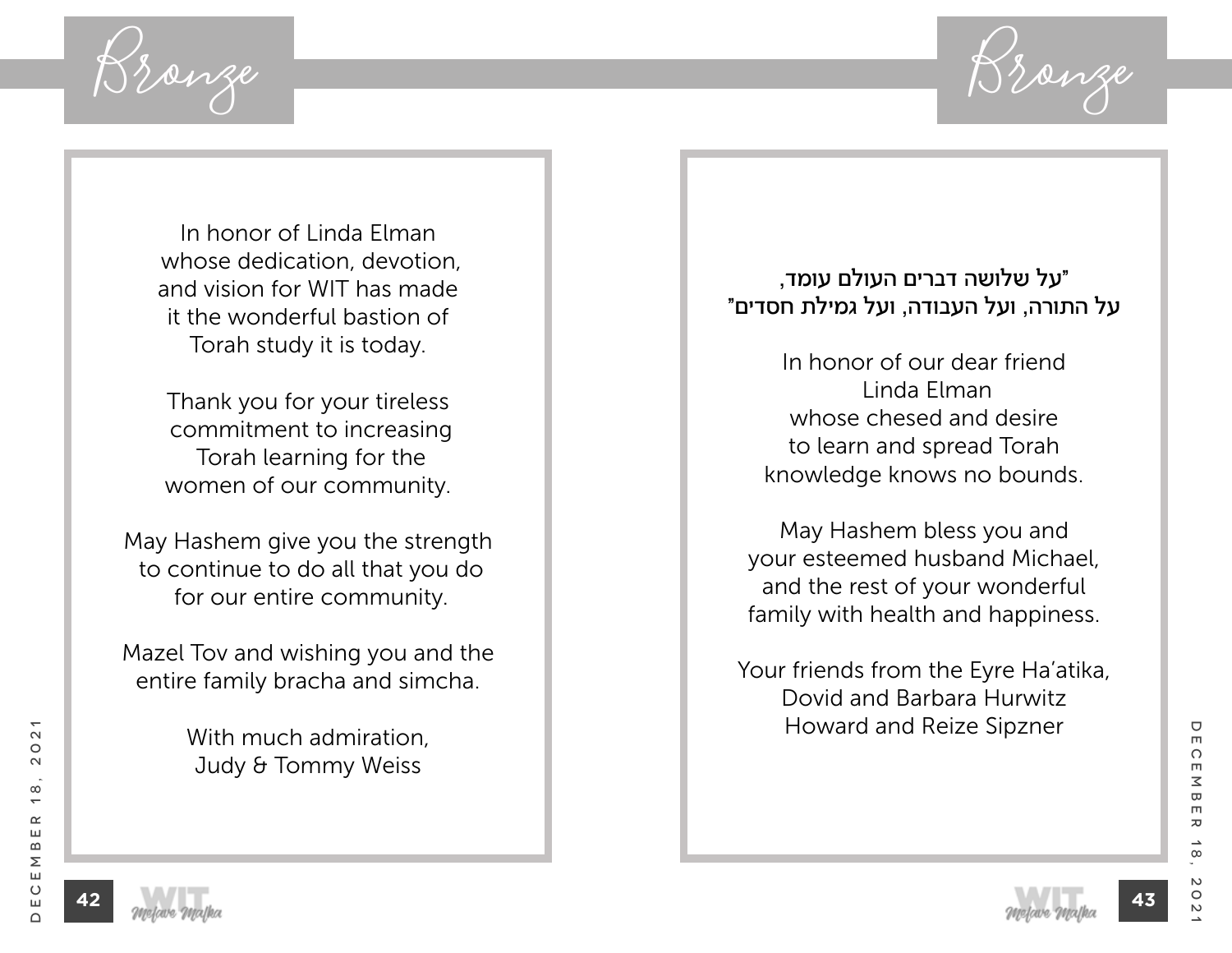

In honor of an Aishes Chayil who is a treasure to the Jewish community.

> Love you, Suzy Liebman

In honor of our dear friend Linda Elman,

Mazel Tov on this most deserving honor that is bestowed upon you this evening.

Throughout the world your name is synonymous with supporting so many worthy organizations, helping spread Torah to the world. You are known for your acts of **TDD** and you exemplify and completely understand what it י**עוסק בצרכי ציבור** means to be

WIT is truly fortunate to have such a dedicated leader helping it continue its goal of educating Jewish women and helping each one of them reach their fullest potential. Baltimore is fortunate that for almost 20 years, WIT was guided by your leadership and vision for growth and success.

May Hashem provide you years of health, strength, bracha and hatzlacha to continue all the amazing things that you do.

With much respect and admiration, Ari and Shoshana Krupp



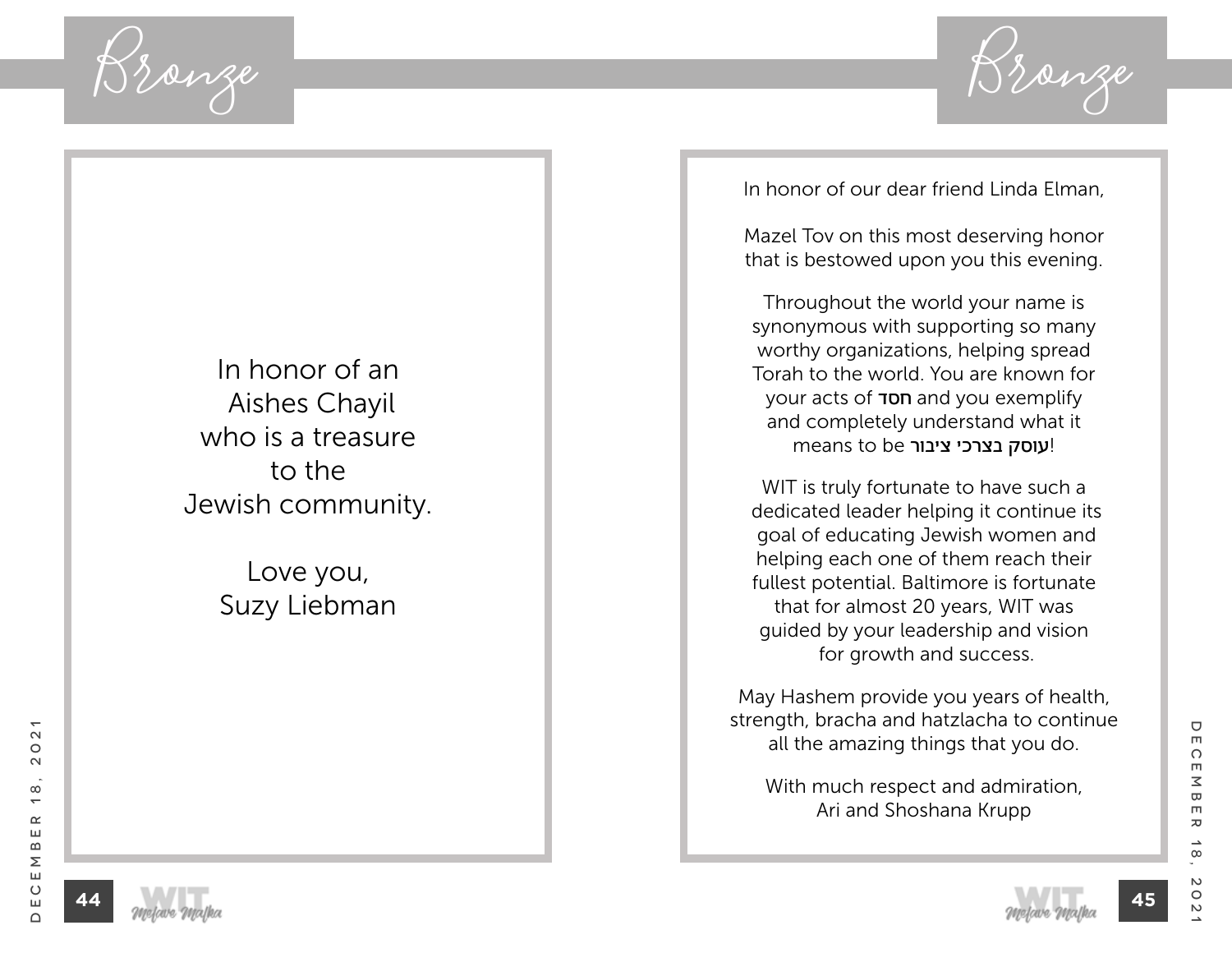

## To Linda Elman

In honor of a true "askanit" who has made a profound difference in this community, and has been an extraordinary role model to so many.

Zipora Schorr

# In honor of Linda!

Nancy Kohn Rabin





December 18, 2021

 $\rightarrow$ 

 $\infty$ 

 $\mathsf{N}\mathsf{S}$ 

 $\circ$ 

 $\mathsf{N}$ 

 $\pmb{\pi}$ 

 $\bigcirc$ 

 $\Box$ 

 $\Omega$ 

 $\Box$  $\leq$ 

 $\varpi$ 

 $\Box$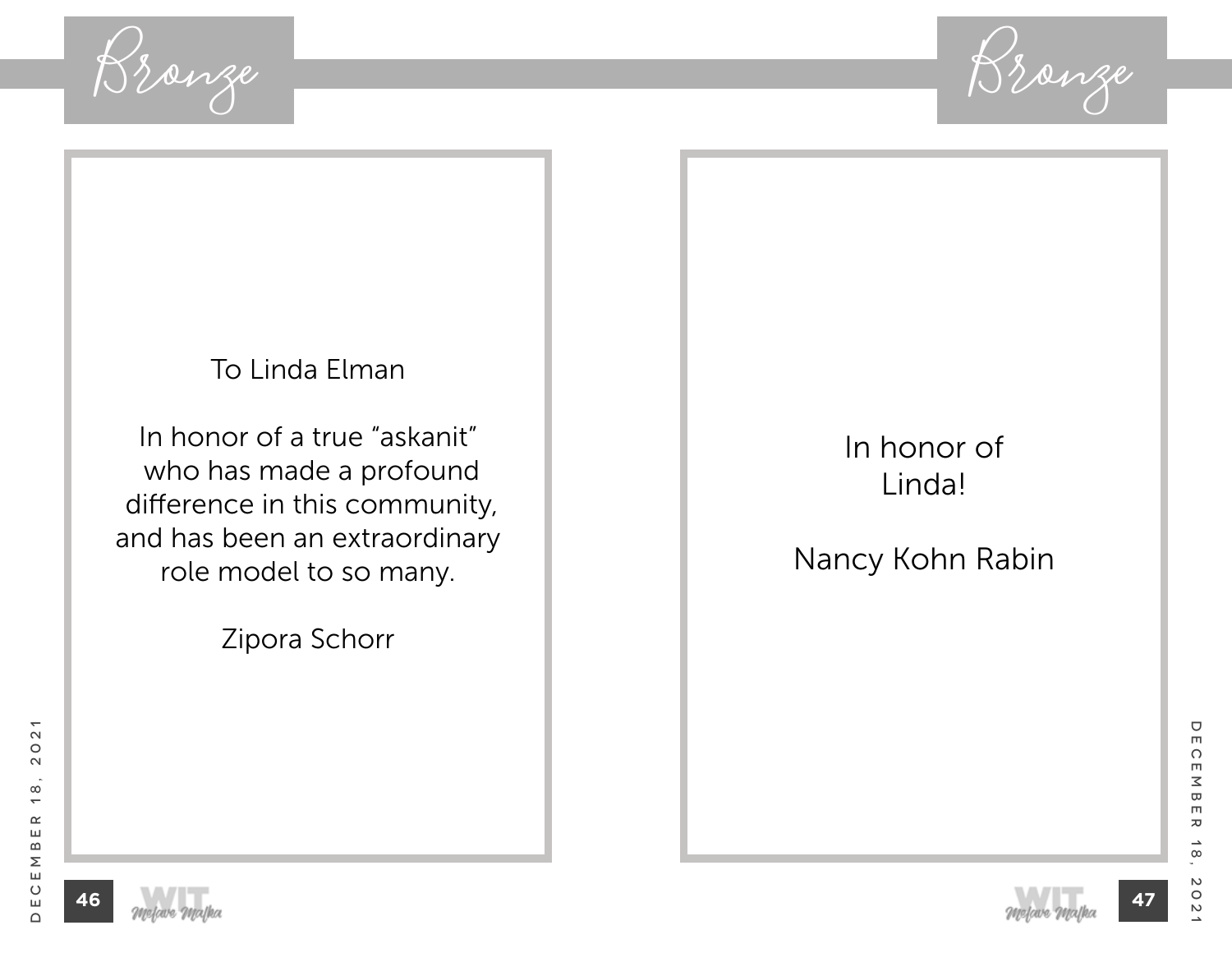

Mazel Tov on your well deserved honor. You have been so instrumental in elevating the ruchnius and the level of limud haTorah of the women of Baltimore.

This honor is so reflective of your deep seated commitment to helping individuals and impacting communities.

Kol Tuv, Rabbi Yitzchok and Emilie Merkin

Linda, What a remarkable organization you have helped nurture, mold and grow here in Baltimore. With your leadership and dedication to serving the Jewish community through WIT we have all become richer, more connected, knowledgeable and inspired.

> Mazel Tov on this well deserved honor.

May the light of Torah and the chesed that permeates your life be a constant source of bracha for you, your family and all of Klal Yisroel.

> With much hakaras hatov, Betsy and Lew Romer





December 18, 2021

 $\boldsymbol{\pi}$ 

 $\infty$ 

 $\circ$ 

 $\mathsf{N}$ 

U

 $\Box$ 

 $\Omega$ 

 $\blacksquare$  $\leq$ 

 $\overline{\mathbf{w}}$  $\blacksquare$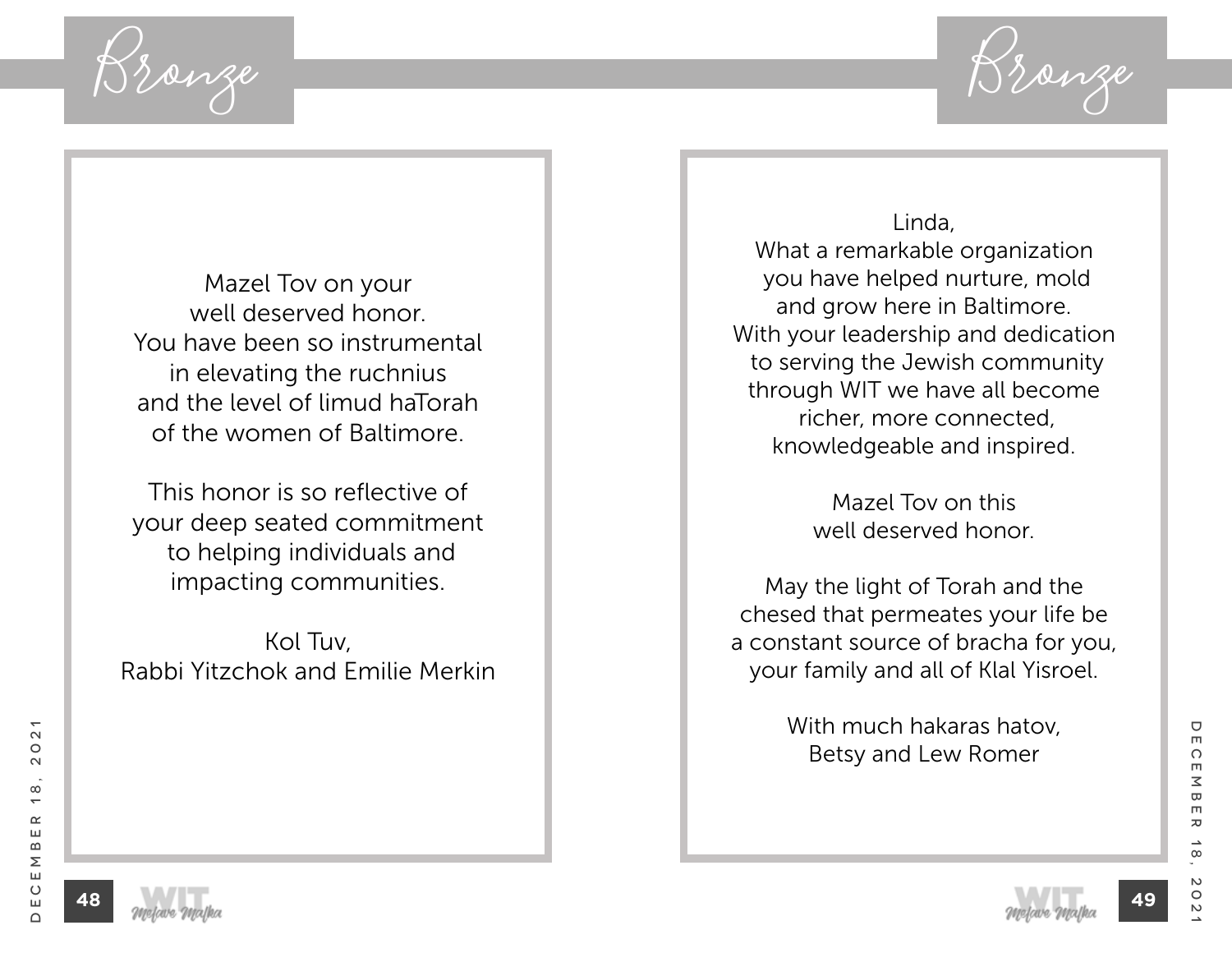

### מזל טוב

To our dear friend, Linda, we marvel at your untiring commitment and leadership on behalf of the קהל.

With love and deep friendship, Sandy and Aryeh Guttenberg and Family

Linda, thank you for your leadership of WIT and so many other worthy causes.

Your selfless dedication is inspiring. We are fortunate to have you as a friend.

Warmly, Yitzie and Nancy Pretter





December 18, 2021

 $\infty$ 

 $\mathsf{N}$ 

 $\circ$ 

 $\mathsf{N}$ 

 $\rm \pi$ 

 $\blacksquare$ 

 $\bigcirc$ 

 $\blacksquare$ 

 $\Omega$ 

 $\Box$  $\leq$ 

 $\varpi$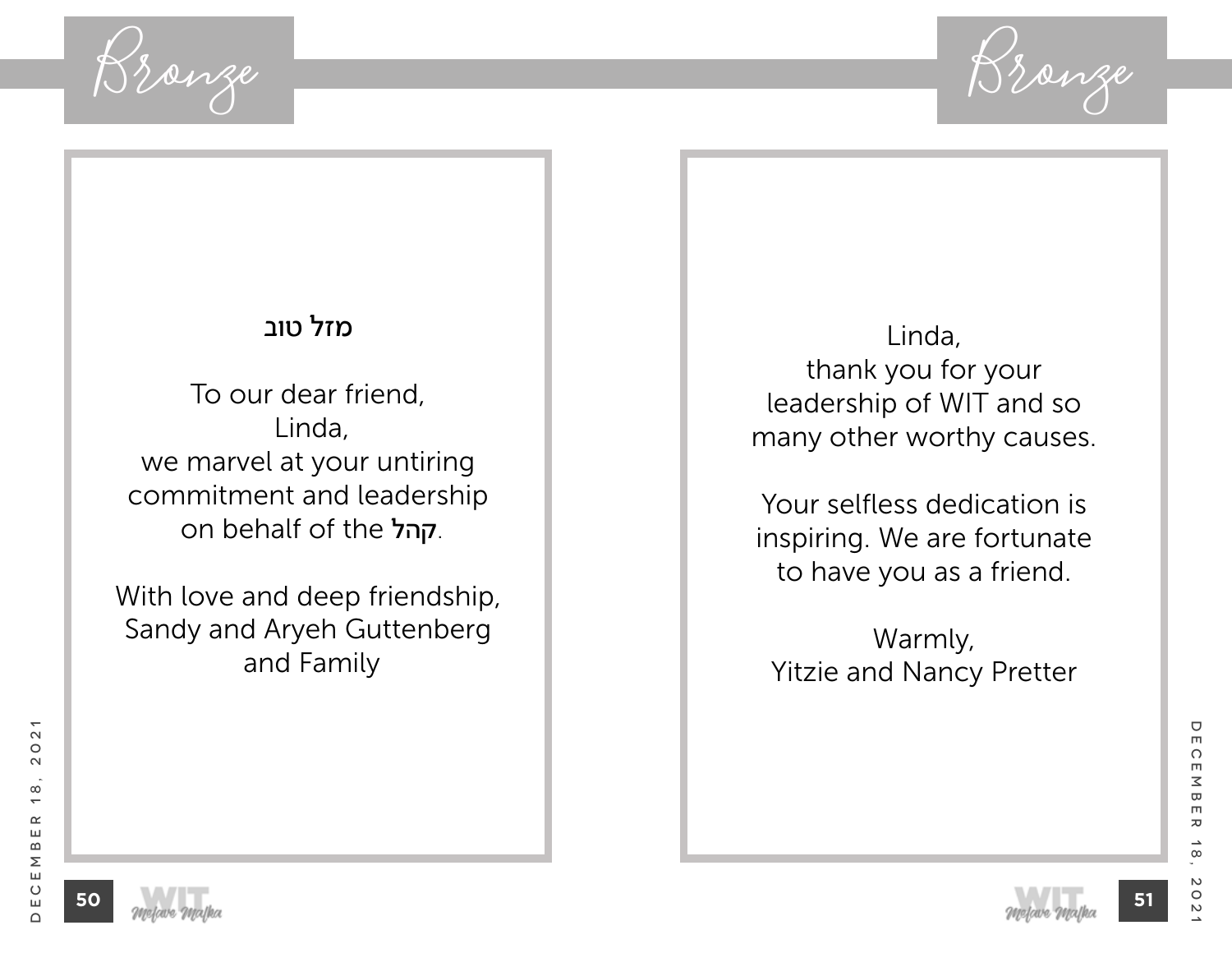

In honor of our dear friend Linda Elman, a powerhouse for making great things happen for Klal Yisroel.

May you have much continued hatzlacha in your avodas hakodesh.

Skip and Sharon Rose

### Dear Linda:

You are an inspiration. There is no one who works more diligently on behalf of the community than you and yet you always give kavod to others.

With gratitude to WIT for recognizing your impact and celebrating women learning, and with deep appreciation for you.

 Amian and the entire Kelemer family

ּמַרְבֵּה תוֹרָה, מַרְבֵּה חַיִּים. מַרְבֵּה יְשִׁיבָה, מַרְבֵּה חָכְמָה. ְ מַרְבֶּה עֵצָה, מַרְבֶּה תְבוּנָה. מַרְבֶּה צְדָקָה, מַרְבֶּה שָׁלֹוֹם. ַ קָנָה שֵׁם טוֹב, קָנָה לְעַצְמוֹ. קָנָה לֹו דִבְרִי תוֹרֵה, קָנָה לֹו חַיֵּי הֲעוֹלָם הַבָּא.

פרקי אבות ב:ז

December 18, 2021

 $\rightarrow$ 

 $\infty$ 

 $\mathsf{N}$ 

 $\circ$ 

 $\mathsf{N}$ 

 $\rm \pi$ 

 $\blacksquare$ 

 $\bigcirc$ 

 $\Box$ 

 $\Omega$ 

 $\Box$  $\leq$ 

 $\varpi$ 

 $\mathbf{\Omega}$ 

 $\circ$ 

 $\sim$ 

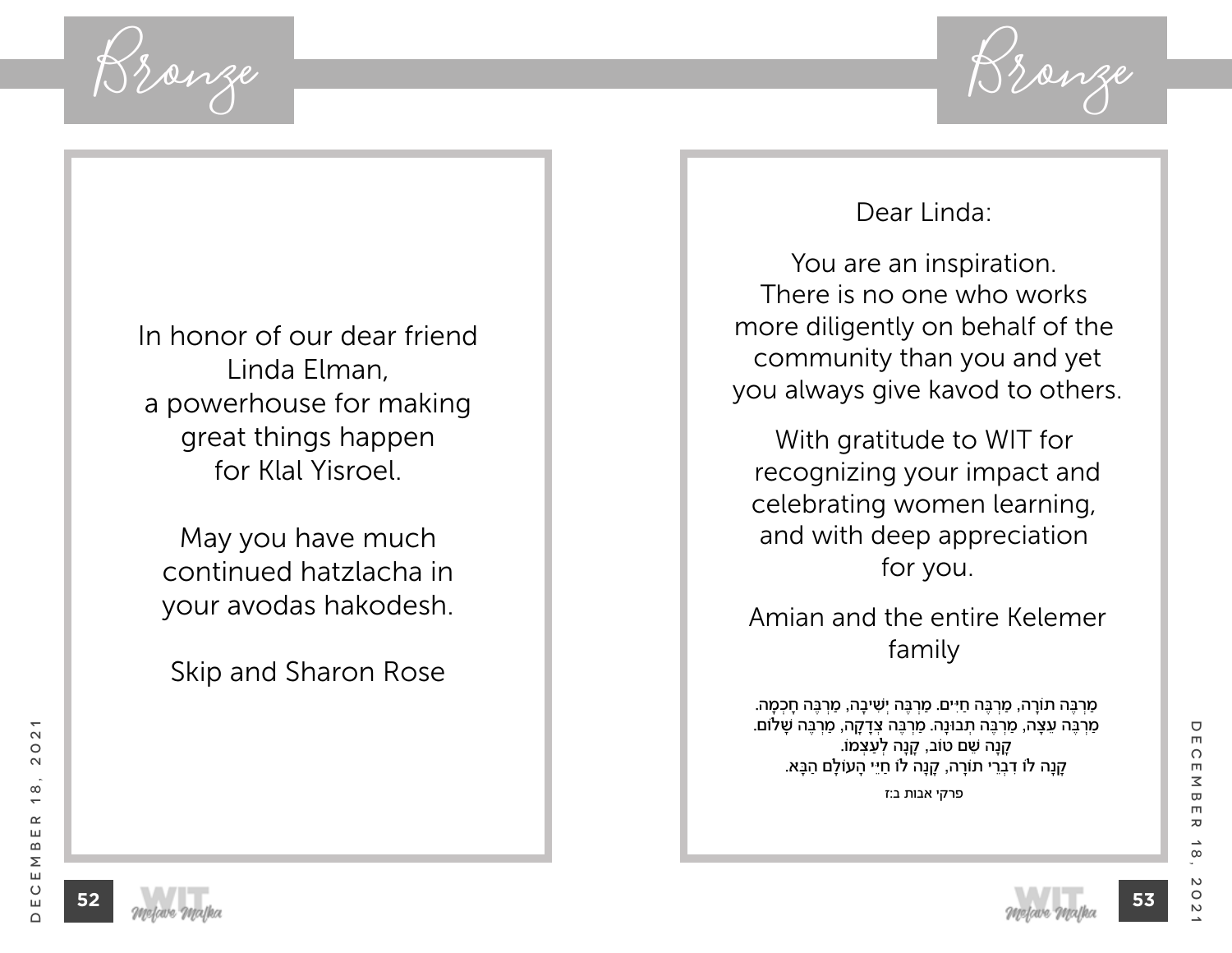

In honor of our dear friend Linda, for everything she does for WIT and the entire community.

Shani and Jason Reitberger

In honor of Linda Elman for all of her hard work and accomplishments.

Avi Bernstein

 $\overline{\phantom{0}}$ 





December 18, 2021

 $\rightarrow$ 

 $\infty$ 

 $\boldsymbol{\mathsf{N}}$ 

 $\circ$ 

 $\mathsf{N}$ 

 $\pmb{\pi}$ 

 $\varpi$ 

 $\Box$ 

 $\bigcirc$ 

 $\Box$ 

 $\Omega$ 

 $\Box$  $\leq$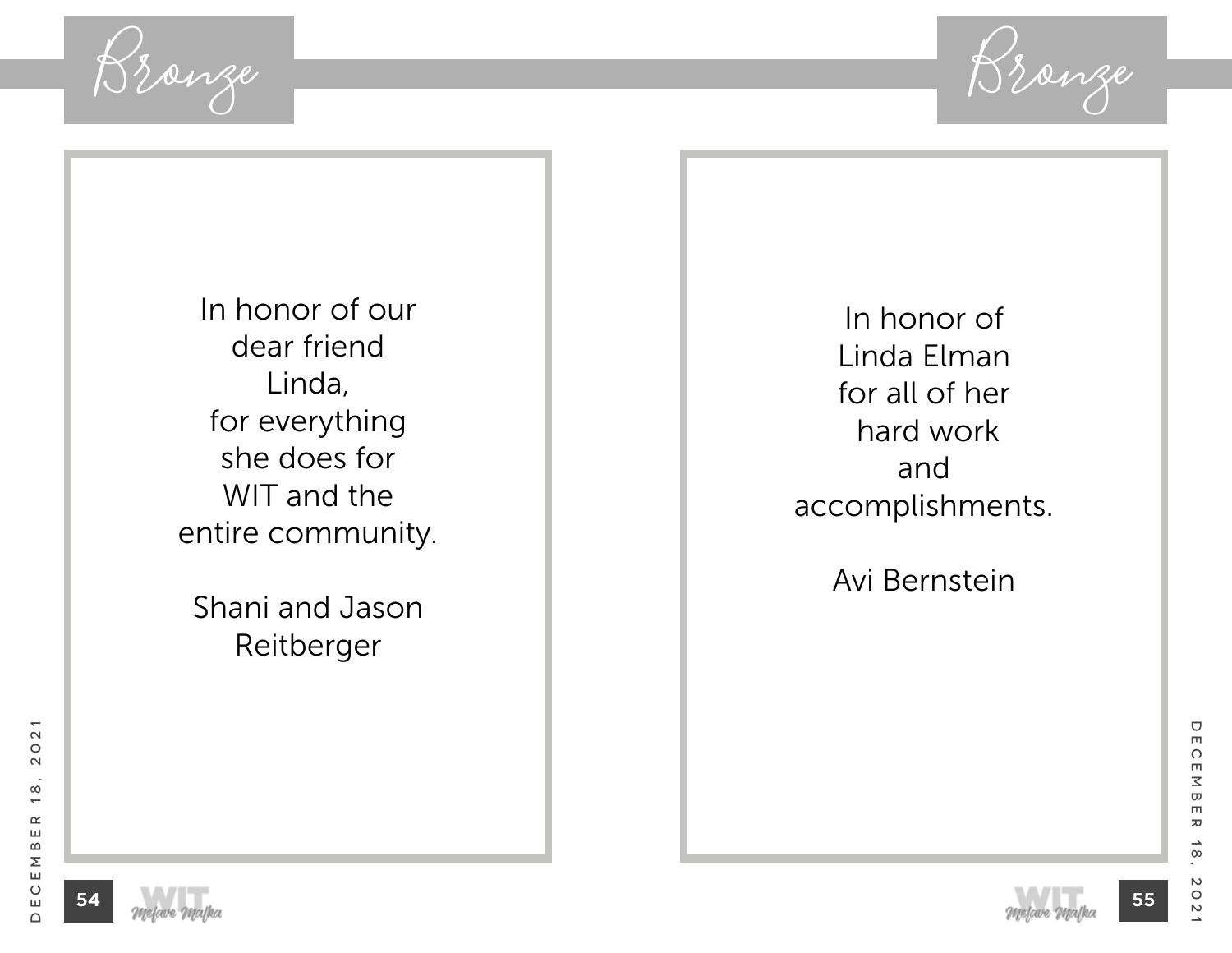

#### **RADCLIFFE JEWELERS CONGRATULATES** LINDA ELMAN AND HER **COMMITMENT TO PHILANTHROPY**

#### THANK YOU FOR ALL YOU DO **FOR OUR COMMUNITY**





www.radcliffejewelers.com

Mazel Tov Linda on WIT's Visionary Leadership Award.

You are a role model for all of us involved in Jewish communal leadership and an inspiration.

We appreciate all the things you and your family do throughout the community.

May you continue your avodas hakodesh on behalf of WIT and the entire Baltimore Jewish community for many years to come.

> With admiration, Jenny & Dov Ocken

December 18, 2021

 $\infty$ 

 $\circ$ 

 $\mathsf{N}$ 

 $\rm \pi$ 

 $\blacksquare$ 

 $\bigcirc$ 

 $\blacksquare$ 

 $\Omega$ 

 $\Box$  $\leq$ 

 $\varpi$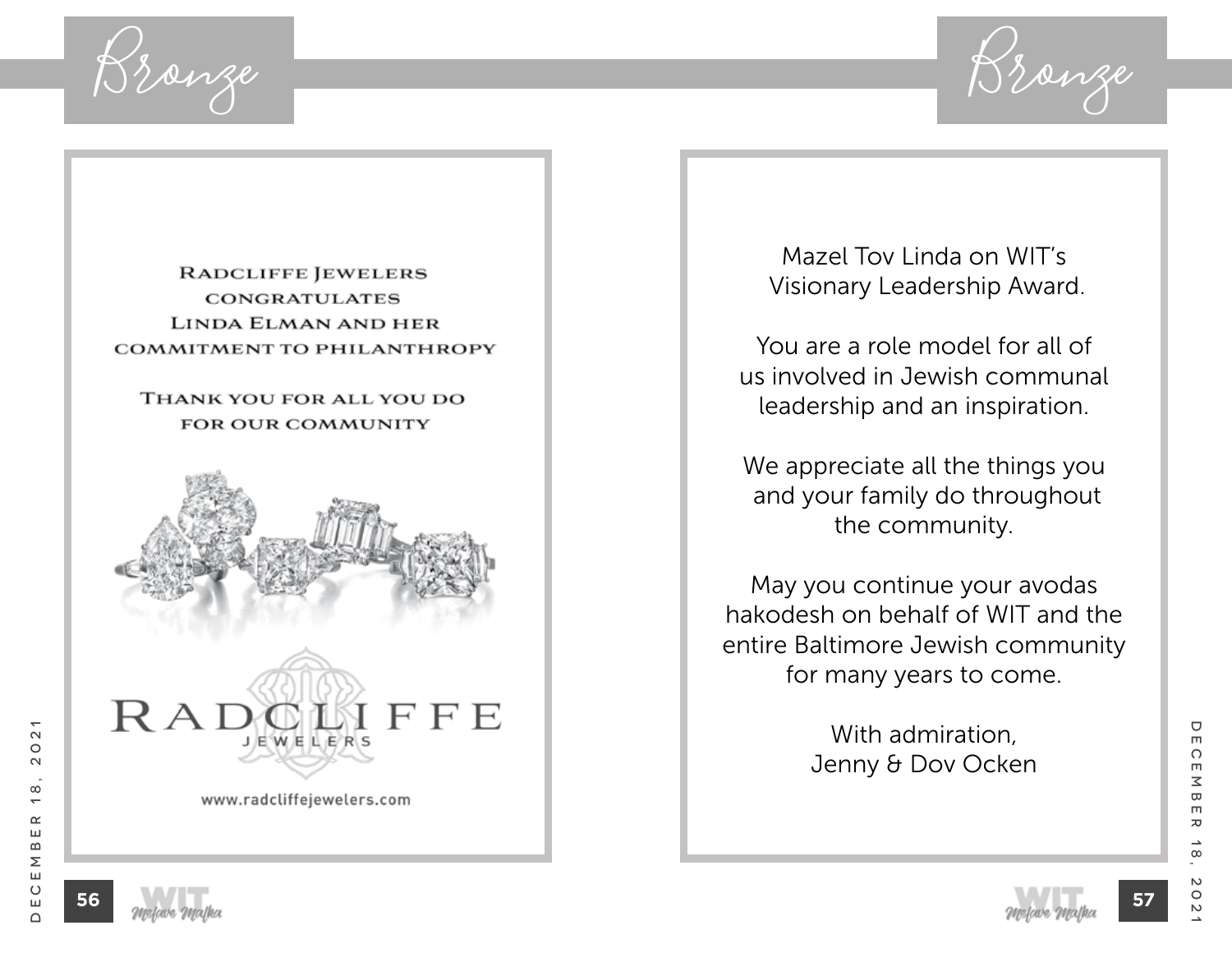





**Full** 

**Pages**

**59**

December 18, 2021

 $18,$ 

 $2021$ 

**DECEMBER**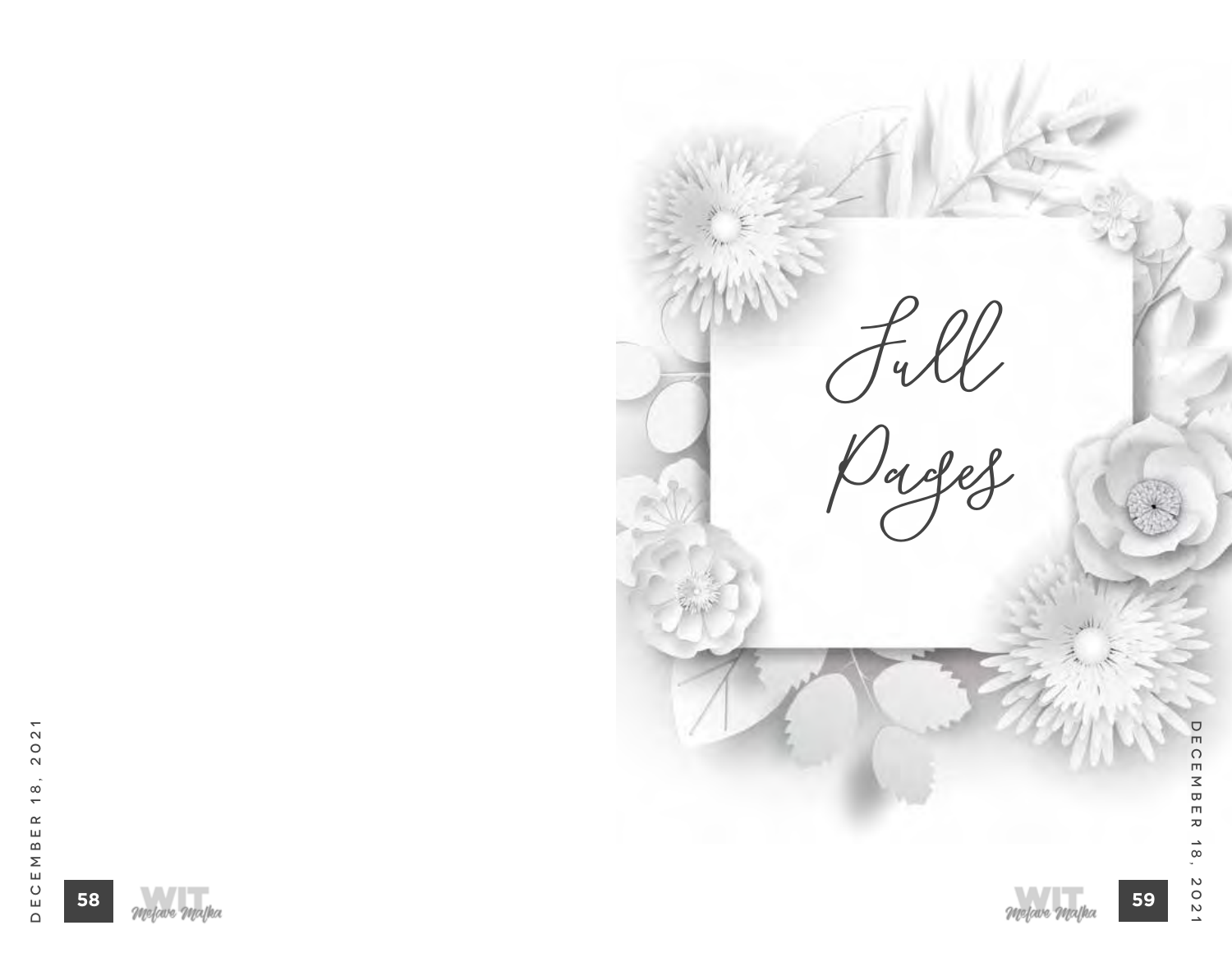#### To Linda,

One page in this journal won't be enough to express the gratitude I have for you. Little did I know 18 years ago when I was sent to meet you before being hired that I would be meeting with someone who would become such an integral part of my life and my family's life. It would be impossible for me to count all of the things I have learned from you over the years. Working with you has been like taking a daily master class in organization, leadership, poise, grace and grammar! You may be stepping down from WIT but you will not be stepping down from my life. Our community, and the world in general, is a better place with you in it!

#### To Leah,

In the last few short months you have already taught me so much. You bring so much to the table and I truly look forward to working with you as our next president. Let's just hope your family isn't already sick of me!

#### To all of my wonderful WIT ladies,

Working with you all is a true highlight of my job! I am happy many of us are able to now see each other in person again as I truly missed our daily interaction. Your desire to learn and grow is truly inspirational!

> With all my love and gratitude, Andrea

Mazel Tov Linda on being honored for 20 years of distinguished service as president of the Women's Institute of Torah (WIT).

Your energetic leadership of WIT, and the judicious support that you provide to the Baltimore community and to Klal Yisroel is exemplary.

We are so privileged to have you as an astute and generous mainstay of our family.

May you go mechayil el chayil ad meah v'esrim!

Rabbi Edward and Miriam Feigelman Netanya, Israel

Yeuda and Shira Nelkin and Family Baltimore, MD

Shulem and Tikva Weinreich and Family Brooklyn, NY



**60**

December 18, 2021

 $\rightarrow$ 

 $\infty$ 

 $\mathsf{N}$ 

 $\circ$ 

 $\mathsf{N}$ 

 $\rm \pi$ 

 $\bigcirc$ 

 $\Box$ 

 $\Omega$ 

 $\overline{\mathsf{m}}$  $\overline{\leq}$ 

 $\infty$ 

 $\Box$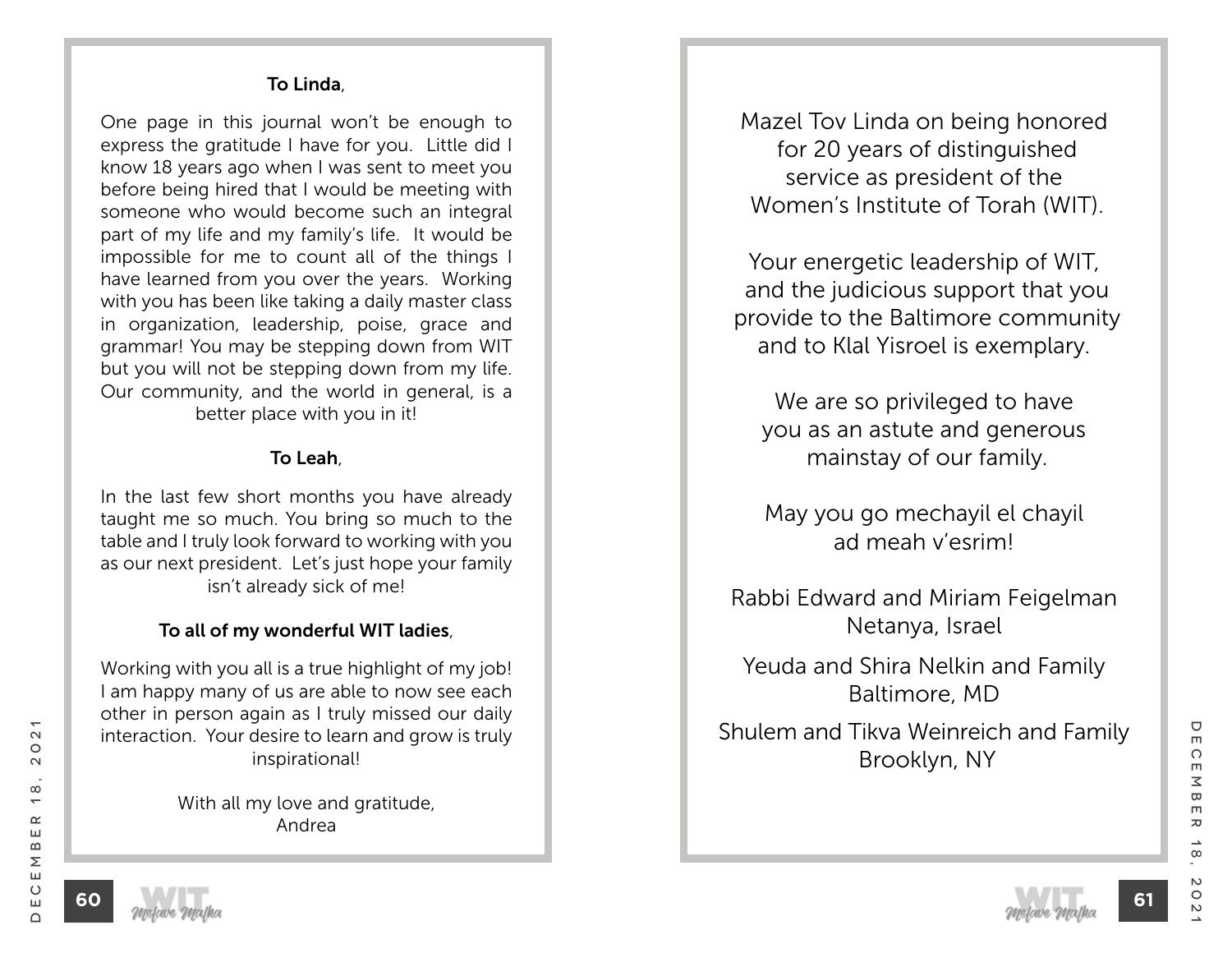### Dearest Linda,

There are no words to express how much you mean to us. Our family truly cherishes the special relationship we have with you and wish you Mazel Tov on this incredibly well deserved honor. We don't know how you do it all. May Hashem grant you all the energy in the world.

You are an inspiration to us and a role model for what it means to give to others.

With lots of love, Choni, Livnat & the kids

In honor of Mrs. Linda S. Elman aka "the Mo"

Mazel Tov on this well deserved honor!

May you continue to use your strengths to help your community in the many ways that you have.

Love, Avrumy and Chevi Kohen



December 18, 2021

 $\rightarrow$ 

 $\infty$ 

 $\circ$ 

 $\mathsf{N}$ 

 $\rm \pi$ 

 $\blacksquare$ 

 $\overline{\mathbf{w}}$ 

U

 $\blacksquare$ 

 $\Omega$ 

 $\Box$  $\leq$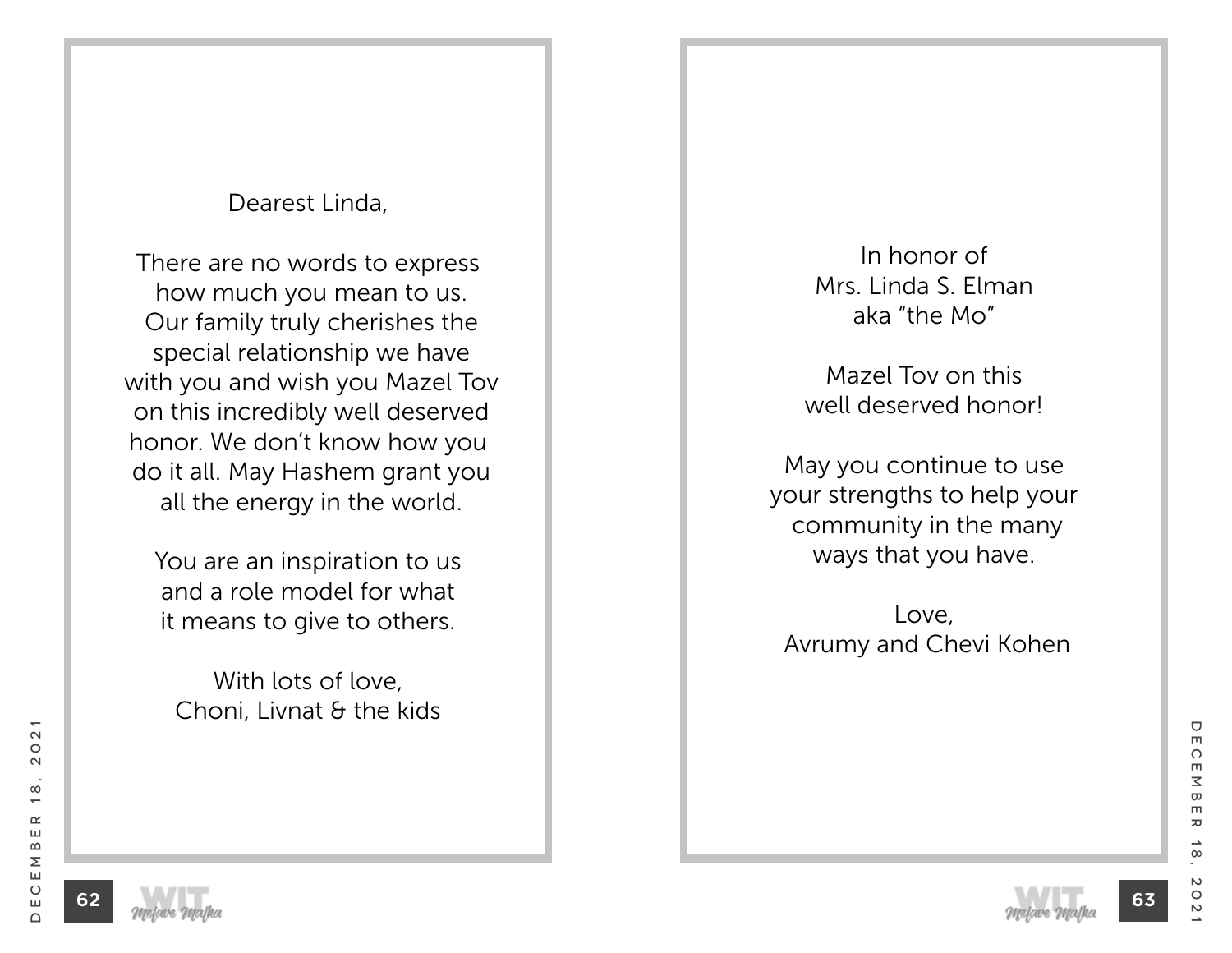### Dearest Mo,

It all began in  $4<sup>th</sup>$  grade on that fateful bike ride... being friends with Aliza is being friends with her family.

Thank you for opening your home and your heart to me all these years (remember sparkling grape juice with ice in your crystal stemware?!? We thought we were so cool!) Your kindness knows no boundaries. I am forever grateful to you and Dr. Do!

May you and Dr. Do have much nachas from your beautiful family, with continued good health, happiness, bountiful parnassa and bracha.

Thanks for being you, Mo! Love, Pearl

### Dear Linda,

מזל טוב on your long and dedicated service to the Women's Institute of Torah!

May you continue to be a pillar of Torah and a role model for your community and all of Klal Yisroel.

"מחיל אל חיל"

Best wishes, Adi and Tuvia Eiger



 $\mathbf{\Omega}$ 

 $\circ$ 

 $\sim$ 

 $\infty$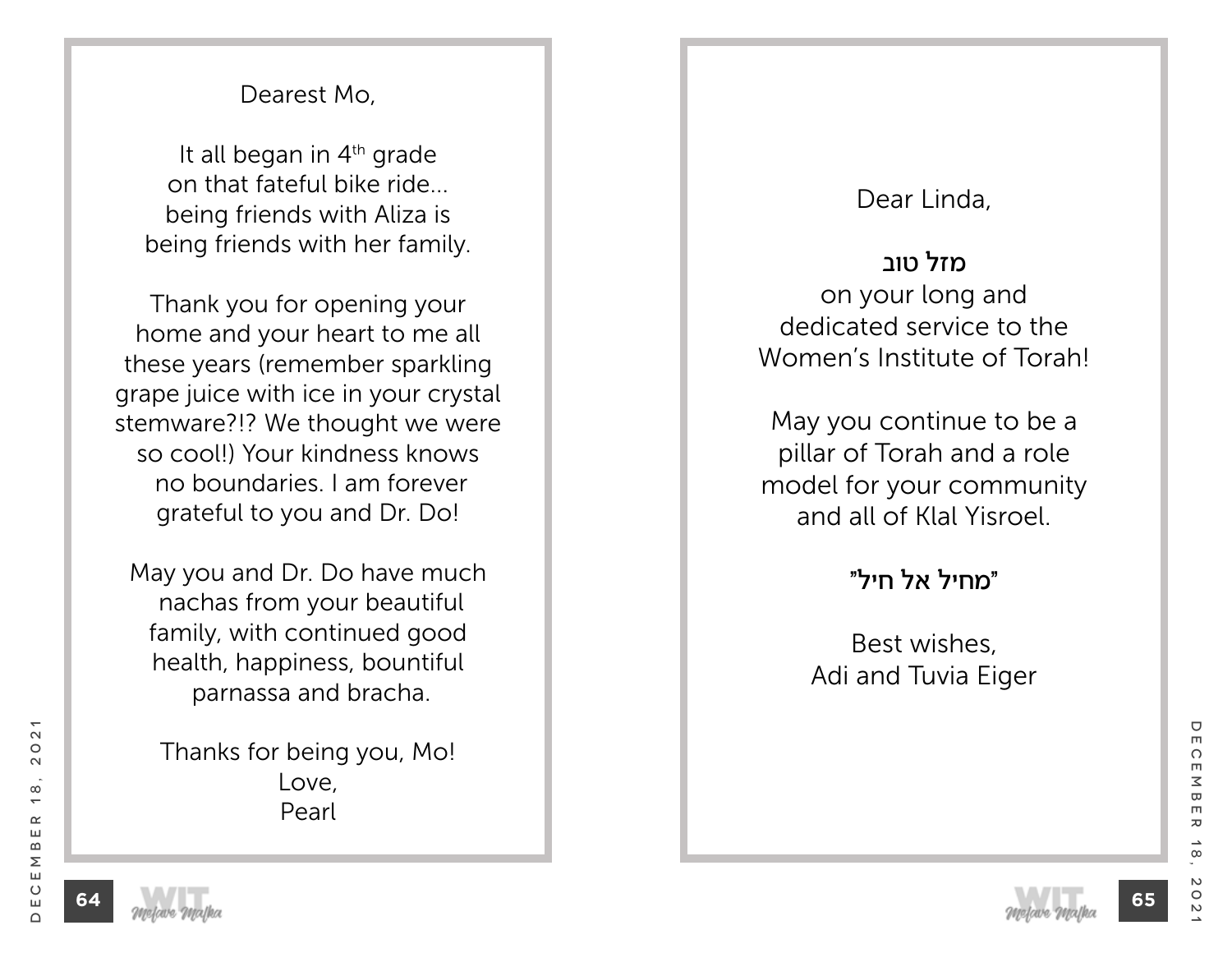Mazel Tov on this well deserved honor.

Thank you for all that you do for us and with us. Our family is honored to be part of the extended Elman family.

Linda, you are a true role model and have brought so much Torah learning to the Baltimore community - we are so proud of all your accomplishments.

> Yosey & Sima Penina Yisroel & Ruti Yaakov & Yocheved Pinchos & Elisheva Yossi & Yehudis Yis & Michal Yisroel Tzvi & Shulamis

For my dear friend, neighbor and esteemed colleague, I am so grateful for your years of dedicated leadership serving my personal favorite community organization, the Rebbetzin Frieda K. Hirmes Women's Institute of Torah.

Your passion for women's learning to deepen our connection to our Mesorah and enhance family life has guided WIT's growth, most notably through the pandemic. You see opportunities, not problems.

I look forward to many more occasions to work and celebrate together, until 120.

May HaKodesh Baruch Hu answer all your prayers for the greatest possible good-- for your family, for our community and for K'lal Yisroel.

> Lovingly, Marlene Daniel

 $\mathbf{\Omega}$ 

 $\circ$ 

 $\sim$ 

 $\infty$ 

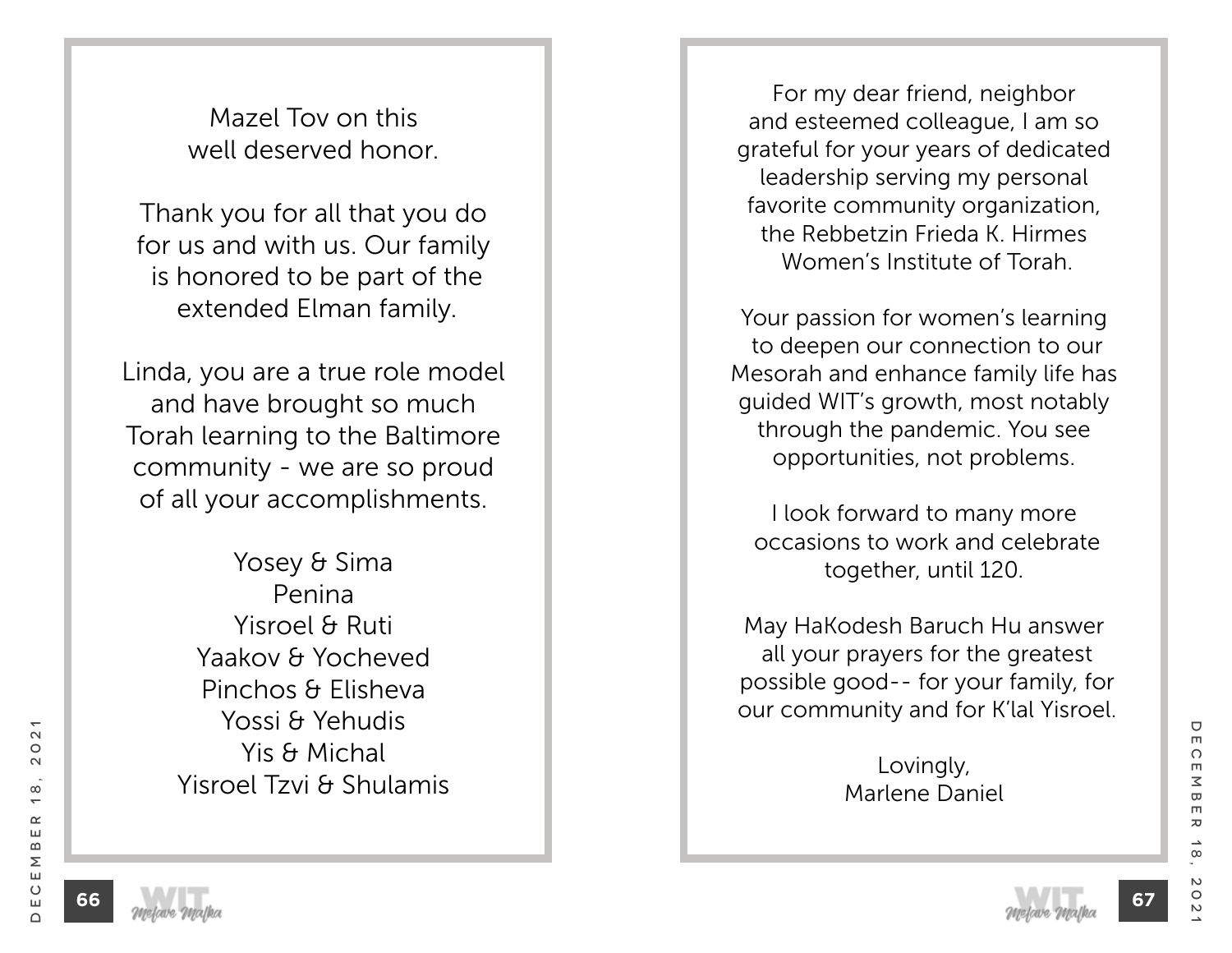### To Linda חנה רבקה

Your name tells your essence.

#### חנה

תנה, wife of אלקנה, inspired the women of her day to be אולה רגל, to form a connection and relationship with הקב"ה.

Linda, you have this same passion. Whether it is a WIT trip to  $y''x$ , scholars in residence, speakers from  $y''x$ , or zoom classes touring the land of  $y''x$  -Linda you have inspired our women with this love and passion.

#### רבקה

Epitomizes חסד.

Linda, you have made it your priority to serve the Jewish community, whether in Baltimore or in "N"

Linda, together with Michael, you have shared your love for  $y''x$ and your passion for חסד. Our family has tremendous הכרת הטוב to the two of you.

> With great appreciation, Ettie and Dovid Rosenbaum

### "על שלושה דברים העולם עומד, על התורה, ועל העבודה, ועל גמילת חסדים"

*The world depends on three things: Torah study, service, and kind deeds*

Linda, your outstanding accomplishments in all three of these areas truly make you a pillar of our community.

You have been my friend, mentor and inspiration for the many years which we known each other.

May you go מחיל לחיל, from strength to strength and continue to do so much good for many more years.

Sharon and David Zuckerbrod



**SHARON ZUCKERBROD ABR.** Accredited Dover Representative-Life Member, Real Estate Million Dollar Association 1.td. Greenspring Valley/Lutherville Office **10801 Teev Drive** chular: 410-599-5303 + Home: 410-653-8654 Office: 416-583-5700 + Fax: 410-653-3804 sharon.zurkerbrodit@ngandfoster.com www.sharographerbrod.lnf.com



U

 $\Box$ 

 $\mathbf{\Omega}$ 

 $\circ$ 

 $\sim$ 

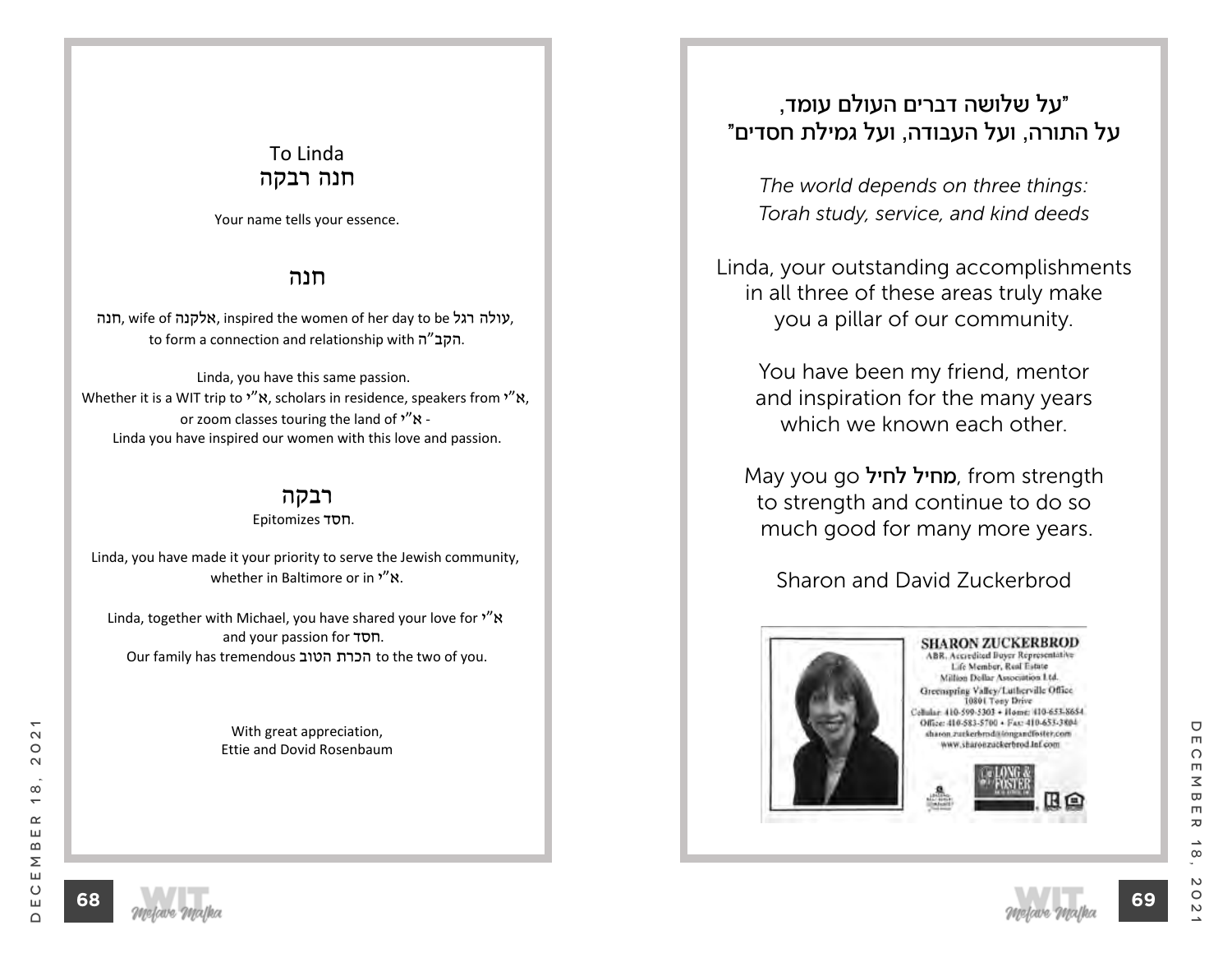Wishing Mazel Tov to my dear friend and fearless leader LINDA for almost two decades of incredible years devoted to WIT.

Your passion, leadership and incredible heart have brought every woman touched by our array of incredible classes, trips and ideas into a higher respect and knowledge for our women.

Along with Andrea at your side, working with you has been an unbelievable learning experience for me. Thank you for everything organizationally and personal. Linda, you are the best!

> Hatzlacha and bracha in everything you do in the future.



Love, Eve

6307 Pimilco Rd | Baltimore, MD 21209 | 410-218-5124 | evernessing@verizon.n

Messing Candle Lites Eve Messing

Word of mouth is our best advertisement 410-218-5124

In honor, admiration and appreciation of Linda S. Elman.

Your unwavering dedication to your family, the Baltimore community and to the Women's Institute of Torah is all done with לכת הצנע is something we all admire.

Your involvement and generosity span our community. Your friendship and caring know no bounds. I am honored to be among all your friends and admirers here tonight.

Hashem should give you the strength and years to continue in all your good ways!

With love and admiration, Pearl

**70**

December 18, 2021

 $\rightarrow$ 

 $\infty$ 

 $\mathsf{N}$ 

 $\circ$ 

 $\mathsf{N}$ 

 $\rm \pi$ 

 $\bigcirc$ 

 $\Box$ 

 $\Omega$ 

 $\blacksquare$  $\overline{\leq}$ 

 $\infty$  $\Box$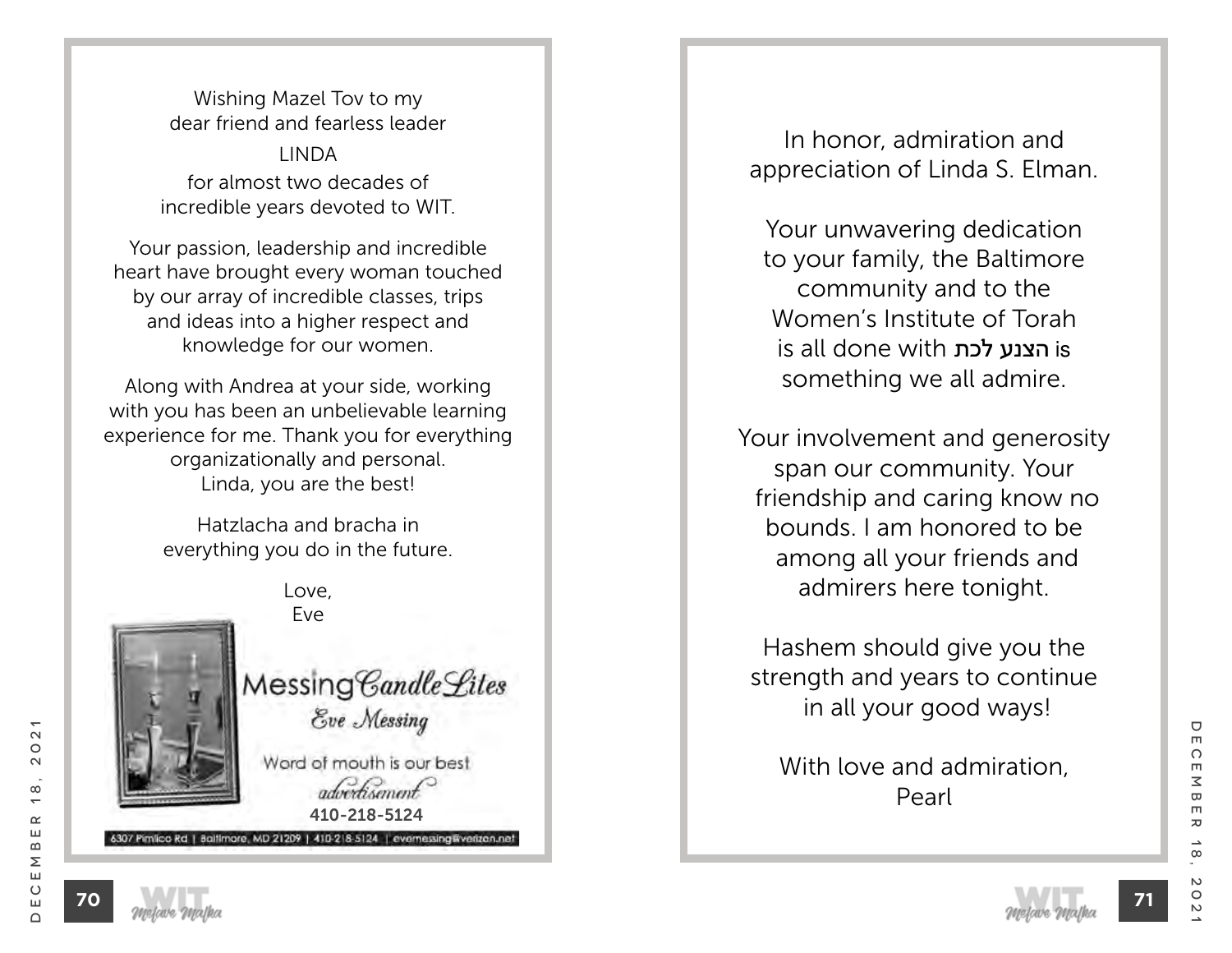Thank you, Linda, for your amazing dedication and hard work on behalf of WIT, an organization that has elevated and infused the lives of so many women in our community and beyond with Torah knowledge and ruchnius. We are so lucky to have you as a leader. Your boundless energy and devotion to Am Yisroel are truly inspirational.

Also thank you to Andrea Schulman, a true miracle worker behind the scenes who makes everything happen.

And thank you to the wonderful, gifted teachers who share their deep knowledge of Torah in such motivating ways.

Jody Crane

Through your vision, leadership and action, WIT has transformed and elevated Baltimore's Torah values.

May you continue to see hatzlacha in all your endeavors.

> We are grateful for your friendship.

Suri and Barry Reiner

**72**



December 18, 2021

 $\boldsymbol{\pi}$ 

 $\infty$ 

 $\circ$ 

 $\mathsf{N}$ 

 $\blacksquare$ 

 $\overline{\mathbf{w}}$ 

U

 $\Box$ 

 $\Omega$ 

 $\Box$  $\leq$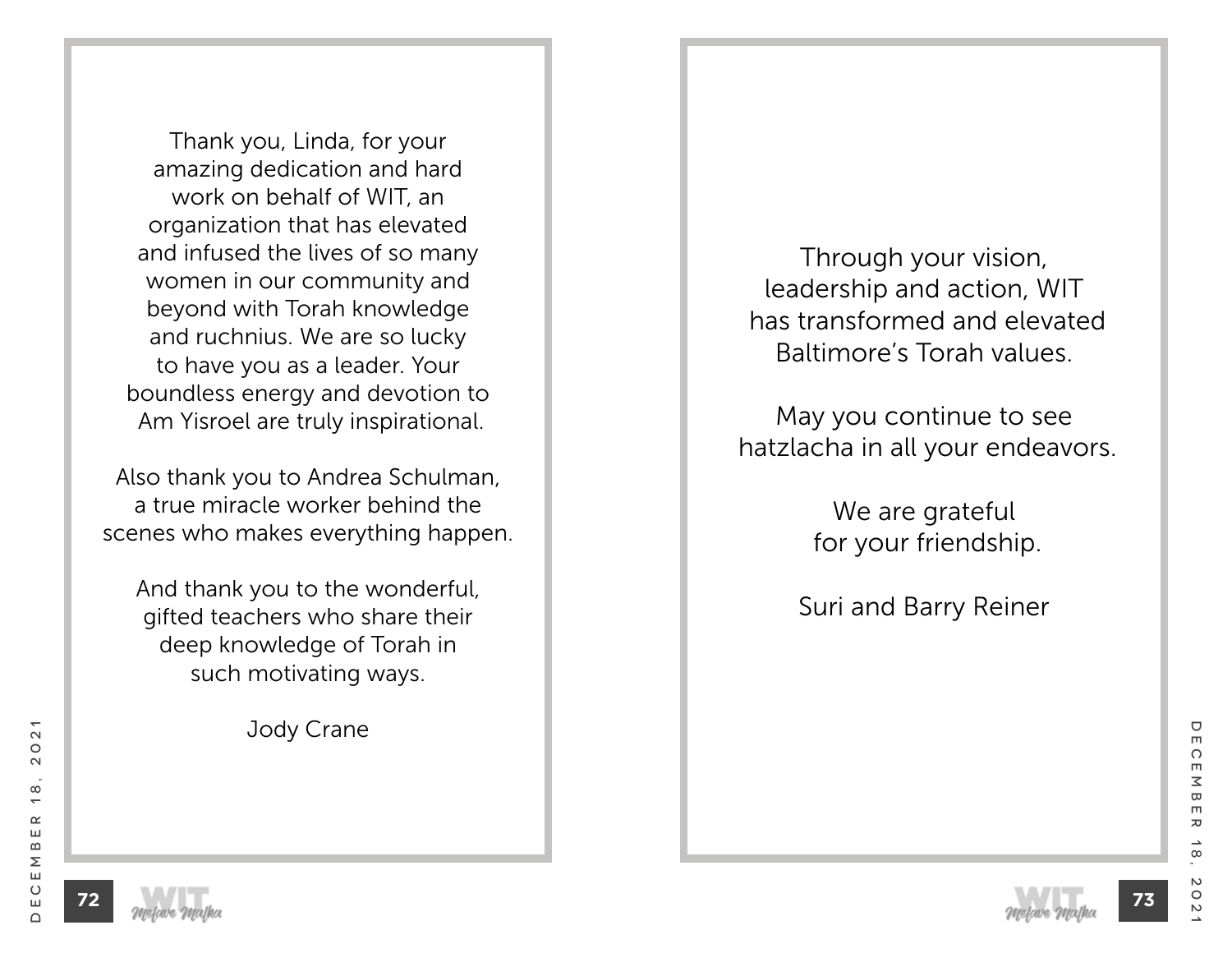# Dear Linda,

Mazel Tov on this well deserved honor.

You are an inspiration to us all.

 It was a privilege to serve on the WIT board under your leadership.

Sincerely, Dovid and Sarah Leipnik We could not decide whether Linda is like family with the benefits of a friend, or whether she is a friend, with benefits of family. At the end of the day, it really doesn't matter.

We feel privileged to have a special, unique, and close relationship with a most remarkable and multi-faceted person, regardless of how one defines it.

The Women's Institute of Torah could not have chosen a more worthy honoree. We consider it a "zechus" to be able to participate in this honor and help support an organization that means so much to Linda.

Mazel Tov!

Henoch & Mina Azrikan Avi & Gitty Rosenzweig Doris "Bahbie" Rottenberg



December 18, 2021

 $\infty$ 

 $\circ$ 

 $\mathsf{N}$ 

 $\rm \pi$ 

 $\bigcirc$ 

 $\blacksquare$ 

 $\Omega$ 

 $\blacksquare$  $\leq$ 

 $\varpi$  $\blacksquare$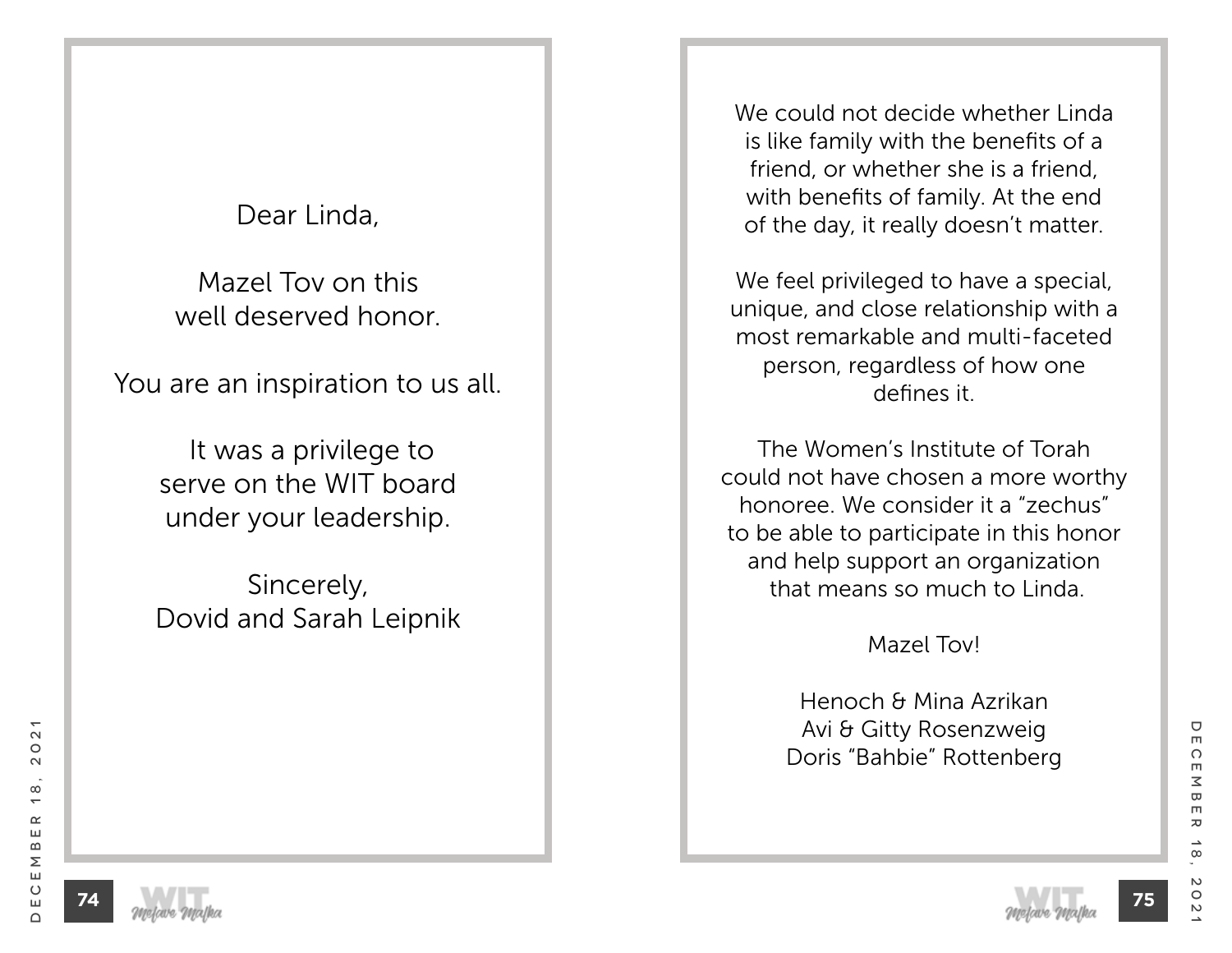Dear, dear Linda,

Jewish women have grown tremendously due to your passion, personal attention and purpose to enrich and enhance every woman fortunate to attend WIT.

Thank you for your exceptional head, heart and leadership.

With much love, appreciation and admiration, Linda A. Hurwitz

Mazel Tov Linda on this well deserved honor.

> Frona Brown and Family





December 18, 2021

 $\infty$ 

 $\mathsf{N}$ 

 $\circ$ 

 $\mathsf{N}$ 

 $\rm \pi$ 

 $\blacksquare$ 

 $\bigcirc$ 

 $\blacksquare$ 

 $\Omega$ 

m  $\leq$ 

 $\varpi$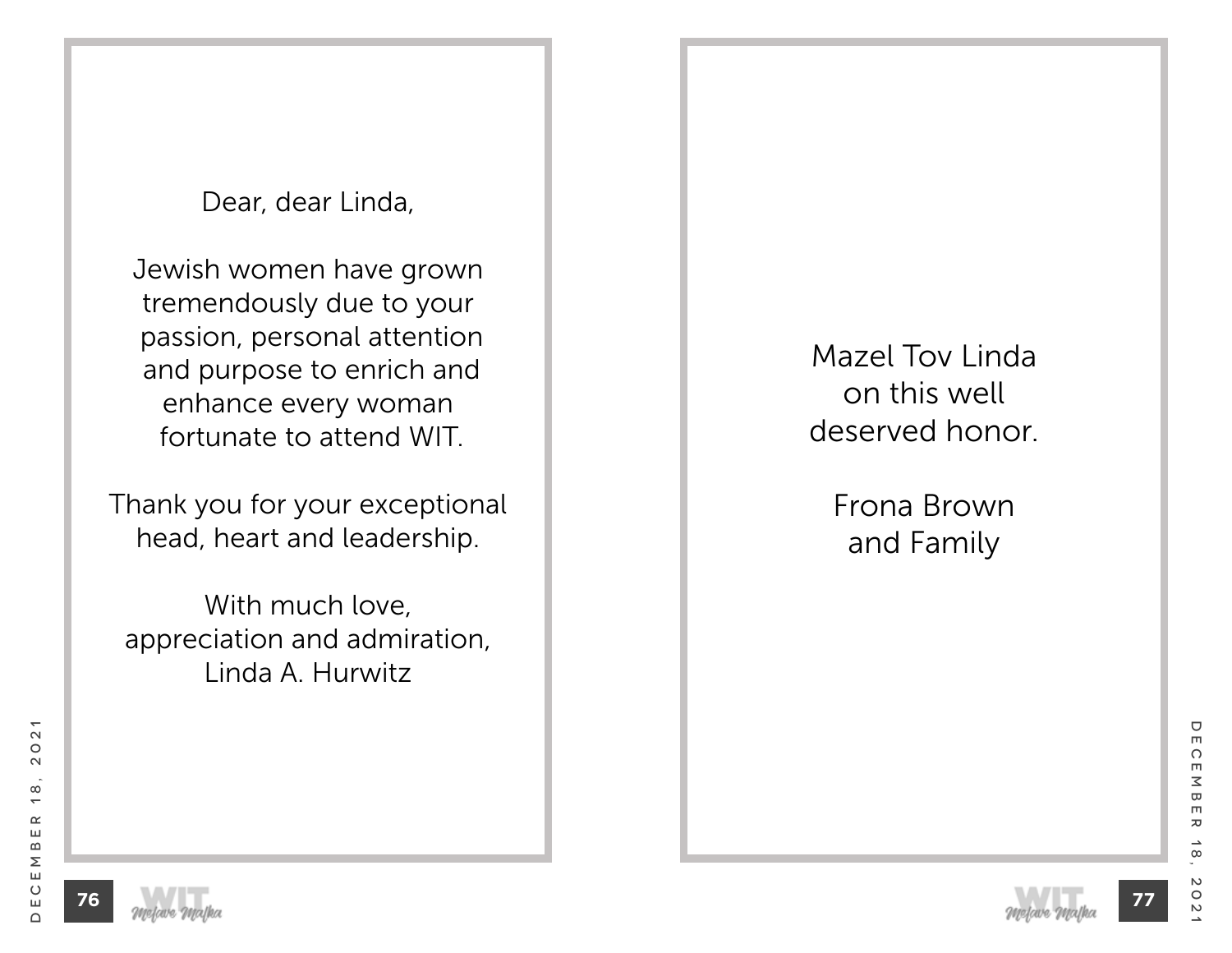Mazel Tov on this most deserving honor being given to Linda Elman for her tireless efforts on behalf of WIT.

May Hashem continue to grant you the strength to be successful in all of your future endeavors!

May you continue to be an inspiration to us all!!!!

Bruce and Julie Fried

Congratulations to our friend Linda S. Elman

Alex Cooper Auctioneers Inc.

Annette & Joe Cooper

**78**





December 18, 2021

 $\boldsymbol{\pi}$ 

 $\infty$ 

 $\circ$ 

 $\mathsf{N}$ 

 $\overline{\mathbf{w}}$ 

 $\blacksquare$ 

U

 $\blacksquare$ 

 $\Omega$ 

 $\Box$  $\leq$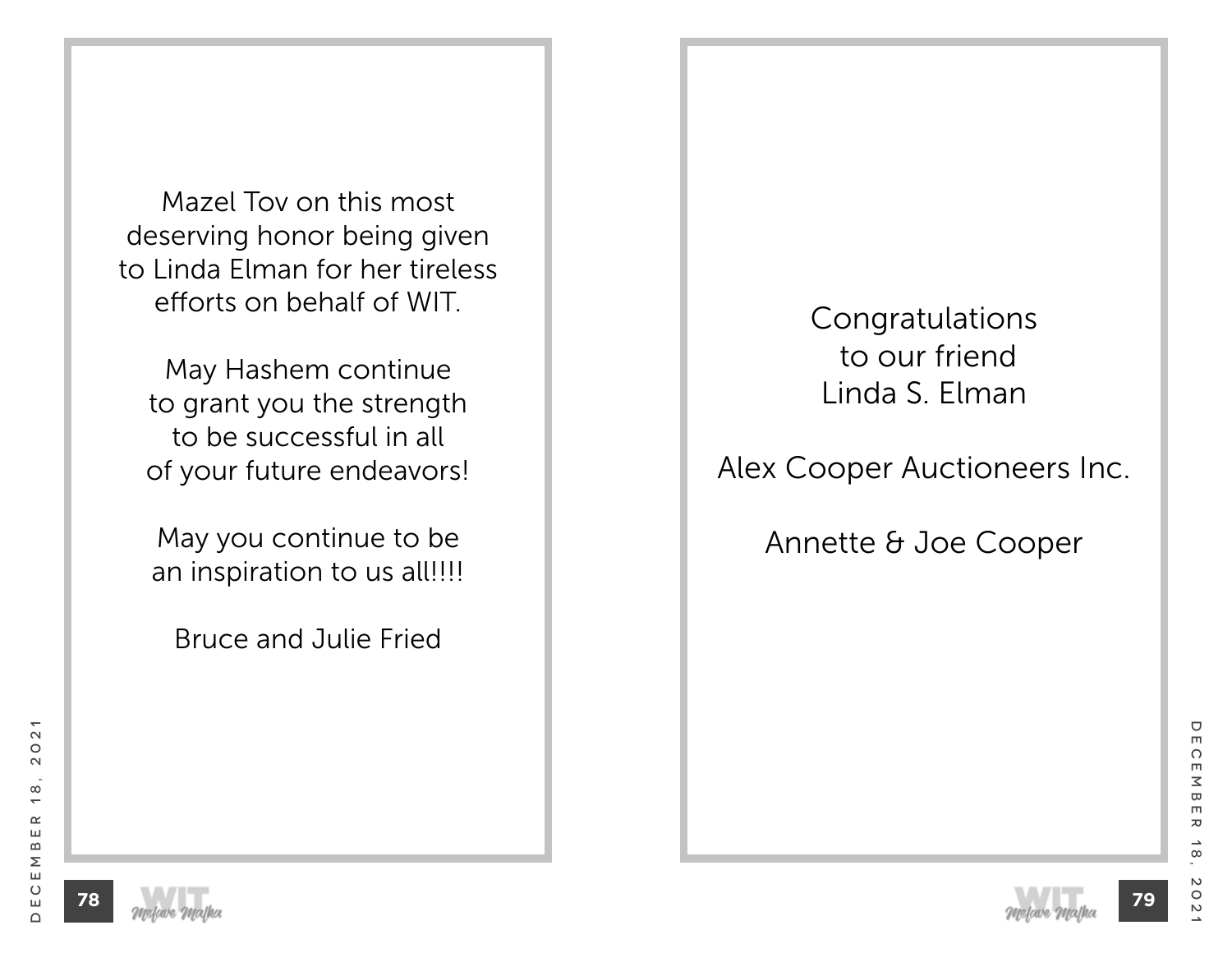# IN HONOR OF LINDA S. ELMAN

"What is chesed? It is usually translated as 'kindness' but it also means 'love'- not love as emotion or passion, but love expressed as deed." - Rabbi Jonathan Sacks, z"tl

Linda, thank you for your years of chesed for our community.

But most of all, Linda, thank you for your love and encouragement. We are better Jews, better people, because we have you as a friend.

Ann Ellen and Moshe Gavant

## We join WIT in honoring our dear friend Linda Elman.

Linda, your dedication and devotion to WIT and the many other worthy causes that you have embraced, are only surpassed by your love and loyalty to your family and friends.

May Hashem continue to give you the wisdom and strength to be the aishes chayil that you are.

Your longtime friends, Debbie and Ahron Gibber

**80**





U

 $\Box$ 

 $\Omega$ 

 $\Box$  $\leq$ 

 $\overline{\mathbf{w}}$  $\blacksquare$ 

 $\boldsymbol{\pi}$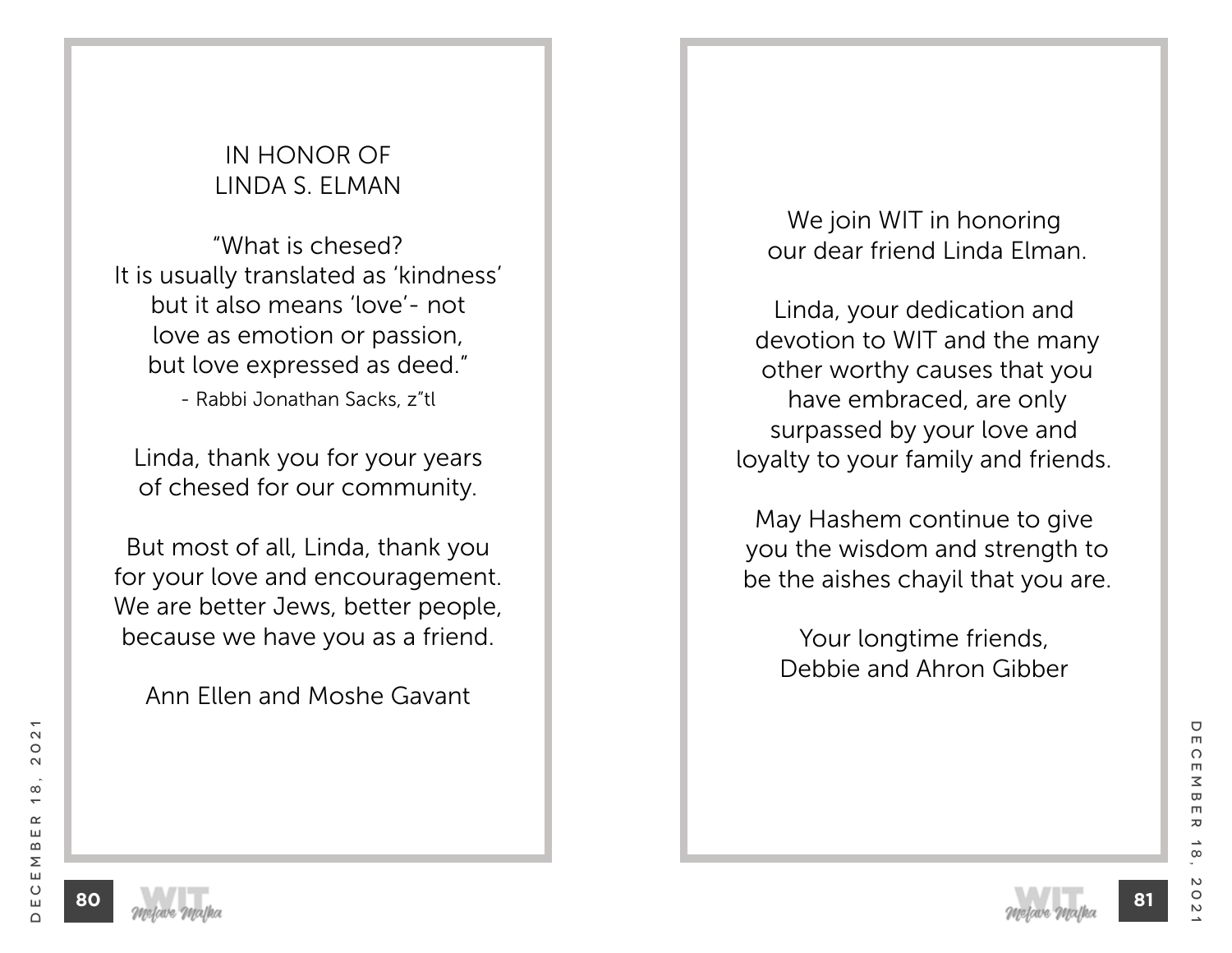You are an amazing leader, leading with grace, wisdom, and passion!

May you continue, in good health and koach, with Hashem blessing you with complete simcha and shalom, until 120, together with your dear family!

With gratitude and admiration, Chana Leah and Jordan Weiner

# In honor of Linda Elman

מחיל אל חיל go you May in your service to Klal Yisroel and share with your husband much nachas from your wonderful family.

Ruthie and Ethan Kra



December 18, 2021

 $\infty$ 

 $\mathsf{N}$ 

 $\circ$ 

 $\mathsf{N}$ 

 $\rm \pi$ 

 $\blacksquare$ 

U

 $\blacksquare$ 

 $\Omega$ 

m  $\leq$ 

 $\varpi$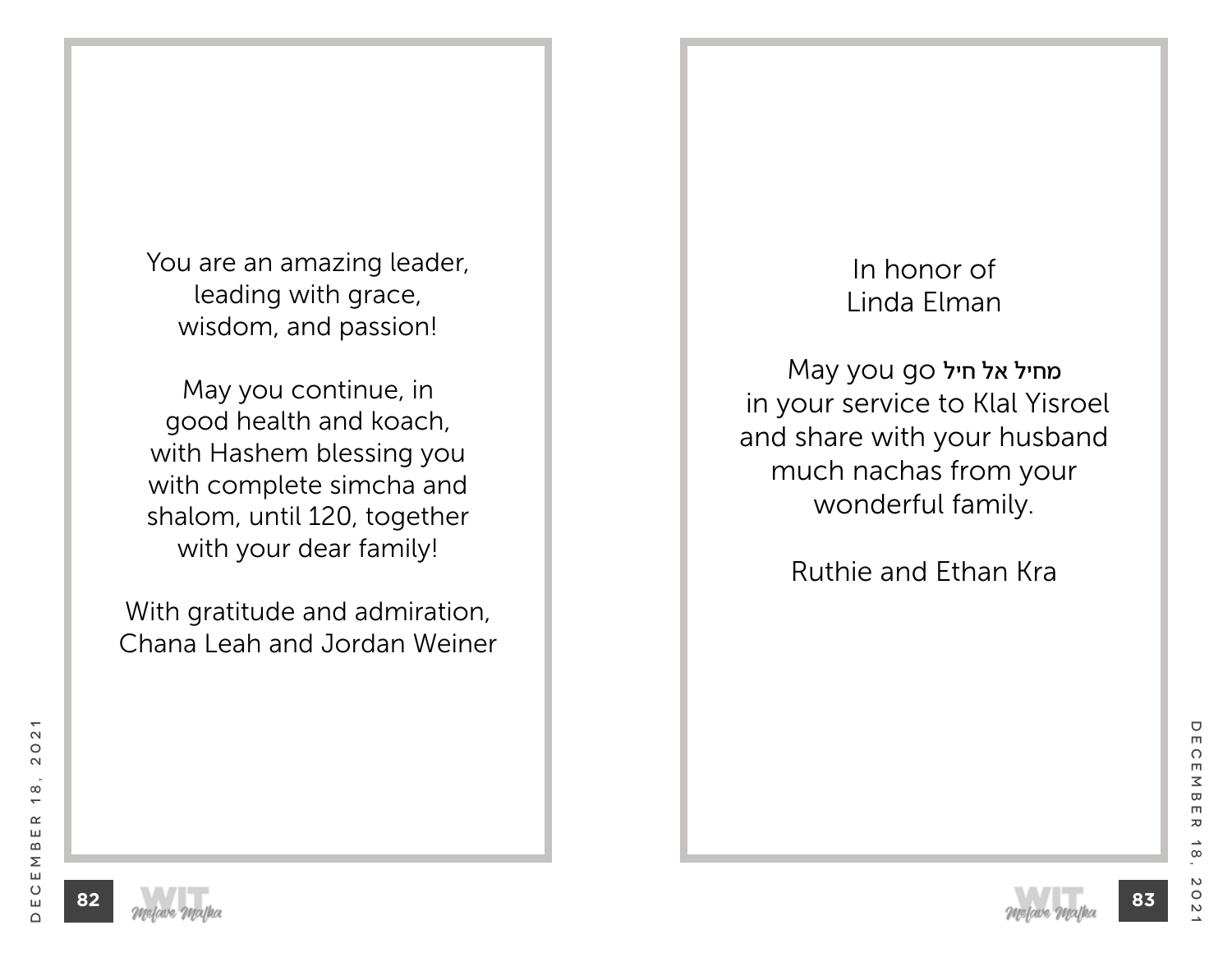חכמת נשים בנתה ביתה (משלי יד) "The wisest of women builds her house" (Proverbs)

In honor of our friend and role model Linda Elman

Rachel and Jonathan Groner Leslie and Ron Goldberg

## LINDA

Mazel Tov on this well deserved, very special honor.

You were the one who inspired me to join WIT and I really thank you for that. WIT is a unique and very important organization, providing outstanding educators and amazing programming.

> You are not just an inspiration to me, but to our entire community.

 הטוב הכרת for all that you do!!!!!

Barbara Goldberg





December 18, 2021

 $\rightarrow$ 

 $\infty$ 

 $\mathsf{N}$ 

 $\circ$ 

 $\sim$ 

 $\rm \pi$ 

 $\blacksquare$ 

 $\varpi$ 

 $\bigcirc$ 

 $\blacksquare$ 

 $\Omega$ 

 $\blacksquare$  $\leq$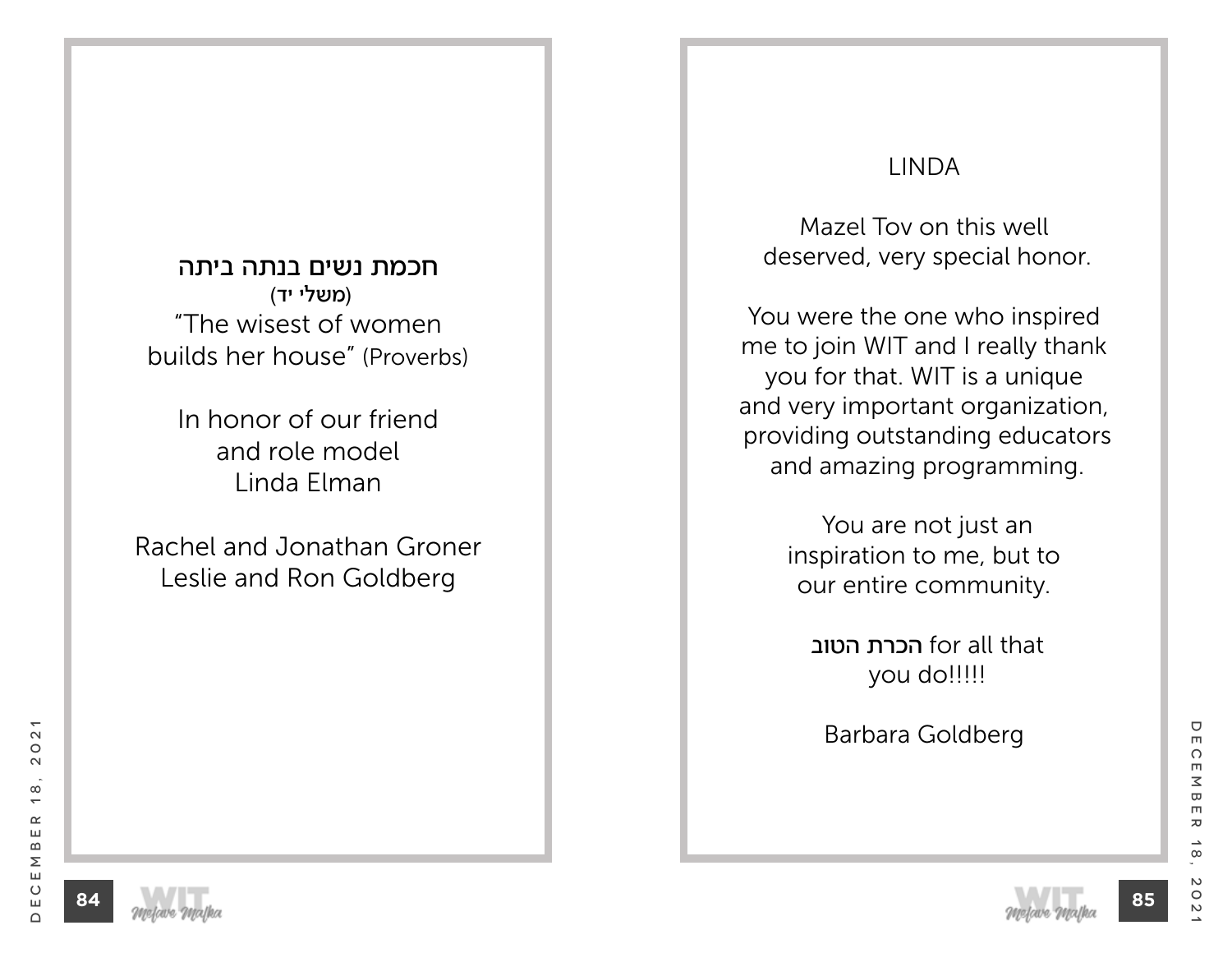חכמת נשים בנתה ביתה (משלי יד)

In honor of our dear friend Linda whose boundless dedication to WIT has impacted and enriched so many.

May you and your special family be blessed with good health to continue your עבודת הקדוש for many years.

> Fondly, Faye and Etzion

Mazel Tov to my dear friend Linda Elman on such an incredible honor.

You're a leader and role model for all to admire.

 Congratulations on all of your accomplishments.

> Your friend, Clara Klein





December 18, 2021

 $\rightarrow$ 

 $\infty$ 

 $\mathsf{N}$ 

 $\circ$ 

 $\mathsf{N}$ 

 $\rm \pi$ 

 $\blacksquare$ 

 $\bigcirc$ 

 $\blacksquare$ 

 $\Omega$ 

m  $\leq$ 

 $\varpi$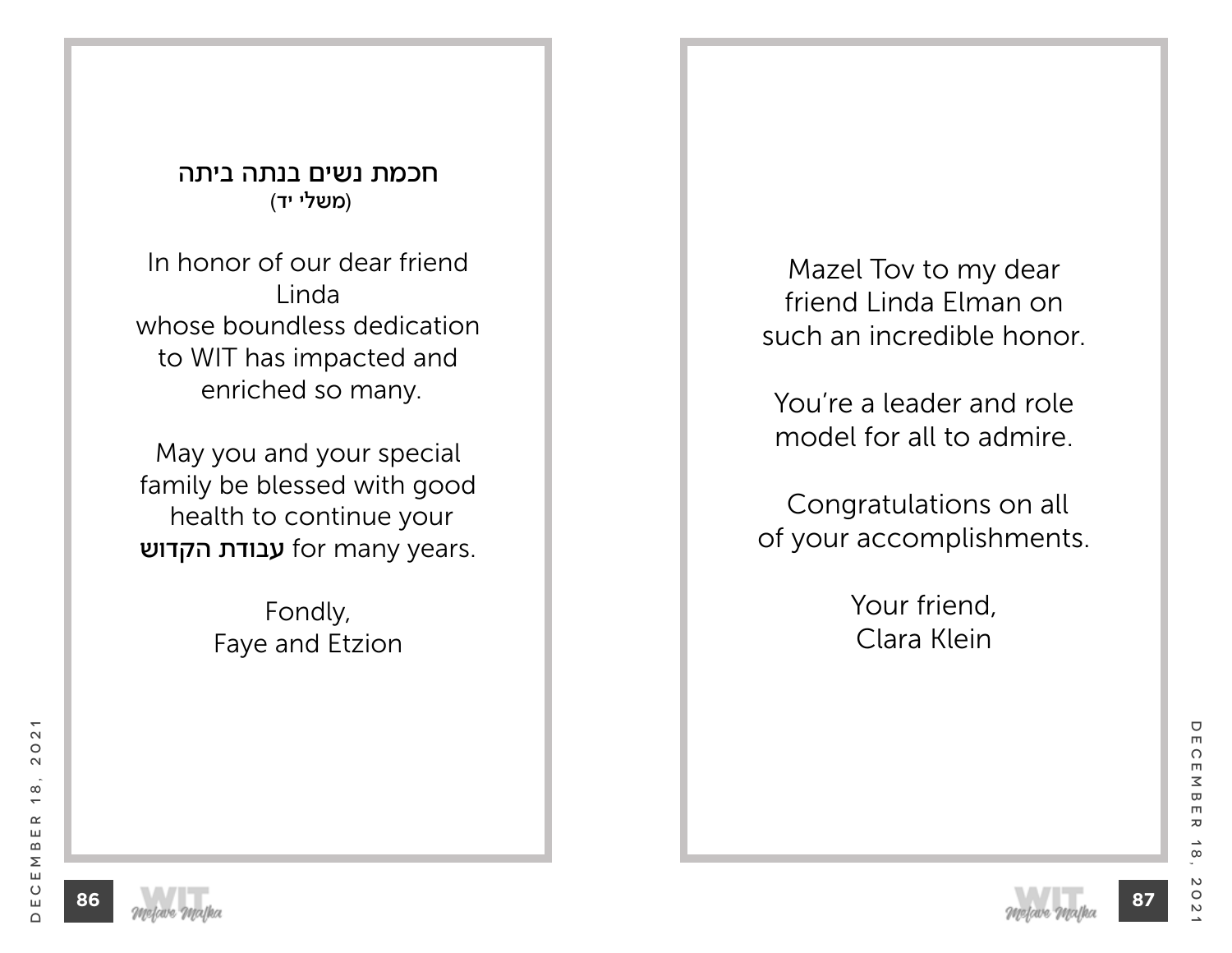A heartfelt thank you to Linda for leading WIT these past years.

Her enthusiasm, skill and mentorship have enriched this amazing organization.

May she be blessed with all revealed good as she transitions to other endeavors.

Esther Weiner

Dearest Linda, You are a paragon of a community leader!

You put your heart into furthering women's Torah study, you care for the mentally handicapped and you set the bar high for advocacy for Eretz Yisrael.

I learn so much from all that you do and from the classy, dignified way you do it all.

> May you continue to build and inspire.

With love and admiration, Atara Frankel



 $\bigcirc$ 

 $\Box$ 

 $\Omega$ 

 $\blacksquare$  $\leq$ 

 $\varpi$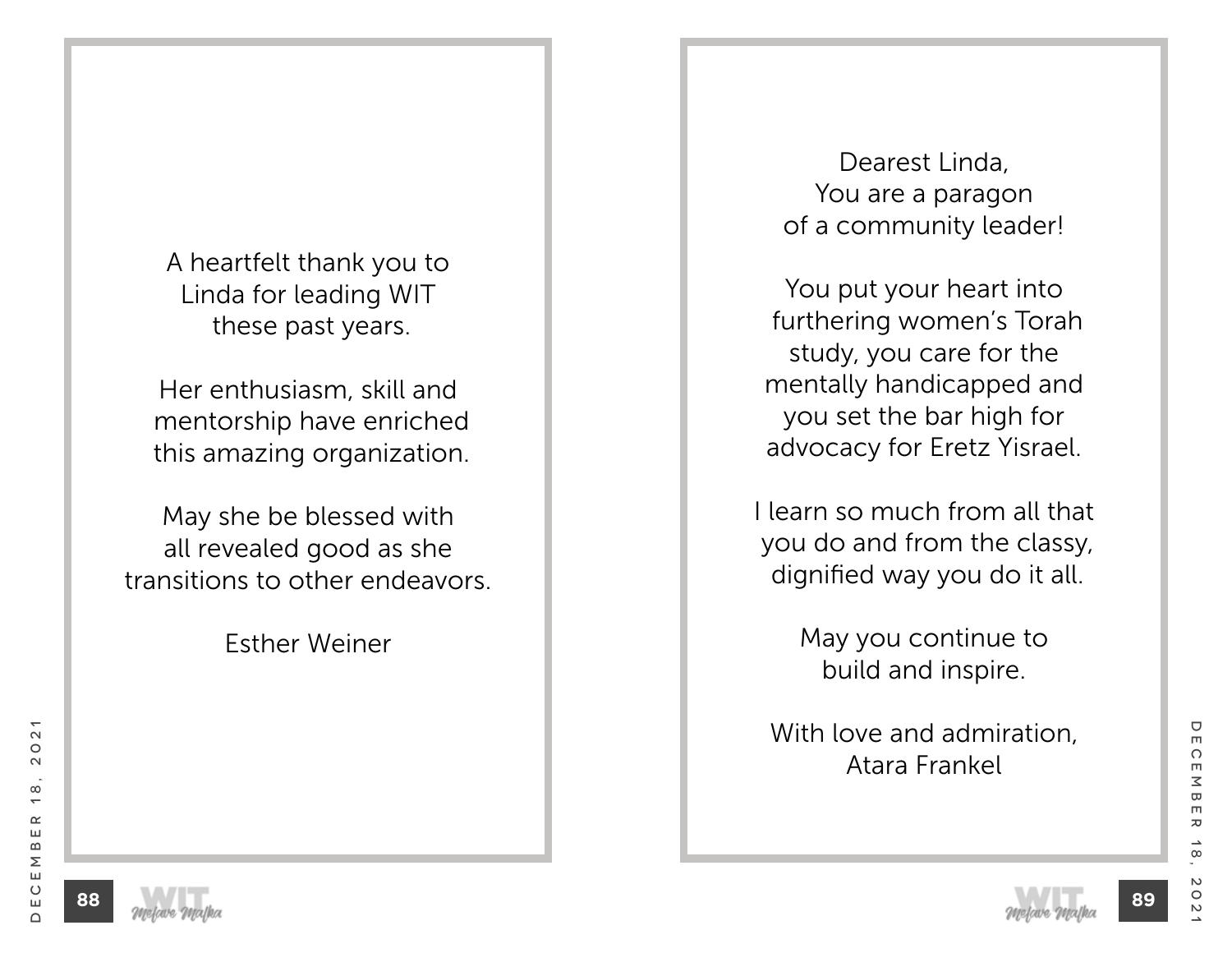In honor of our dear friend Linda Elman.

Mazel Tov on this beautiful tribute. We are grateful for the many opportunities you have created, supported and encouraged for the women of our community and the Jewish world community. Thank you!

With deep appreciation and admiration, Rabbi Menachem and Bracha Goldberger

Mazel Tov to Mrs. Linda Elman whose hard work, dedication and selfless commitment to WIT is an inspiration to us all.

Wishing you continued success in all your endeavors.

From, Atlantic Seaboard NCSY Rabbi Jonah Lerner, Regional Director

**90**





December 18, 2021

 $\rightarrow$ 

 $\infty$ 

 $\mathsf{N}$ 

 $\circ$ 

 $\overline{C}$ 

 $\rm \pi$ 

 $\blacksquare$ 

U

 $\Box$ 

 $\Omega$ 

 $\blacksquare$  $\leq$ 

 $\overline{\mathbf{w}}$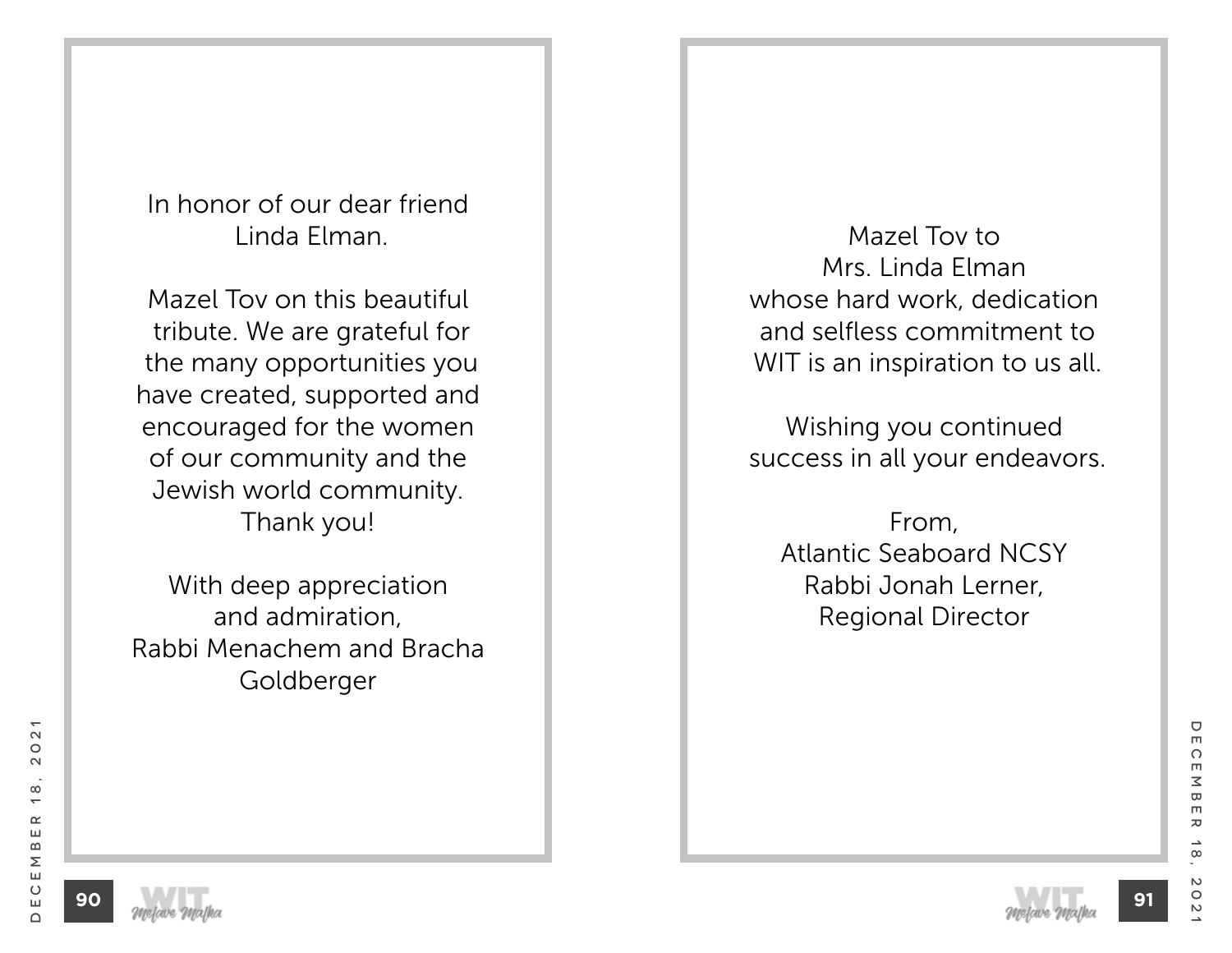Avi Melamed, Maia Hoffman, and Sandy Hoffman pay tribute to Linda Elman for her decades of service to the Women's Institute of Torah, and for the years she served as president of WIT.

Linda's unparalleled commitment, dedication, energy, love, and passion for educating the Jewish people - and particularly Jewish women - is a blessing to the Baltimore Jewish community and Klal Yisrael.

> Linda is truly an inspiration and a role model to Jews across the globe.

#### To Linda Elman,

Mazel Tov on this very well deserved honor. Your commitment and investment in women's growth and learning, as well as your tireless work on behalf of the klal, is truly inspiring. Through your klal work, you have demonstrated for future generations what it means to give to your community with passion and how to do it all while making a Kiddush Hashem. While I have not had the time and opportunity to attend WIT classes on a regular basis in past years, I will never forget my appreciation for having WIT during my post-seminary years.

May you continue to see much bracha and mazel in everything you do.

#### To Leah Berry,

I am so proud to call you a friend. Your ability to focus on what is important and create balance all while giving of yourself to others and the community has taught me so much. You have and continue to be a mentor and role model for me and so many others, and for that I am forever grateful. As president of WIT, I know you will continue the important work that Linda and others have started to provide quality learning experiences for the women in our community. May Hashem continue to give much bracha to you and Natan.

> Much thanks and appreciation, Chana Siff



 $\mathbf{\Omega}$ 

 $\circ$ 

 $\sim$ 

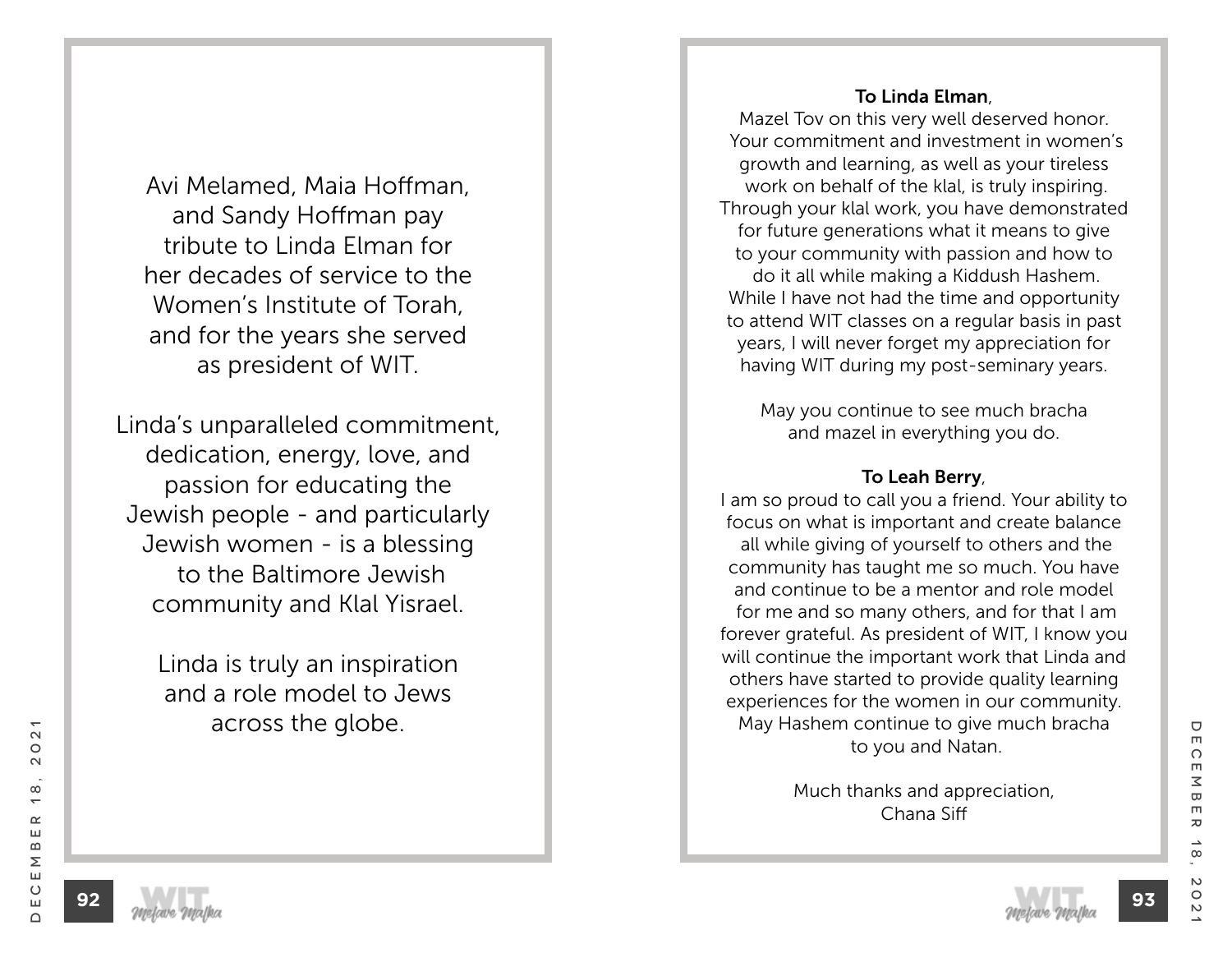Mazel Tov Linda on your well deserved honor!

Laurie and Jordan Slone

Mazel Tov, Linda, on your well deserved honor!

Your boundless dedication to and chesed for our community are an inspiration for us all!

> Love, Linda Storch

 $\overline{\phantom{0}}$ 





December 18, 2021

 $\rightharpoonup$ 

 $\infty$ 

 $\boldsymbol{\mathsf{N}}$ 

 $\circ$ 

 $\mathsf{N}$ 

 $\pmb{\pi}$ 

 $\bigcirc$ 

 $\Box$ 

 $\Omega$ 

 $\Box$  $\leq$ 

 $\varpi$ 

 $\Box$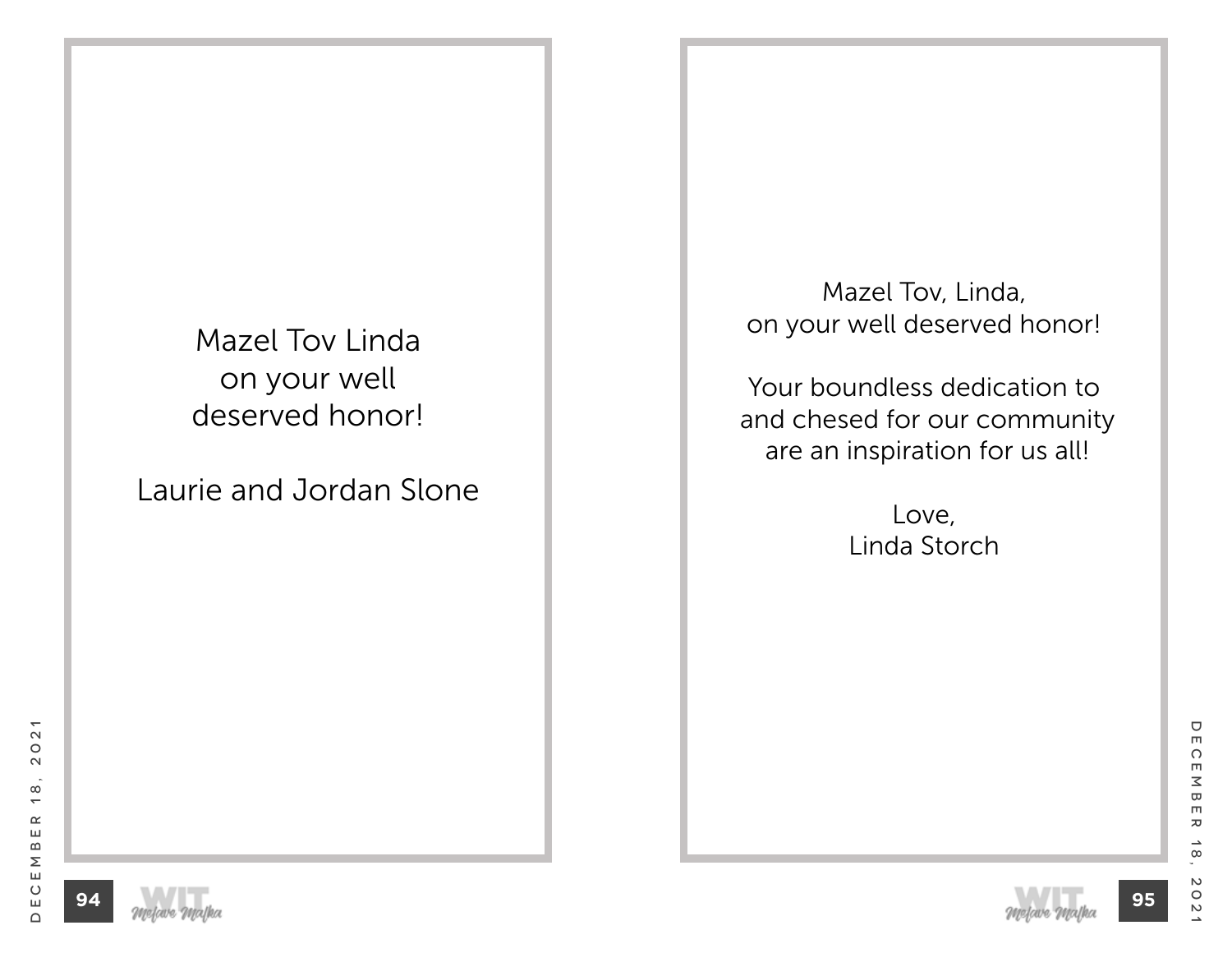Dear Linda, Mazel Tov on this truly well deserved honor.

You are genuinely a visionary and a leader-both anticipating what the women of Baltimore needed to grow and leading WIT with dedication, enthusiasm and pure love of Torah learning.

May Hashem shower you, Michael and your beautiful family with bracha, mazel and the strength to continue all the unparalleled work you do for Klal Yisroel.

All our best, Sharlene and Joel Pleeter

WIT plays a vital role in the Baltimore community.

It is a place for women to learn and to be inspired. A place where women grow in their knowledge of תורה and their connection to הקב"ה.

Thank you Linda for your years of dedication and נפש מסירת for the women of WIT.



Rebbetzin Ettie Rosenbaum *Executive Dean/Menaheles*

> Dr. Leslie G. Klein *Academic Dean*

 $\mathbf{\Omega}$ 

 $\circ$ 

 $\sim$ 

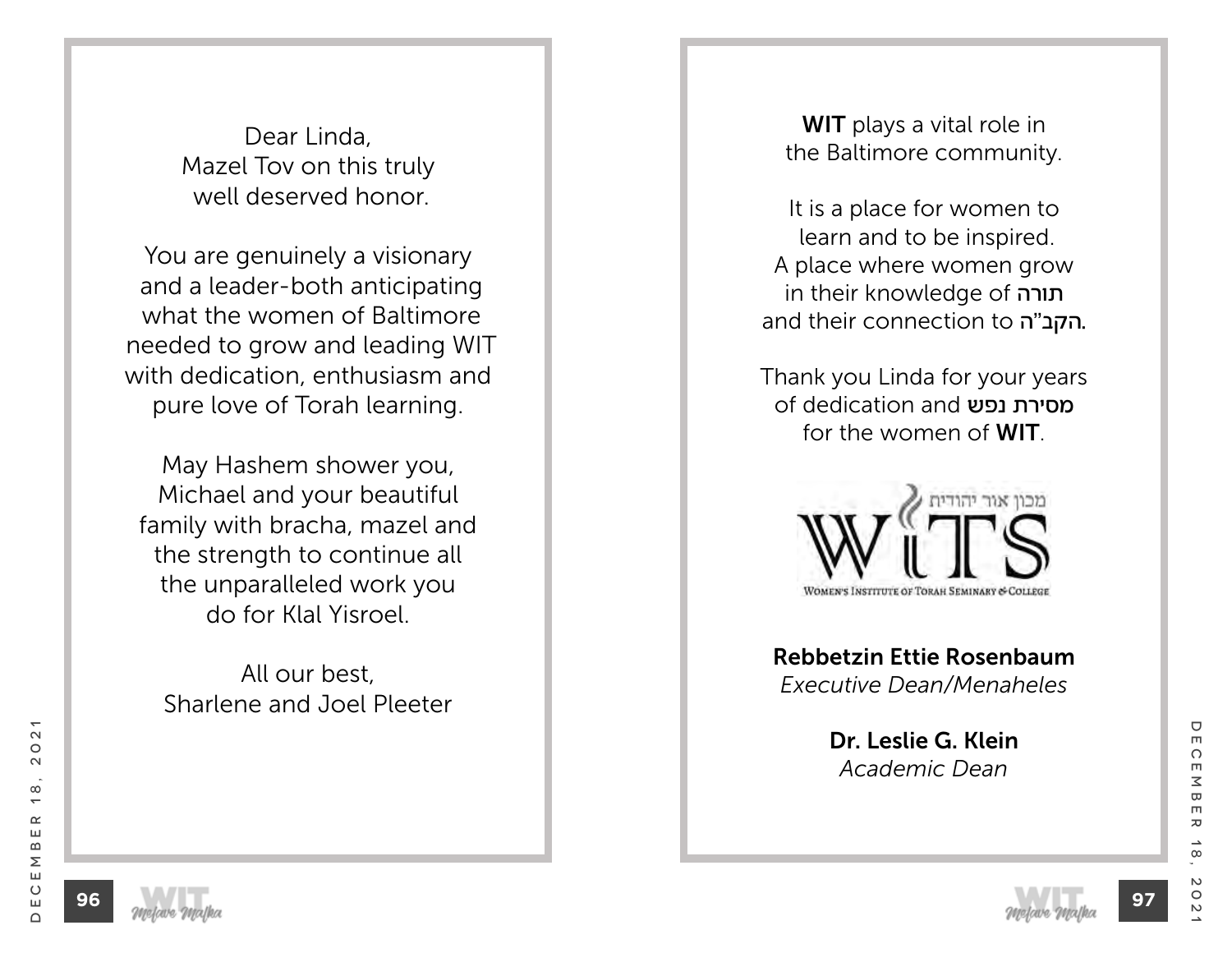Mazel Tov Linda on this well deserved honor.

The Baltimore community has gained so much from your leadership.

As a recipient of your kindness and generosity we thank you from the bottom of our hearts.

> Debbie Langer and Shelley Kadden

Linda-You are an absolute gift to us all!

Mazel Tov on this well deserved honor.

With much love, admiration and appreciation for all you do, Anna Klein





December 18, 2021

 $\rightarrow$ 

 $\infty$ 

 $\mathsf{N}\mathsf{S}$ 

 $\circ$ 

 $\mathsf{N}$ 

 $\rm \pi$ 

 $\blacksquare$ 

 $\bigcirc$ 

 $\Box$ 

 $\Omega$ 

m  $\leq$ 

 $\varpi$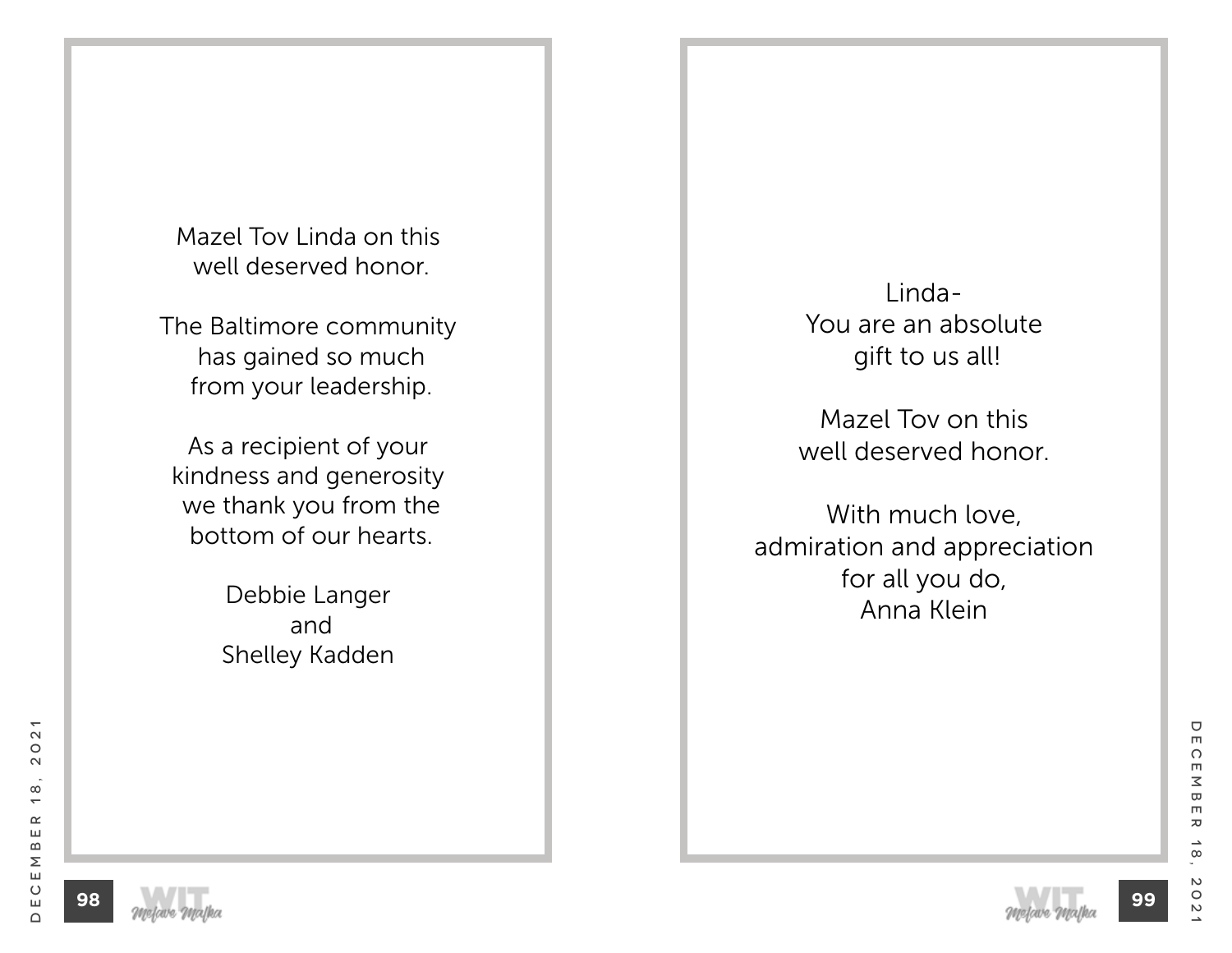Mazel Tov Linda on this most deserving recognition!

Your dedication, commitment and tireless efforts for the Baltimore community is exemplary and is a source of inspiration for all.

Thank you for your leadership and devotion to women's education and Torah growth. May you continue to lead and inspire us for many years to come.

With appreciation and admiration, Malke and David Kramer

**LINDA ELMAN**<br>TEACHER. FRIEND. MENTOR. ROLE MODEL. **TEACHER. FRIEND. MENTOR. ROLE MODEL.**<br> **TEACHER.** FRIEND.  $\sqrt{2}$ Kol hakavod

**jl iyr**

**LINDA ELMAN**

For a life well lived. For earning the crown of a good name.



 $\mathbf{\Omega}$ 

 $\circ$ 

 $\sim$ 



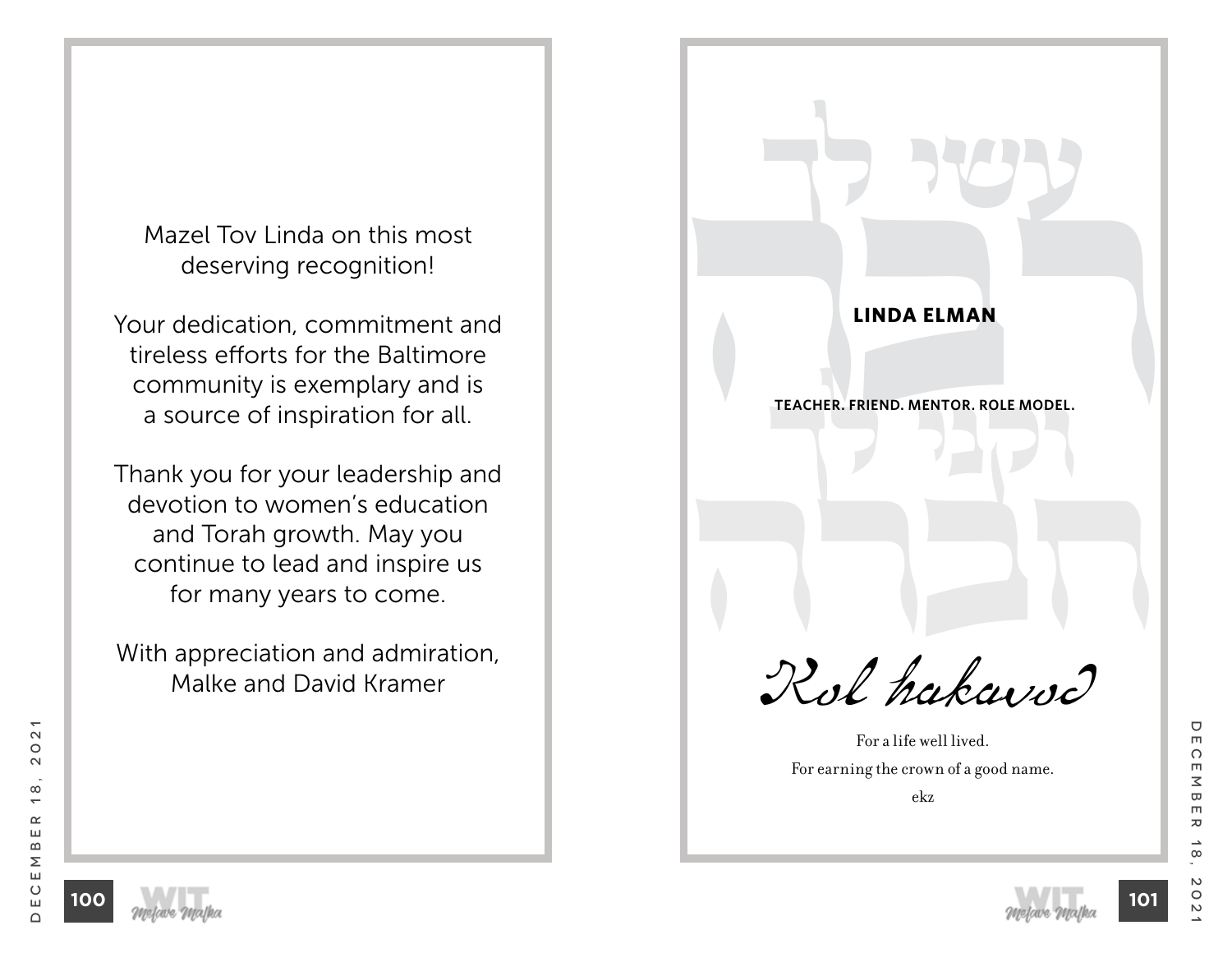**MAZEL TOV TO** LINDA S. ELMAN on this well-deserved honor!

Thank you for everything you do in support of Israel, Israel Bonds and our community!

Your incredible leadership is an inspiration, and you are a true role model to so many others.

> May you continue to go from strength to strength!

### **INVEST IN ISRAEL BONDS** ISRAELBONDS.COM



Development Corporation for Israel Steven A. Cohen, Executive Director Hillary Lewis & Ayelet Weiss Registered Representatives baltimore@israelbonds.com \* 410.484.6670, ext. 1

This is not an offering, which can be made only by prospectus. Read the prospectus camfully before investing to fully evaluate the risks associated with investing in Israel bonds. Member FINRA

Linda, it is because of your dedication and commitment in everything you do that makes you succeed and accomplish so much.

I am proud and honored to have you as a friend!

Mazel Tov on this well deserved honor!

Gayle Aronin



December 18, 2021

 $\boldsymbol{\pi}$ 

 $\infty$ 

 $\circ$ 

 $\mathsf{N}$ 

U

 $\Box$ 

 $\Omega$ 

 $\Box$ 

 $\leq$ 

 $\overline{\mathbf{w}}$ 

 $\Box$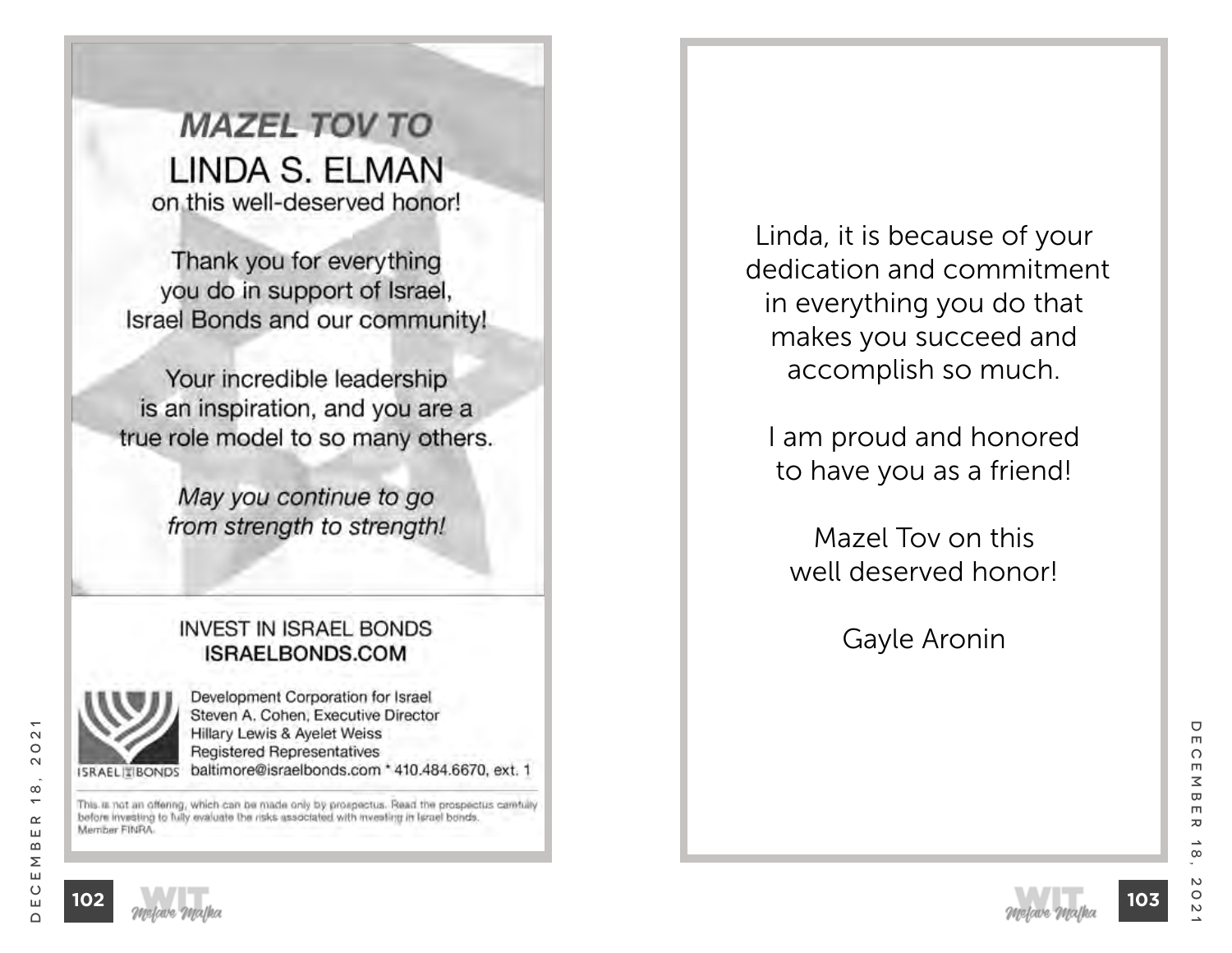In honor of Linda and the best Mo!

We are so happy to see that your incredible dedication is being recognized by WIT.

We all feel blessed to have the opportunity to thank you for all that you have done for our respective families.

Mazel Tov on this (extremely) well deserved honor.

> Yisroel and Julie Roll Dovid and Chani Roll

To our esteemed honoree Linda Elman

We admire and respect your dedication to ensuring the success of WIT.

May your family, friends and the entire community follow in your footsteps to help perpetuate the great work of WIT.

We wish you continued success in all of your endeavors and may our community, your children and grandchildren continue to learn by your example.

> Mazel Tov! Judy & Barry Nabozny



December 18, 2021

 $\infty$ 

 $\circ$ 

 $\mathsf{N}$ 

 $\rm \pi$ 

 $\blacksquare$ 

 $\bigcirc$ 

 $\Box$ 

 $\Omega$ 

 $\blacksquare$  $\leq$ 

 $\varpi$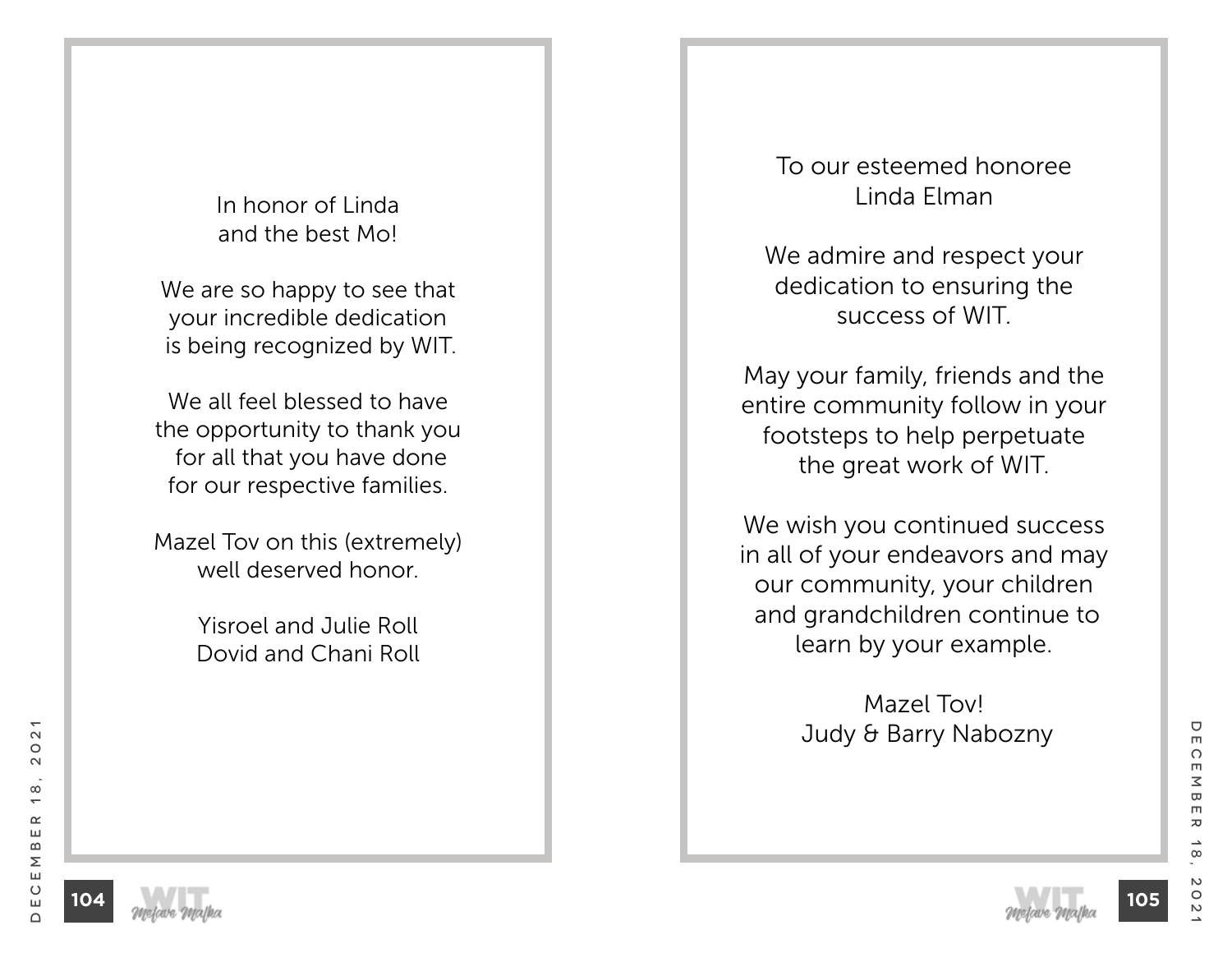### Dear Linda,

Mazel Tov on your being honored for your dedication and devotion in providing exemplary Jewish education to women in our community, and, more recently, globally.

 We are all grateful to you for your mesiras nefesh as long standing President of WIT, in addition to your countless other outstanding efforts on behalf of Klal Yisroel and Eretz Yisroel. You inspire us all!

May HKBH continue to grant you and your beautiful family much bracha, good health, and hatzlacha.

> With love, Lorna Durso

In tribute to Linda Elman, a cherished member of our shul and a leader of the Jewish community in Baltimore and across the world.

Bnai Jacob Shaarei Zion

Rabbi Daniel Rose, Rabbi Phil Bogart, President



U

 $\Box$ 

 $\mathbf{\Omega}$ 

 $\circ$ 

 $\sim$ 

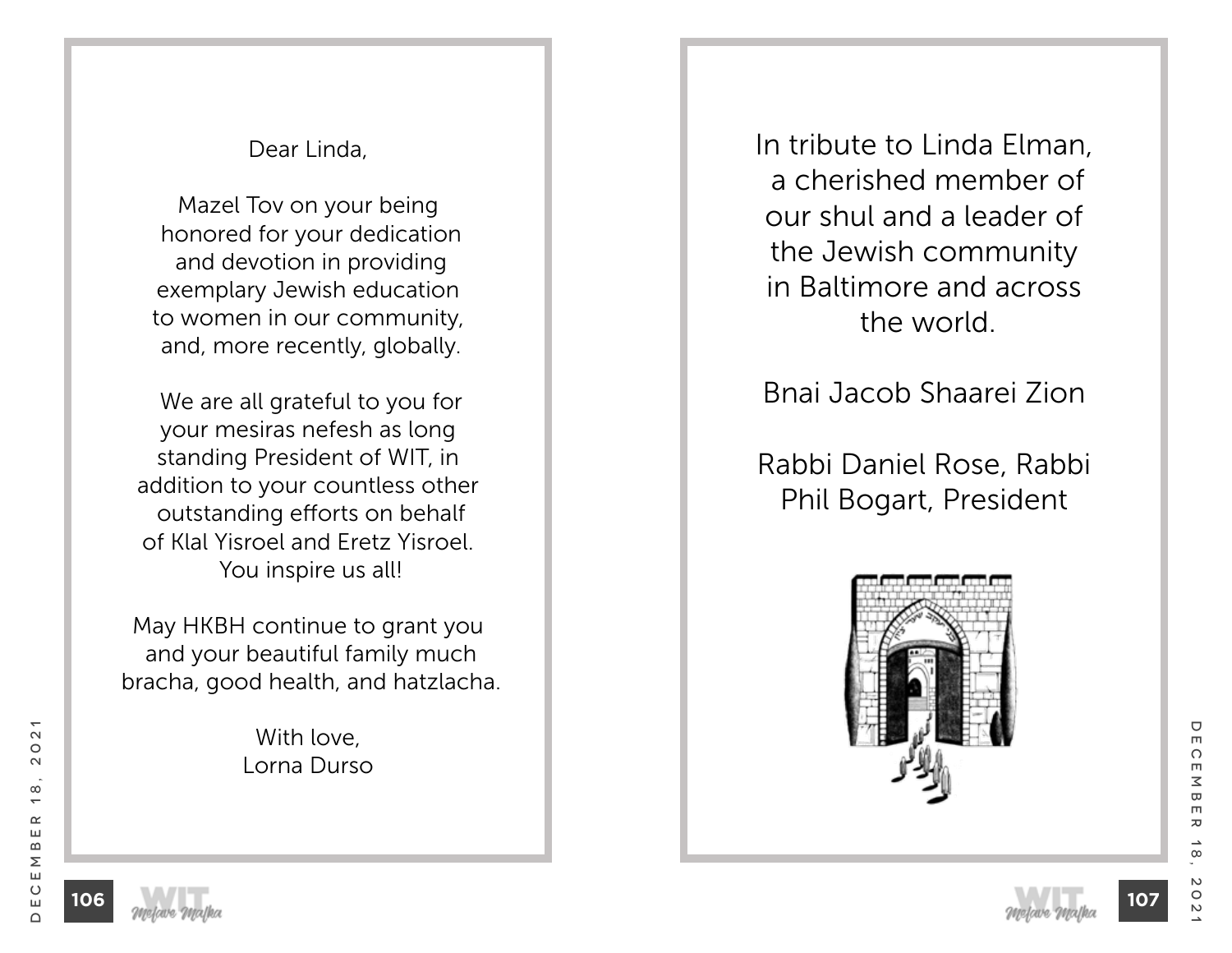Our Shul joins the Women's Institute of Torah in paying tribute to our esteemed member

# MRS. LINDA ELMAN

in recognition of her selfless effort and dedication to the Torah education of the women of our community.

> **CONGREGATION** SHOMREI EMUNAH

Rabbi Binyamin and Rebbetzin Dr. Miriam Marwick

Dr. Kenneth Friedman, President



**108**

Mazel Tov to Mrs. Linda Elman

Thank you for your incredible and unwavering dedication and commitment to WIT, the Baltimore community, and Klal Yisrael.

May Hashem give you strength to continue in your avodas hakodesh.

> Rabbi Shmuel Silber Suburban Orthodox Congregation Toras Chaim

> > Adam Ben-Zev President

Shani Topper Executive Director



 $\bigcirc$ 

 $\Box$ 

 $\Omega$ 

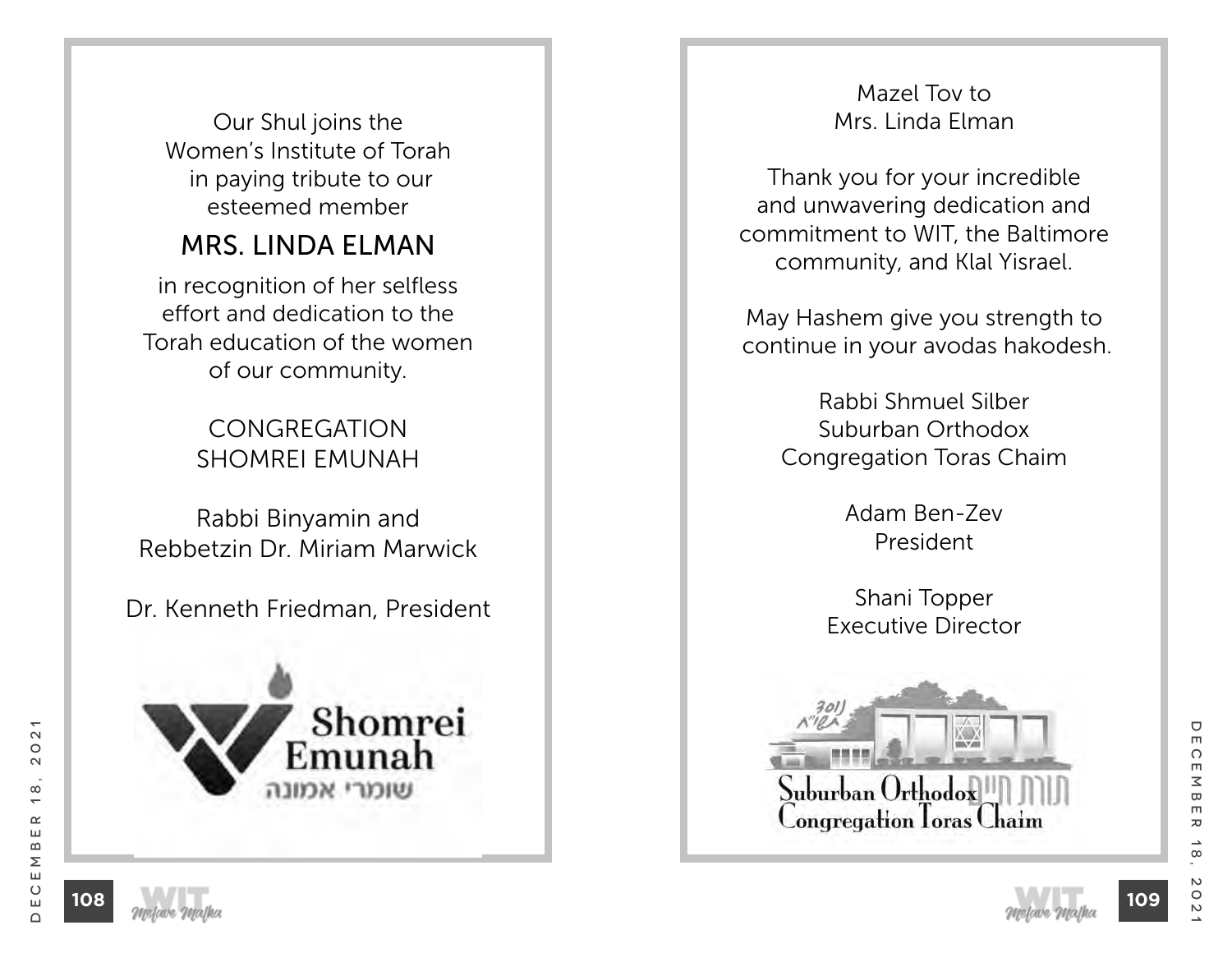Mazel Tov to our dear friend Linda on this well deserved honor.

May you continue מחיל אל חיל!

With love and admiration, Beth and Aaron Goldberg

In Honor of Mrs. Linda S. Elman

Our community benefits immensely from Linda's visionary leadership.

Miri and Jacob Slone and Family





December 18, 2021

 $\rightarrow$ 

 $\infty$ 

 $\boldsymbol{\mathsf{N}}$ 

 $\circ$ 

 $\mathsf{N}$ 

 $\pmb{\pi}$ 

 $\bigcirc$ 

 $\Box$ 

 $\Omega$ 

 $\Box$  $\leq$ 

 $\varpi$ 

 $\Box$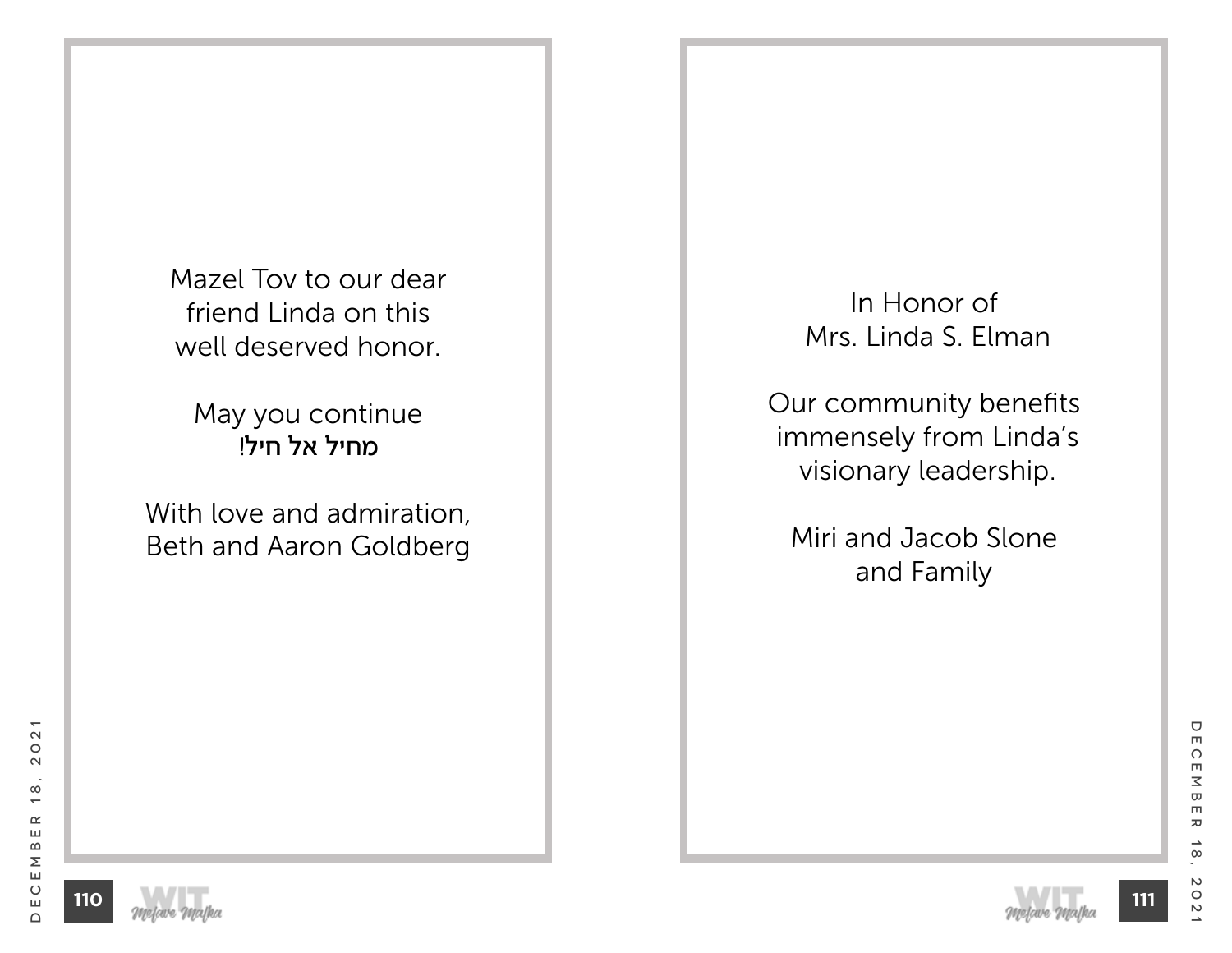In Honor of Linda S. Elman on this well deserved honor.

I am in awe of you. You truly exemplify what chesed is.

Your professionalism, deep love for and concern of your fellow man, your selfless dedication, endless energy and attention to detail has changed the lives of so many families, enhanced our schools, shuls, organizations, businesses as well as yeshivos near and far.

In your unassuming way, always with a smile on your face, you deeply impact everyone you meet. It is inspiring….you are truly an Aishes Chayil, a woman we all try to emulate, yet never seem to quite reach your heights.

May Hashem always bless you and your lovely family with Arichas Yamim, in good health, filled with simcha, shalom, bracha, parnosa, hatzlacha, overflowing nachas from your beautiful family and the koach to continue your meaningful and life-changing work for Klal Yisroel.

> With my utmost admiration, Stacey R. Goldenberg

# Mrs. Elman,

Yasher Koach for all that you do for WIT and the Baltimore community.

Itzi and Dassie Barr

**113**



December 18, 2021

 $\alpha$ 

ш

 $\Omega$ 

Σ Ш

 $\circ$ 

ш

 $\cap$ 

 $\mathbf{\Omega}$ 

 $\circ$ 

 $\sim$ 

 $\infty$ 

 $\overline{\phantom{0}}$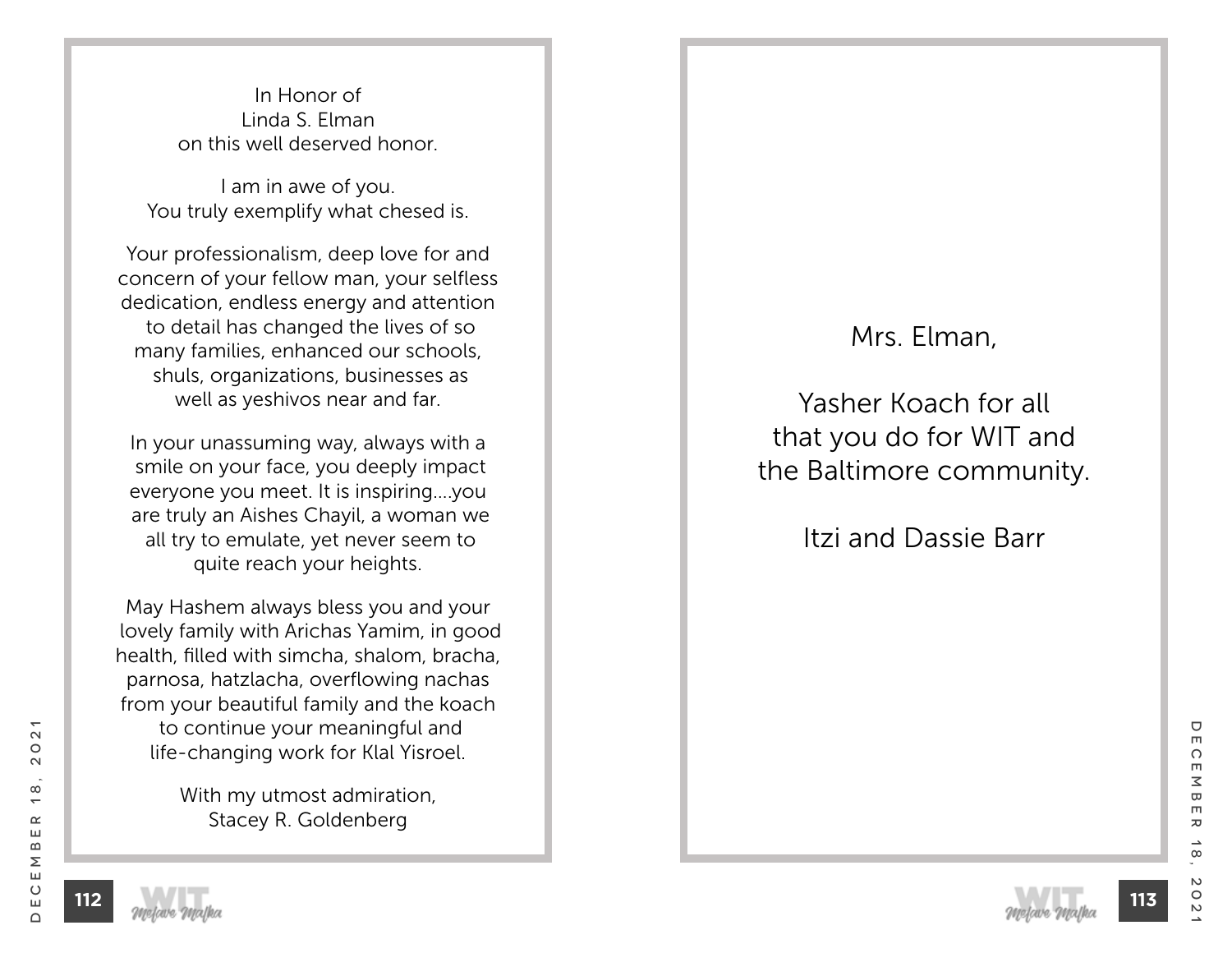In honor of Michael and Linda Elman whose passion and drive to contribute towards her family, friends and community is an inspiration to us all!

Wasserman and Lemberger

Arie and Rachel Benjamin

#### Mazel Tov Linda!

You dedicated yourself to the women of our community.

You curated a program to meet the educational and social needs of a diverse community of women in a thoughtful and respectful manner.

And what you do for WIT is just the surface of your legacy of leadership.

You are a role model for how a true believer influences the community at large through your support of Israel, support of Jewish Baltimore and support of Baltimore's Jewish children.

May Hashem continue to bless all your efforts and may you and your family continue to thrive here in Baltimore and in Eretz Yisrael.

Chaim and Sherry Berlin



U

 $\Box$ 

 $\Omega$ 

 $\blacksquare$  $\leq$ 

 $\overline{\mathbf{w}}$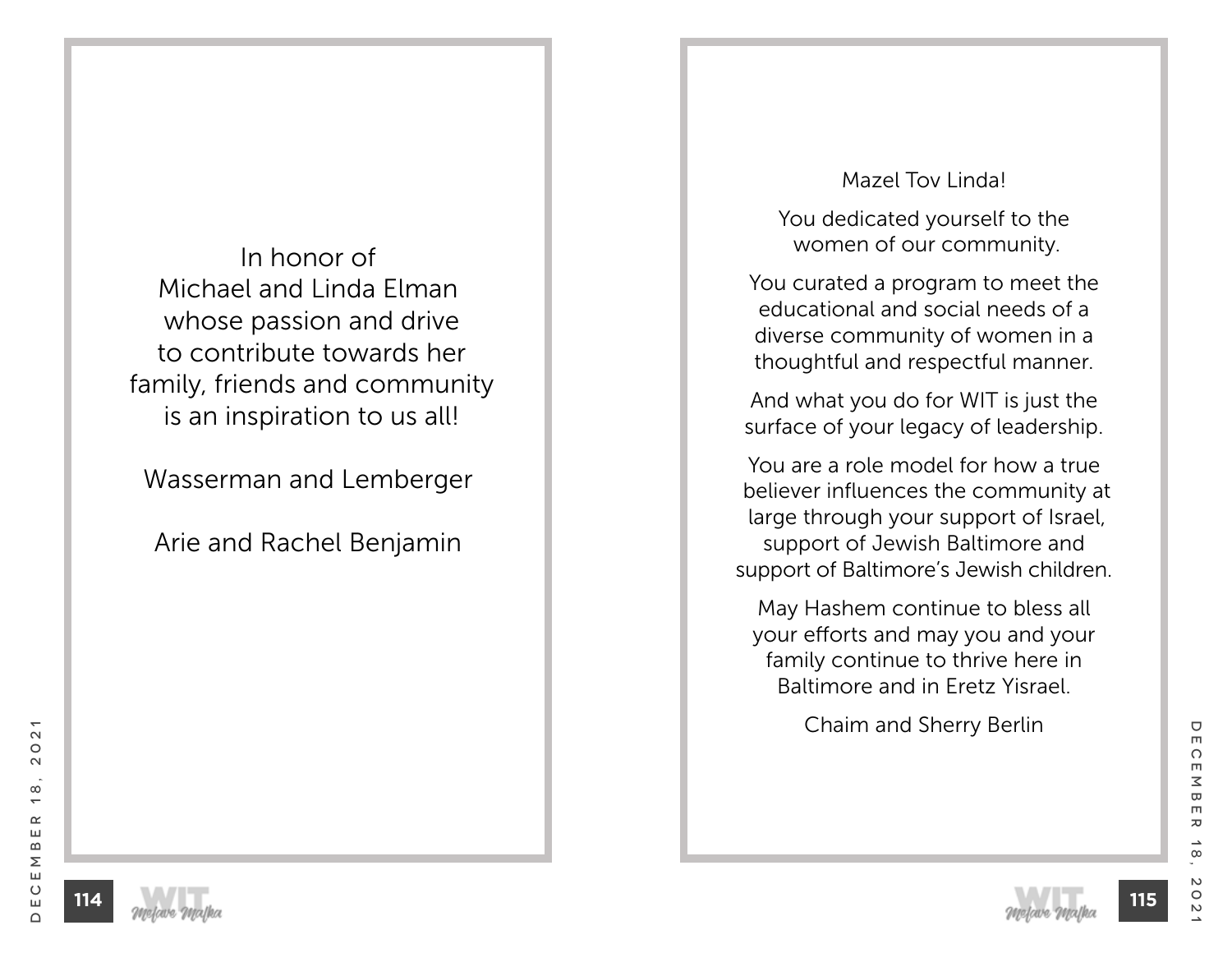Mazel Tov Linda on receiving WIT's Visionary Leadership Award. You are an inspiration to us and a role model of Jewish communal leadership. We are so appreciative of all that you do throughout the Baltimore Jewish community.

> May you continue your avodas hakodesh for many years to come.

With gratitude, Pearl & Marcel Reischer

Mazel Tov to a dear friend and role model Linda, who always has a smile and a good word!

Zippy and Tuvia Blechman





December 18, 2021

 $\rightarrow$ 

 $\infty$ 

 $\mathsf{N}$ 

 $\circ$ 

 $\overline{C}$ 

 $\rm \pi$ 

 $\blacksquare$ 

U

 $\blacksquare$ 

 $\Omega$ 

 $\blacksquare$  $\leq$ 

 $\overline{\mathbf{w}}$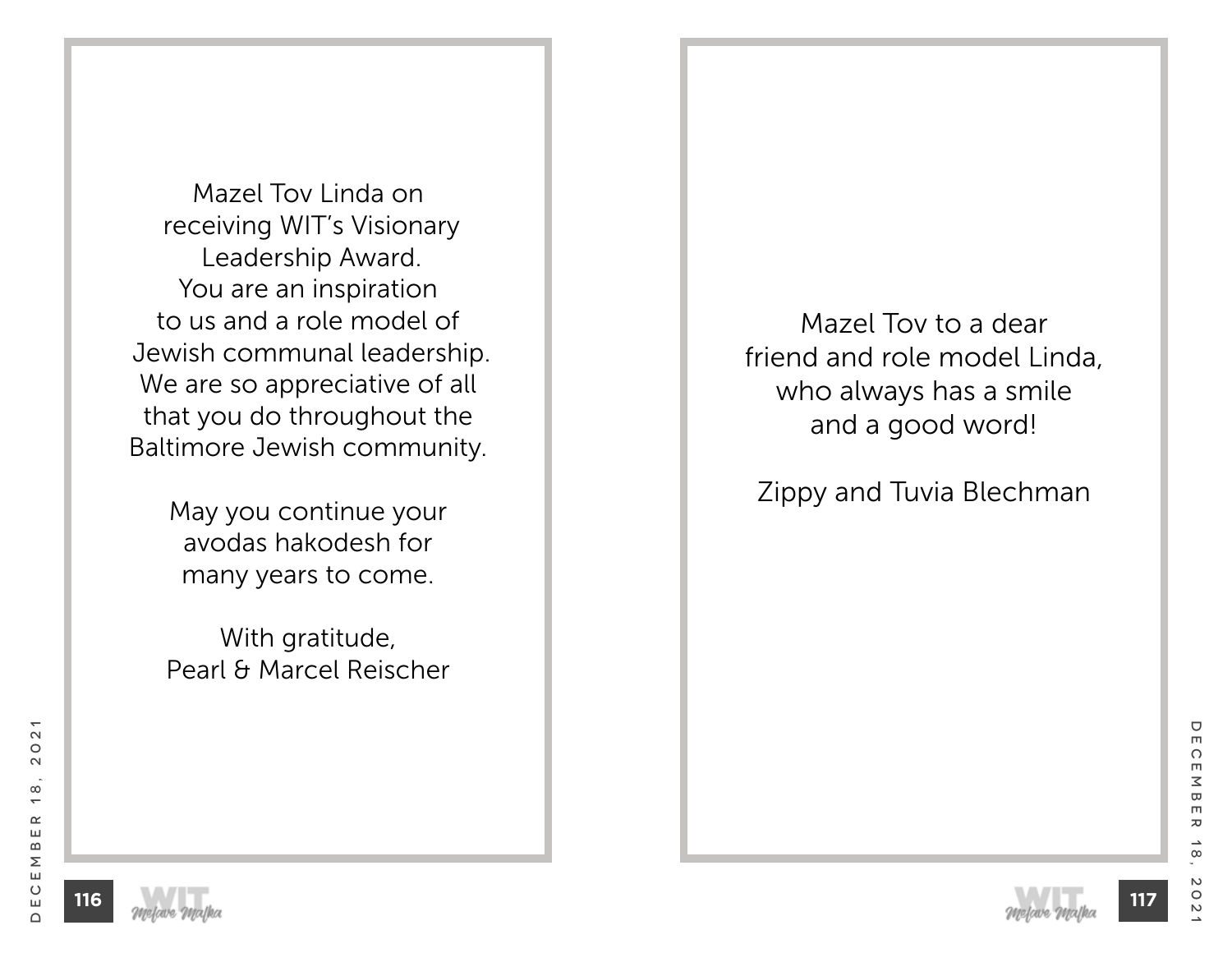Special thanks to Shelly's Blossom Shop for tonight's beautiful centerpieces.

We truly value your partnership and generosity.



410-961-4199 shellysblossomshop@gmail.com



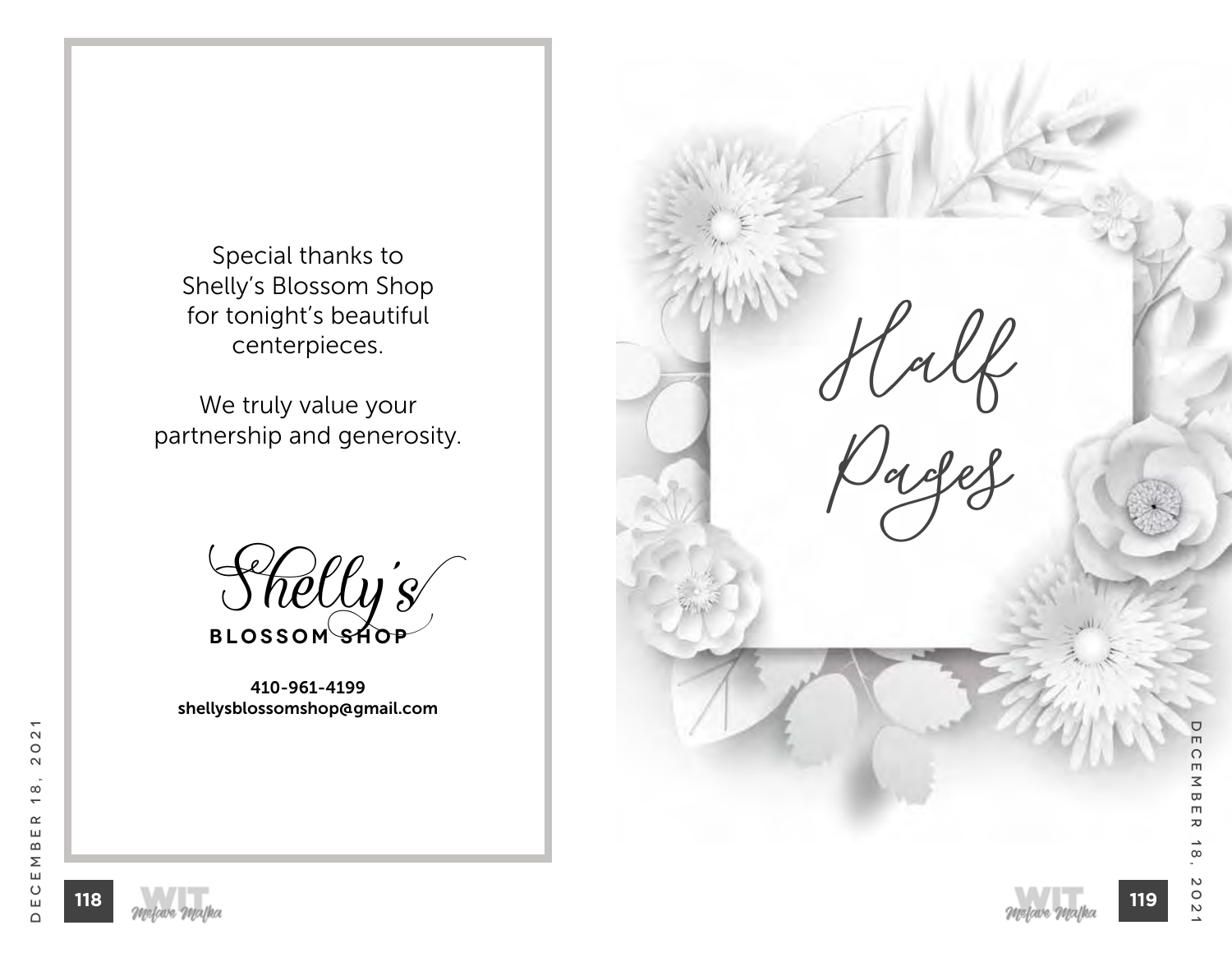### Mazel Tov Aunt Linda!

We Love You!

Love, Danny, Tziporah, MJ and Emmie

Words can not describe the appreciation and gratitude I have for you and your entire family. Therefore, I will just say Thank You!

> May you continue to only share in simchas.

> > Shuie H.

Mazel Tov Linda

You are an inspiration to us all. You are kind, generous and a hard worker. Wishing you all the best.

> Love, Amy Harris

Thank you Mrs. Elman for setting such a strong example of communal leadership and chesed. Your dedication to WIT and countless other organizations has inspired me throughout the years. You are a true role model to all of the women in our community.

> With deep admiration, AdinaB

December 18, 2021

 $\alpha$ 

ш

 $\Omega$ 

Σ Ш

 $\circ$ 

ш

 $\cap$ 

 $\mathbf{\Omega}$ 

 $\circ$ 

 $\sim$ 

 $\infty$ 

 $\overline{\phantom{0}}$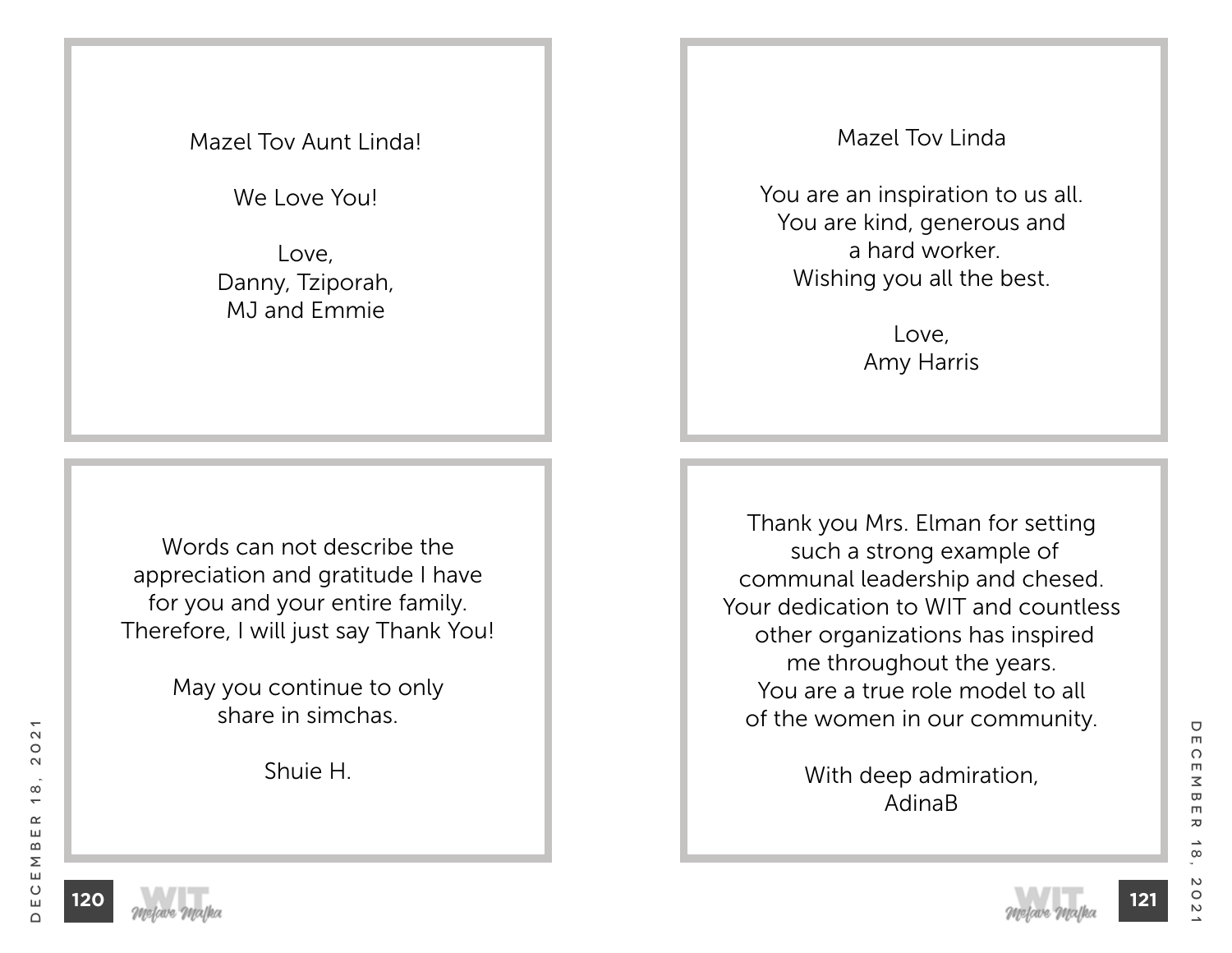Dear Linda, With much admiration & respect for your years leading WIT, without which I would never have been able to attend "seminary"! Truly without YOUR VISION & Hannah Storch a"h guiding you-- the women of Baltimore would not have had the opportunity in learning Torah!! May HASHEM grant you the ability to continue on to your next endeavor for Klal Yisroel in strength & good health.

> Mazel Tov on this well deserved honor, Marge Edelman

### In honor of Linda Elman

Thank you for the untold hours of time and effort you dedicate to WIT and the numerous Jewish institutions in our community and around the world. We wish you, Michael and your entire family continued success.

Joy and Steven Graber

Mazel Tov to Mrs. Linda Elman on receiving the Visionary Leadership Award! Linda, you are a role model for Jewish women. Your devotion to your beloved family and your passion for Torah and klal yisrael are testaments to your commitment to your values and priorities.

I am grateful for the privilege of serving on your boards at both WIT and Levindale Auxiliary. You are a mentor for me, with your talented, professional, skilled leadership combined with warmth, grace and charm. You cherish and value each board member, and empower us to develop our unique strengths and skills. I deeply appreciate your guidance and wisdom.

May you and Michael be blessed with good health and strength to continue serving Hakadosh Baruch Hu b'simcha and bringing nachas to Hashem.

יהי רצון שתזכו לראות בנים ובני בנים עוסקים בתורה ובמצוות לעולמי עד

 I also express my gratitude to Andrea for everything you do to make Torah so accessible and pleasant!

> May you go from strength to strength, Bernhard and Varda Birnbaum

Linda, you are an inspiring role model for everyone in our community. Your leadership demonstrates how much one person can accomplish with dedication, commitment and perseverance.

May you and your family be blessed with good health, much simcha and continuous nachas!

Flo and Larry Ziffer

 $\mathbf{\Omega}$ 

 $\circ$ 

 $\sim$ 

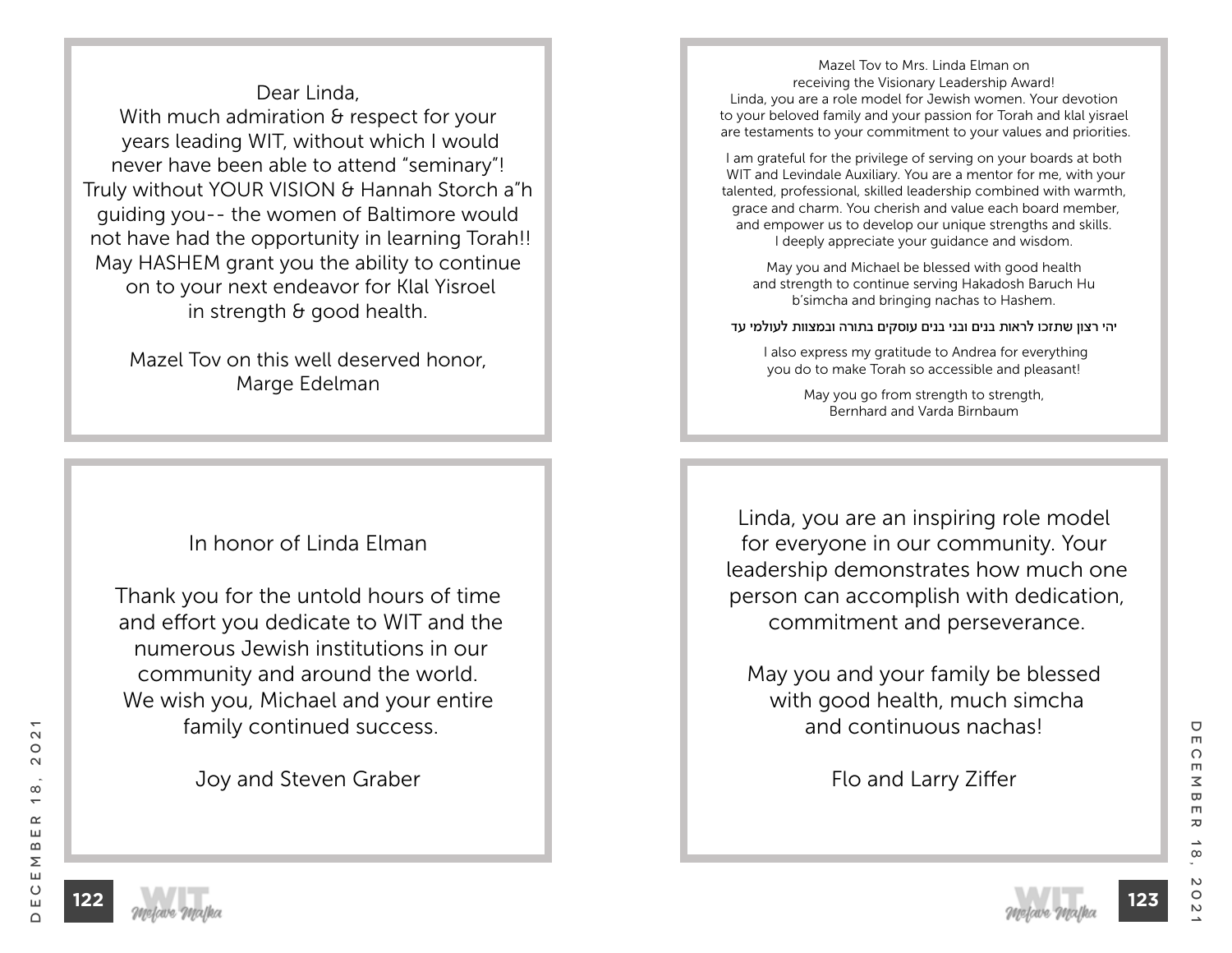Mazel Tov Linda,

Your chesed at WIT and other organizations is an inspiration to your family and friends.

Beth & Philip Weinberg

Mazel Tov to Mrs. Linda S. Elman for this well deserved honor.

Thank you for your outstanding leadership of WIT and for being a role model, mentor, and friend. May Hashem continue to bless you with many more years of bracha and hatzlacha, good health and nachas from your beautiful family.

Dani and Bracha Poliakoff

To my good friend Linda…

With great admiration for all you do and have always done for Klal Yisroel.

> Yasher Koach, Ruthie Ingber

### Linda,

We admire your leadership skills and ability to create and implement your visions. May Hashem continue to give you the insight to serve Him with nachas and brachos for Michael and you to share in good health with your beautiful family.

> With admiration, Hali and Chaim

 $\mathbf{\Omega}$ 

 $\circ$ 

 $\sim$ 

 $\infty$ 

 $\overline{\phantom{0}}$ 

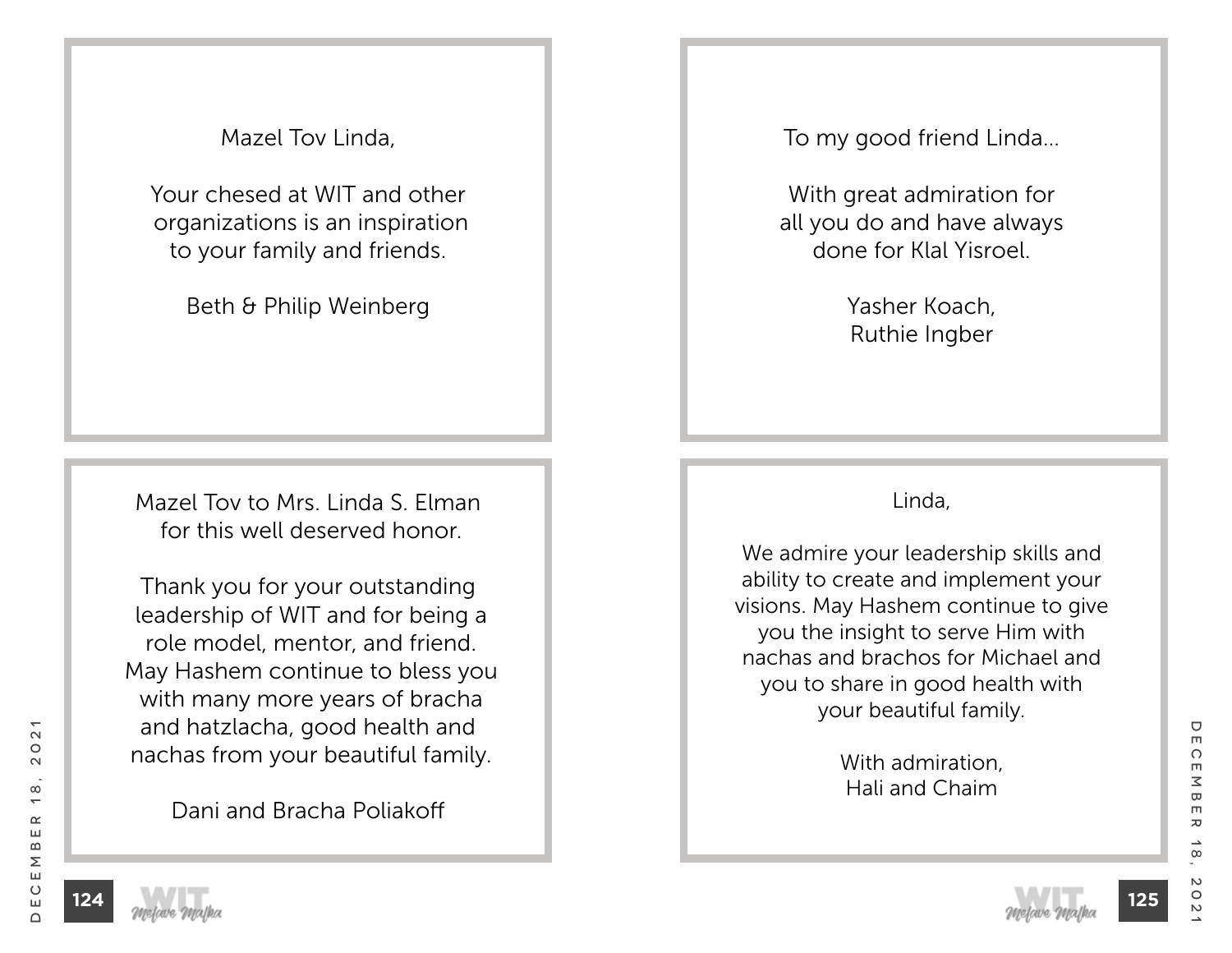In honor of Linda Elman, a true visionary!

May you go mai'chayil el chayil.

Sara Brejt

Linda, congratulations on an amazing "term in office." We would wish you a restful retirement, but we know better! And we wish Leah an equally successful 20 years.

We love both of you.

Julie & Gary Applebaum

### Linda

Mazel Tov on receiving the Melave Malka award!! I am so proud to call you my friend!

Wishing you the best!!

Debra Attman

Dear Linda-

Mazel Tov on receiving this very well deserved honor from WIT.

Your sincerity and unwavering dedication to the enhancement of Torah learning is apparent to all who know you. From the classes to the special programs and trips, your tireless efforts know no bounds.

Thank you for all the projects you've undertaken with enthusiasm, flair and generosity.

Thank you for all that you do for the community, but most of all, thank you for your friendship.

Phyllis Barax and Shifra Rabenstein

**127**

 $\mathbf{\Omega}$ 

 $\circ$ 

 $\sim$ 

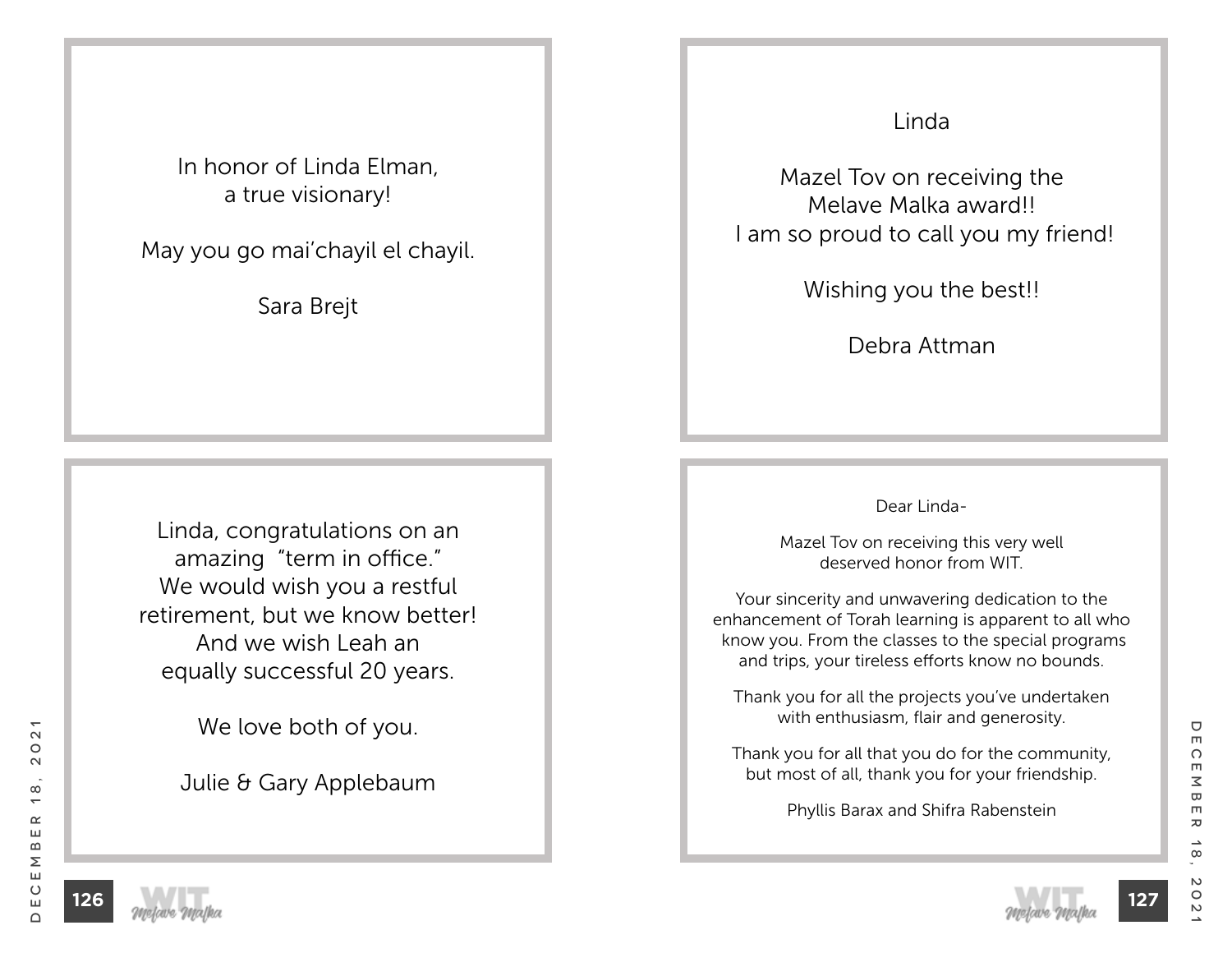Mazel Tov Linda on this well deserved honor. May you continue to go from strength to strength.

> Love, Sid and Michal Schechet

> > Mazel Tov to a well deserving honoree Linda Elman.

You are an inspiration to all who know you.

Myra & Bill Fox

Dearest Linda,

I will never be able to express enough appreciation for your support, guidance, wisdom and ultimately your friendship over the past few years. I treasure all of our conversations, and your dedication on a communal and individual level is an inspiration to me.

ימצִ דִּיקִי הרִבּים כּכּוֹכִבים לְעוֹלִם וַעַד - Those who bring merit to the community are like the stars forever' (Daniel 12:3)

Like the bright light of the stars, the Torah learning that you have brought to so many women will surely continue to shine for eternity.

> Much love, Ruhama Welcher

Dear Linda,

With much hakaras hatov for the many years you gave of yourself to WIT and the entire Baltimore community, and a special thank you for your friendship.

Marion Gutman

**129**

 $\mathbf{\Omega}$ 

 $\circ$ 

 $\sim$ 

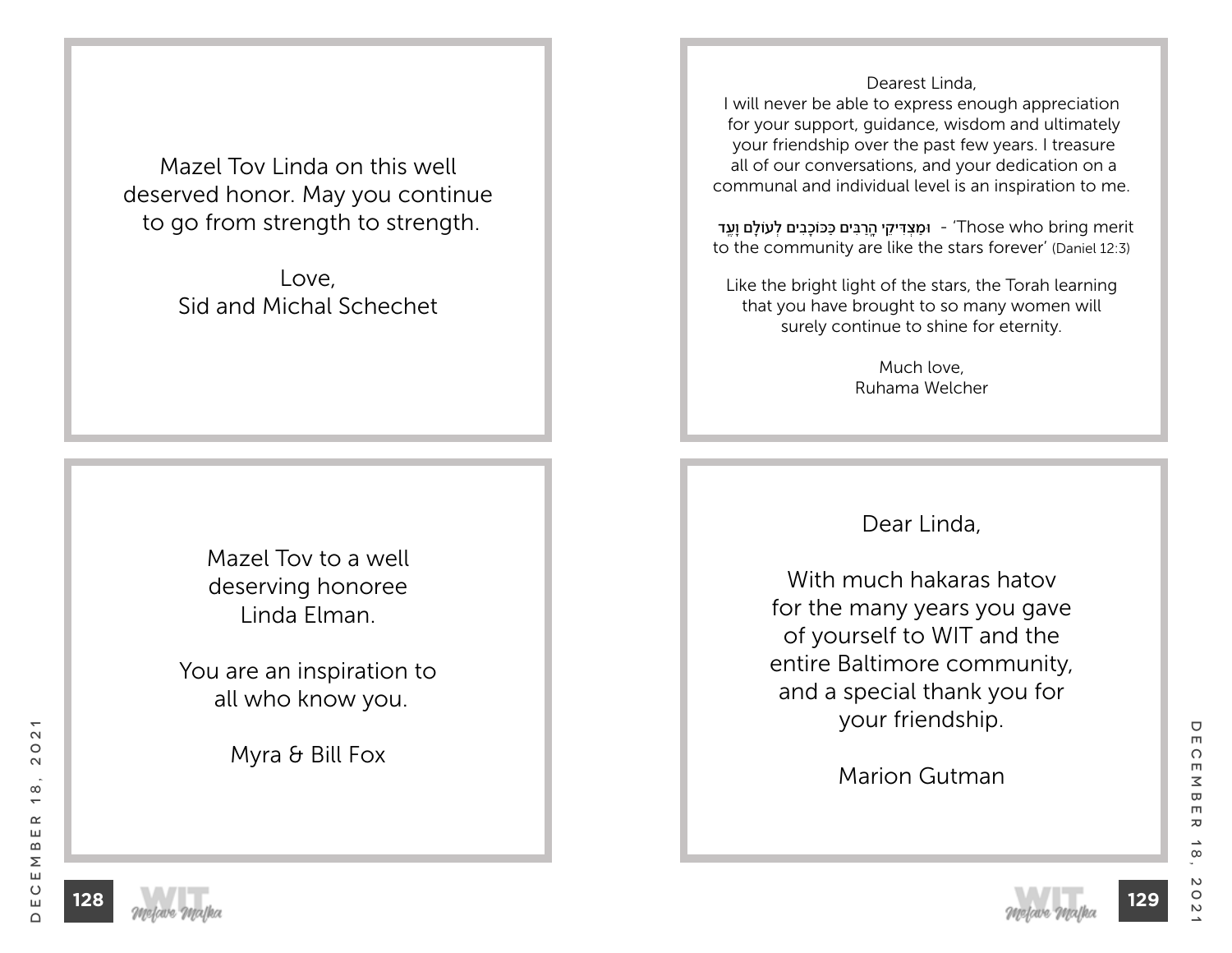Mazel Tov to my dear friend Linda on this most deserving honor!

Roz Weiner

Congratulations Linda!

A well deserved honor for an amazing woman.

With great admiration and love, Jayne Klein

In honor of Linda Elman who serves as a role model, along with her family, as to what it means to serve the community.

Simcha and Leah Kossman

Mazel Tov Linda!

WIT and our community are lucky to have you.

Elaine & Marc Lowen Lori & Sammy Pleeter Donna & Dov Perlmutter Amy & Daniel Brody



December 18, 2021

 $\rightarrow$ 

 $\infty$ 

 $\mathsf{N}$ 

 $\circ$ 

 $\mathsf{N}$ 

 $\rm \pi$ 

 $\hbox{\large\bf C}$ 

 $\Box$ 

 $\Omega$ 

 $\Box$  $\leq$ 

 $\varpi$ 

 $\blacksquare$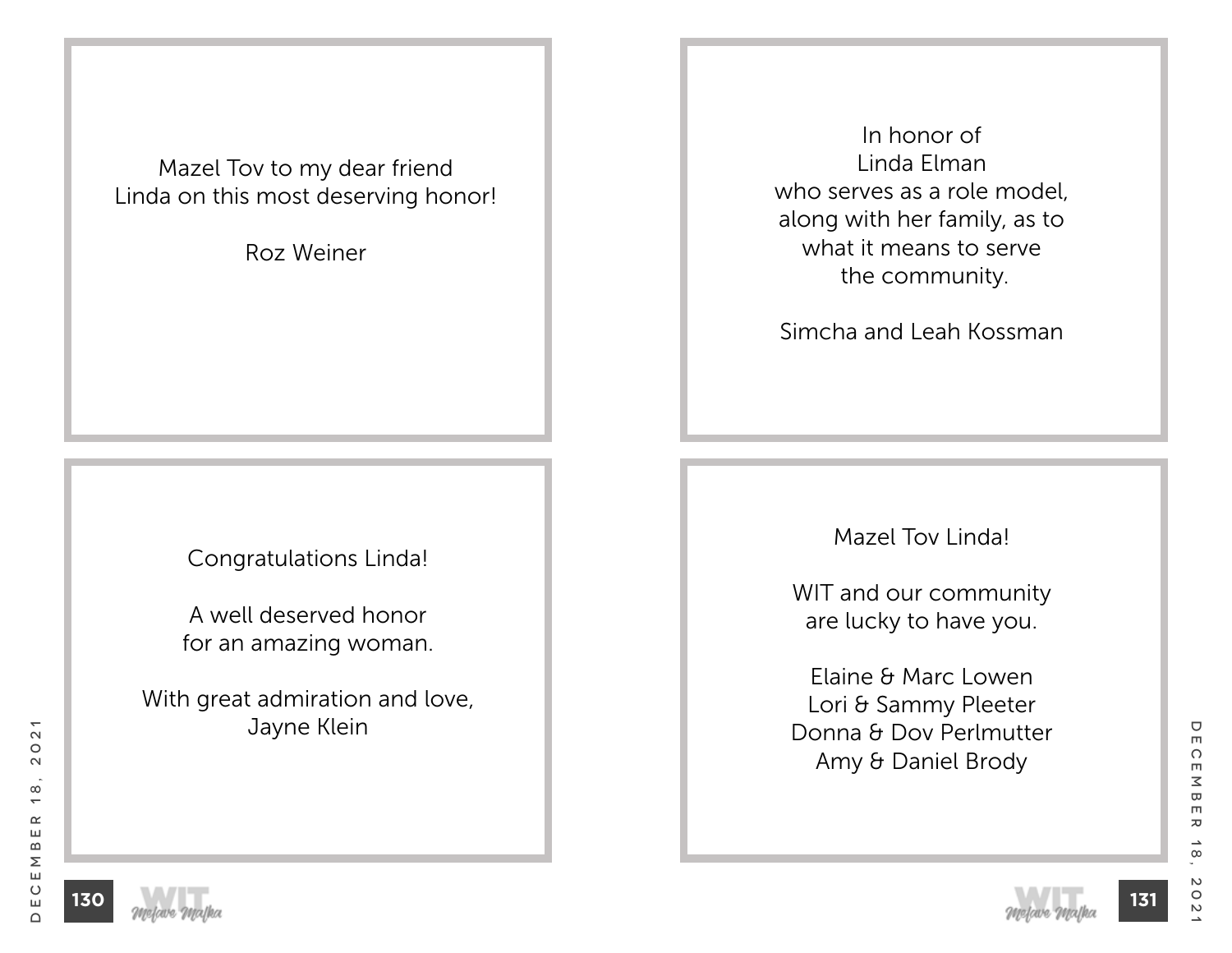Mazel Tov to Linda Elman on a well deserved honor.

Laurie and Aaron Margolies

Best wishes to Linda on this most deserved honor. There is no one who is more concerned about helping others than her and is truly an inspiration to us all.

Jay and Cyndee Meystel

#### In honor of Linda

A woman who wears countless hats and is involved in many chesed organizations run within the city, the country and the world. Her stamp is everywhere. Her warmth, her drive, her hard work is apparent in everything she does. I am lucky enough to call her my friend. To our friendship!

May you have the strength to continue in all that you do. Much nachas and mazel always.

Idy Moskovitz

#### Linda,

It is certainly with much personal satisfaction and great hakaras hatov to the Ribono Shel Olam that you can look back at your contributions to WIT. Thank you for your dedication and commitment to this most wonderful institution.

> Fondly, Rachel Neuberger

 $\mathbf{\Omega}$ 

 $\circ$ 

 $\sim$ 



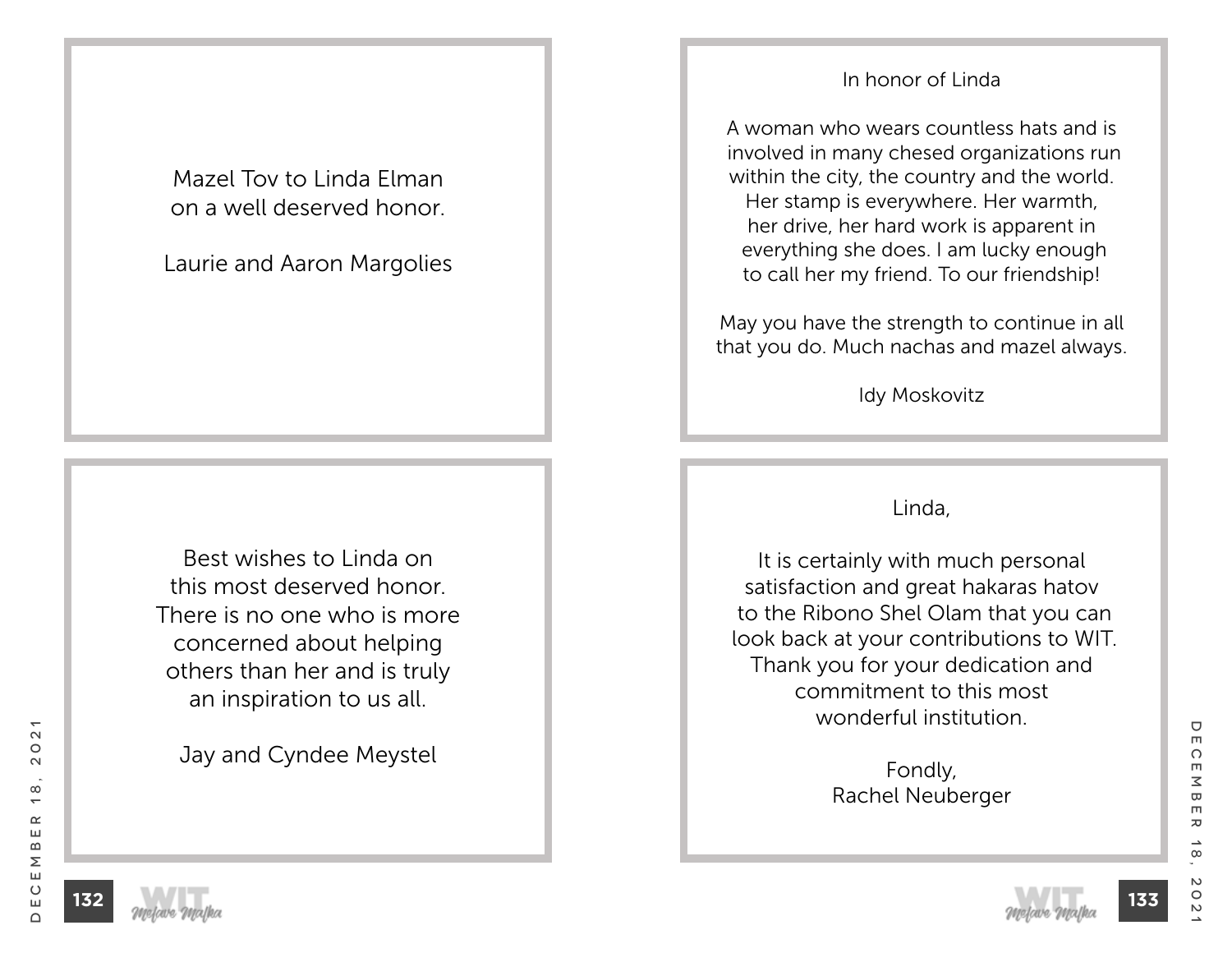"Whoever honors Torah, will be honored before others." (Pirkei Avot 4.6)

Thank you for your leadership throughout the years.

Nina & Stuart Rosenzwog

We pay tribute to a very special woman of valor. There are not enough words to describe all that you do in helping the Jewish community here and abroad. May Hashem continue to heap a shefah of bracha, simchos, and good health for you and all your loved ones.

> With warmest regards, Shabsi and Sima Schneider

Thank you Linda for all you do for our community and especially what you accomplished during your tenure at WIT.

May Hashem give you the strength to carry on your avodas hakodesh.

Dena & Hillel Soclof

Mazel Tov to Linda Elman on this wonderful celebration of everything you've accomplished on behalf of WIT.

> Best Wishes, Robin & David Stern

**135**

 $\mathbf{\Omega}$ 

 $\circ$ 

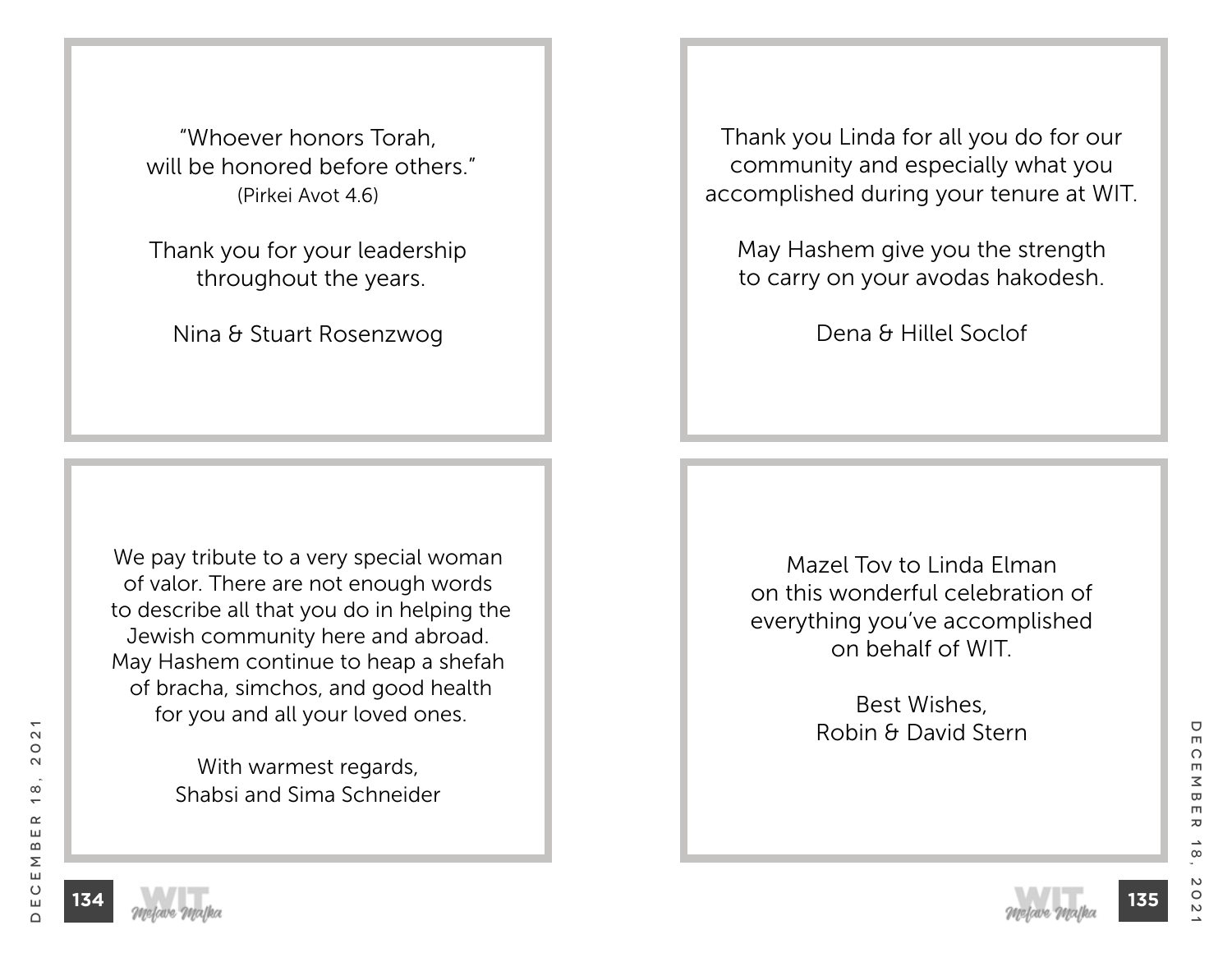In honor and in appreciation of Linda S. Elman on this well deserved honor.

We have seen firsthand how you have devoted your life to enrich the lives of others.

As a dear friend and dedicated board member, we have learned so much from you. Your selfless dedication and devotion to your family, WIT, friends, countless shuls, our community, or throughout the world, is truly inspiring!

May Hashem always bless you and your beautiful family with good health, bracha, simcha, shalom and the koach to continue your meaningful work for the klal.



Keren Traub & Stacey Goldenberg Jewish Caring Network- Tikva House



Mazel Tov to Linda Elman on this well deserved honor!

May you continue to do incredible chesed in our community.

> Love, The Levindale Auxiliary

Mazel Tov Linda on this well deserved recognition and honor!

May you go from strength to strength!

Yocheved and Donald Liss

Mazel Tov Linda on this well deserved honor for your tireless dedication to WIT.

You're a shining example of what it means to be a חסד בעלת.

Eli and Ronnie Schlossberg



December 18, 2021

 $\rightarrow$ 

 $\infty$ 

 $\mathsf{N}$ 

 $\circ$ 

 $\mathsf{N}$ 

 $\rm \pi$ 

 $\blacksquare$ 

U

 $\Box$ 

 $\Omega$ 

 $\blacksquare$  $\leq$ 

 $\overline{\mathbf{w}}$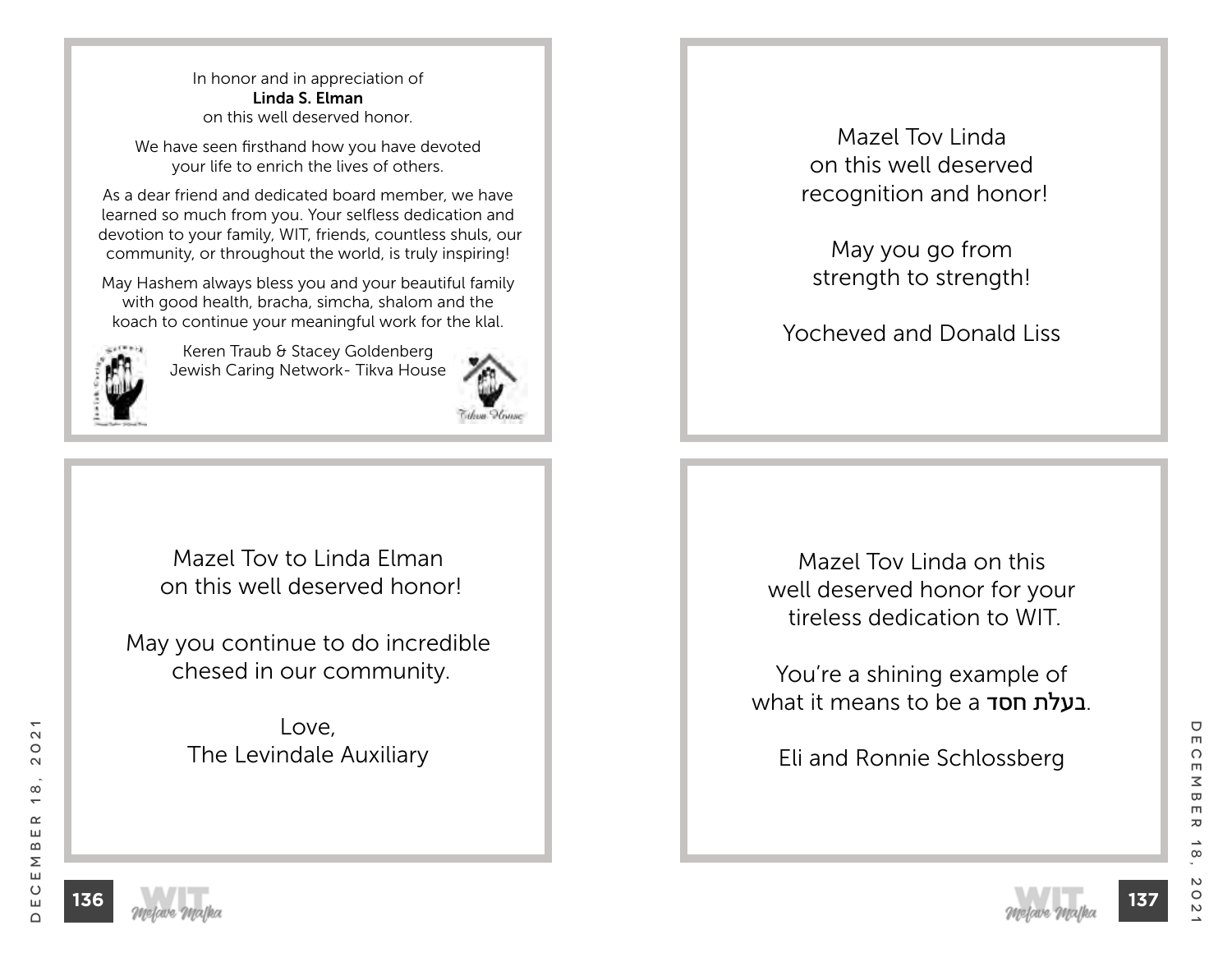To our dear family, friend, and neighbor עמו''ש,LINDA

We could not think of anyone who is more deserving of this honor than you. Your devotion to WIT and to women's education and growth all over the world is immeasurable. May Hashem grant you koach and success to continue to provide women with the opportunity to learn and grow.

Dovid and Chaya Fink

Linda continues to serve many Baltimore Jewish organizations and institutions ably and selflessly.

 She is an extraordinary and inspiring role model for Baltimore's Jewish women. This honor is well deserved.

Lara and Larry Franks

In honor of Linda Elman for her leadership, love, dedication and commitment to Jewish education and especially to Jewish women's education and knowledge.

The FIDF Baltimore Board



To the most amazing lady and my awesome friend. We are all blessed to have you in our lives. We are always so proud of your hard work, devotion, dedication and accomplishments. I want to be like you when I grow up.

Avraham and Shaindy Kelman *ShainDee Cosmetics 4103581855 Baltimore 0584438585 Jerusalem We love taking care of you.* 



 $\mathbf{\Omega}$ 

 $\circ$ 

 $\sim$ 

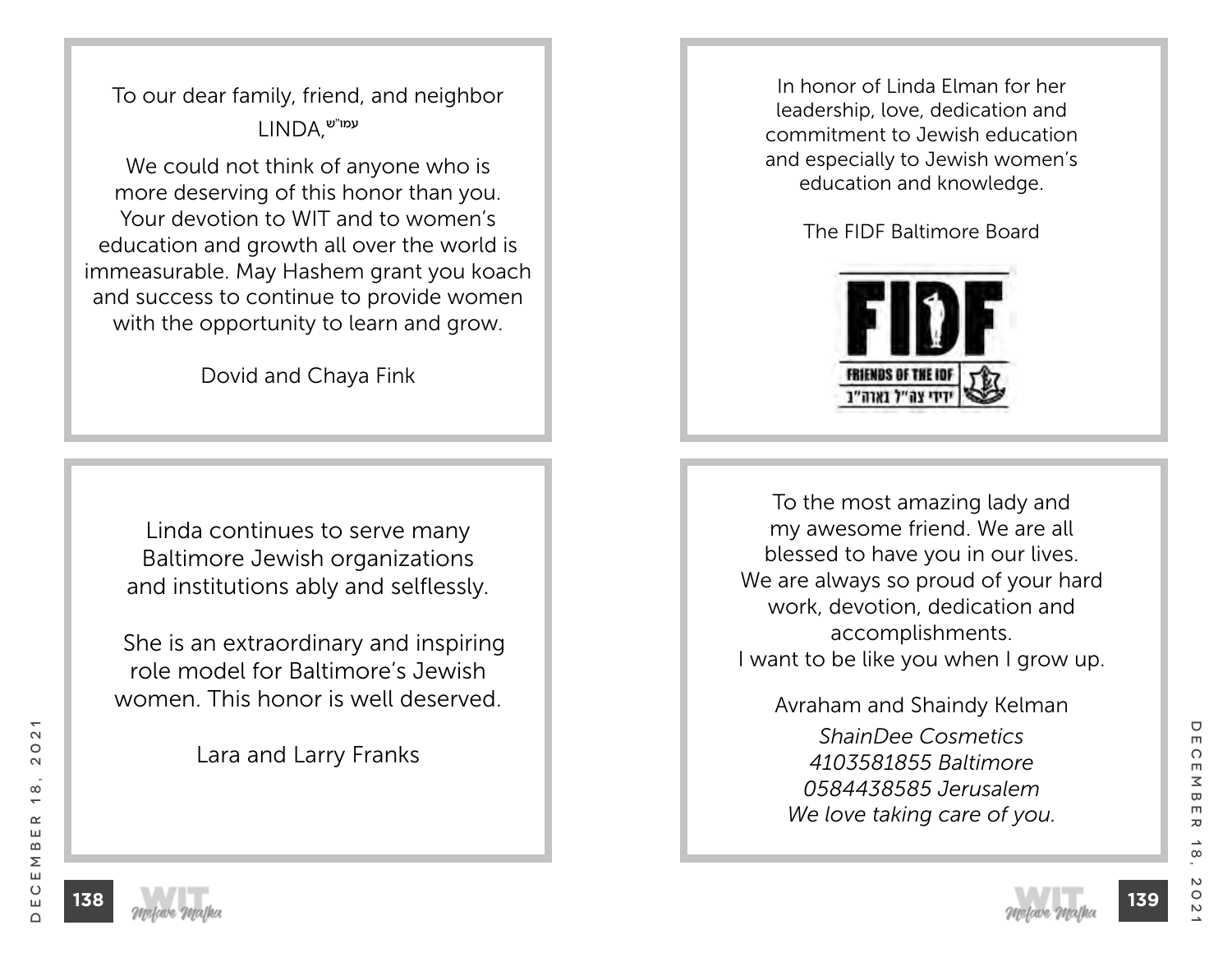Mazel Tov on your accomplishments! You are certainly a brilliant star in our family.

Love, Lisa, Seth, Eliana, Shiri and Gavriel Pachino

In gratitude to Linda Elman for all she has done for WIT and for the incredible women's tours she led to Israel!

> With much appreciation, Feige Baumer

Mazel Tov to a truly deserving Eshet Chayil!

In admiration of your huge heart and all the good you do!

Tova Natanzon and Vered, Jacey, Brianna, Maya and Shyli

Mazel Tov! Linda, you have been an inspiration to our community and to the women of Klal Yisrael. Your dedication, determination and drive is unparalleled. Your beautiful spirit, guidance and commitment is an inspiration to us all. A well deserved recognition of who you and your family are.

Andrew & Lenie Singer

**141**

 $\mathbf{\Omega}$ 

 $\circ$ 

 $\sim$ 

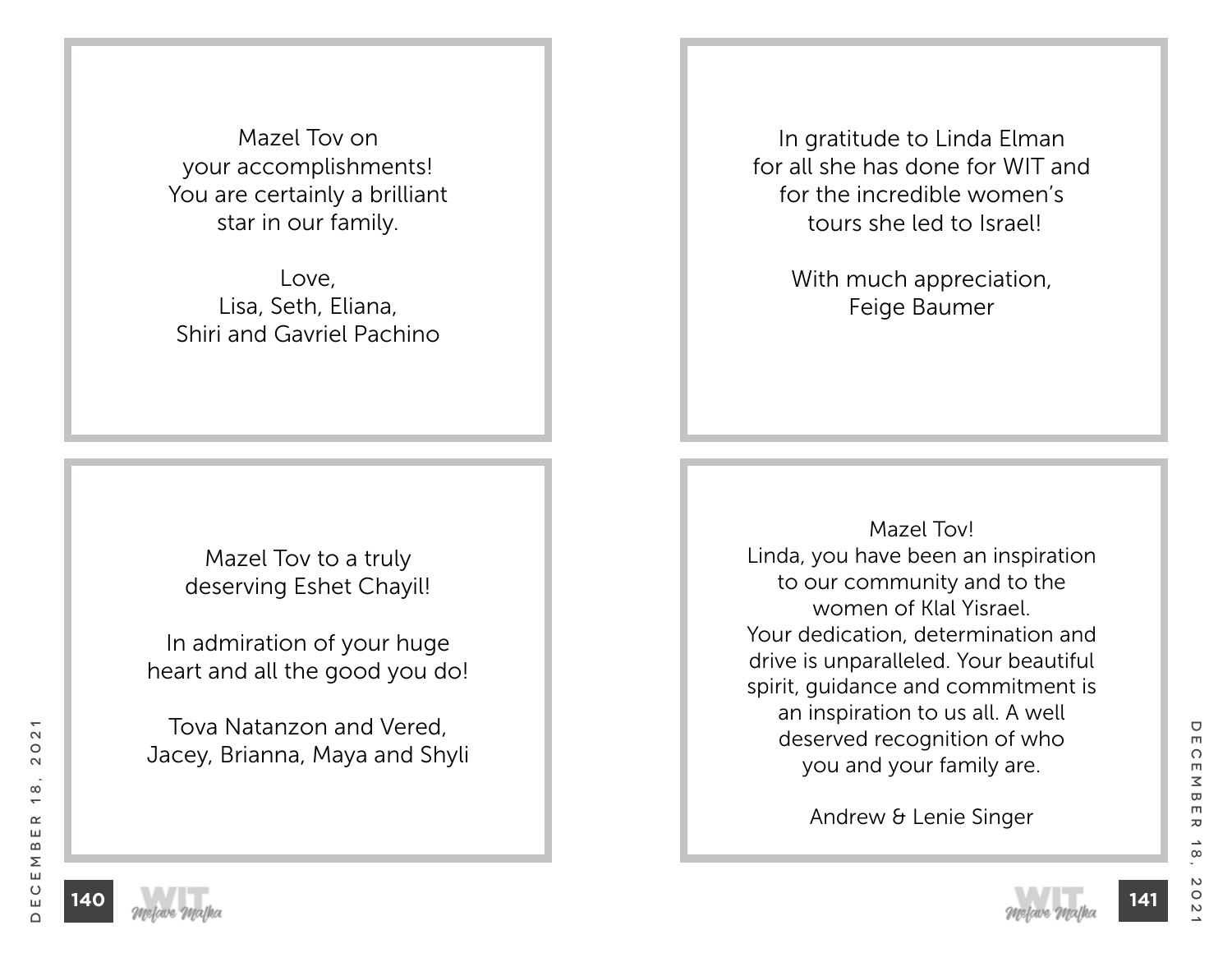

# Linda,

In appreciation for all that you do. We are privileged to call you a friend. You are an inspiration to the entire Klal Yisrael.

Yankie & Cathy Dinowitz Marci & Michael Langbaum In honor of Linda Elman, a woman who selflessly devotes so much of her time to better our community.

May Hashem give you the strength to continue your avodas hakodesh!

Aliza Wein

Mazel Tov Linda on this well deserved honor!

You continue to inspire us in everything you do!

Love, Yael, Meir, Lili, and Max



December 18, 2021

 $\infty$ 

 $\circ$ 

 $\mathsf{N}$ 

 $\rm \pi$ 

 $\blacksquare$ 

U

 $\blacksquare$ 

 $\Omega$ 

 $\blacksquare$  $\leq$ 

 $\infty$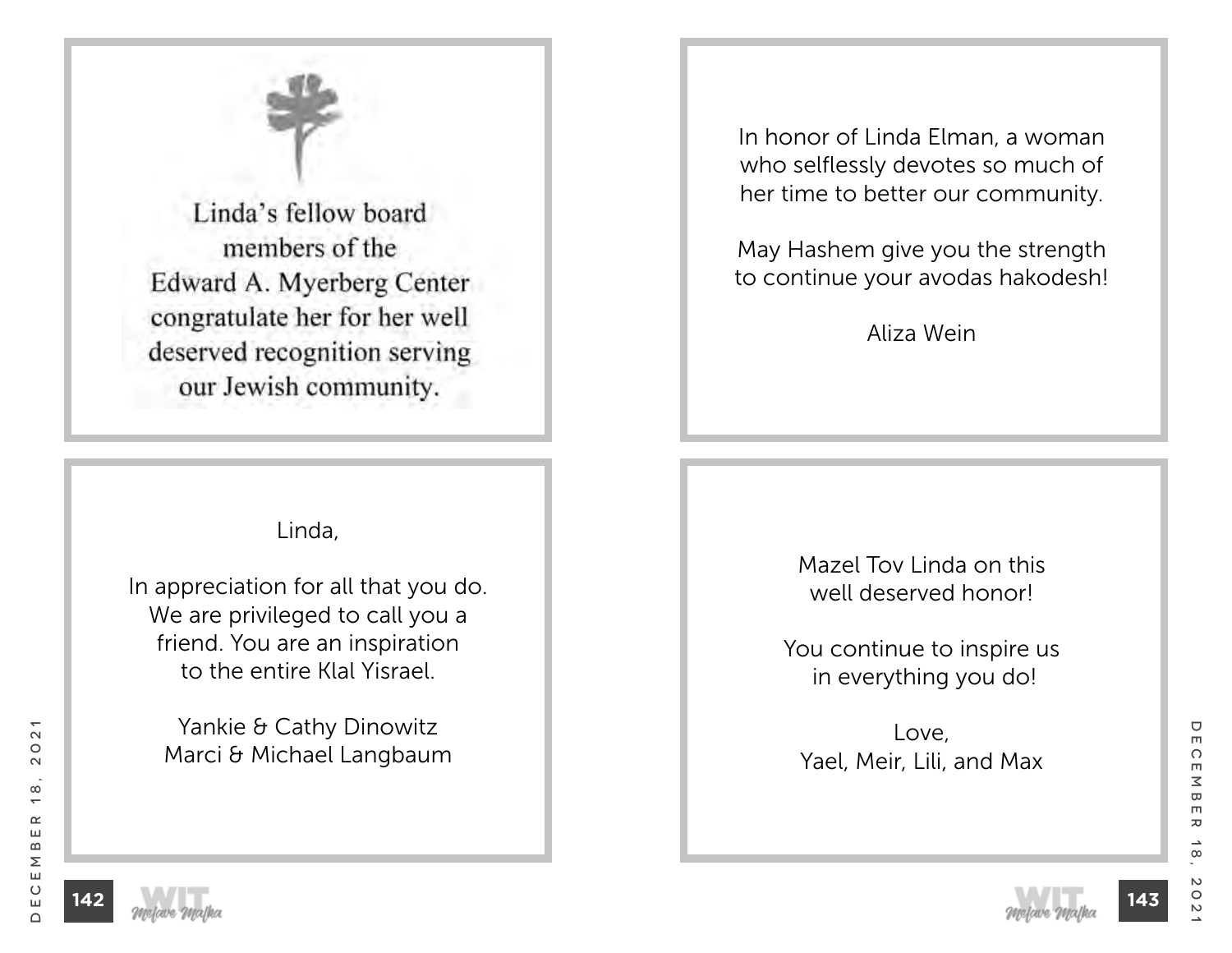Everyday there is a chance to be a leader. Linda Elman has always said "yes" to stepping in, and helping others to "step up." WIT and our community are better because of her leadership! She is a role model for humility and integrity.

Mazel Tov on a well earned tribute.

Debs and Joe Weinberg

In honor of Linda Elman. In admiration for your leadership in our community as we have all benefited greatly from all of your hard work and dedication.

May you be zoche to continue in your klal work in good health, ad meah v'esrim.

Shimon and Shevi Marciano

### Dear Linda.
<sup>שמו"ש</sup>

I cannot believe that I will not be there, in person, at the Melave Malka to honor you, an honor that is truly well deserved. Hershel and I have the highest esteem for you and the greatest respect. Nothing is ever too difficult, not doable, not in your league, when it involves Jewish causes, in general, and Jewish education, in particular. We feel honored to honor you and to count you and Michael among our friends.

Esther & Herschel Boehm

בואי וראי אשת חיל אשר נרה לא יכבה בליל יד מושיטה לכל תלמידה ומרעיפה חום ואהבה לכלל

בואי וראי חכמת אשה בנתה WIT אשר את מלאות ידיה במצוות כרימון ומעשים טובים לאלפי אלפים

לינדה היקרה היריעה תקצר והדיו יכלה לתאר את כל מה שעשית ועושה למען הכלל

בואי וראי גבורת אשה אשר נלחמת בחירוף נפשה לכל ארגון ומפעלי חסד מי ישווה כמותה

תהי משכרתך שלמה מאת השם

באהבה רבה אסתר בדיאן

 $\mathbf{\Omega}$ 

 $\circ$ 

 $\sim$ 

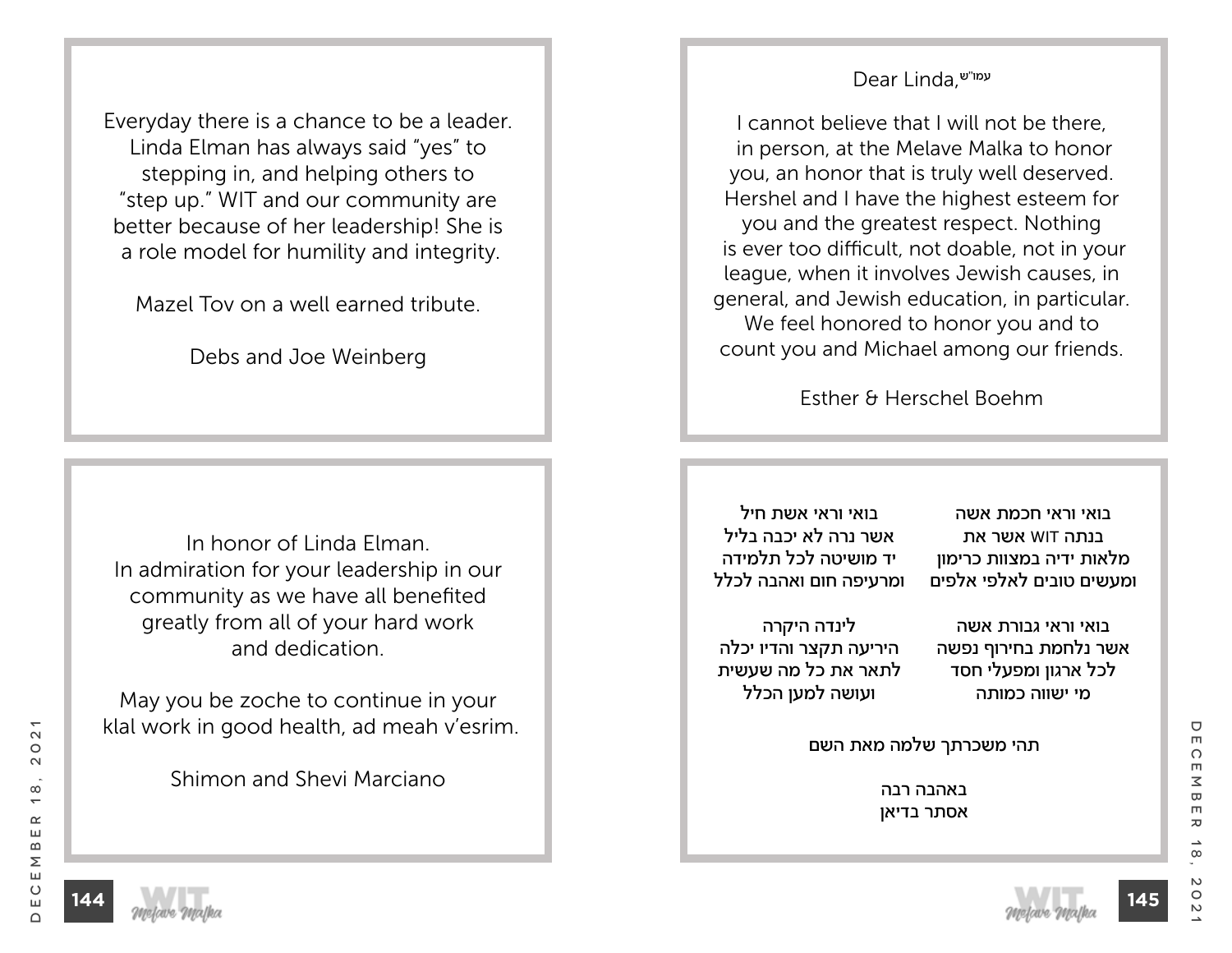

**KAIPAC** 

#### ְתֵנוּ לָה מִפְרִי יִדִיה, ויהַלְלוּה בַשִּׂעַרִים מַעַשִּׂיה

*Give her the fruits of her hands; and let her be praised in the gates by her very own deeds!*

MAZEL TOV TO OUR DEAR LINDA!

It's not just what you do, but how you do all that you do.... with grace, kindness, care & generosity. There may be those big things many see that you are selflessly involved in nonstop; yet you make time for all the chesed behind the scenes with acts seemingly small with huge impact.

We are privileged to have you in our personal orbit. Whether or not you can actually set up your own zelle or zoom, you always accomplish all the tasks that come your way!

Looking forward to whatever is next in our chabura...

With love and admiration, Sherri & Bleemie

Mazel Tov on this well deserved honor.

May Hashem grant you the ability to continue your wonderful work for the klal.

Shraga and Perri Goldenhersh

#### רבות בנות עשו חיל ואת עלית על כלנה

Linda, your leadership has enhanced our community, and you are a role model of sincere involvement in its needs.

May Hashem give you and Michael koach to continue in all your important work, and great nachas from your beautiful family.

> Love, Janet and Shragie

 $\mathbf{\Omega}$ 

 $\circ$ 

 $\sim$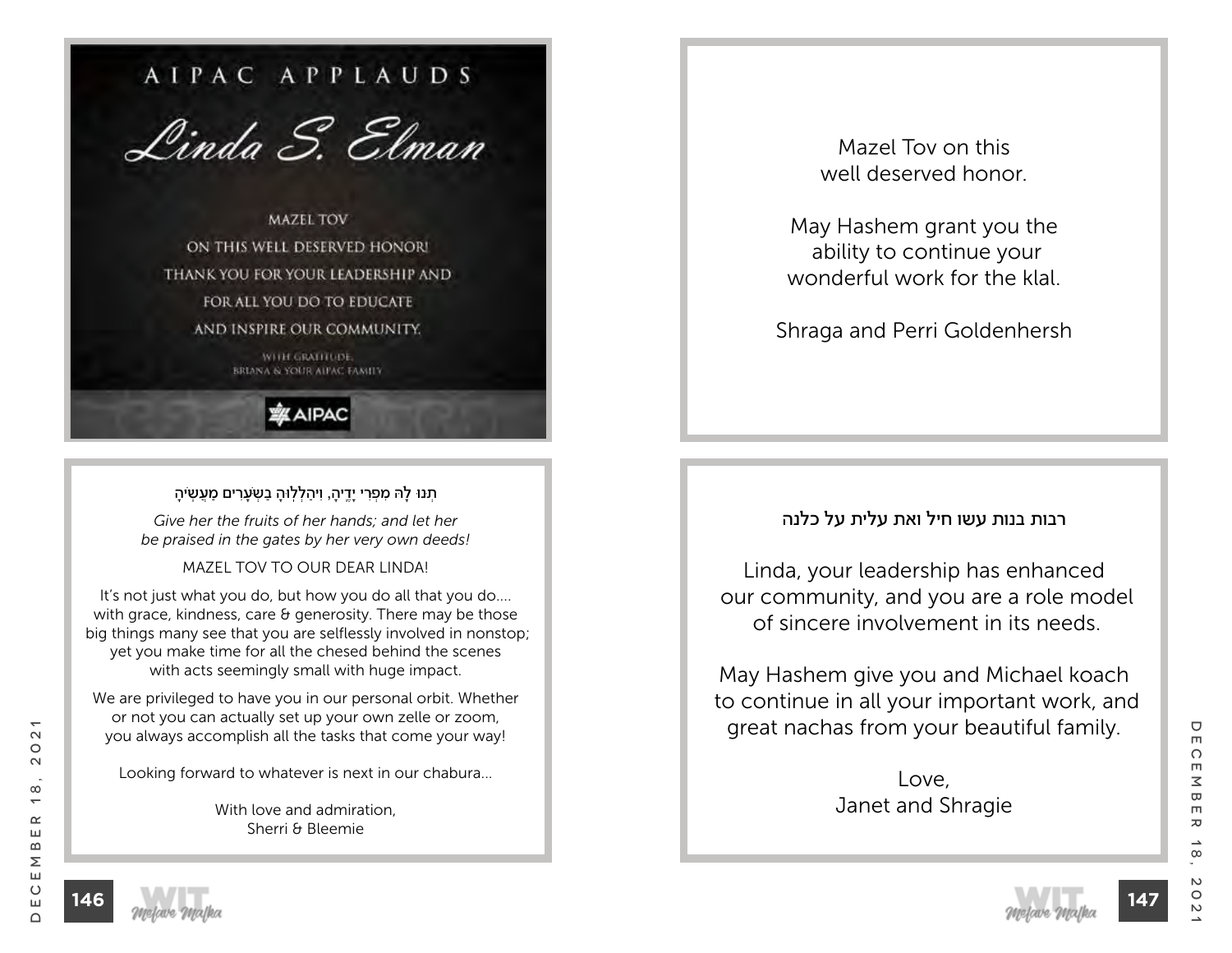Mazel Tov Linda on this well deserved honor.

Ilene and Akiva Miller

In honor of a very special woman,

Linda Elman

From pricing the first felt hats to Friday night Rummikub games, from (my first) train ride to non-stop pinball in your parents' basement, I've admired you for a very long time. May you continue to inspire and enrich the lives of many women in Baltimore and the world.

> Fondly, Tammy Reischer

Mazel Tov to Linda Elman on a well deserved honor.

With much appreciation for the profound impact you make on the lives of so many, (most often behind the scenes).

You are a loyal friend and an inspiration to our community, as well as those to whom you so selflessly and generously open your home.

With admiration, your friends of long standing, Leni and Sam Broder Jay and Robin Schwarz

## To Linda

The most amazing woman I know and I do want to be you when I grow up.

Rosalie Alter

**148**

December 18, 2021

 $\rightarrow$ 

 $\infty$ 

 $\mathsf{N}$ 

 $\circ$ 

 $\mathsf{N}$ 

 $\rm \pi$ 

U

 $\Box$ 

 $\Omega$ 

 $\blacksquare$  $\leq$ 

 $\overline{\mathbf{w}}$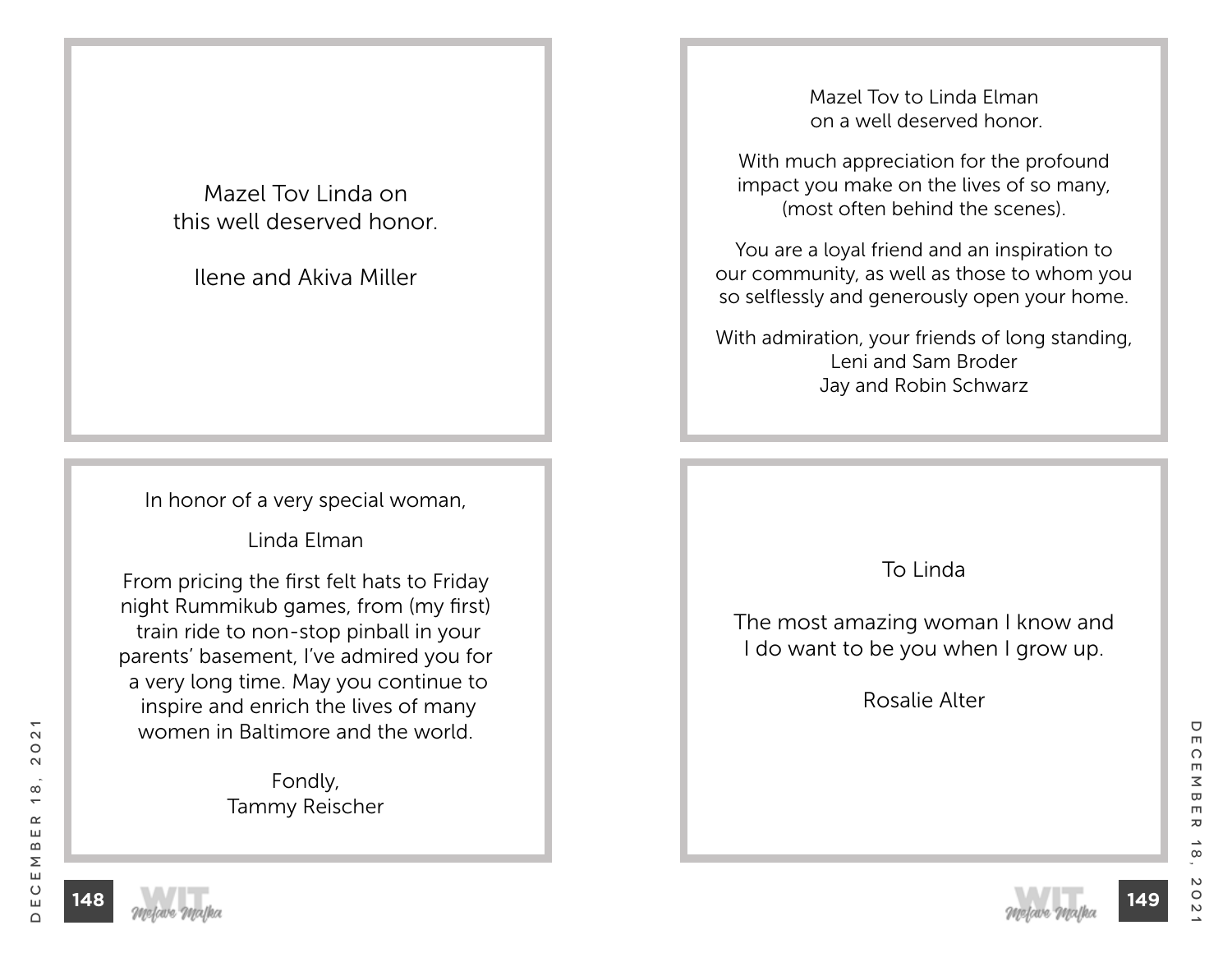In honor of Linda Elman.

Thank you for all that you do. You are a true role model.

> With much admiration, Chumi and Elli Azman

It is an honor to honor you, Linda.

You are such an amazing person!

Love, Rochel Perlow

In honor of Mrs. Linda Elman for her tireless dedication to WIT, our community and Klal Yisroel.

Khal Ahavas Yisroel Tzemach Tzedek

Rabbi Dovid Heber, Rav Shloime Grunhut, President

Wishing Linda Elman and WIT continued success and good health in all of their endeavors.

> Fondly, Evy Getz

 $\mathbf{\Omega}$ 

 $\circ$ 

 $\sim$ 

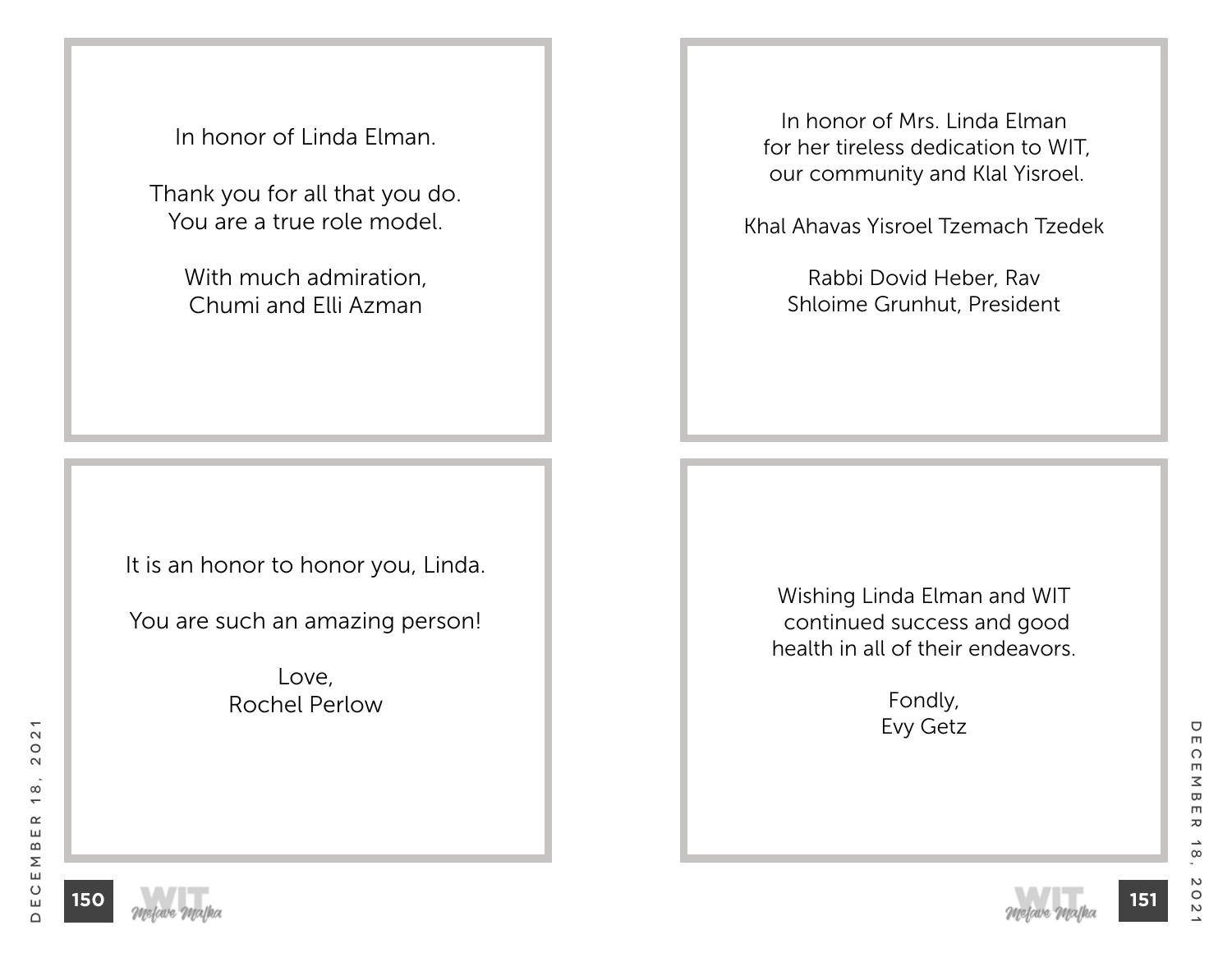Mazel Tov to Linda Elman on the Visionary Leadership Award!

May you always continue to be an inspiration to the community!

> Merav and Ari Samuel Liron and Cobi Friedman



In honor of the inimitable Linda Elman whose generosity and compassion are emulated by all.

> With much love, Avigail and Moshe Azman and family

Mazel Tov to our dear friend Linda Elman.

From, Irwin and Donna Azman

**152**

December 18, 2021

 $\rightarrow$ 

 $\infty$ 

 $\mathsf{N}$ 

 $\circ$ 

 $\mathsf{N}$ 

 $\rm \pi$ 

U

 $\Box$ 

 $\Omega$ 

 $\blacksquare$ 

 $\leq$ 

 $\varpi$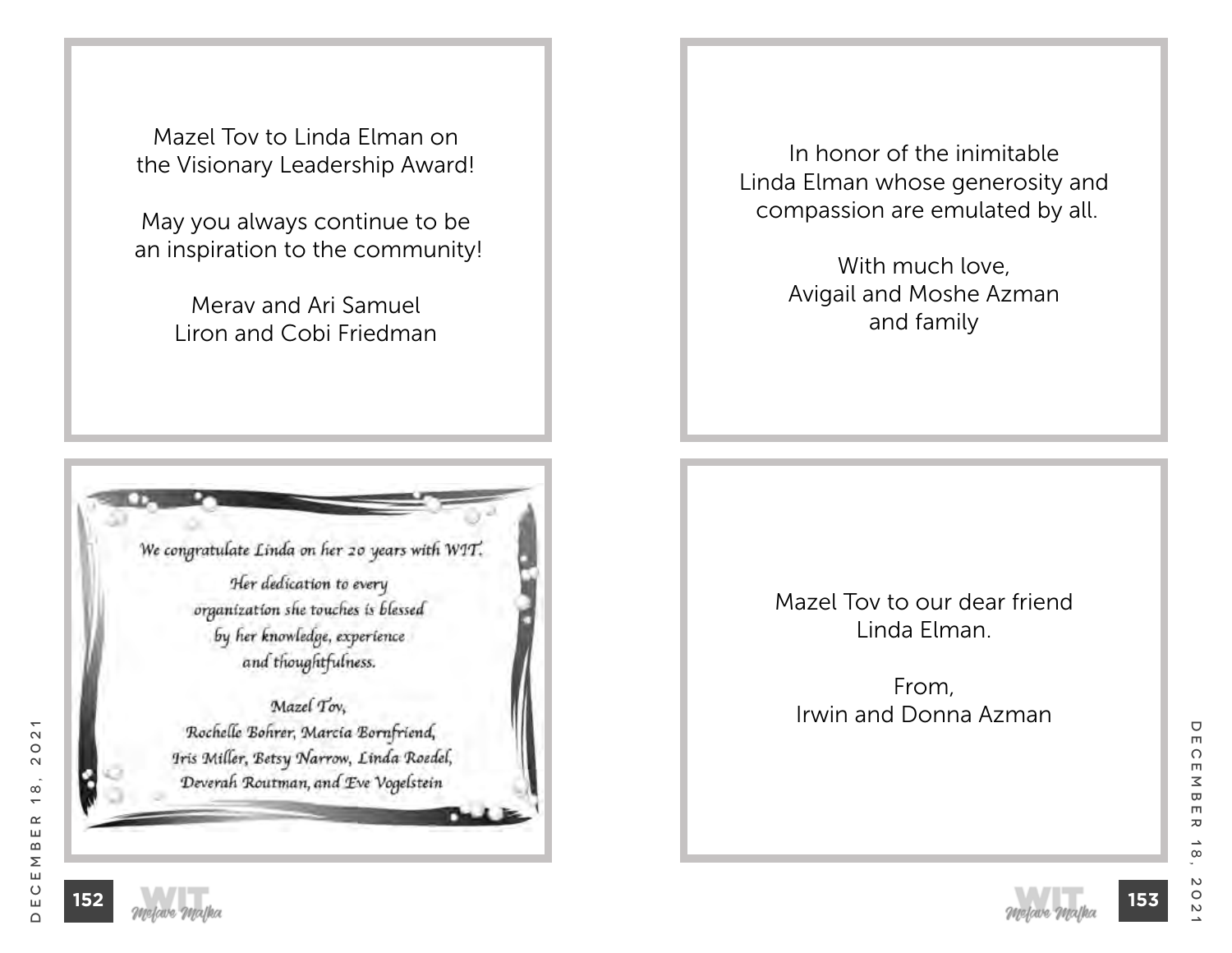# וי'הללוה בשערים מעשי'ה

Linda,

חזל טורו May 'n continue to shower you with no and  $n$ Evalue you to pursue and fulfill more and more noble endeavors!

In admiration, Rivka Fulda

# In honor of Linda Elman

Mazel Tov and thank you for your leadership and service to WIT and your support of women's Torah learning.

Special thanks to Andrea Schulman for her tireless efforts.

> With gratitude, Edie Goldberg

In honor and appreciation of our dear friend Linda Elman.

Matriarch of a warm and generous family, her love of learning, kindness, wisdom, and hospitality know no bounds and have touched so many.

> Moishe and Shaindy Kurzmann Monsey, NY

Hats off to Linda for her many contributions to Jewish society!

Mazel Tov!!

May Hashem bless you with everything good always.

Brenda and Isaac Samuel



December 18, 2021

 $\rightarrow$ 

 $\infty$ 

 $\circ$ 

 $\mathsf{N}$ 

 $\rm \pi$ 

 $\bigcirc$ 

 $\Box$ 

 $\Omega$ 

 $\blacksquare$  $\leq$ 

 $\infty$  $\Box$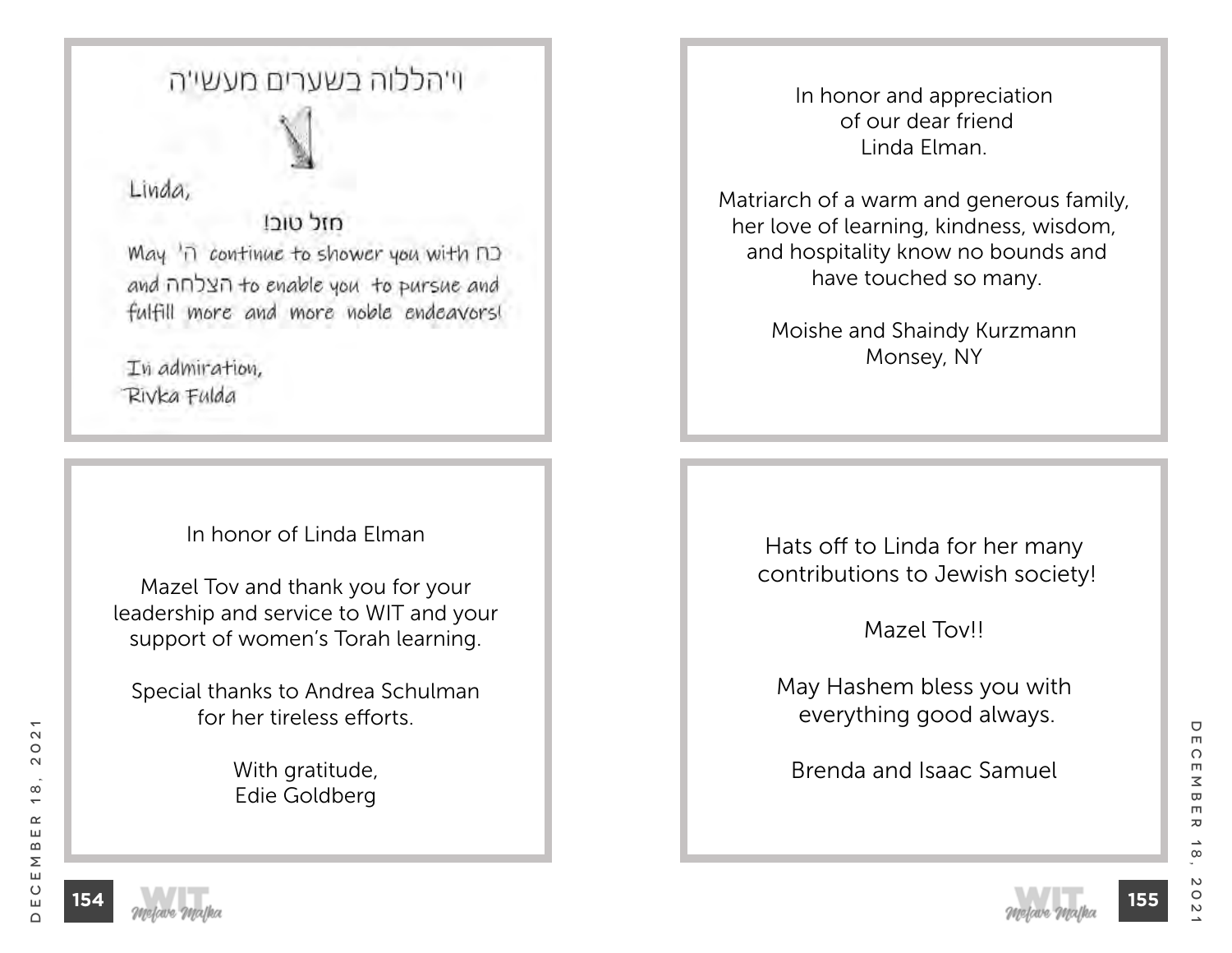In honor of Linda Elman: an exemplary role model and valued friend.

Mazel Tov! Aliza and Elliott Sharaby

Mazel Tov to Mrs. Linda Elman on receiving the Visionary Leadership Award.

A true leader is one that leads by example, without calling much attention to him or herself. Very few people know all that you do. We are truly privileged to be honorary members of your family, where you and Michael have been true role models to us of what it means to give selflessly to your community and to others. May you go m'chayil el chayil.

Chanie and Boruch Bernstein

Dear Linda (my "oldest" friend),

I was blessed by Hashem to be inspired by your learning and commitment when we were high school girls. It does not surprise me that you have cultivated a multi-generational learning program for more women to learn and be inspired by and with you.

> With love and affection, Sheri L Prupis (& Asher Najer)

Linda is a most wonderful person and very well deserving of this great honor and I am happy to be favorite cousin (2nd cousin, 3 times removed).

Jerry and Ellen Friedman

**156**



December 18, 2021

 $\rightarrow$ 

 $\infty$ 

 $\mathsf{N}$ 

 $\circ$ 

 $\mathsf{N}$ 

 $\rm \pi$ 

 $\bigcirc$ 

 $\Box$ 

 $\Omega$ 

 $\blacksquare$  $\leq$ 

 $\infty$  $\Box$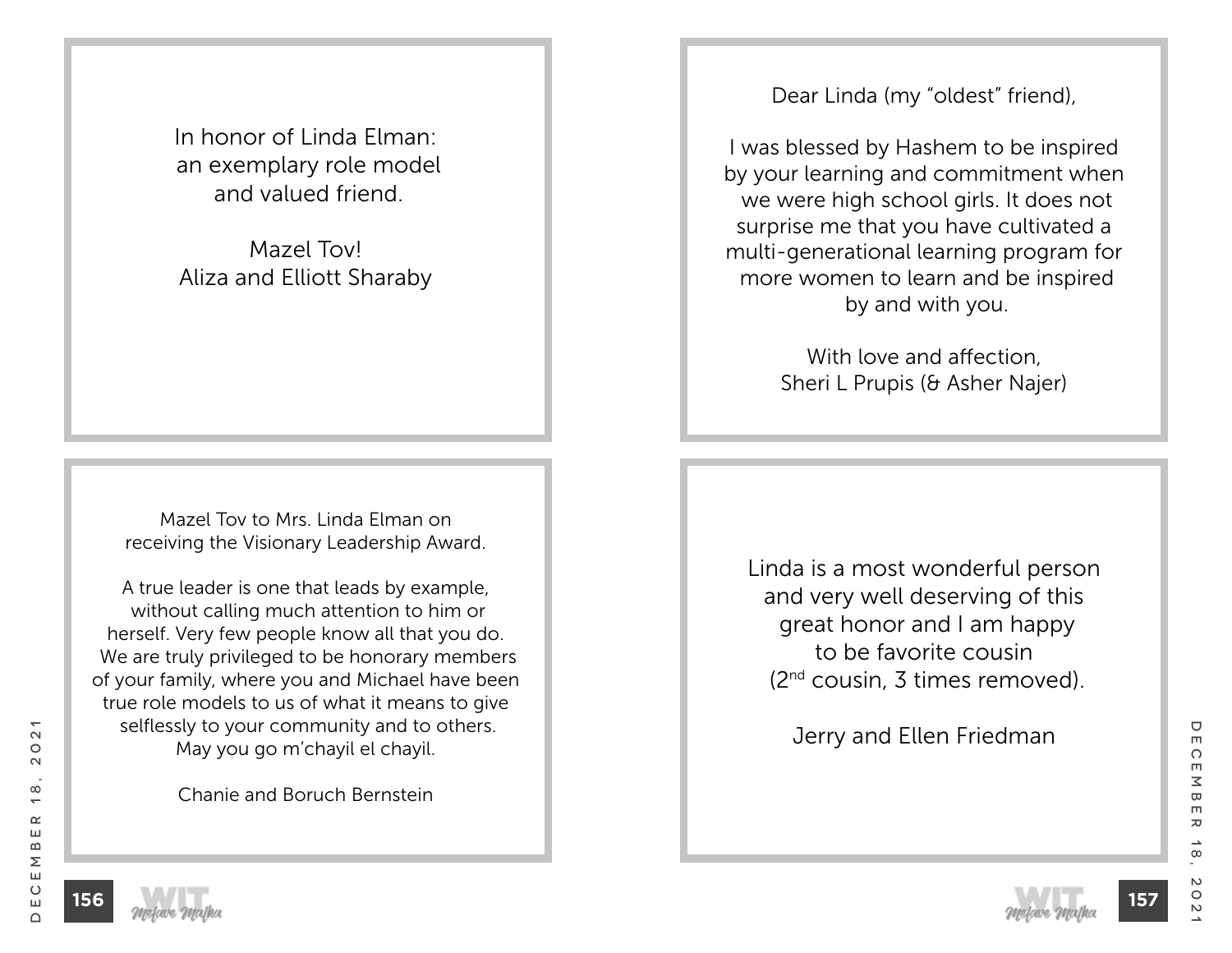Yasher Koach Linda!

May you continue all the work you do for the Baltimore kehillah in good health and with good mazel.

> Best, Liba Benus

## Mrs. Elman,

Mazel Tov on this much deserved honor! Your commitment to so many community initiatives is truly inspiring and WIT is fortunate to have had your support all these years.

You are a tremendous role model to me and many others in this community.

> Thank you for all that you have done and continue to do.

> > Atara Ziffer

In recognition of all your time, hard work and dedication that you put into Jewish education and WIT.

Watching what you do for the women of our community everyday, whether it is dressing them, teaching them or being a role model to them is an inspiration to us all.

May Hashem continue to give you strength and siyata d'shmaya for many many more years to come.

Brochie, Chani, Devora, Elisheva, Rachel, Reena

Mazel Tov Linda upon the honor bestowed upon you tonight!!

May Hashem give you the strength to continue to always be involved in so many worthy causes in Baltimore and Israel.

> Fondly, Tommy & Ruthy Azman

 $\mathbf{\Omega}$ 

 $\circ$ 

 $\sim$ 

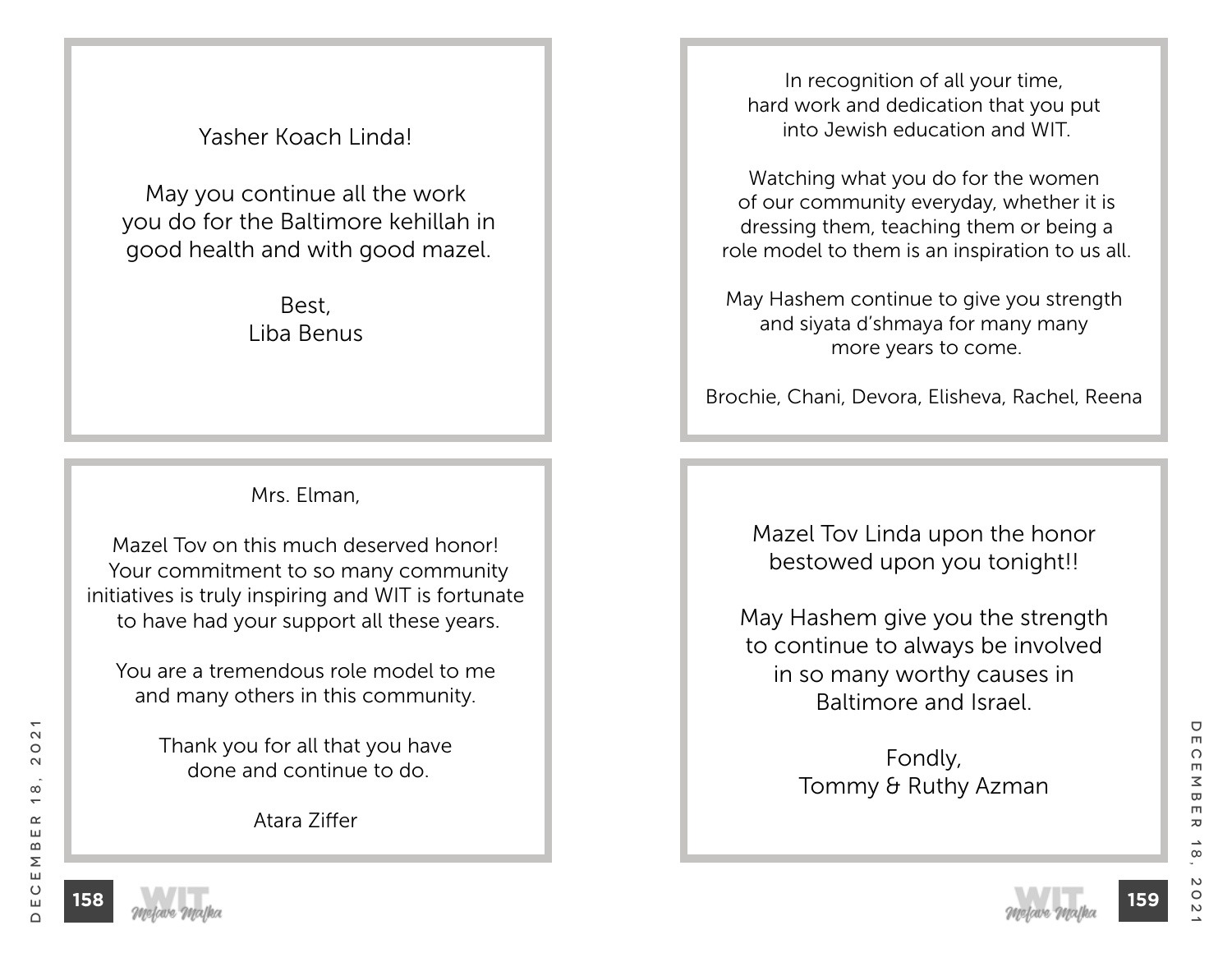## In honor of Mrs. Linda Elman

Congratulations on this well deserved recognition. Thank you for always making your home our home away from home. May you continue to have the z'chus of opening your home to Torah and chesed causes.

With much appreciation, Sari and Mordechai Grunwald

# We join in honoring MRS. LINDA ELMAN 'תחי,

whose home is the embassy of Mir Yerushalayim and who has always been in the forefront of all worthy causes for Torah and chesed.

She truly deserves this special recognition.

May Hashem continue giving her the z'chus of lending a helping hand to noble causes worldwide.

> Warmly, Rebbetzin Leah Finkel Rebbetzin Sara Levovitz

Yeshivas Mir Yerushalayim



In honor of Linda Elman whose dedication and commitment to the Rebbetzin Frieda K. Hirmes Women's Institute of Torah and the women of Baltimore is truly inspirational.

 May you continue to share your talents, and wisdom as you go מחיל אל חיל ס

Rivka Segal

Mazel Tov dear Linda on this well deserved honor from WIT.

May you be able to continue doing for the klal with great vigor and in the best of health, and may HKBH repay you with bountiful blessings, always and in all ways.

Chana Rachel Moss

**161**

December 18, 2021

 $\alpha$ 

ш

 $\mathbf{m}$ 

Σ Ш

 $\circ$ 

ш

 $\cap$ 

 $\mathbf{\Omega}$ 

 $\circ$ 

 $\sim$ 

 $\infty$ 

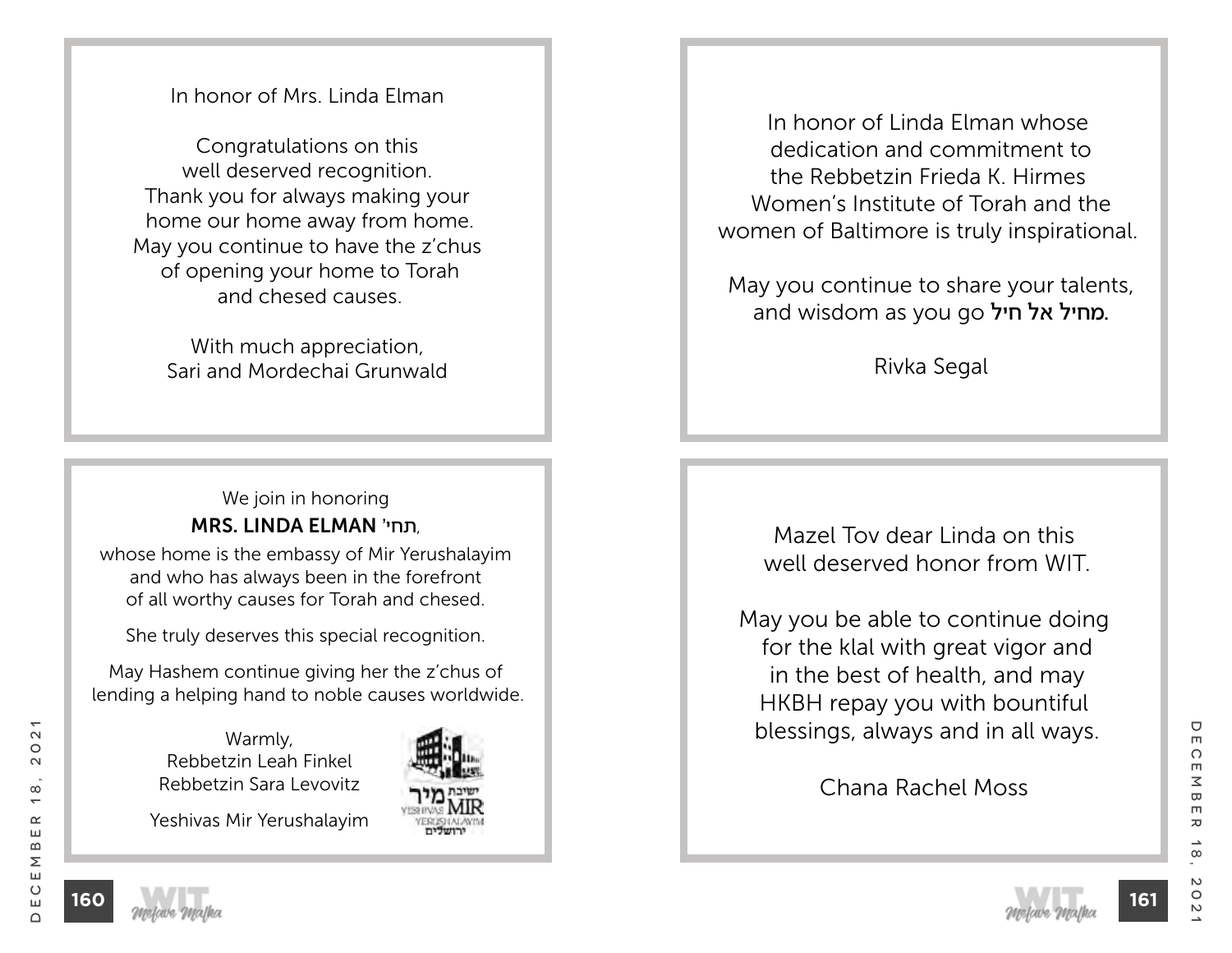# In honor of Linda Elman

Susan Ascher

In honor of Mrs. Linda Elman for your tireless dedication to the women of our community. You are an inspiration to all!

Warmest wishes from your friends at Kaylah Diamonds & Jewelry

Mazel Tov and best wishes to Linda.

May you continue to be an inspiration to the entire community.

Betsy and David Katz

Mazel Tov Mrs. Linda Elman on this well deserved honor.

Your dedication to the klal and continued selflessness are an inspiration to us all.

Tami Feld and Frimee Goldstein

 $\overline{\phantom{0}}$ 



December 18, 2021

 $\rightarrow$ 

 $\infty$ 

 $\circ$ 

 $\sim$ 

 $\rm \pi$ 

 $\bigcirc$ 

 $\blacksquare$ 

 $\Omega$ 

 $\blacksquare$  $\leq$ 

 $\overline{\mathbf{w}}$ 

 $\blacksquare$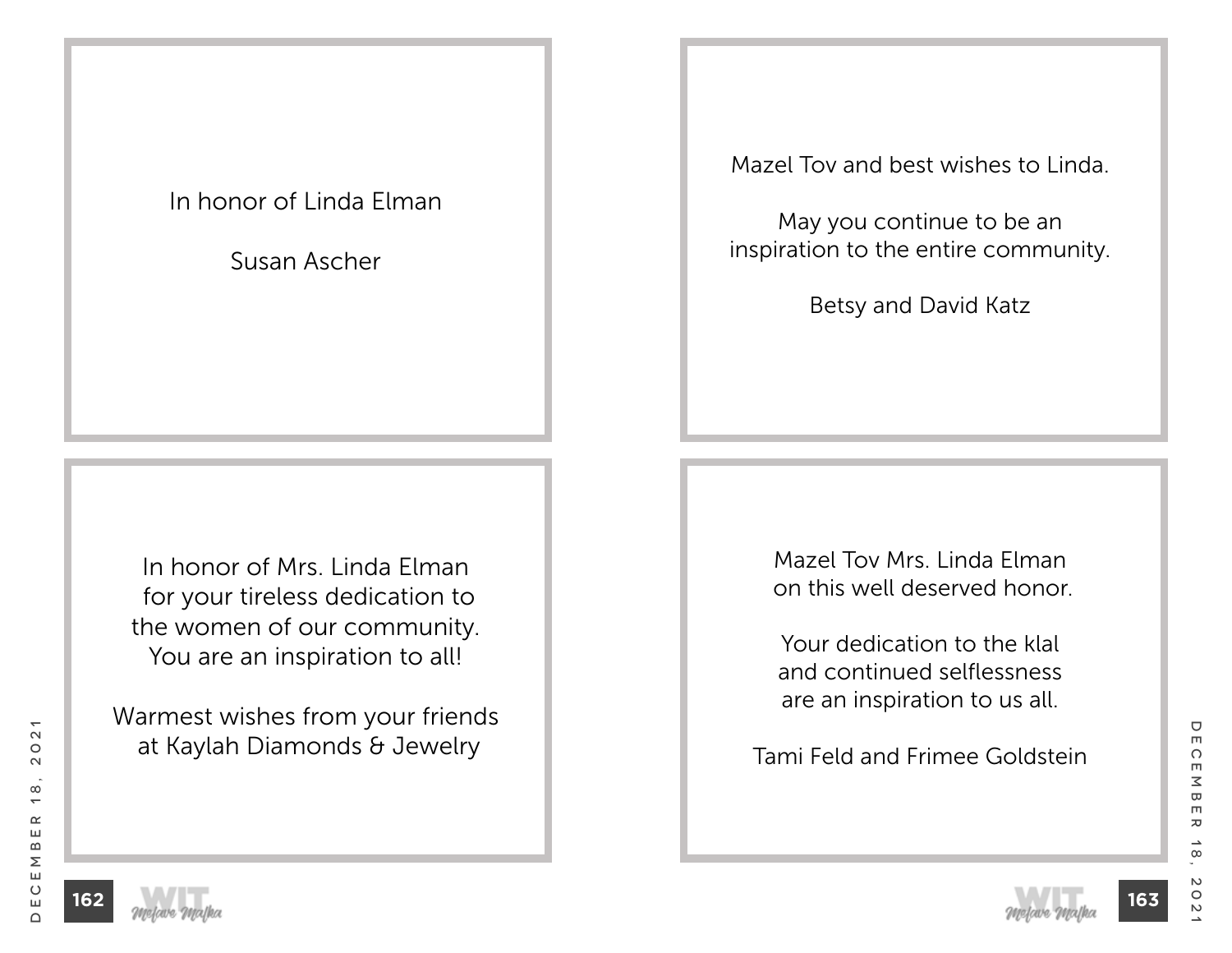With much appreciation for all that you do for WIT, the entire Baltimore Jewish community and beyond, we wish you Mazel Tov on this well deserved honor.

Ari and Tiffy Storch

Mazel Tov Linda on this beautiful honor for all that you do in our community.

May you and Michael continue to have nachas from your beautiful family.

A special Mazel Tov from Nickie!

Chaim and Toby Pollack

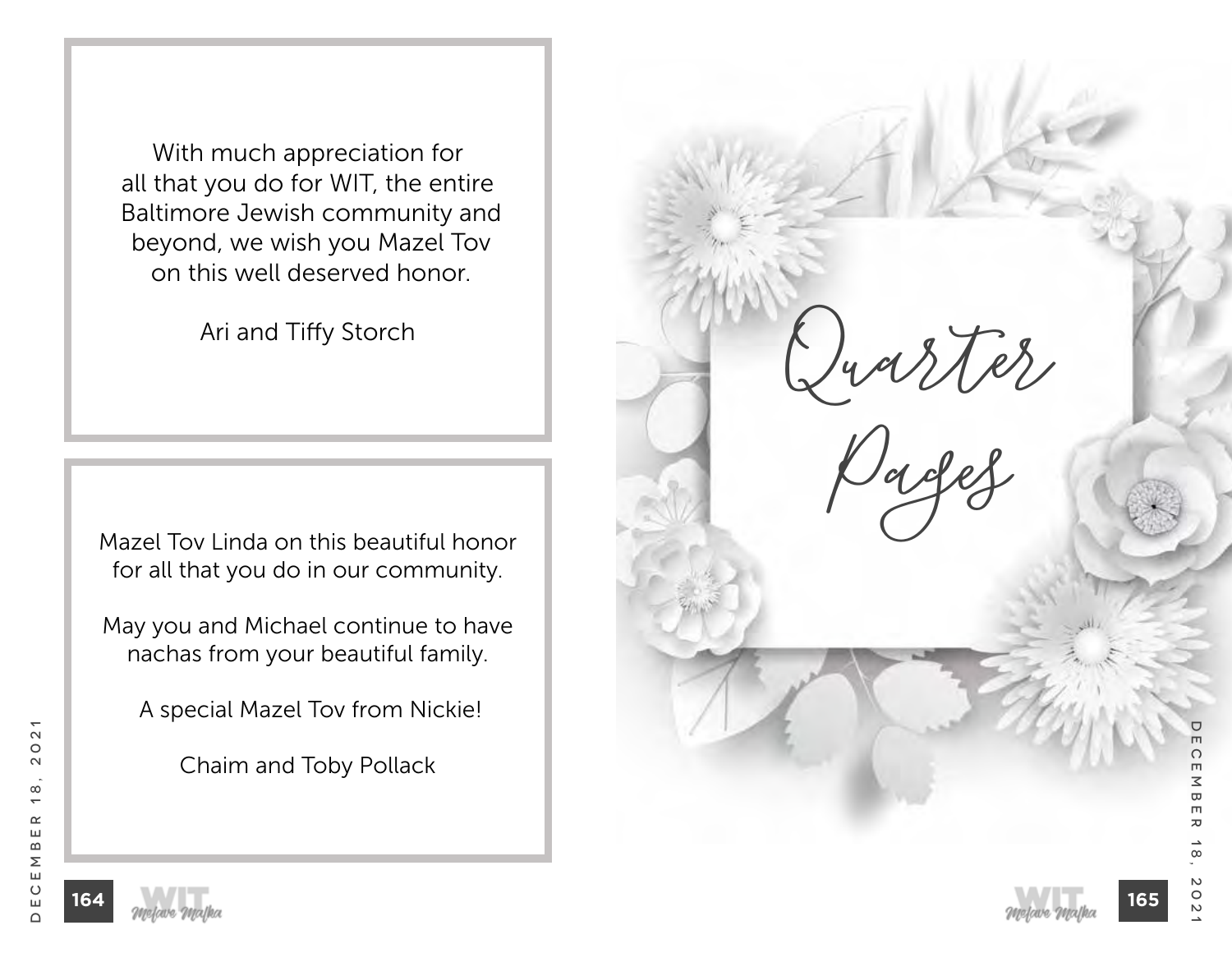| To the greatest<br>aunt in all<br>of Baltimore!!!<br>Mazel Toy on this<br>well deserved honor!<br>Yossi, Tova &<br>Raphael G. Rubin | Dear Savta Linda,<br>Mazel Tov on your<br>well deserved honor.<br>We wish you much<br>hatzlacha and bracha!<br>Much love,<br>Mordy and Chanie<br>Lyss and Family | In tribute to Linda Elman<br>on this well deserved honor.<br>Your commitment of time,<br>energy & resources to the<br>women of our community<br>is an inspiration.<br>May Hashem continue<br>to give you strength to<br>do all that you do!<br>With deep admiration,<br>Simy Lewis         | Yasher Koach to our<br>wonderful friend,<br>Linda Elman.<br>On top of this tremendous<br>honor with WIT, Linda<br>accomplishes an incredible<br>amount for countless<br>organizations and for<br>individuals. Linda is<br>someone we can all look<br>up to and hope to<br>accomplish a fraction<br>of what she has.<br>We are honored<br>to be her friend.<br>Mazel Tov!<br>Randye and Mark<br>Danziger |
|-------------------------------------------------------------------------------------------------------------------------------------|------------------------------------------------------------------------------------------------------------------------------------------------------------------|--------------------------------------------------------------------------------------------------------------------------------------------------------------------------------------------------------------------------------------------------------------------------------------------|---------------------------------------------------------------------------------------------------------------------------------------------------------------------------------------------------------------------------------------------------------------------------------------------------------------------------------------------------------------------------------------------------------|
| Mazel Toy Linda<br>on a well deserved<br>honor.<br>Betsy and Lou<br>Narrow                                                          | Congratulations<br>Linda<br>on this honor.<br>With gratitude for<br>all that you do for<br>our community.<br>Fondly,<br>Syma Kelman                              | Mazel Tov to my<br>dear friend Linda<br>who has touched the<br>lives of so many with<br>her heartfelt dedication<br>to empowering women<br>through innovative<br>learning based on the<br>foundation of true<br>Torah values.<br>A well deserved honor!<br>Sally Levine<br>Cleveland, Ohio | Being close friends<br>of Linda's for more<br>than 40 years, we can<br>say that she has always<br>been a leader and a<br>giver and so, it is no<br>surprise that she would<br>take the helm of WIT and<br>bring it to new heights.<br>Her impact on the<br>organization is<br>immeasurable. A very<br>well deserved honor!<br>Aharon and Shayna<br>Subar                                                |



 $18,$ 

 $2021$ 

DECEMBER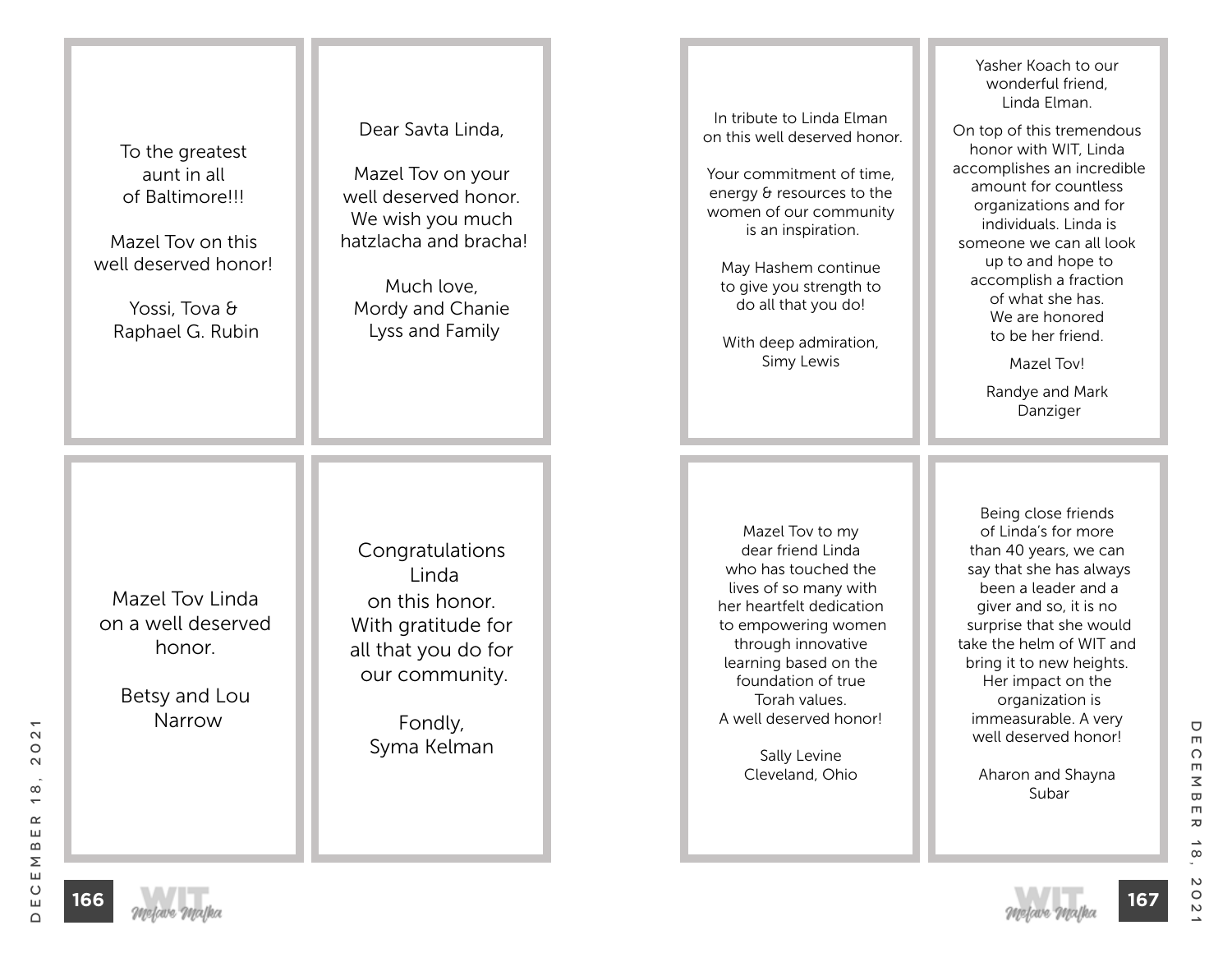| A well deserved<br>honor to our<br>dear friend<br>Mrs. Linda S. Elman<br>Nechama & Lior Shtul<br>Eli, Israel | In honor of<br>Mrs. Linda Elman<br>A very special woman<br>who has always been<br>a shining example<br>of giving back to the<br>community with a smile.<br>From two of your<br>biggest fans,<br>Yonah and Rivky<br>Abraham                                                 | Congratulations to<br>Linda on this well<br>deserved honor.<br>Fondly,<br>Mira Dahan                                                                                                                                                                              | Linda, you inspire<br>me every day.<br>Our community is so<br>blessed to have you<br>as a fearless, brilliant,<br>and dedicated leader.<br>Thank you for all that<br>you do for women,<br>Israel, and the entire<br>Jewish community.<br>With much love<br>and admiration,<br>Liz Minkin-Friedman |
|--------------------------------------------------------------------------------------------------------------|----------------------------------------------------------------------------------------------------------------------------------------------------------------------------------------------------------------------------------------------------------------------------|-------------------------------------------------------------------------------------------------------------------------------------------------------------------------------------------------------------------------------------------------------------------|---------------------------------------------------------------------------------------------------------------------------------------------------------------------------------------------------------------------------------------------------------------------------------------------------|
| A well deserved<br>honor!<br>Mazel Tov!<br>Karen & Jeff<br>Cohn                                              | I am proud to call<br>Linda a friend for the<br>past 40 years.<br>Linda shines brightly<br>in the Jewish world<br>as an example of<br>kindness, chesed,<br>generosity, and good<br>friendship.<br>Wishing WIT much<br>success moving<br>forward,<br>Judith Franks Farah RN | Mazel Tov Linda!<br>Your devotion to WIT<br>and the community<br>at large is something<br>we can all learn from.<br>I consider it a true privilege<br>to call you my friend.<br>With deep admiration,<br>Esti Taragin<br>PS- I miss watching<br>sunrise with you! | In honor of<br>Mrs. Linda Elman,<br>A preeminent role model<br>for the women of the<br>Baltimore community,<br>thank you for using your<br>many talents to build<br>WIT into the invaluable<br>organization it is today.<br>Best wishes for continued<br>strength and health!<br>Donna Wach       |



DECEMBER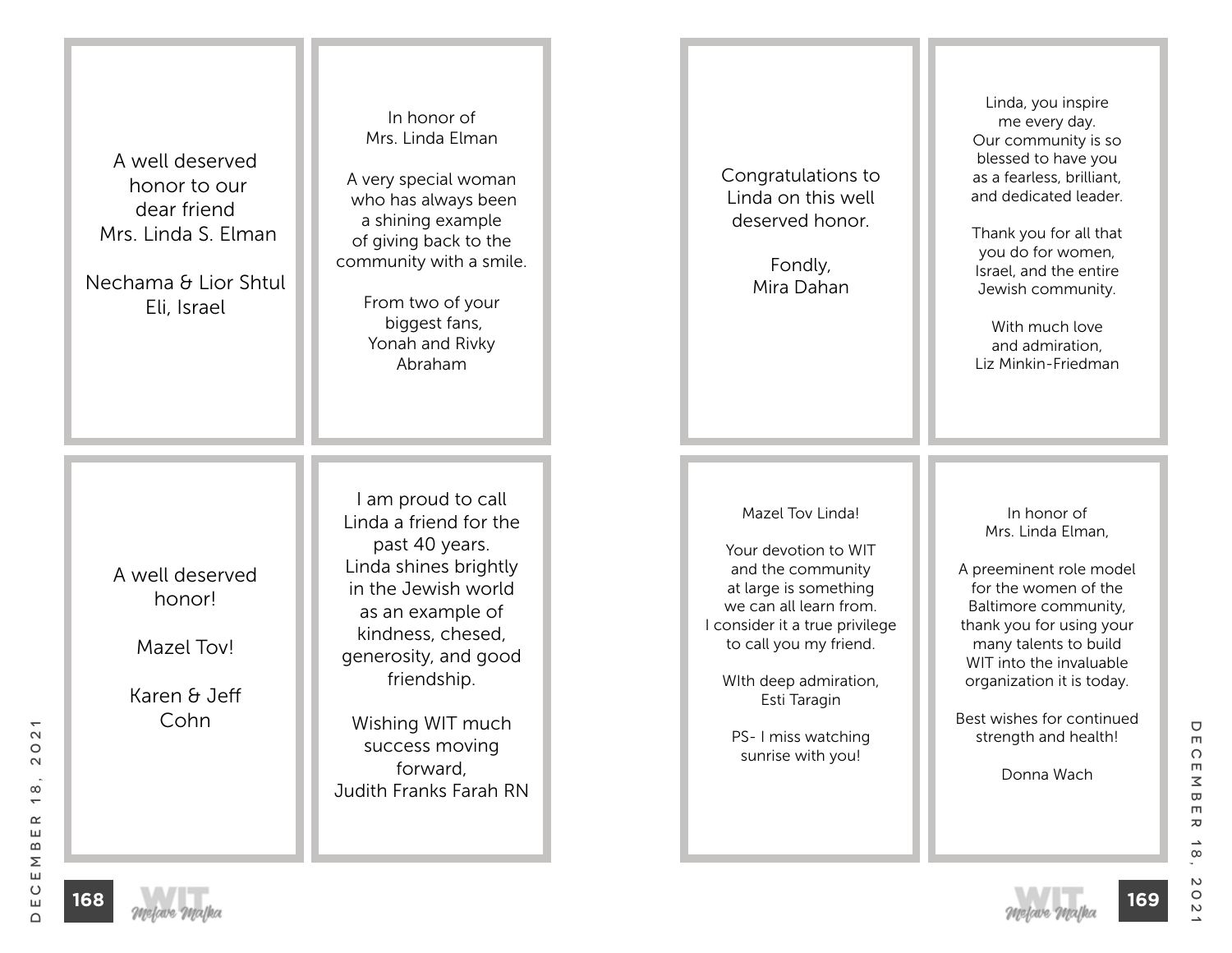



 $\rightarrow$ 

 $\infty$ 

 $\boldsymbol{\mathsf{N}}$ 

 $\circ$ 

 $\overline{C}$ 

 $\rm \pi$ 

U

 $\Box$ 

 $\Omega$ 

 $\blacksquare$  $\leq$ 

 $\infty$ 

 $\blacksquare$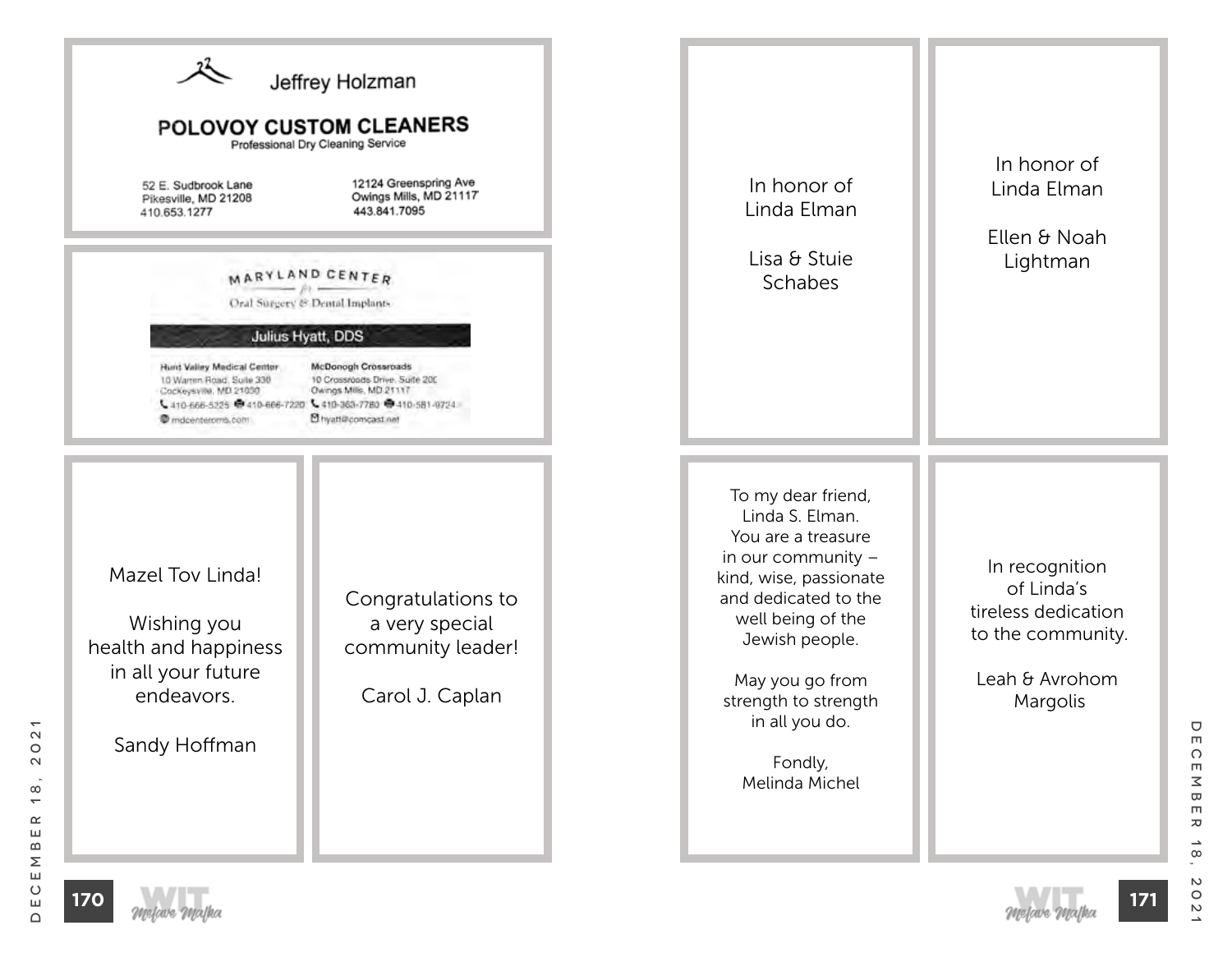



 $\rightarrow$ 

 $\infty$ 

 $\mathsf{N}$ 

 $\circ$ 

 $\mathsf{N}$ 

 $\rm \pi$ 

 $\bigcirc$ 

 $\Box$ 

 $\Omega$ 

 $\blacksquare$  $\leq$ 

 $\infty$ 

 $\blacksquare$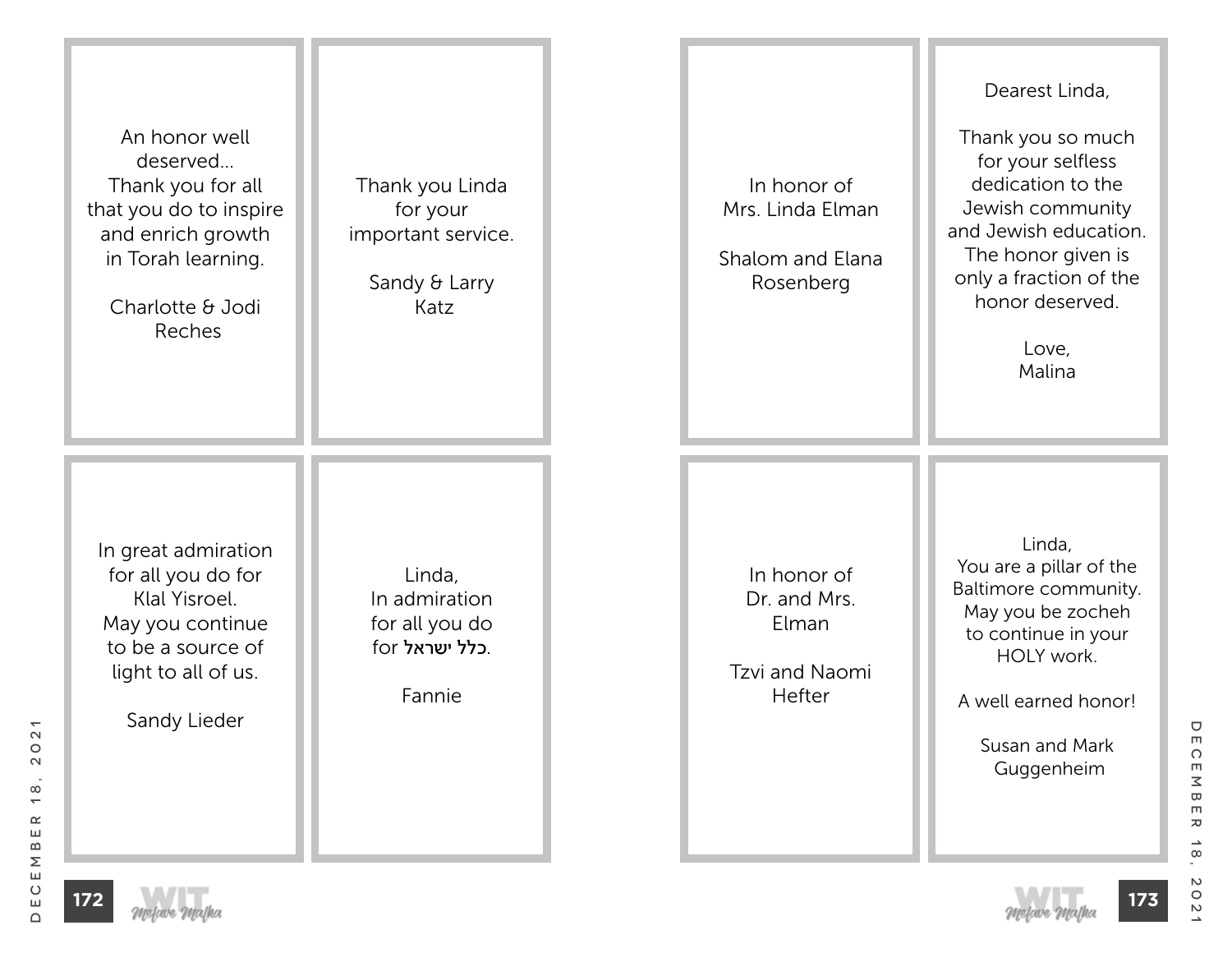In appreciation of Linda Elman for her chesed and leadership.

Mordechai and Shira Hochheimer

Congratulations Linda! Thanks for all your hard work! Mazel Tov!!

Evelyn Sokol

Mazel Tov to Linda Elman, an exceptional honoree! May Hashem grant you and your amazing husband many more years to continue your wonderful work on behalf of many organizations and individuals throughout the Baltimore community and beyond. Mazel Tov on this well deserved honor.

Ofer and Marcie Lurman

PS – Thank you again for feeding our boys when they were in yeshiva in Eretz Yisroel

#### Mazel Tov Linda

Hashem should continue to give you good health, strength and siyata dishmaya in everything that you do. You are an inspiration and I appreciate your support and encouragement to be the best that I can be.

Thank you for your friendship. It means a lot to me. Love, Elisheva

#### עמו''ש,Linda Dear

It has been a pleasure having you at the helm of WIT! I especially enjoyed learning from your vast knowledge of organizational skills!!

Wishing you brachos and nachas and enjoying many simchas! May you go מחיל אל חיל.

> You have been a wonderful role model for me. Julie Meister

טוב מזל on this well deserved honor.

Linda, your selfless efforts on WIT's behalf are an inspiration to us all.

With much admiration and הטוב הכרת, Mrs. Rivkah Diskind and Zipporah Freedman

Mazel Tov on this well deserved honor.

May you continue to inspire others עד מאה ועשרים שנה.

Susan Bienenstock Miriam Froehlich

In honor of Linda Elman for your vision, your passion, and your dedication to Women's Institute of Torah.

May you continue to go מחיל אל חיל.

Elaine Mael





December 18, 2021

 $\rightarrow$ 

 $\infty$ 

 $\mathsf{N}$ 

 $\circ$ 

 $\overline{C}$ 

 $\rm \pi$ 

 $\bigcirc$ 

 $\Box$ 

 $\Omega$ 

 $\blacksquare$ Σ

 $\overline{\mathbf{w}}$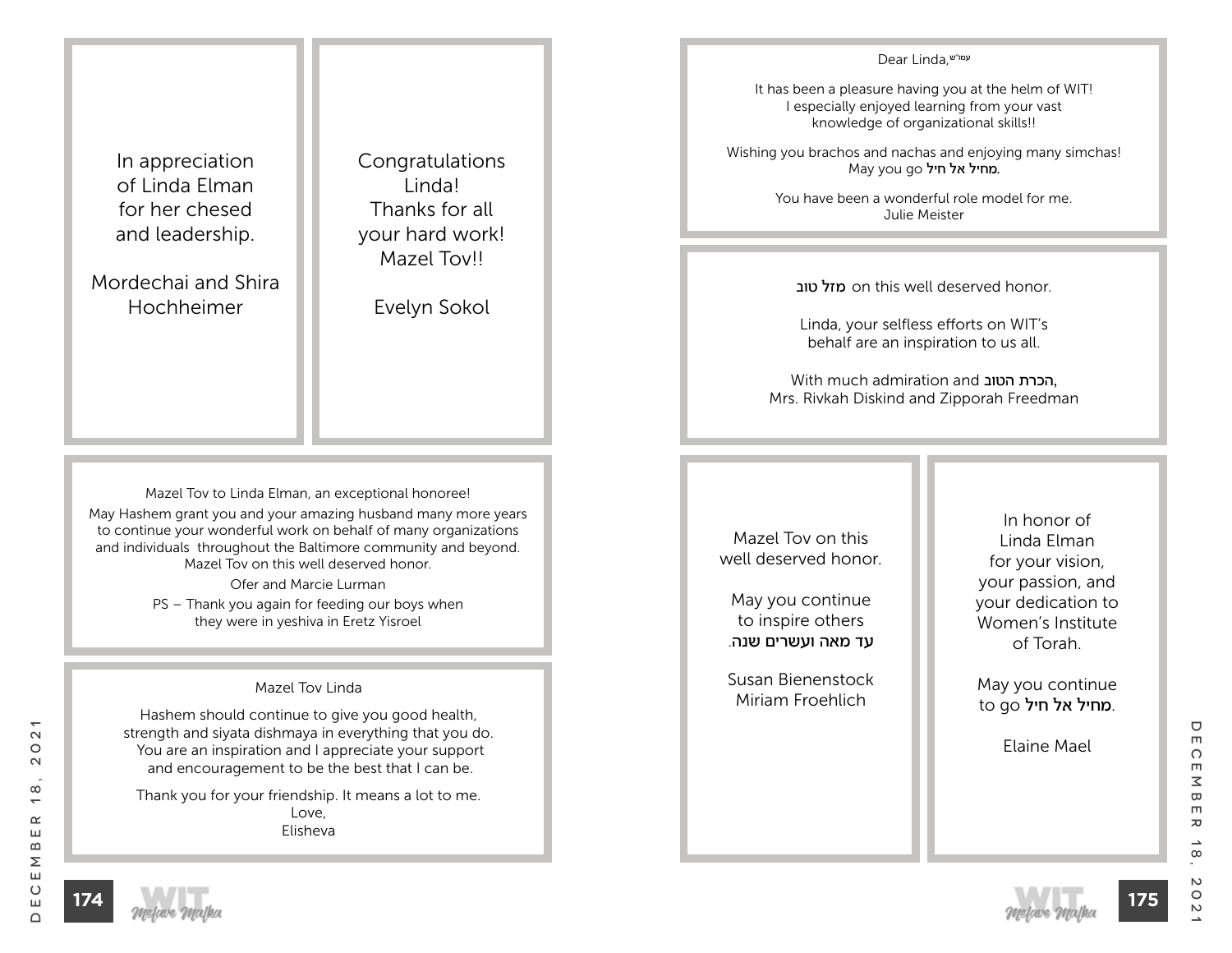





 $\rightarrow$ 

 $\infty$ 

 $\mathsf{N}$ 

 $\circ$ 

 $\overline{C}$ 

 $\rm \pi$ 

 $\bigcirc$ 

 $\Box$ 

 $\Omega$ 

 $\blacksquare$  $\leq$ 

 $\infty$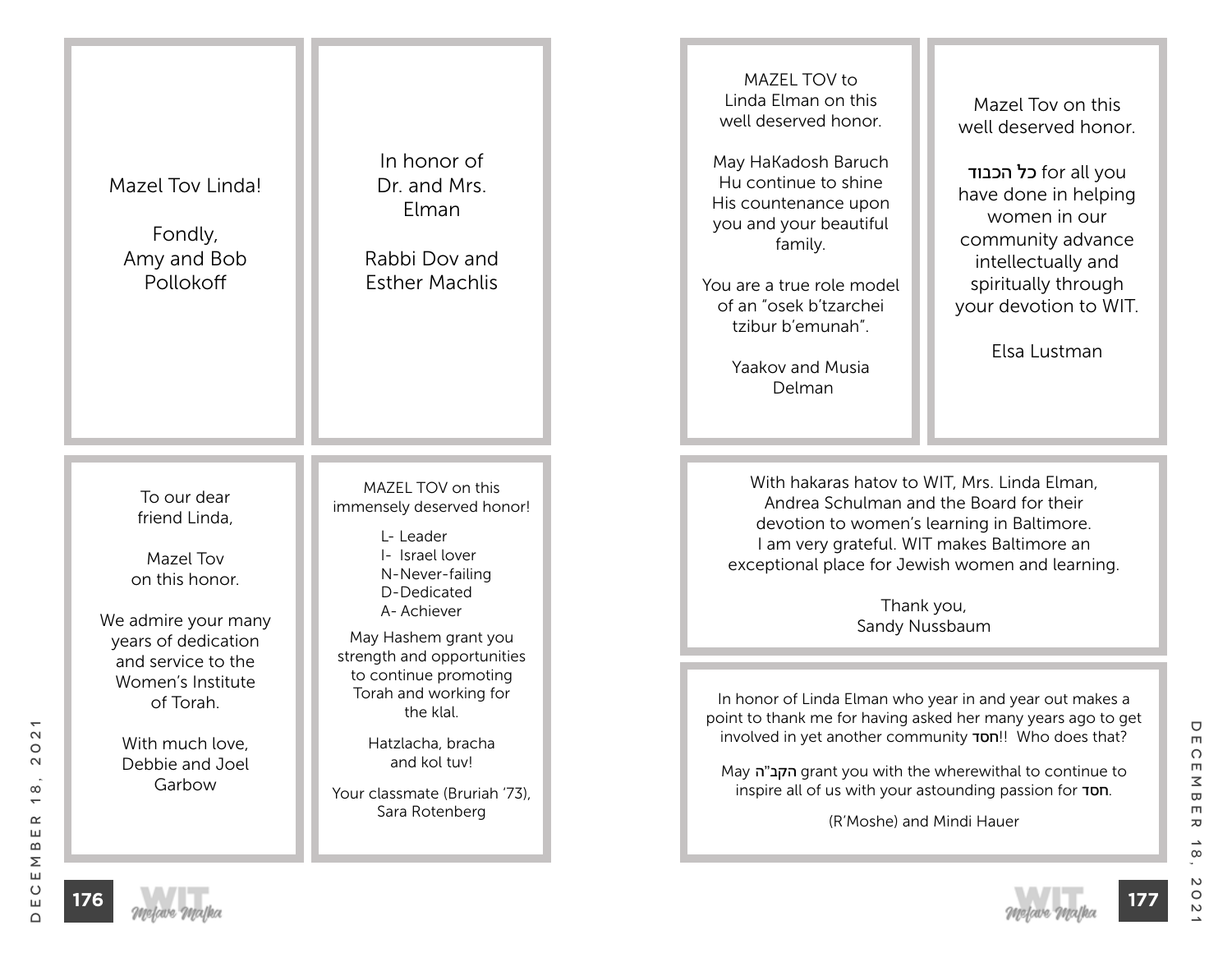Thank you Linda for helping us meet!

Ruby & Stanley Katz

> In Honor of Linda Elman.

Thank you for all of the work you do on behalf of WIT and all of your other communal work.

May you have many more years of health, happiness and success in all that you do.

Isaac Klein

Mazel Tov to Linda on this great honor! We are so proud to be your friends.

Love, Rachel Leah and Shelly Rosenberg

Mazel Tov on a well deserved honor. May you be blessed to continue to have the strength and wisdom to continue to be involved in all your chesed activities on behalf of our community.

Chana Price

Mazel Tov on a well deserved honor.

May you go from strength to strength in your efforts for all of Klal Yisroel.

Andrea and David Dolny

Mazel Tov on this well deserved honor. You have dedicated your life to the klal, and we are all so grateful.

With much admiration Rochelle Goldberg

HATS OFF and MAZEL TOV TO LINDA ELMAN For 20 years of dedication and devotion to the Women's Institute of Torah. Congratulations and our very best wishes on this well deserved honor!

Jonathan and Judi Feldman & Family

Mazel Tov Linda on this most deserving honor. I am thrilled to be able to share this special night with you. I admire and respect your dedication along with Andrea to make WIT the fabulous organization it has become. I'm grateful to be able to enjoy all of the classes that WIT has to offer. I'm grateful that even during Covid we were still able to learn.

May G-d bless you to continue to be an inspiration to all of our community. May G-d bless your and your family with shalom, parnassah, health and yiddishe nachas.

Yasher Koach for all your efforts.

Chava Schwartz

**178**





December 18, 2021

 $\rightarrow$ 

 $\infty$ 

 $\mathsf{N}$ 

 $\circ$ 

 $\overline{C}$ 

 $\rm \pi$ 

U

 $\Box$ 

 $\Omega$ 

 $\blacksquare$  $\overline{\leq}$ 

 $\infty$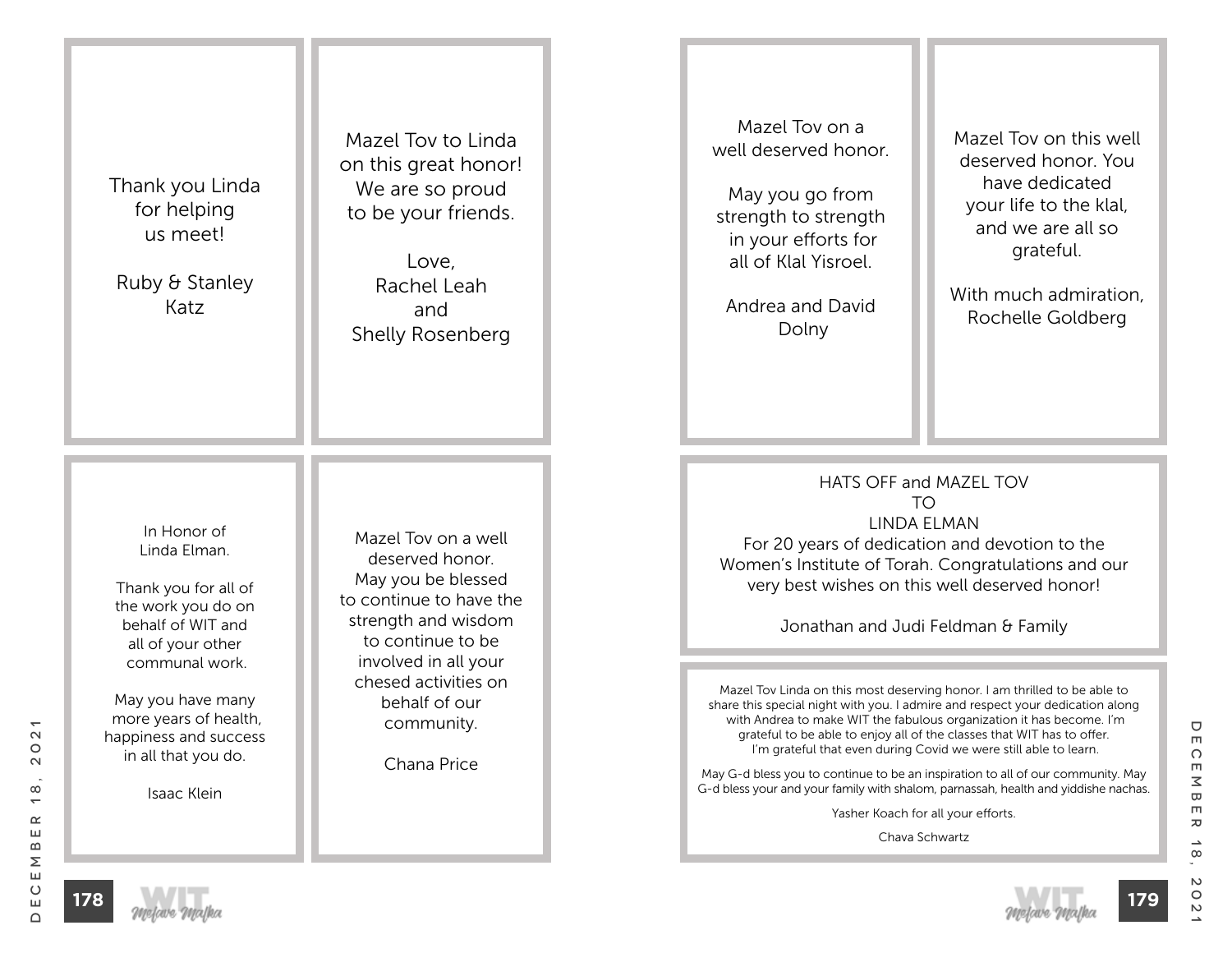| Mazel Toy Linda!<br>I want to be like you<br>when I grow up!<br>Our community is<br>blessed to have you<br>and I am blessed<br>to be your friend!<br>״כל שרוח הבריות נוחה הימנו<br>רוח המקום נוחה הימנו״<br>אבות פרק שלישי י<br>Sarah Scheller         | In honor of my<br>good friend<br>Linda Elman who<br>always takes care<br>of the klal as well<br>as her friends.<br>It is an honor to<br>be your friend.<br>Fayge Indik | In tribute to<br>Linda Elman on<br>this well deserved<br>honor.<br>Faith Wolf                                                                                                                                                                                          | ot <b>מזל טוב</b><br>Mrs. Linda Elman<br>on this well<br>deserved honor.<br>May you be zoche<br>to many years<br>of continued<br>ברכה והצלחה!<br>Sarah Gelberman                                                     |
|--------------------------------------------------------------------------------------------------------------------------------------------------------------------------------------------------------------------------------------------------------|------------------------------------------------------------------------------------------------------------------------------------------------------------------------|------------------------------------------------------------------------------------------------------------------------------------------------------------------------------------------------------------------------------------------------------------------------|----------------------------------------------------------------------------------------------------------------------------------------------------------------------------------------------------------------------|
| Mazel Tov on your<br>well deserved honor,<br>Linda! Our community<br>is blessed to have you<br>as a true, caring friend.<br>May you and your<br>beautiful family<br>be gabenched for all you<br>do for the klal.<br>Fondly,<br>Margie Pensak Steinberg | Mazel Tov Linda<br>on your well<br>earned honor.<br>We are so proud<br>to call you our<br>neighbor and friend.<br>Warmly,<br>The Hyatt Family                          | Mazel Toy to<br>Linda and Michael<br>Elman.<br>We admire and respect<br>your faithfulness to<br>the greater Jewish<br>community.<br>May you continue to<br>go from strength to<br>strength in good health.<br>With great love<br>and affection,<br>Nancy and Bruce Kay | In honor of our dear<br>friend Linda,<br>May 'n give you<br>strength to continue<br>all the good work<br>you and Michael do<br>on behalf of our<br>community.<br>With admiration,<br>David and Debbie<br>Finkelstein |



 $\frac{1}{8}$  .

 $2021$ 

DECEMBER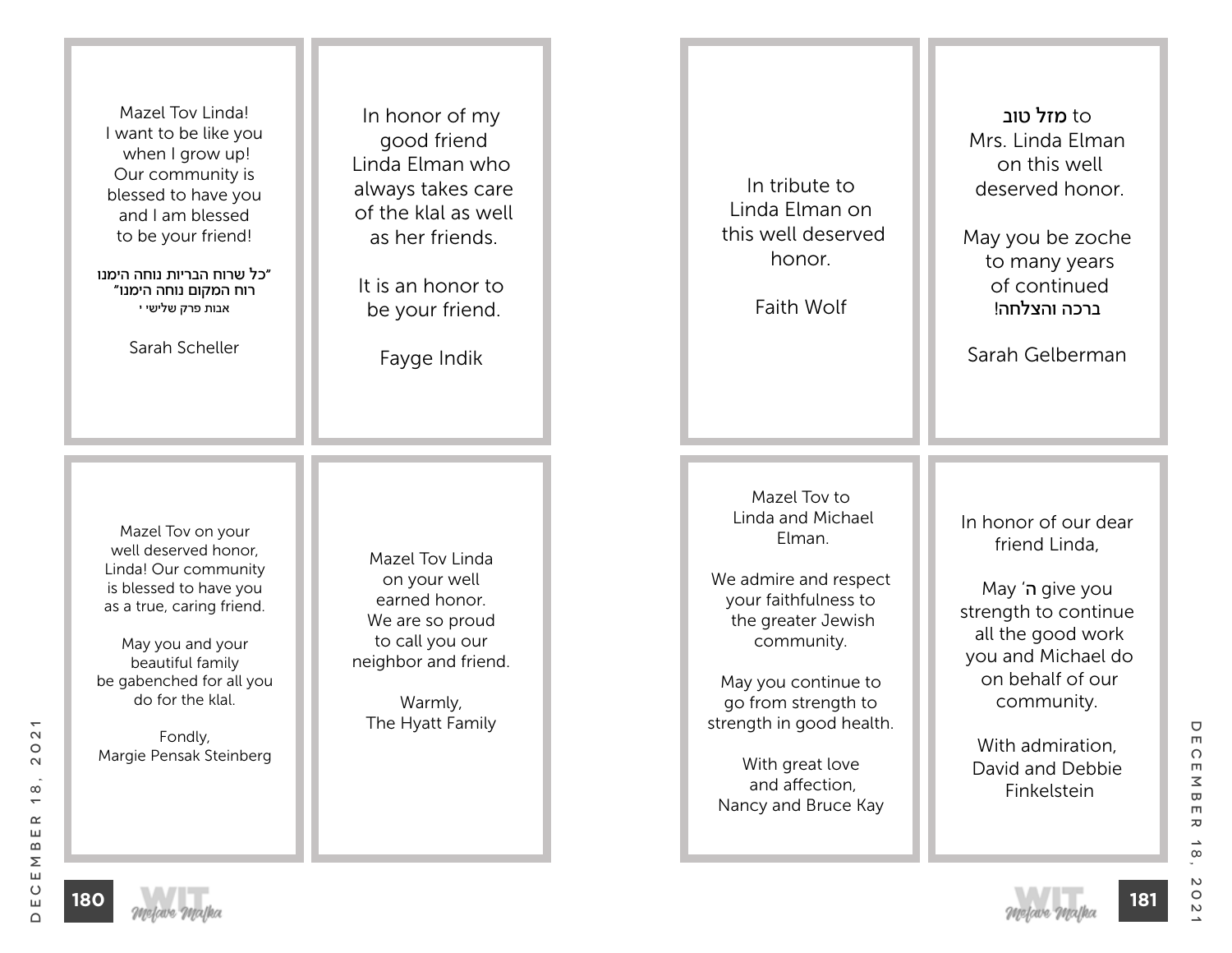| Mazel Toy to a<br>wonderful woman<br>Linda Elman<br>who has added<br>greatly to our<br>community.<br>With much<br>הכרת הטוב<br>Mrs. Susan Prero<br>Gilah Spero | Mazel Tov Linda<br>for all your incredible,<br>wonderful, devoted<br>professional work on<br>behalf of WIT and so<br>many more organizations<br>under your leadership.<br>May you and Michael<br>enjoy much nachas from<br>your beautiful family.<br>With affection,<br><b>Bernice and Bennett</b><br>Pleeter | Mazel Toy Linda<br>on a well<br>deserved honor.<br>You are an inspiration<br>to all who know you.<br>May you continue<br>in doing your<br>good deeds.<br>Raizy Eskin                                                                           | In awe of<br>tonight's honoree<br>Linda Elman<br>for all you do for<br>our community!<br>May Hashem shower<br>you and your<br>family with bracha,<br>hatzlacha and<br>besuros tovos!!<br>Fondly,<br>Feigi Oberstein |
|----------------------------------------------------------------------------------------------------------------------------------------------------------------|---------------------------------------------------------------------------------------------------------------------------------------------------------------------------------------------------------------------------------------------------------------------------------------------------------------|------------------------------------------------------------------------------------------------------------------------------------------------------------------------------------------------------------------------------------------------|---------------------------------------------------------------------------------------------------------------------------------------------------------------------------------------------------------------------|
| Mazel Toy Linda!<br>You are amazing<br>and an incredible<br>source of inspiration<br>to all.<br>Rosalie Rapoport                                               | Mazel Toy to<br>Linda Elman for<br>inspiring so many<br>women to learn<br>Torah and adding<br>so much to our<br>community.<br>With gratitude,<br>Keren Traub                                                                                                                                                  | Congratulations to<br>Mrs. Linda Elman<br>on the well deserved<br>honor given to her<br>this evening.<br>Thank you for your<br>part in making the<br>WIT classes so inspiring<br>and such an enjoyable<br>part of our days.<br>Shoshana Shuman | With appreciation<br>for many years<br>of friendship and<br>in honor of all of<br>your wonderful<br>work on behalf<br>of Klal Yisroel.<br>Moshay                                                                    |

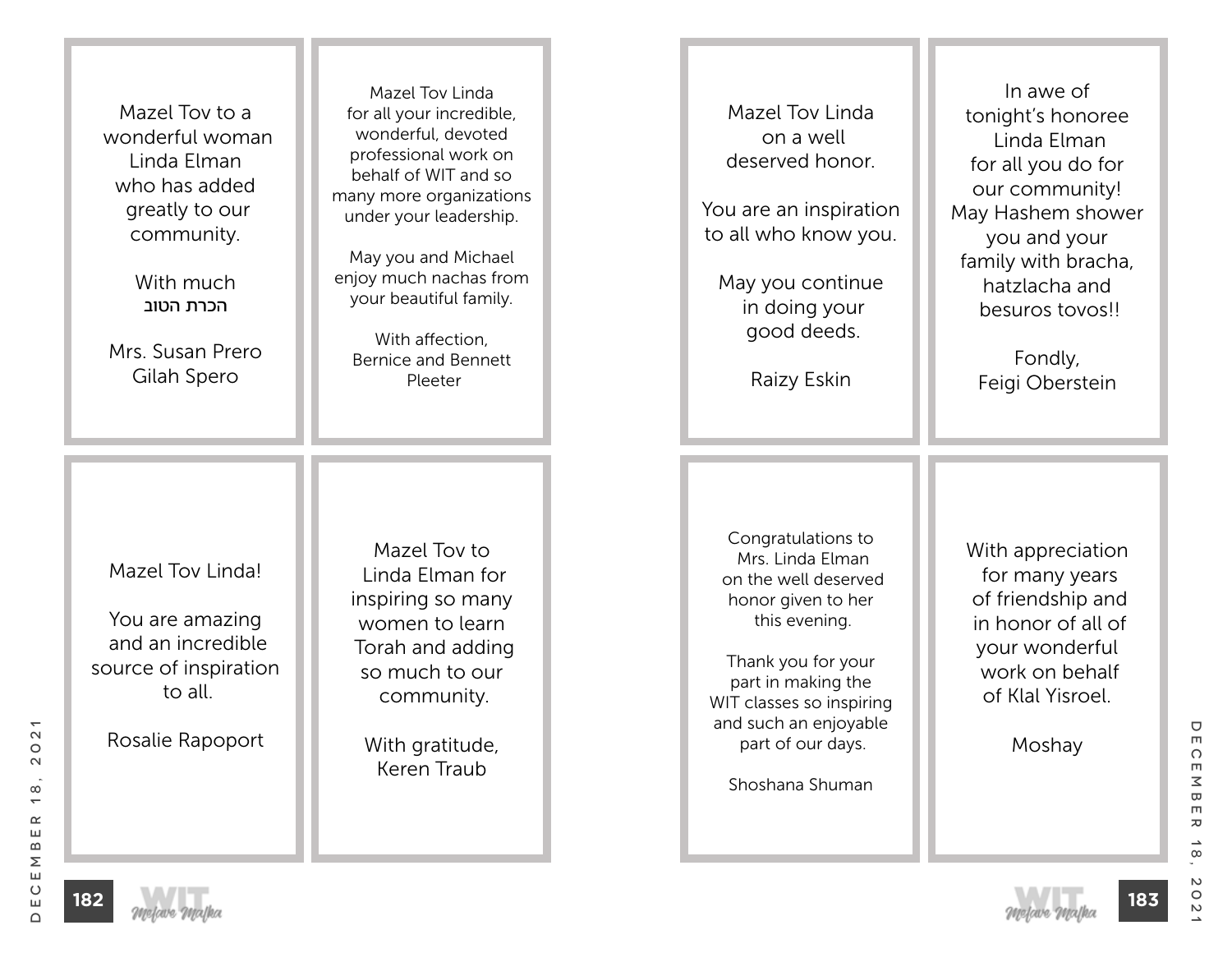Mazel Tov Linda on this well deserved honor.

Your commitment to WIT and so many other worthy causes in our community is truly inspiring.

Ilana & Chanoch Hoenlein

With deep admiration to Linda and Leah, two mentors that lead with conviction, passion and foresight.

Our community is so very lucky to have you. And I'm so lucky to call you friends.

My hakaras hatov for all that you do and all that you've taught me, Juliya

INDA S. ELAAN DUT VOGAN DE VALDE **Who surpasses acc.** she exclotivens our cire *AND AAXES The UDILD* a better place.

Dear Linda,

You are a huge inspiration to our community!

May Hashem bentsh you with lots of koach to continue the many projects you are involved in!

Thank you for taking WIT to the next level!

Fleurli Muller

In honor of Linda Elman for all that she does on behalf of our community and for bringing Inbal into our lives!

Mayer and Shani Kohen

In honor of Linda whose hard work and dedication on behalf of the Baltimore Jewish community inspires us all.

> With love and admiration, Naomi Klein

Mazel Tov Linda! You truly are a visionary leader and role model for so many in the Greater Baltimore Jewish community. Thank you for your countless hours of insight and wisdom.

> May you continue to have the koach to lead and guide this community!

> > Naami and Yanky Schorr



U

 $\Box$ 

 $\Omega$ 

**185**

Inpe.

BRTTY (BATYA) SAGURES SRIDRE



December 18, 2021

 $\alpha$ 

ш

 $\Omega$ 

Σ ш

 $\circ$ 

ш

 $\cap$ 

 $\mathbf{\Omega}$ 

 $\circ$ 

 $\sim$ 

 $\infty$ 

 $\overline{\phantom{0}}$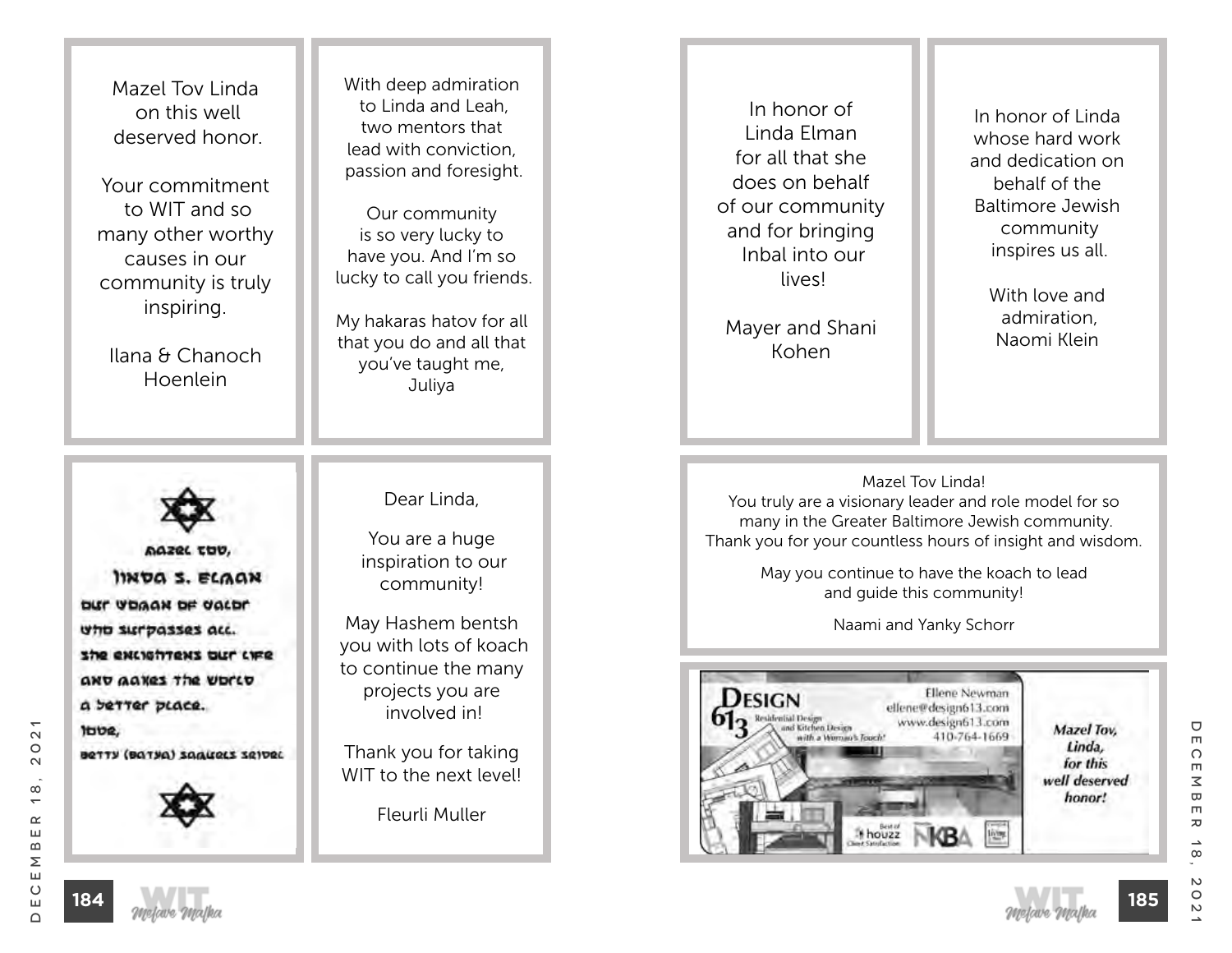| Mazel Tov Linda!<br>What you do for<br>Baltimore and beyond<br>is truly astounding.<br>We are in awe of you!<br>You are an Aishes Chayil                                | You dress our<br>bodies, and through<br>your dedication to<br>WIT and the growth<br>of women's minds<br>and spirit, you<br>dress our souls. | In honor of Linda,<br>the best mac and<br>cheese maker!<br>Love,                                                                                             | Linda,<br>We've known each<br>other for a very long<br>time and I have been<br>amazed at all you<br>have done over                       |
|-------------------------------------------------------------------------------------------------------------------------------------------------------------------------|---------------------------------------------------------------------------------------------------------------------------------------------|--------------------------------------------------------------------------------------------------------------------------------------------------------------|------------------------------------------------------------------------------------------------------------------------------------------|
| who we can all emulate.<br>With gratitude,<br>Saralee and Bobby<br>Jacobson<br>In loving memory of<br>Janet Sally Miller                                                | Mazel Toy on a<br>well deserved<br>recognition!<br>Mrs. Tova Rappaport                                                                      | Your kids' first<br>babysitter,<br>Yehudit Shields                                                                                                           | the years.<br>Wishing you all the<br>best!!<br>The Kalish Family                                                                         |
| In honor of<br>Linda Elman:<br>We applaud your<br>endless and truly<br>inspiring dedication                                                                             | Dear Linda,<br>Mazel Tov on this<br>bekavidic and well<br>deserved honor.                                                                   | In honor of my dear<br>friend, Linda Elman<br>for an honor truly<br>well deserved.                                                                           | Mazel Toy to<br>Linda S. Elman<br>on this wonderful<br>honor and for her                                                                 |
| to the needs of our<br><b>Baltimore Jewish</b><br>community.<br>May you continue<br>to go from strength<br>to strength!<br>Fondly,<br>Beth and Nathan<br>Adler & Family | All of your hard work<br>with the team of WIT<br>leaders has brought it<br>to what it is today.<br>Thank you,<br>Saralee Gross              | Thank you for your<br>generous hospitality<br>both in the Old City<br>and Baltimore.<br>Wishing you much<br>nachas from your<br>entire family,<br>Rivki Lang | unparalleled<br>dedication to the<br><b>Baltimore Jewish</b><br>community.<br>With admiration,<br><b>Rachel and David</b><br>Warschawski |



 $\frac{1}{8}$  .

 $2021$ 

DECEMBER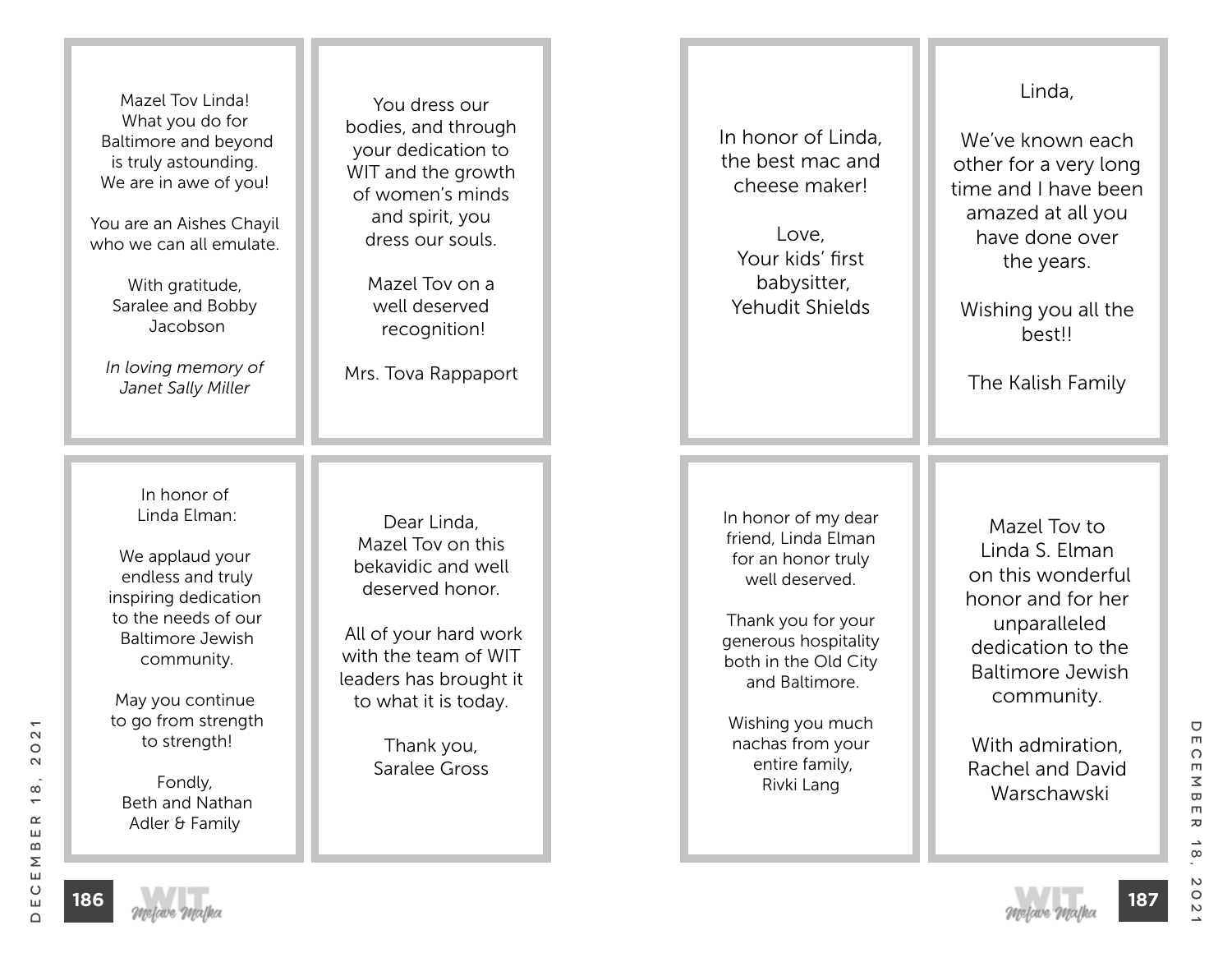| Kol HaKavod,<br>Linda!<br>Your good work,<br>generosity, and<br>tireless commitment<br>to the Jewish<br>people inspire us!<br>Erika and Lew<br>Schon | In recognition and<br>appreciation of the<br>contributions Linda<br>has made to WIT and<br>the greater Baltimore<br>Jewish community.<br>Her dedication and<br>professionalism,<br>coupled with her<br>talents and creativity,<br>are inspirational, and<br>have influenced and<br>impacted our<br>community in such<br>a significant way.<br>Rachell Tajerstein | Thank you Linda<br>for making all the<br>uplifting WIT shiurim<br>and programs<br>possible for me<br>and my daughters.<br>YASHAR KOACH!!<br>May all your efforts<br>on behalf of WIT be<br>crowned with<br>Hashem's blessings!!<br>Dr. Shoshana Singman                                                        | Mazel Tov<br>Linda!<br>Ellyn Polakoff                                                                                                                                |
|------------------------------------------------------------------------------------------------------------------------------------------------------|------------------------------------------------------------------------------------------------------------------------------------------------------------------------------------------------------------------------------------------------------------------------------------------------------------------------------------------------------------------|----------------------------------------------------------------------------------------------------------------------------------------------------------------------------------------------------------------------------------------------------------------------------------------------------------------|----------------------------------------------------------------------------------------------------------------------------------------------------------------------|
| Mazel Tov<br>LINDA!<br>You continue<br>to amaze us!<br>Chana and Aryeh<br>Richter                                                                    | Mazel Tov Linda,<br>on this well<br>deserved honor.<br>May your boundless<br>energy, endless<br>devotion, and kind<br>heart continue to<br>benefit WIT and its<br>wonderful impact<br>on the Baltimore<br>community.<br>Jeff and Leslie<br>Silverberg                                                                                                            | Mazel Tov Linda!<br>From Jane Mayer<br>ncha Shop<br><b>CESSORIES FOR ALL OCCASIONS</b><br>Stationorg<br>Personal & Commission<br>· Consuments<br>Kuppel<br><i>Benchers</i><br>· Gift Sets<br>- Favors<br>(410) 358-7534<br>Text/WhatsApp 410-245-8915<br>THESPACHASHOP/PASS/COM<br>Opne Mayer . By Appeintment | In honor of<br>Linda Elman.<br><b>Baltimore and Klal</b><br>Yisroel are fortunate<br>to have such a<br>caring and talented<br>person among us.<br><b>Esther Ward</b> |



December 18, 2021

 $18,$ 

 $2021$ 

DECEMBER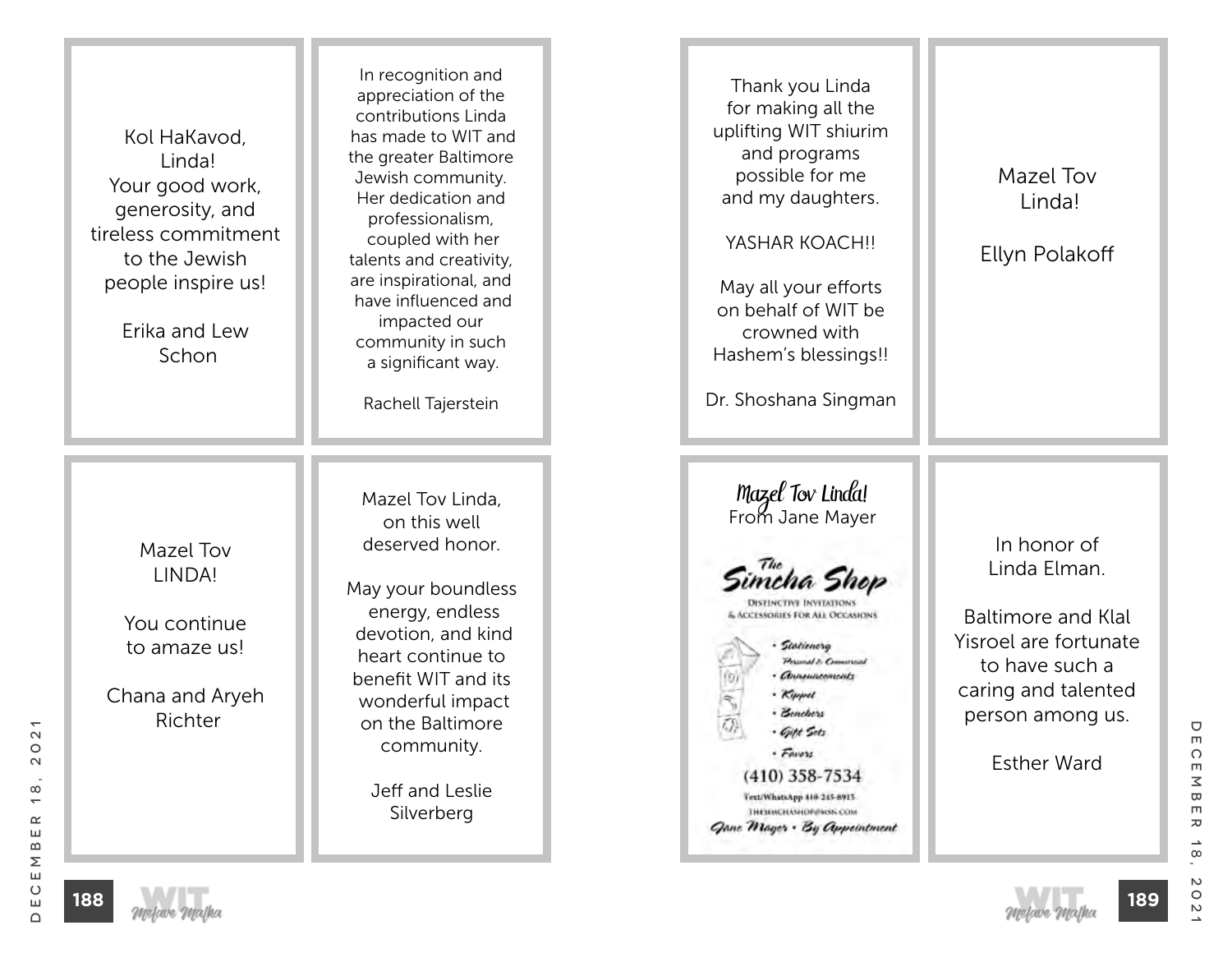Dear Linda,

Thank you for all your devotion to WIT.

Fondly, Noemie Wealcatch

In honor of WIT and all their great work!

Anonymous

**Greetings DEC** December 18, 2021  $\overline{\mathsf{m}}$  $\overline{\leq}$  $\frac{1}{10}$  $\pmb{\pi}$  $\frac{1}{8}$  $\mathsf{N}$  $021$ **191** Melave Malka

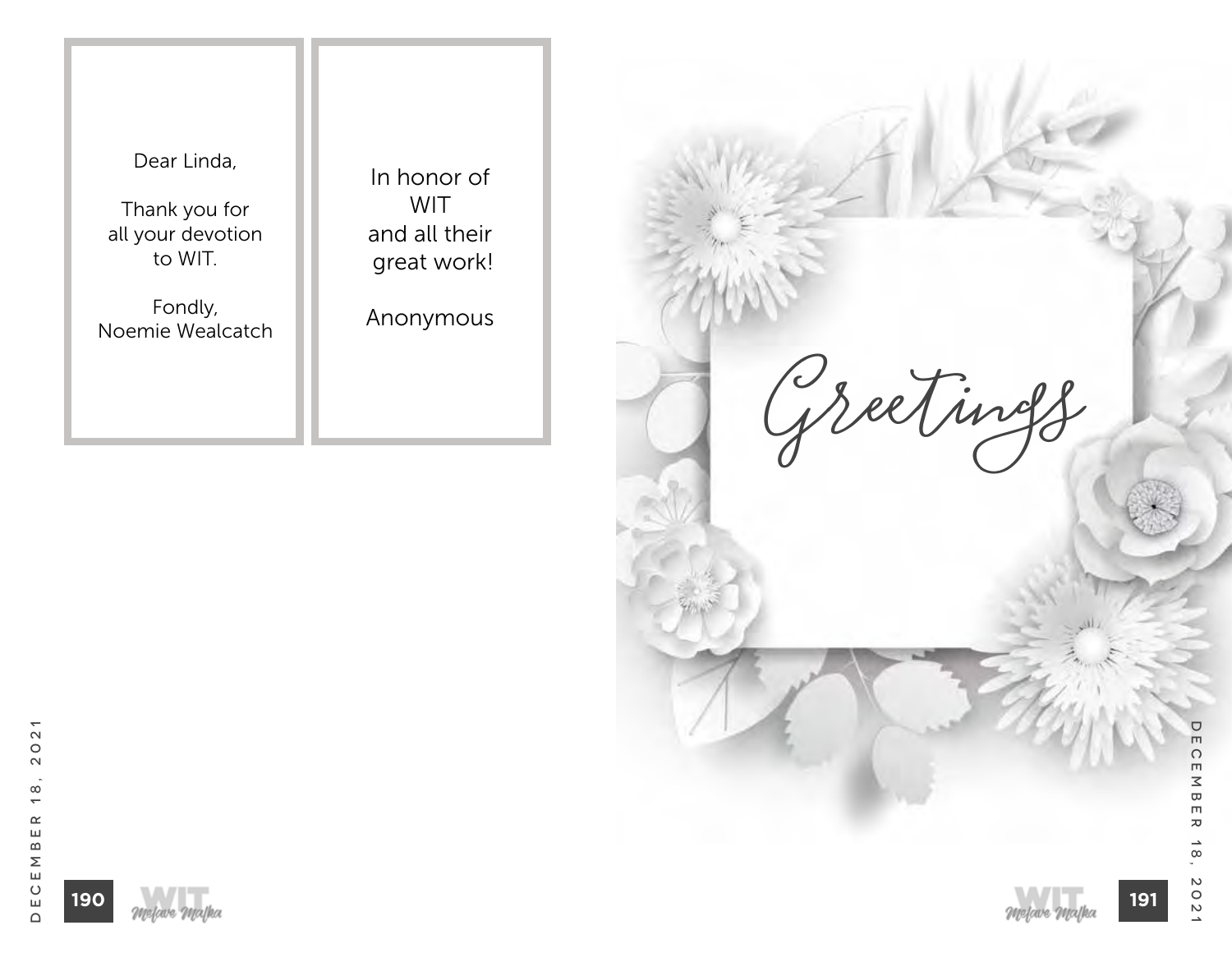Susan and John Abosch Shifra Abramson Shoshana Abramson Debbie Alexander Yedidya and Michelle Anflick Raizy Barnetsky Jack and Honey Belen Michael and Sharon Bennett Ruby Blitz Hilary Bloch Nancy Broth Marcy Flicker Lisa and Murray Friedman Beth Gansky Sandy Gewanter Gail Gerstman The Staff of Gifts by Gilda Ronnie Glaser and Howard Janet Rabbi and Mrs. Elimelech Goldberg Mrs. Miriam Heinemann Baila Jacobson Bluma Jed Jamie and Clifford Katz Joy Michele Katzenberg Ferne Klapper Avrumi and Malkie Klein Sharon Kowalsky Shoshana Kruger Elaine Krumbein Mina Krumbein Sorie Lax

Loryn Lesser Ernie and Sally Levi Ella Levy Michele E. Loewenthal Miriam Lowenthal Elaine Lowenstein Ellen B. Miller Naomi Miller Selma Mishaan Abba Zvi and Rochel Naiman Debby Nelkin Lorie Pollak Anita Preis Benoliel Stephanie Rabinowitz Cindy Ring Maxine Rottenberg Elie and Aliza Rubin Mr. and Mrs. Michael Samuel Miriam Schechter Carolyn Scherr Schuldenfrei Family Deborah Schwartz Ina Shear Chana Sherizen Meira Shnidman Srayah and Shana Sobol Rebecca Steier Vered and Marty Taylor Helene Waranch Frumi Willner Anna and Simon Wiseman Hindy Wolf



 $\bigcirc$ 

 $\Box$ 

 $\Omega$ 

 $\blacksquare$  $\leq$ 

 $\infty$